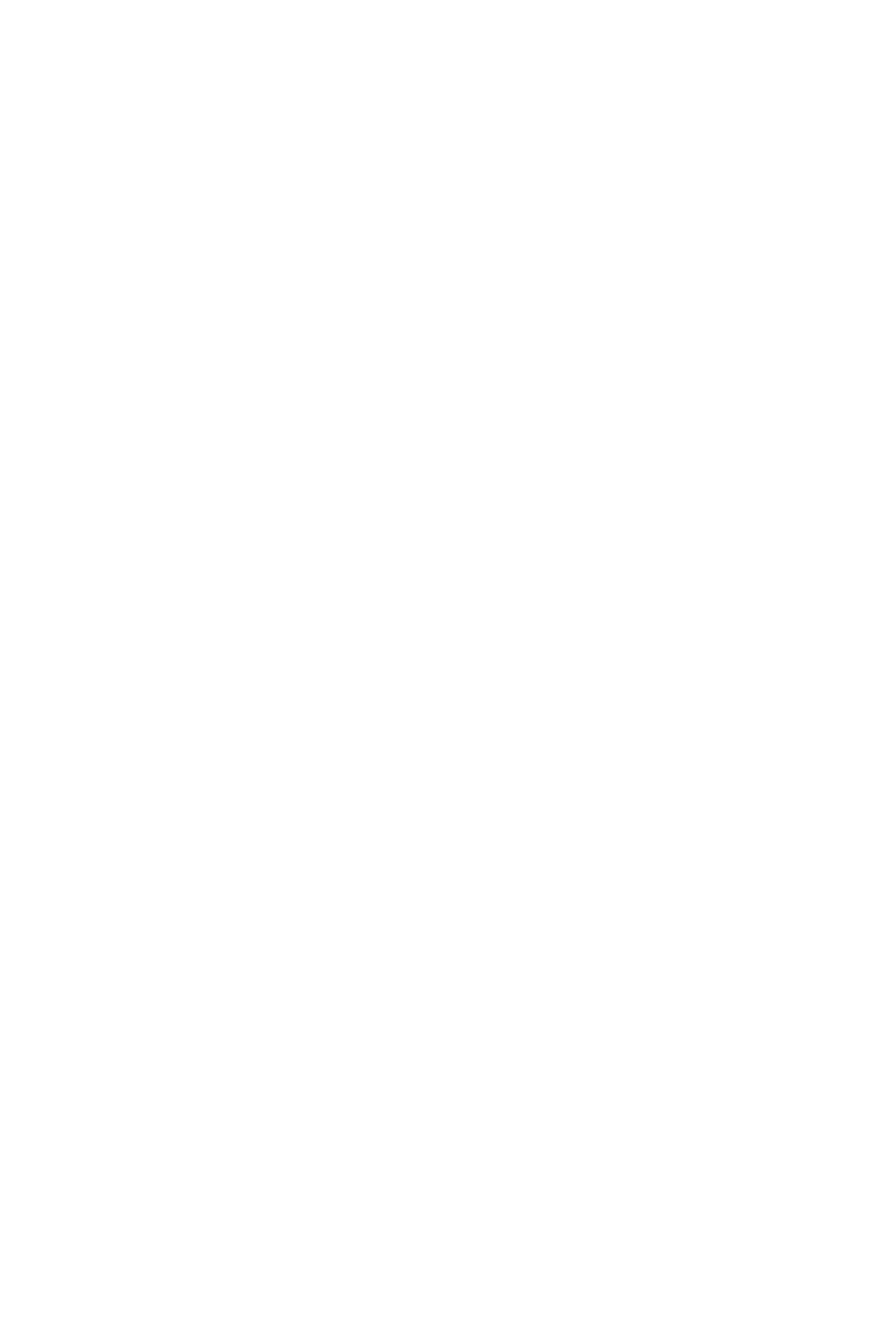# **Our voice in our future**

**Shaping Our Lives: project workers – Michael Turner, Phil Brough and R.B. Williams-Findlay**

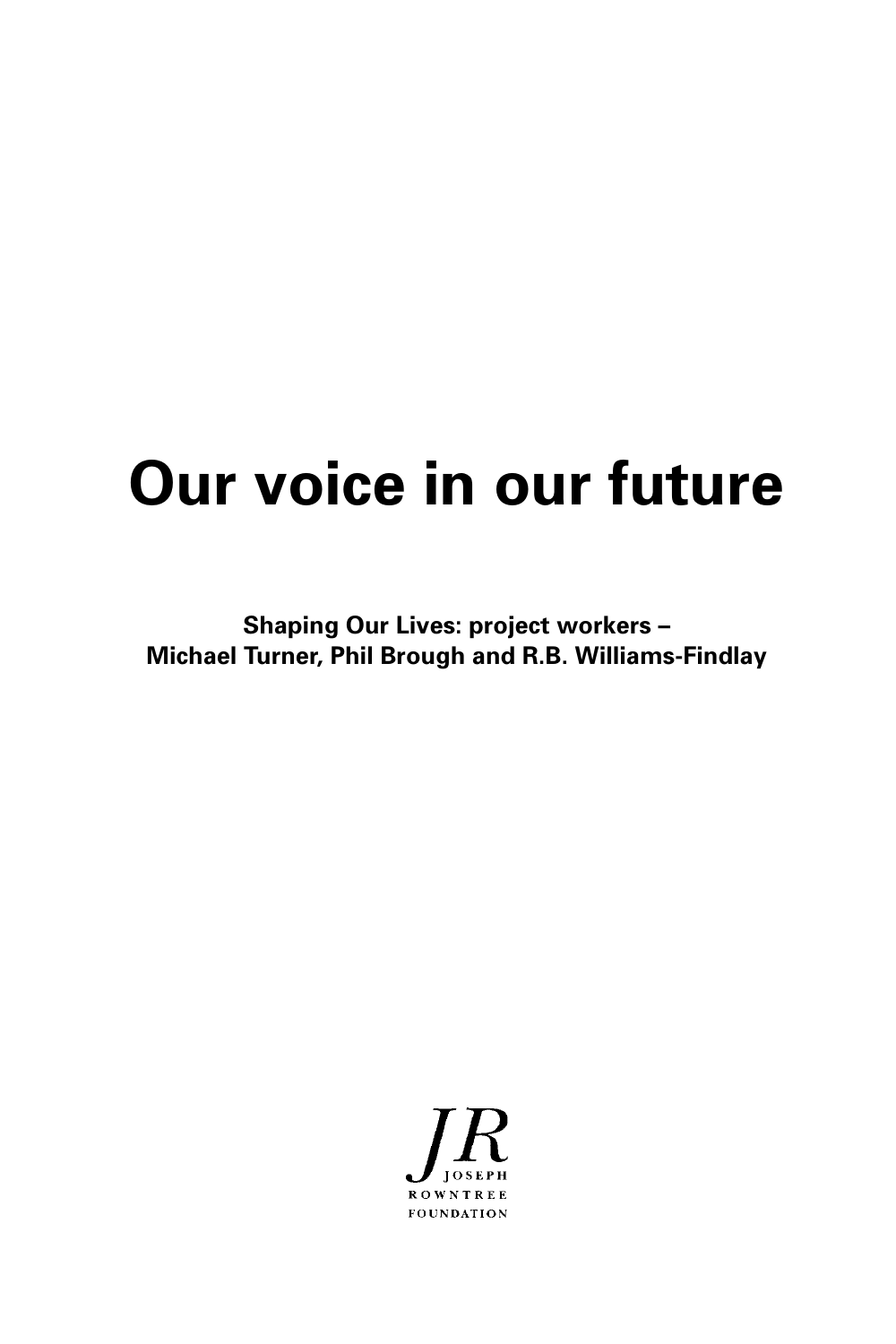The **Joseph Rowntree Foundation** has supported this project as part of its programme of research and innovative development projects, which it hopes will be of value to policy makers, practitioners and service users. The facts presented and views expressed in this report are, however, those of the authors and not necessarily those of the Foundation.

Joseph Rowntree Foundation The Homestead, 40 Water End, York YO30 6WP Website: www.jrf.org.uk

### **Our Lives <sup>S</sup>hapi<sup>n</sup>g**

Shaping Our Lives is a national research and development project run by service users. It is working to establish a national network of organisations controlled by service users including: disabled people, older people, people with learning difficulties and users and survivors of mental health services. Shaping Our Lives are also working to make links with a wide range of other service users.

© Shaping Our Lives 2003

First published 2003 by the Joseph Rowntree Foundation

All rights reserved. Reproduction of this report by photocopying or electronic means for non-commercial purposes is permitted. Otherwise, no part of this report may be reproduced, adapted, stored in a retrieval system or transmitted by any means, electronic, mechanical, photocopying, or otherwise without the prior written permission of the Joseph Rowntree Foundation.

ISBN 1 85935 117 4 (paperback) ISBN 1 85935 118 2 (pdf: available at www.jrf.org.uk)

A CIP catalogue record for this report is available from the British Library.

Cover design by Adkins Design

Prepared and printed by: York Publishing Services Ltd 64 Hallfield Road **Laverthorpe** York YO31 7ZQ Tel: 01904 430033 Fax: 01904 430868 Website: www.yps-publishing.co.uk

Further copies of this report, or any other JRF publication, can be obtained either from the JRF website (www.jrf.org.uk/bookshop/) or from our distributor, York Publishing Services Ltd, at the above address.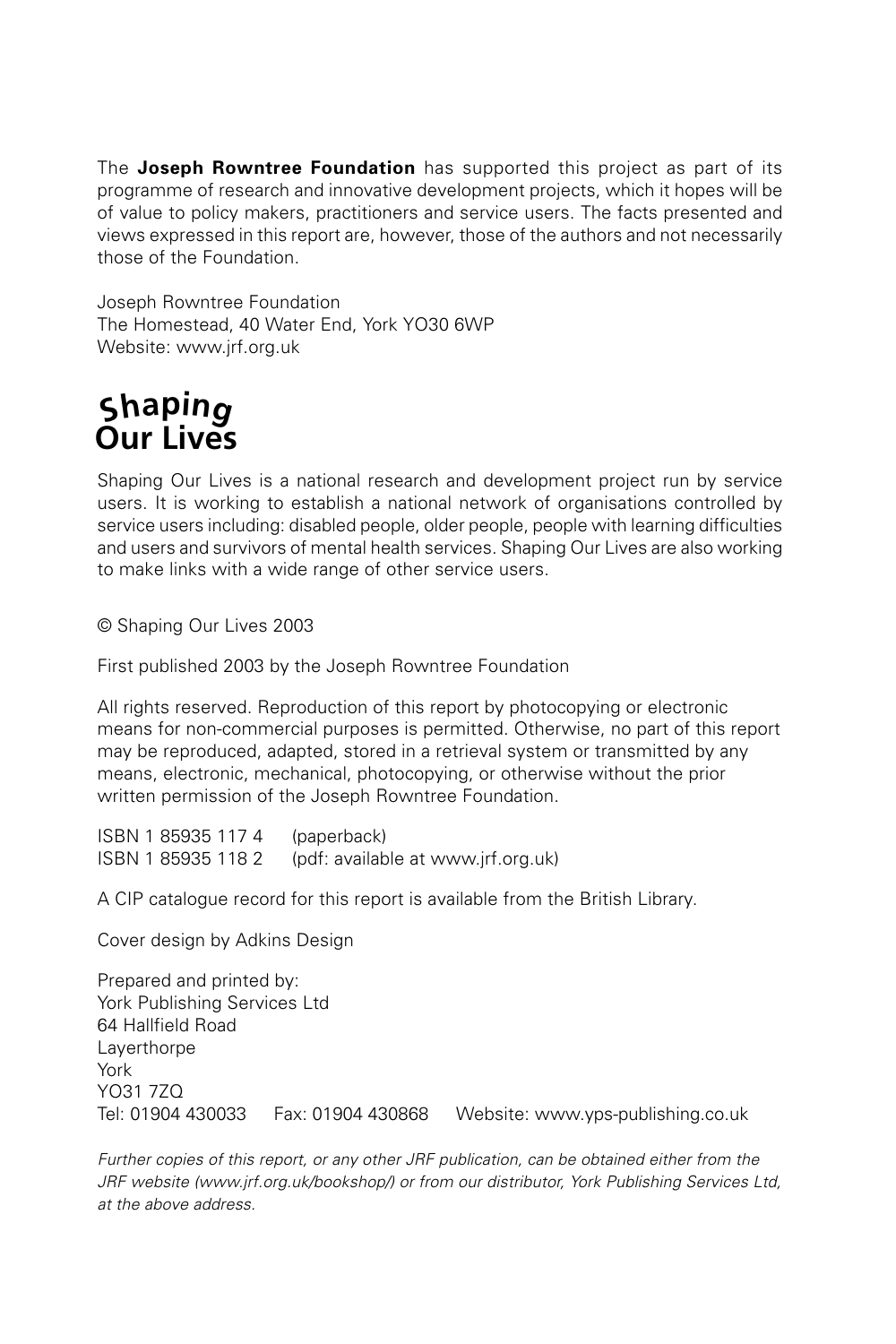## **CONTENTS**

| <b>Acknowledgements</b>                                                          | vi   |
|----------------------------------------------------------------------------------|------|
| <b>Postscript</b>                                                                | vii  |
| <b>Introduction</b>                                                              | viii |
| <b>PART I: PROJECT OVERVIEW AND WORK AT</b><br><b>NATIONAL LEVEL</b>             |      |
| 1 Designing and establishing the project                                         | 3    |
| 2 National work: booklets and questionnaires                                     | 6    |
| 3 Issues from the local projects                                                 | 18   |
| 4 Conclusions                                                                    | 24   |
| PART II: LOCAL WORK IN SHROPSHIRE                                                |      |
| 5 The Shropshire report                                                          | 31   |
| <b>PART III: INFLUENCING OUR FUTURE IN</b><br><b>SHEFFIELD CONFERENCE REPORT</b> |      |
| 6 The Influencing Our Future conference                                          | 57   |
| <b>Appendix: Notes of the planning seminar</b>                                   | 103  |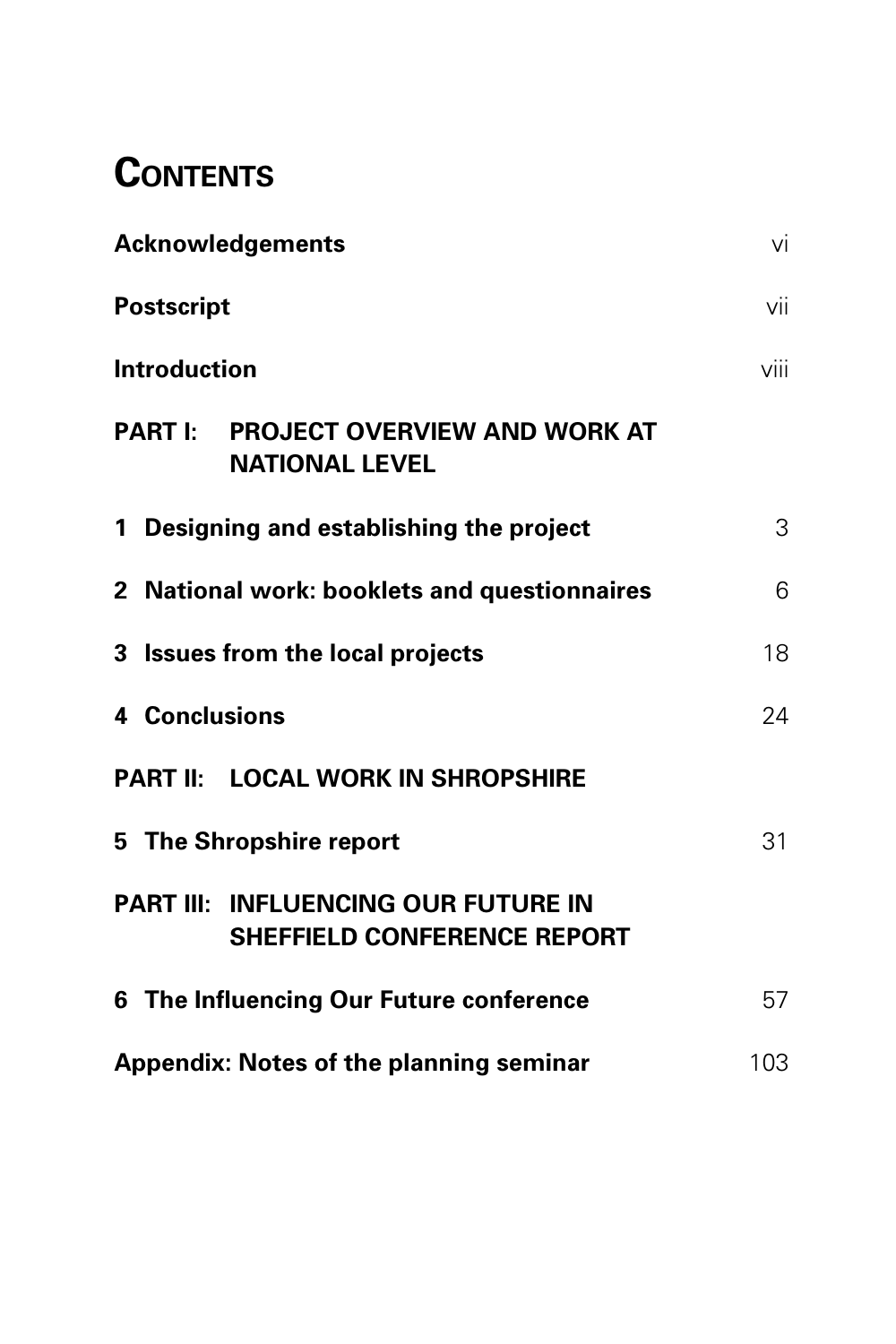## **ACKNOWLEDGEMENTS**

Thanks are particularly due to the people involved with the local projects:

- Phil Brough, the worker for Shropshire Disability Consortium's part in the project, and to Sue Bott, the Consortium's manager.
- Everyone on the Steering Group for the work that took place in Sheffield: Christine Barton and John Mitchell (Sheffield Centre for Inclusive Living), Jason Chadburn, Michael Coston and Tina Willamson (Speaking up for Action), Alden Chadwick and Rachel Jackson (Sheffield City Council), Jacquie Stubbs (Sheffield Forum of Disabled People) and Jasmine Warwick (Voluntary Action Sheffield).
- Bob Williams-Findlay, the consultant to the Sheffield project.
- Margaret Hogan, ex-communications manager at the now defunct National Institute for Social Work, for input on the three Our Voice in Our Future (OVIOF) booklets.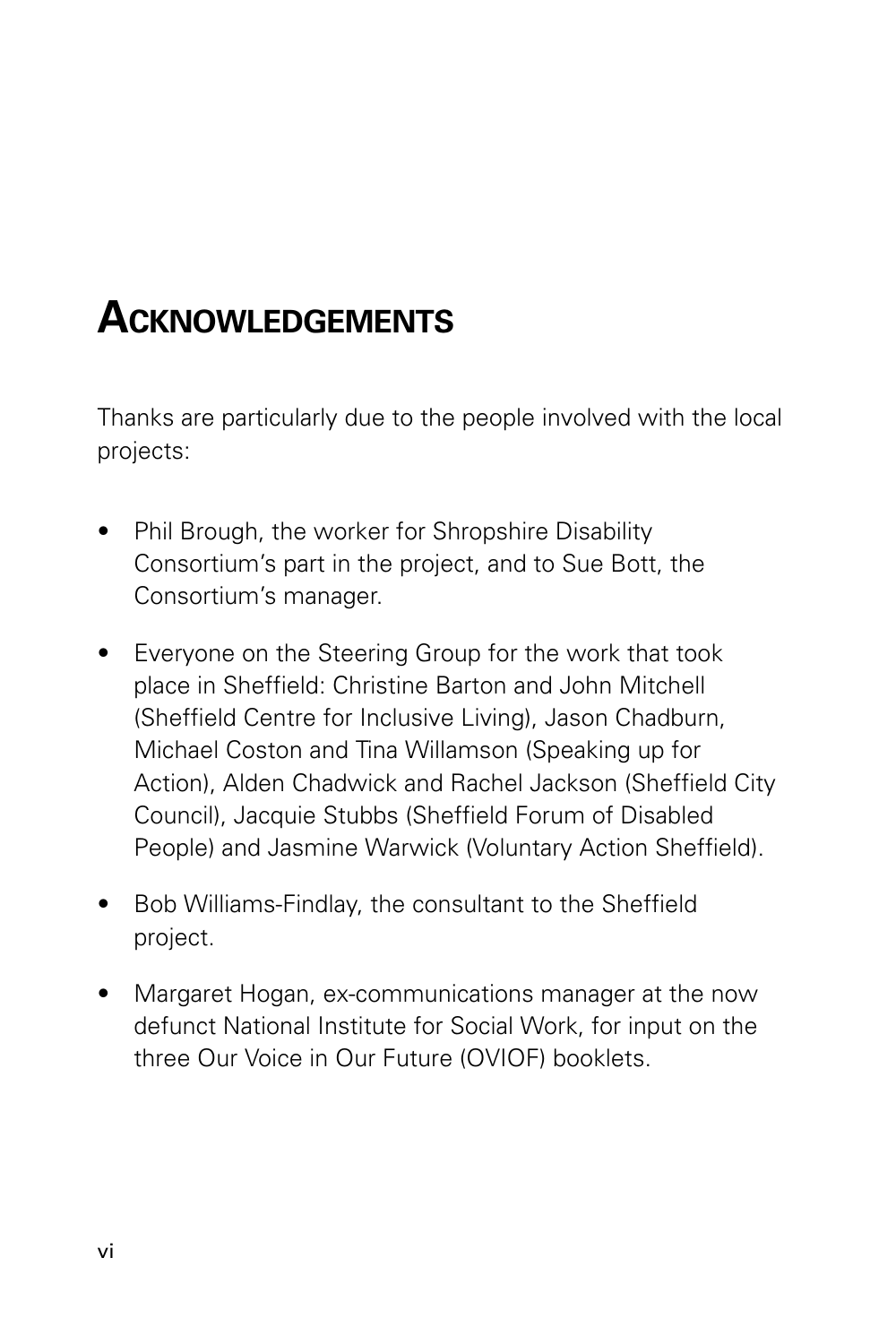## **POSTSCRIPT**

Since this report was drafted, the Joseph Rowntree Foundation (JRF) has revised its programmes and priorities. The Future of Rights and Welfare programme has not proceeded as originally planned. However a new programme – Independent Living – is scheduled to start in late 2003, and it is intended to feed the results of the Shaping Our Lives projects into this new programme.

Alex O'Neil, JRF Research Manager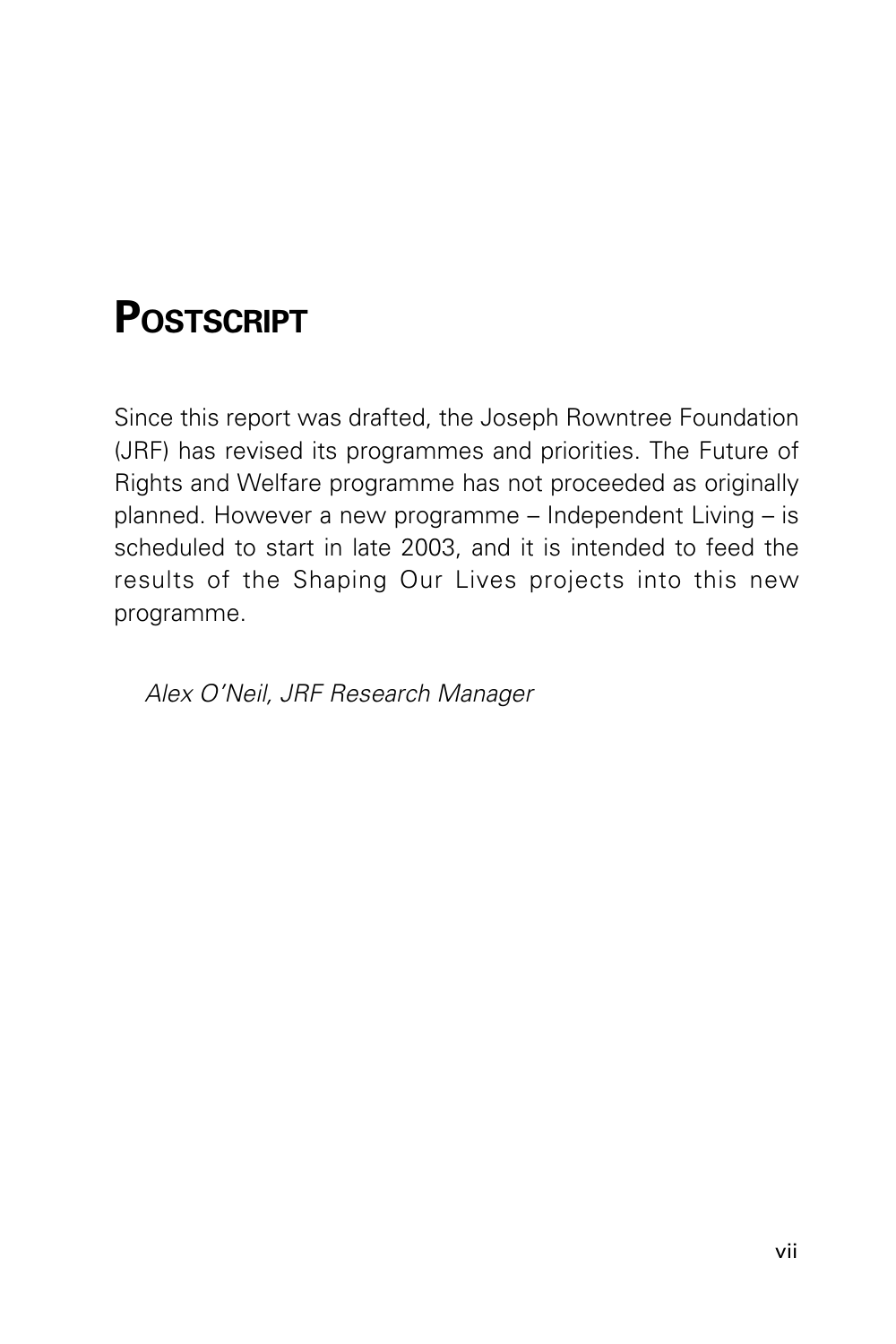## **INTRODUCTION**

Our Voice in Our Future (OVIOF) was established by the Shaping Our Lives (SOL) project in 1999 in response to a request from the Joseph Rowntree Foundation (JRF) to facilitate user involvement in a new funding programme, initially called Shaping Futures and subsequently changed to the Future of Human Rights and Welfare.

The programme sets out to involve service users in the debate on the future of welfare, rights and entitlement in social care and disability. OVIOF was set up to start this process by identifying the key issues for service users.

Before starting the project, Shaping Our Lives ran an initial project to involve a range of service users defining the project. This process is described in Chapter 2 of this report.

This has been a long and sometimes difficult project, taking substantially longer than originally anticipated. However, the difficulties experienced – which have been largely associated with the low resourcing and capacity of local user-controlled organisations – are as much a part of the findings as the results of the work that did take place.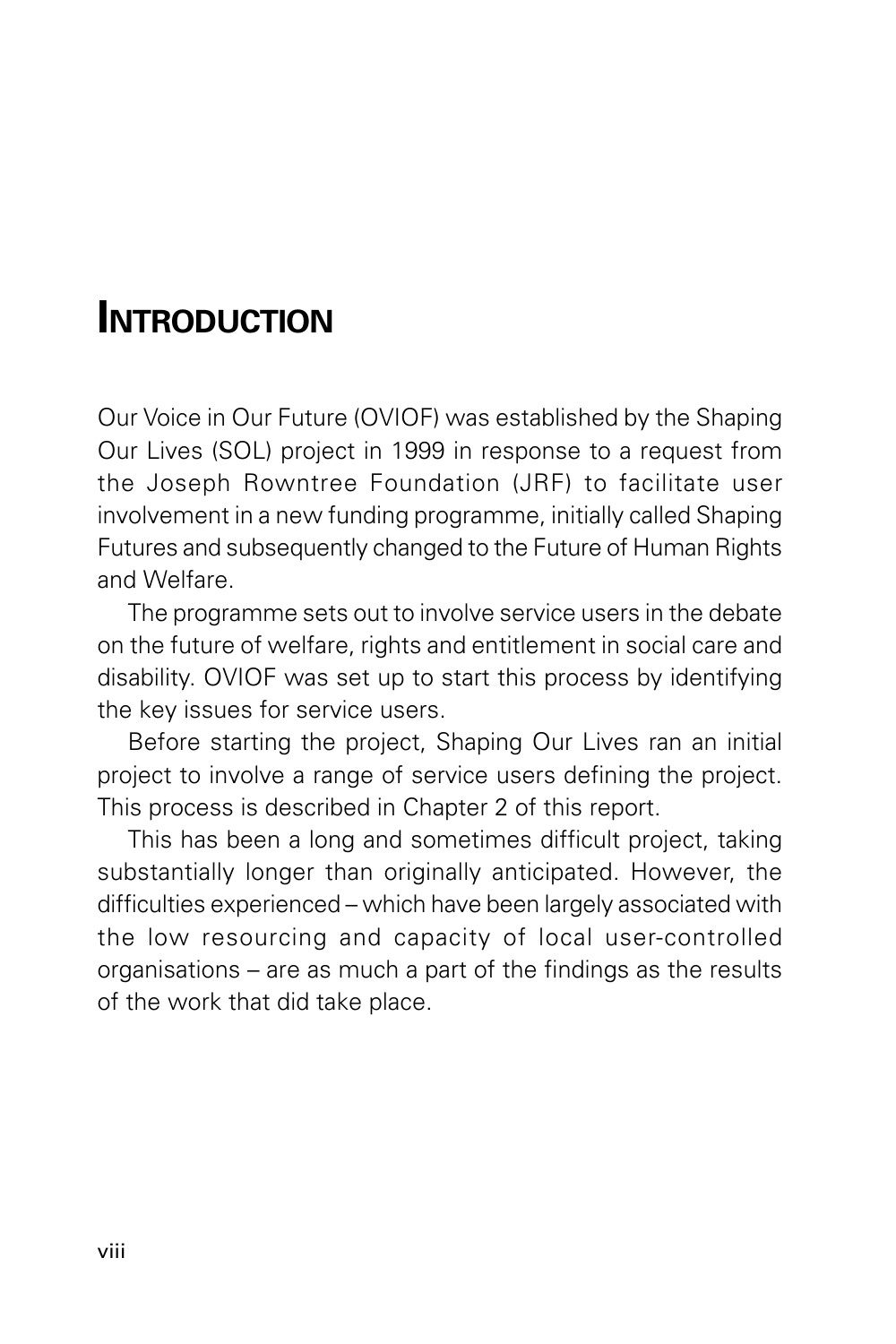## **PART I**

## **PROJECT OVERVIEW AND WORK AT NATIONAL LEVEL**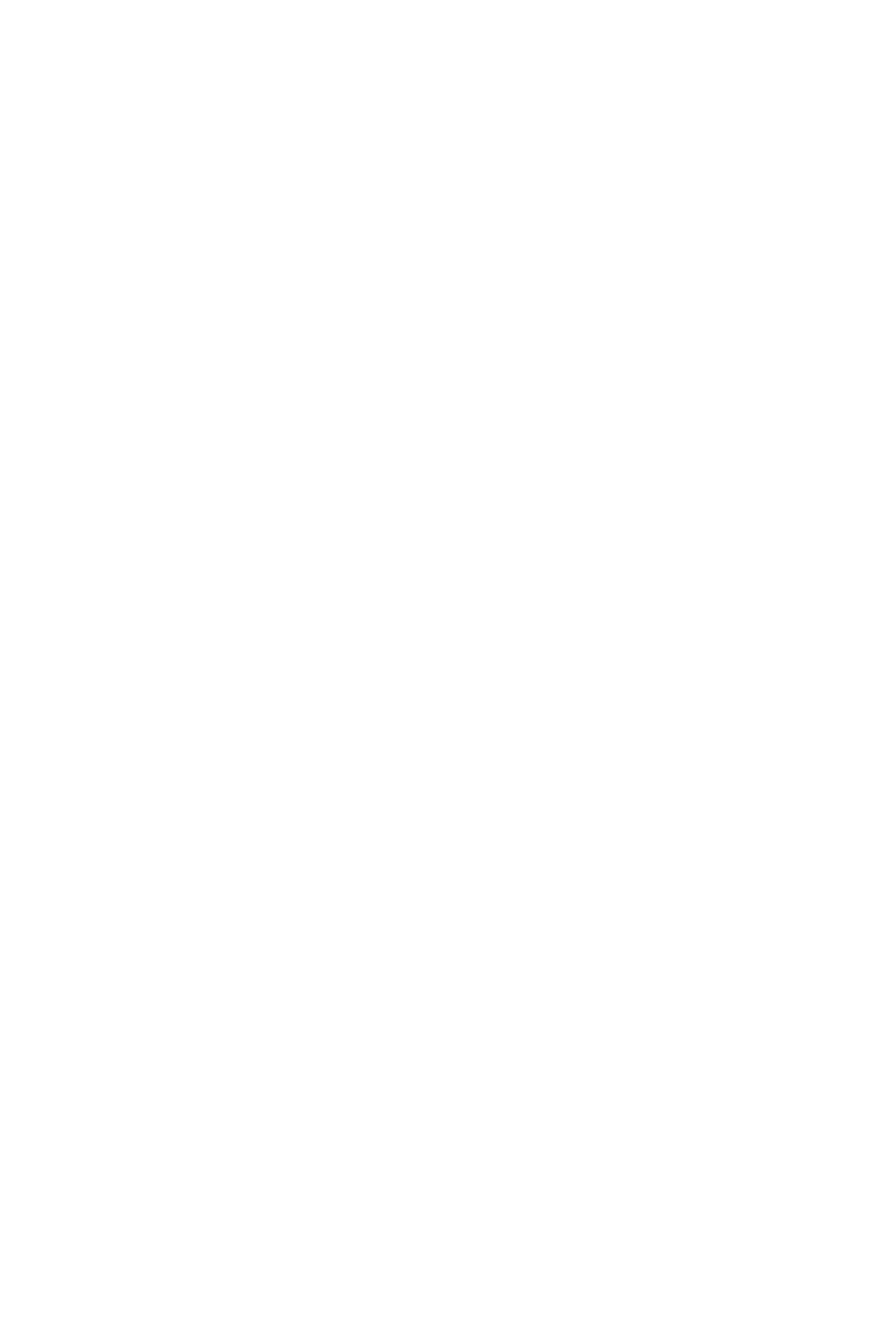## **1 DESIGNING AND ESTABLISHING THE PROJECT**

Before starting the project, Shaping Our Lives was keen to engage a wide range of service users in shaping the project. To achieve this, an initial project was carried out which involved:

- a survey of the 300 user groups on the Shaping Our Lives database to get their views and experiences of good and bad practice in user involvement
- a review of good and bad practice as recorded in current literature on user involvement
- a seminar with representatives of user organisations to discuss general principles of user involvement and specific details about the shape and structure of a project.

The three strands of the preparatory project produced a firm set of indicators of what service users see as the key principles that should underpin user involvement and consultation, which were used in the development of the full project.

Respondents to the survey reported generally poor experiences of involvement, with a view from many respondents that the process was tokenistic and had little real impact on the decision-making process.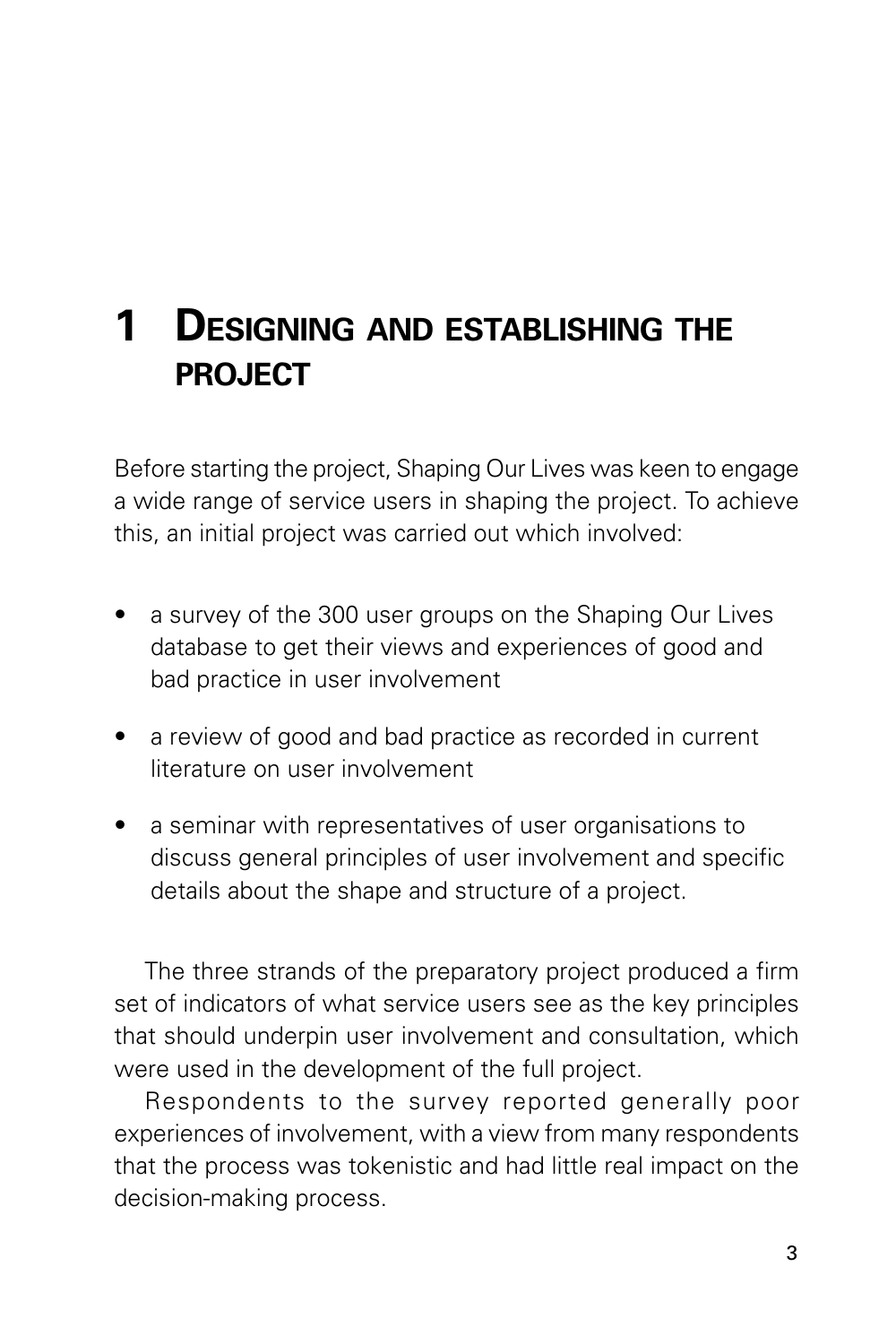Good experiences of user involvement were characterised by strong and ongoing relationships between users and service providers backed up with financial resources for independent, user-controlled organisations. This reflects the key findings of most of the literature on the issue.

The seminar was a key part of the design process. It involved a range of service users including:

- people with physical impairments
- people with sensory impairments
- the deaf community
- older people
- mental health service users/survivors
- people with learning difficulties
- people living with HIV/AIDS
- young people in care
- users from ethnic communities.

Notes of the seminar are reproduced in the Appendix. It addressed some general issues around user involvement before moving on to specific discussions around the shape and structure of the proposed project.

Participants at the seminar put the case for a project that used the expertise of existing user organisations, addressed policy and practice issues, put an emphasis on collating and networking its findings, and used its findings both for the JRF's programme and for wider political lobbying on the issues raised.

A large-scale national project backed up with local work carried out by user-controlled organisations was developed in the seminar. It was recognised that this was an ideal model of the project that would have required an unrealistic amount of funding.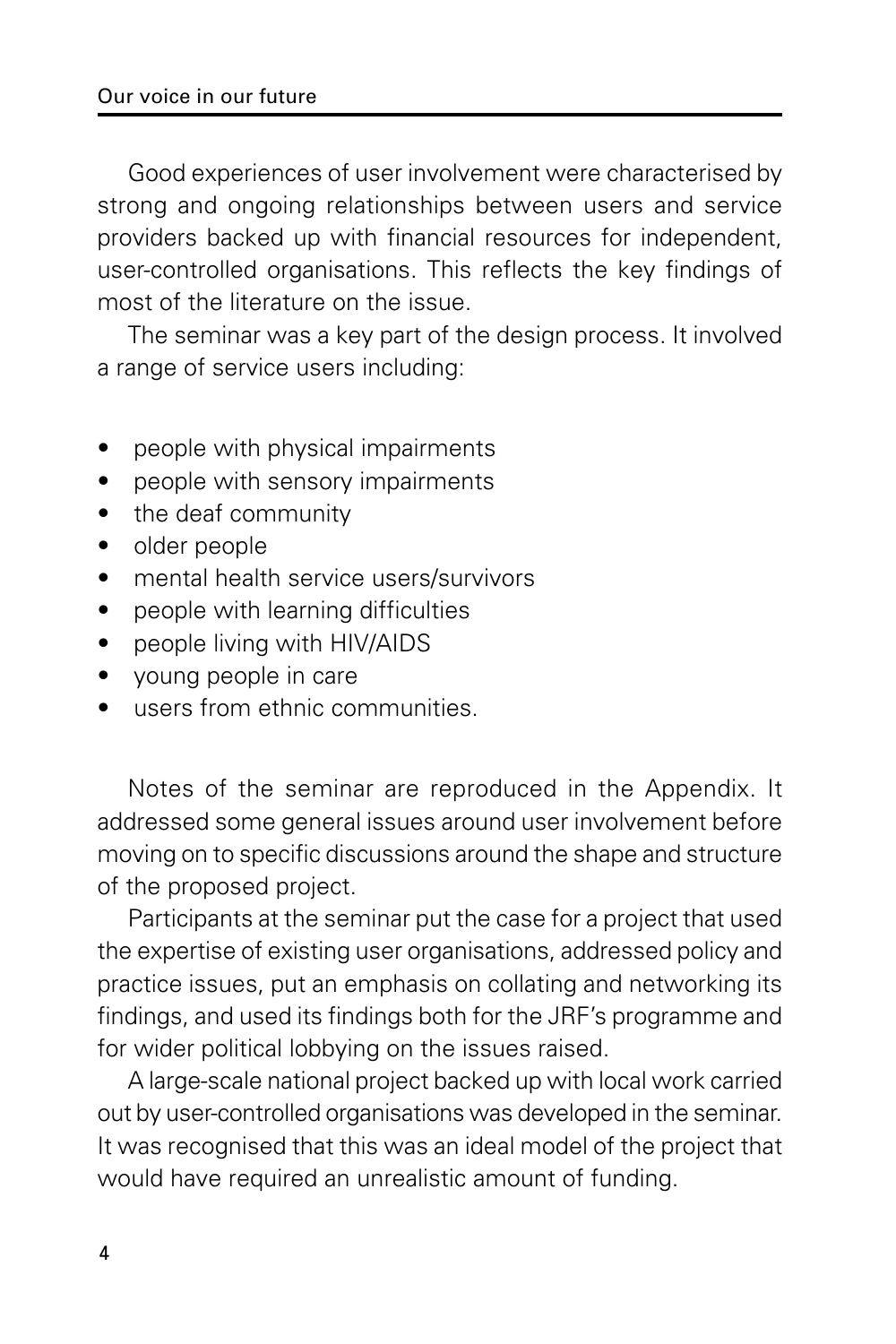Subsequent work addressed how the ideal model could be moulded into something achievable within the funding available. Three outline proposals were developed based on the plans that had been developed in the seminar. Participants were then consulted about which proposal they wanted to be expanded and put to the JRF for funding.

The result was a project that would work intensely in two locations to promote and facilitate discussion of the long-term future of welfare by service users and user-led organisations, backed up by work at a national level.

This included the use of questionnaires and a set of three booklets to ensue that these discussions were fully informed about developments and debates on the future on welfare.

As well as being fed into the JRF's programme, the proposal included work to ensure that the conclusions were disseminated around user groups and as widely as possible, with a particular emphasis on ensuring that they reached politicians and the media.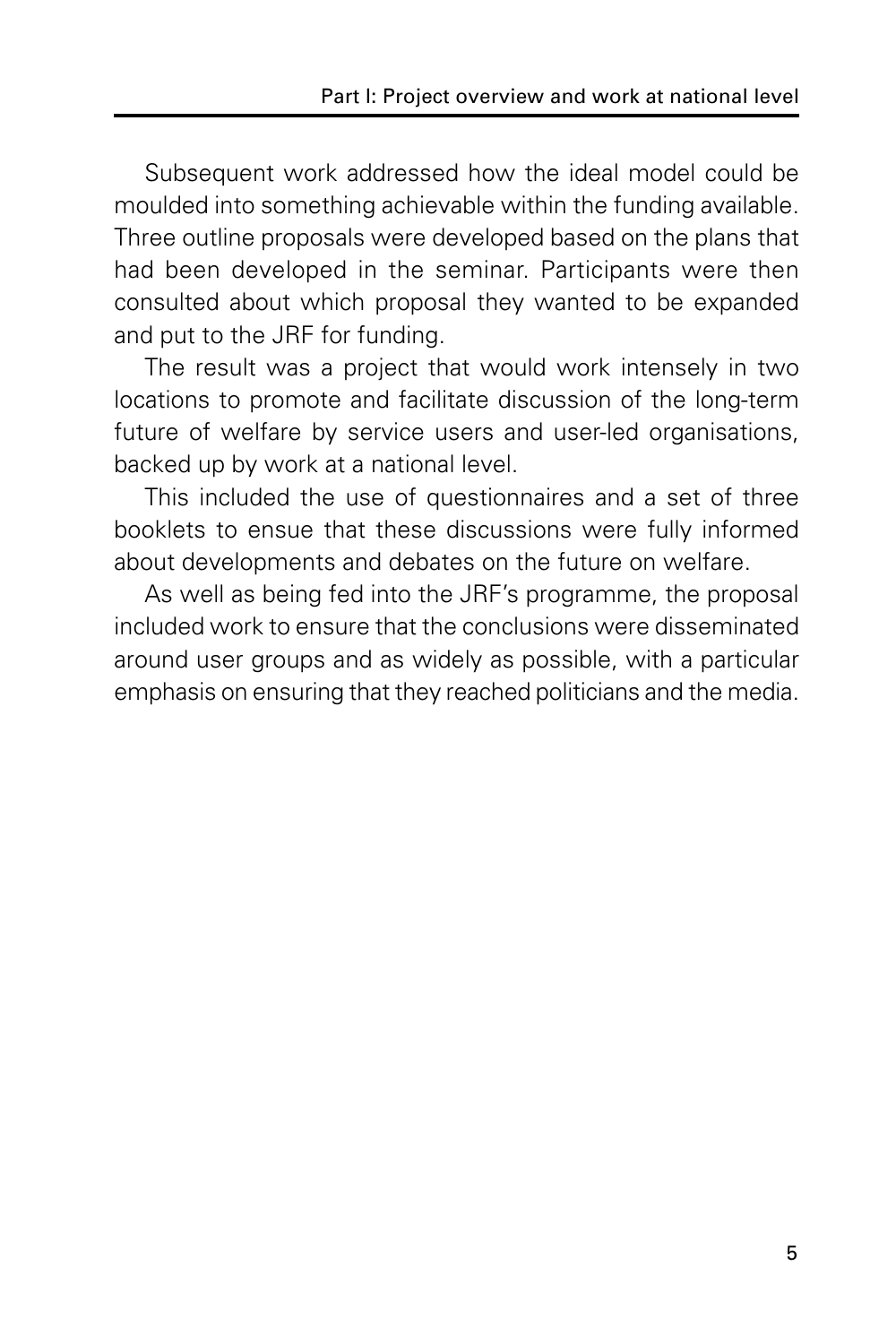## **2 NATIONAL WORK: BOOKLETS AND QUESTIONNAIRES**

A set of three booklets were produced covering key issues in social policy: benefits, services and support, and mental health issues for the project's national work. The last subject had been particularly identified by the Shaping Our Lives National User Group as being of particular importance because of the review of the mental health legislation that began at about the same time as this project.

The booklets were designed with two purposes. They were intended to examine developments in social policy relating to issues that they covered and to stimulate discussion of those issues. They were written in an accessible format, with easyaccess summaries, and they included at the back a questionnaire, which readers were encouraged to fill in and return to Shaping Our Lives.

Debatable issues were particularly highlighted by the booklets. These issues included:

- levels of benefits
- the emphasis on benefit fraud
- charges for social care services
- support for mental health service users and survivors
- the emphasis on public safety in mental health policies.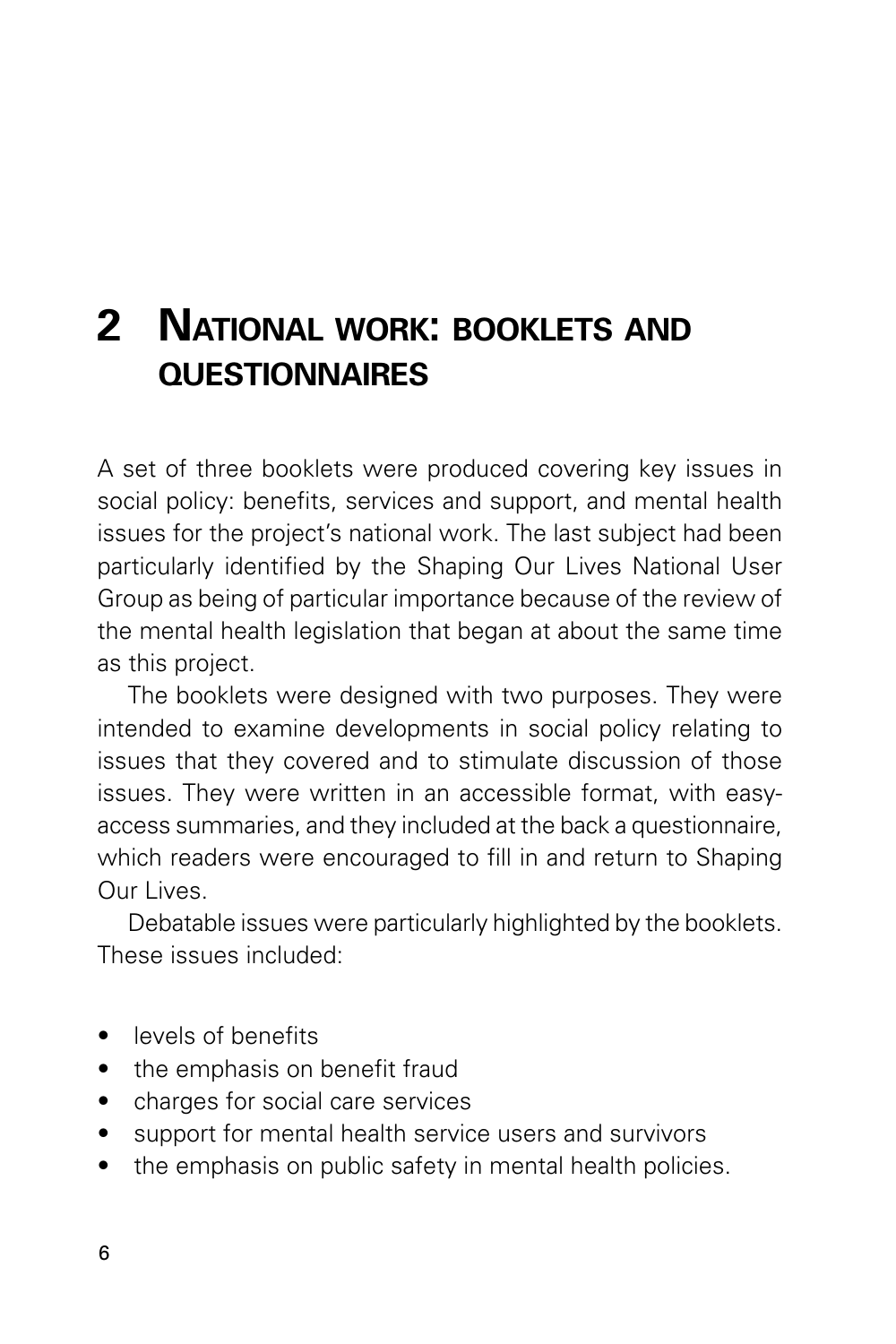The booklets were distributed widely and were well received. Around 300 were distributed directly to user-controlled organisations on the Shaping Our Lives database.

Other copies were sent out on request in response to publicity for the project and reviews of the booklets themselves in the following quantities:

- benefits: 326
- services and support: 411
- mental health issues: 512.

Systems for recording the number of copies that were sent out were not perfect and there is likely to have been a degree of under-recording. For example, members of the Shaping Our Lives National User Group took bulk numbers to distribute in their areas but the quantities have not been recorded.

The number of copies of the mental health issues booklet distributed and the fact that mental health service users/survivors were the largest single group of people to respond to the booklets and questionnaire, indicates that the National User Group was correct to identify this as a key issue for the project to address.

The response rate to the questionnaires in the booklets was actually very poor. With hindsight, the format of putting the questionnaire within the booklet was not the best way to obtain a response – it did not make it easy in terms of having a form that could just be filled in and returned. The people who did respond did so by letter.

When Shaping Our Lives did a follow-up mailing to the groups on its database, there was a better response but, with just 26 responses in total, this part of the project has to be seen as having failed.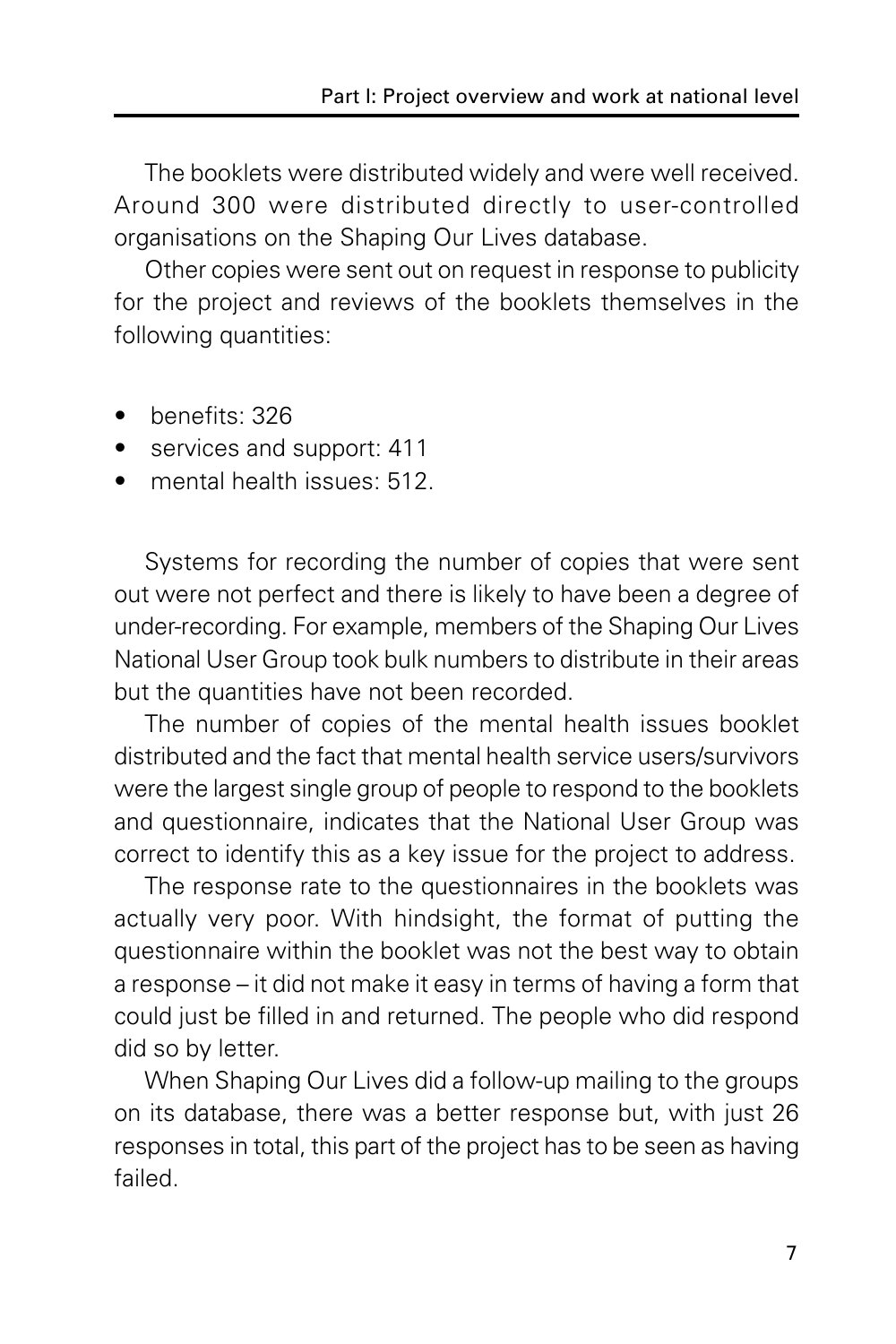It is probably also true to say that not enough follow-up work was carried out. Shaping Our Lives' resources and staffing were limited during the period in which the project ran. Another issue may have been that its public profile was not strong enough to generate what had been planned as a major national debate. Shaping Our Lives has since grown from being a project to an organisation.

Having said all this, if success is judged on the quality of the responses rather than the quantity, the national survey was a great success.

## **Results of the questionnaires**

### **Value of the welfare state**

Most respondents recognised that the value of the welfare state went beyond that for the individual user and their families/ supporters, pointing out the wider benefit to society as a whole. One person made the point: 'Extreme poverty is not compatible with democracy' and another suggested that 'care in the community is the mark of a civilised society'.

People also spoke about the welfare state in terms of it giving an equal right to services and support. There was a suggestion that the welfare state should 'give the opportunities to take a full part in society' and that it should embrace education, employment, housing and transport, as well as health and social care, and benefits.

It was also suggested that, in the future, the welfare state should become less paternalistic and address issues around exclusion. One person suggested that the welfare state should be available 'not as a safety net but as a bridge to enable those people who are marginalised to integrate into society in every way'.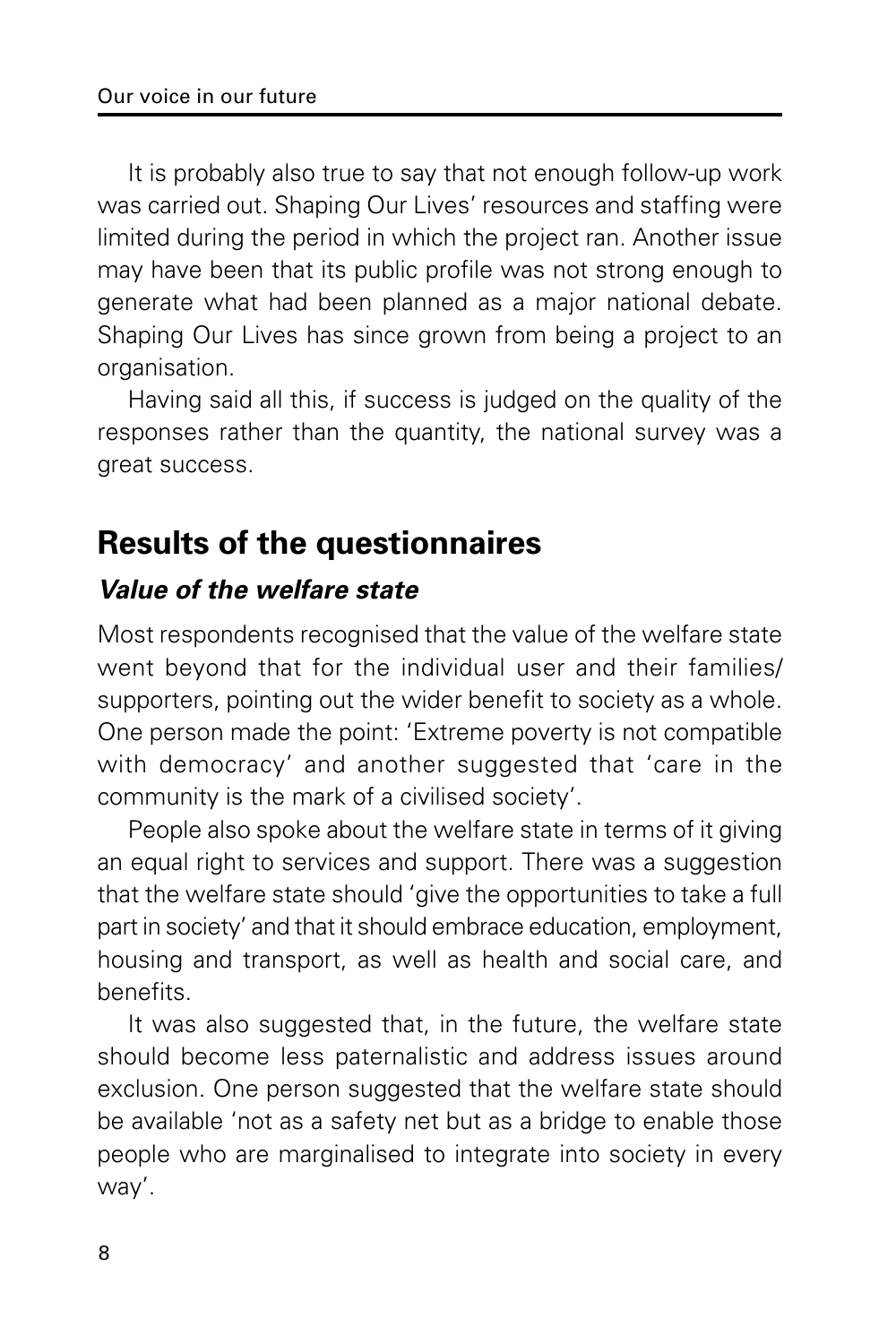Another point was made that the beneficiaries of the welfare state include 'the vast army of service professionals who prescribe people's needs, apply the social controls and manage the segregated provisions made for excluded people whether they need protecting/managing or not'.

This respondent also said that the welfare state fails to benefit the people whom it is meant to serve but 'the only satisfactory outcome is full inclusion'.

A similar observation was made about commercial companies benefiting from the welfare state, in particular the drug companies.

## **Benefits**

#### **Levels of payment**

Some respondents said that benefit levels are reasonable but most believed that they are too low, with one person highlighting the growing gap between wages and benefits.

One respondent made the point that 'flat-rate levels do not take account of the range of circumstances and factors such as housing costs, transport accessibility, local authority provision and charges and strength of voluntary pension', and suggested that a more localised benefits system would address people's needs more effectively.

An older person pointed to the difficulties faced by people with small private pensions that brought them just above income support levels, therefore denying them associated benefits such as council tax benefits and free glasses.

In its response, the Derbyshire Centre for Inclusive Living said that it is important to look at benefits giving 'the same sense of confidence and control ... as earned income'. It suggested that the purpose of benefits needs to move from compensating to enabling, saying that there are signs that this is starting with the introduction of tax credits.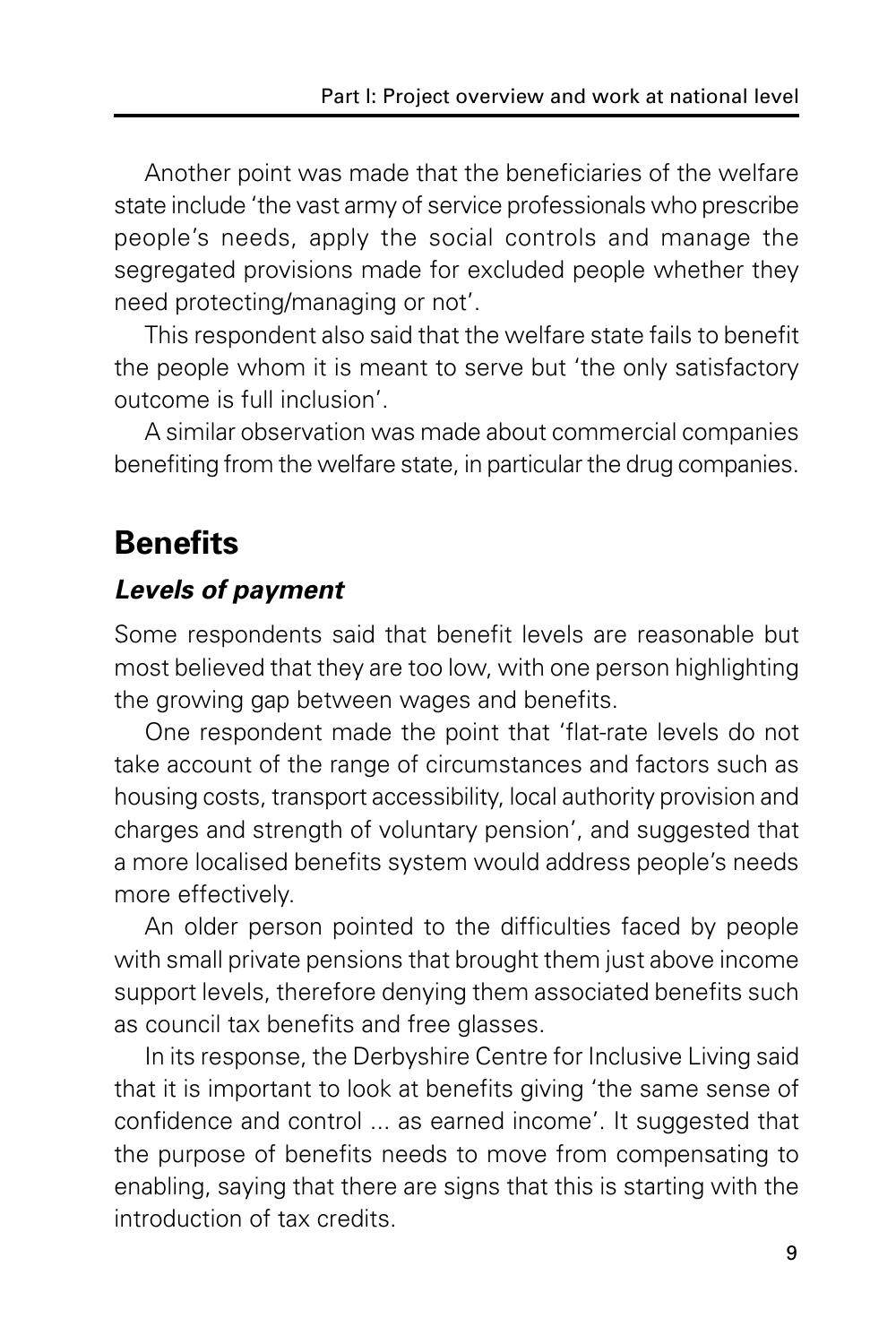### **Fraud**

There was clear support for fraud to be tackled:

Fraud is a crime and should be prosecuted in any form. (Derbyshire Centre for Inclusive Living)

However, almost everyone who addressed this issue believed that the approach to benefit fraud needs to be more realistic and that the issue is currently over-played. One respondent said:

Targeting of specific groups of genuine probable offenders would be far fairer than the present branding of recipients. The onus on reporting or informing on claimants by the public is deplorable and inequitable and denies the state's responsibility in this. Identifying the reasons for fraud to its real cause would be conducive to tackling its root causes.

There was also a suggestion that, with a realistic approach and better use of the technology that is now available, fraud could be tackled more effectively than it is at present.

The point was made that checks on many benefits have revealed little in the way of fraud. Two people suggested that the emphasis on fraud is a deliberate move by the government to distract attention from the low levels of many benefits.

One respondent believed that the media is having too great an influence:

Letting policy be dictated by the gibbering of the more rabid tabloids has been a disgraceful dereliction of duty by policy makers for many years.

(Derbyshire Centre for Inclusive Living)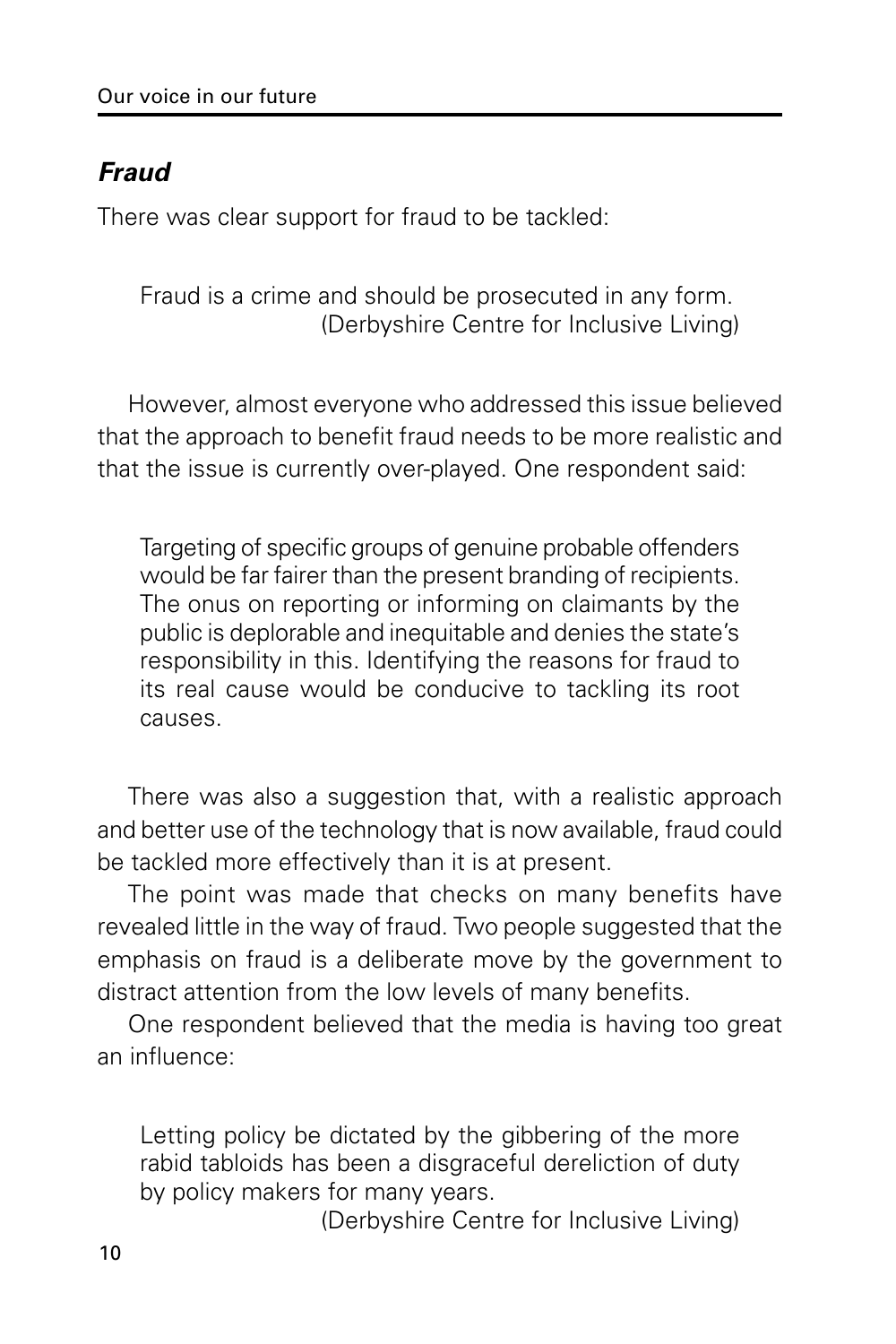Another respondent called for there to be an equal emphasis on the take-up of benefits.

One respondent appeared to be trying to explain some of the fraud that takes place, saying that:

The law says it's fraud. Those of us who have tried to live on basic allowances know how extremely poor the quality of life is at that level. Basic allowances should be increased and only then would it be just to emphasise fraud to those on a basic allowance.

#### **Welfare to work**

Welfare to work initiatives were seen as threatening. People thought that there should be a more supportive approach to getting people into work.

#### **Other issues**

There was particular criticism of the way that disability benefits are administered through demeaning medical tests and means testing.

## **Social care services**

Respondents generally opposed charges being imposed for care services. Of the few who did agree with charges, one person thought they should be linked to the quality of services and another suggested that they should not be applied to people on benefits.

Opponents called them 'unjustifiable' and a form of doubletaxation. One respondent described charges as: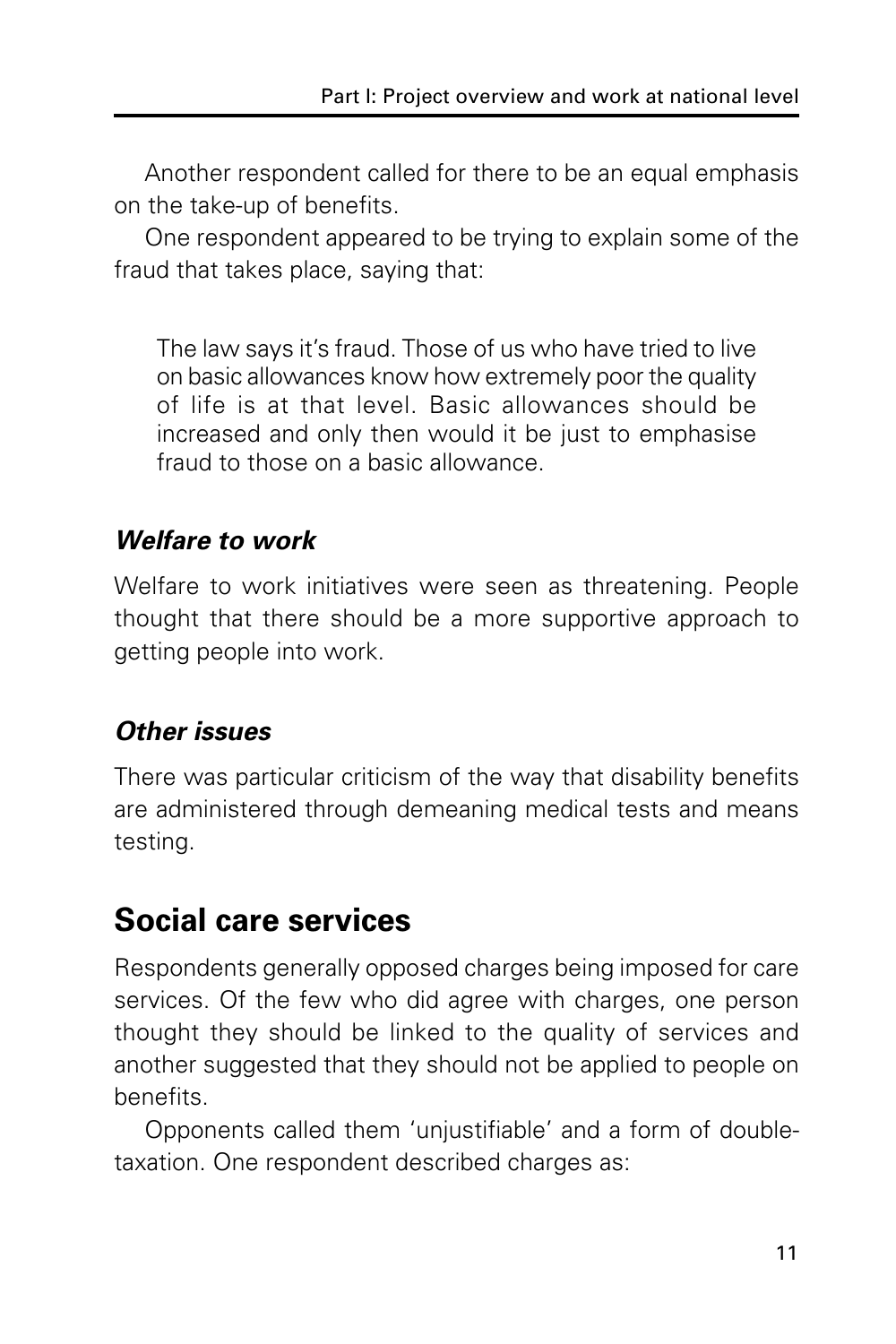... a sword that has hung over our heads for the last ten years and has haunted all actively involved in userrepresentative organisations ... Means-tested charging is a nasty policy which singles out disabled people and punishes them for their impairment and dependency.

This is how one respondent put the argument against charging:

Services that 'equalise' citizens should be free to all that need them, i.e. someone should not pay to get out of bed if they need assistance as all people unaffected by disability enjoy this freedom as of right.

Other arguments against charges for services were given a response from Hampshire Centre for Independent Living (HCIL). It described charges as discriminatory and as undermining the human rights of disabled people and contributing to the continuing poverty of many disabled people. Government guidelines stopped councils taking people's earnings into account when assessing charges, but pensions and savings are still taken into account when older people are assessed, and HCIL sees this as a continuing disincentive against disabled people.

Derbyshire Centre for Inclusive Living argued that services cannot deliver appropriate outcomes without proper funding through taxation.

There was support for the view that people should have rights to services. One person specifically pointed out that this should cover all services, not just those relating to 'desperate need'. It was also pointed out that human rights laws now extend to support services.

There seemed to be acceptance of the situation of families continuing to be the main source of social care, though several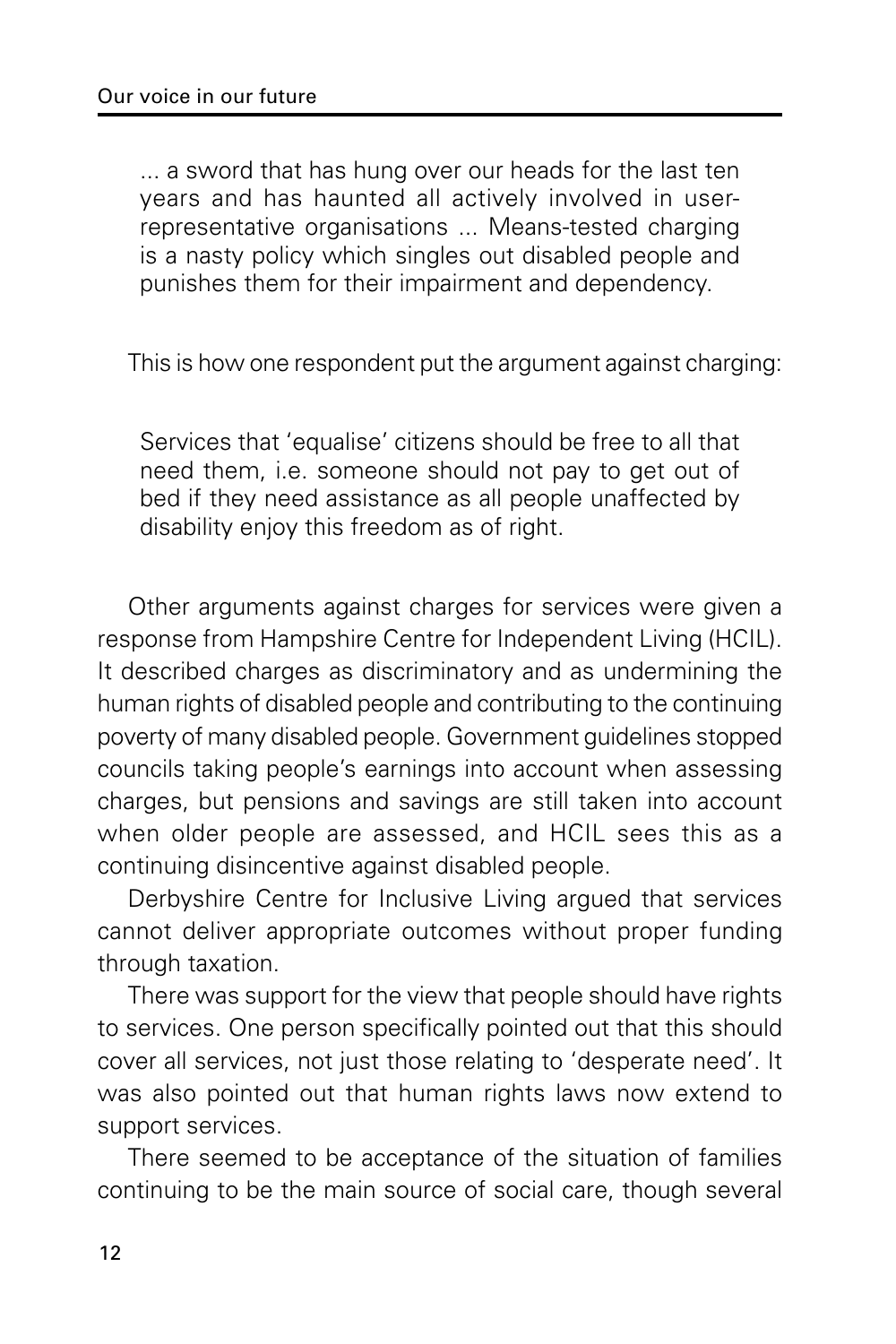respondents pointed out the importance of there being adequate support for families and recognition of families' varying circumstances.

One respondent gave the view that people should have at least some choice over this situation and another, Derbyshire Centre for Inclusive Living, pointed out that the key issue is people being able to achieve the outcomes of self-determination and control. To achieve this, people need choice over the source of their support.

Hampshire Centre for Independent Living's discussion of charging policies argued that charges and the assessment procedures for means testing of charges deterred people from asking for services and support.

## **User involvement**

Respondents were very sceptical about current practices around user involvement, with it being characterised as 'patchy and tokenistic' by one person. Another person described there being 'a lot on paper but very little in practice'. This is identical to the finding of the survey that took place in the preparatory project for **OVIOF** 

Criticisms were made of a lack of commitment to user involvement at a national level. An example was cited of mental health service users/survivors not initially being included on the Expert Committee that reviewed the Mental Health Act and then, when users were recruited to the Committee, they were removed after speaking out against proposals for compulsory community treatment.

Respondents identified the need for strong and well funded local and national organisations if full and proper user involvement was to be achieved. These organisations needed to be 'rooted in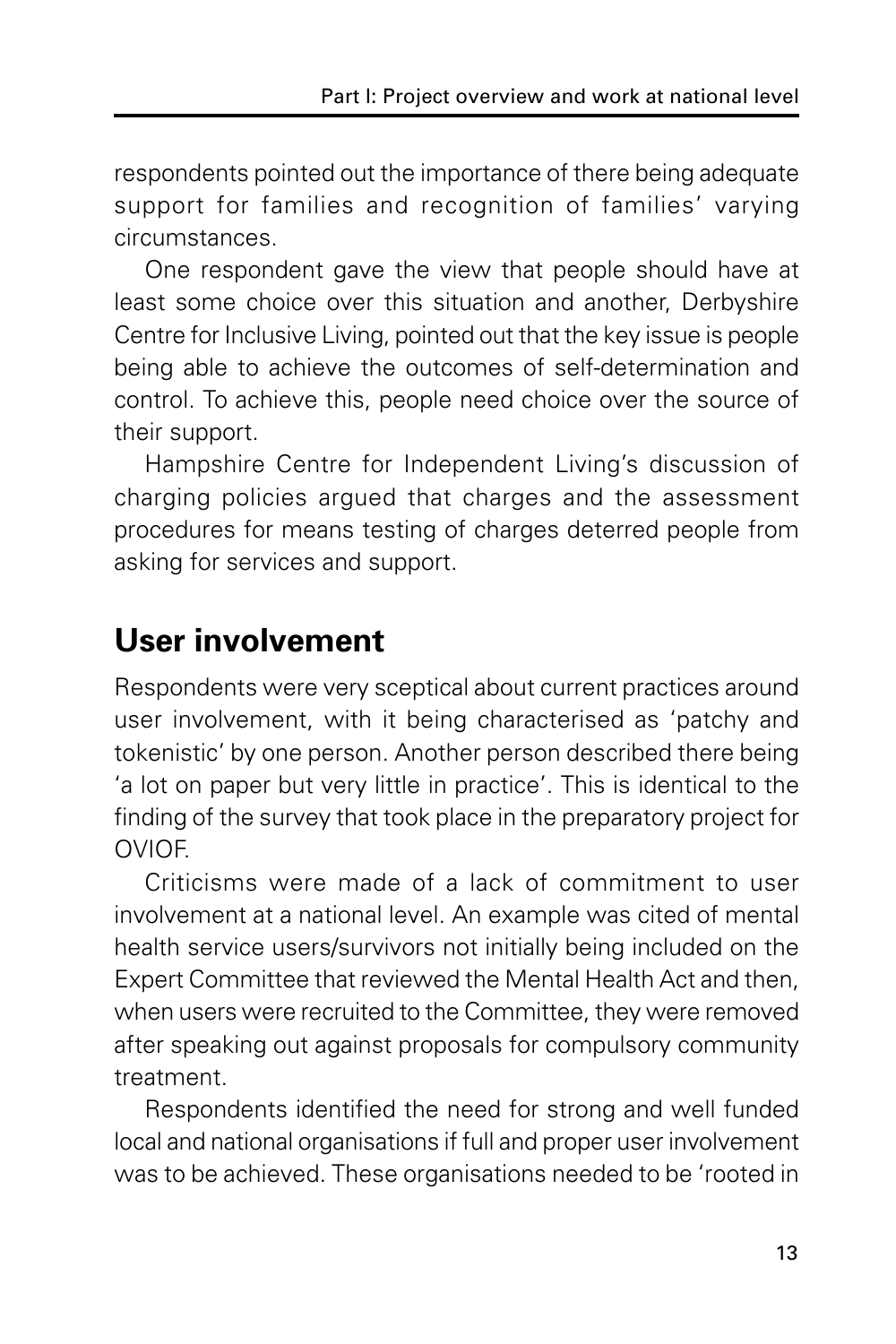grassroots experience' and to be based around setting the purpose and outcomes of services.

People saw it as being important to make user involvement 'exciting and relevant'. Another suggestion was that work in relation to 'quality control' is particularly important for user involvement.

One person pointed to the difficulties of getting mental health service users/survivors involved:

If someone has a short, sharp attack they probably go back to work and do not have time. The rest of us are either too ill or up to our ears in local representation already.

One respondent raised the need to broaden the range of service users who get involved, making the suggestion that training might help users to get involved. Another suggestion was for there to be a greater emphasis on communication between service providers and service users.

Action is also necessary from service providers to ensure that user involvement becomes more effective. One respondent pointed to the lack of a strategy on user involvement, arguing that it often came down to the individual workers involved in service provision who were prepared to listen to service users:

Just a few individuals listen to us. Most of the NHS staff cannot hear us.

This person questioned what happens to those who cannot make themselves heard.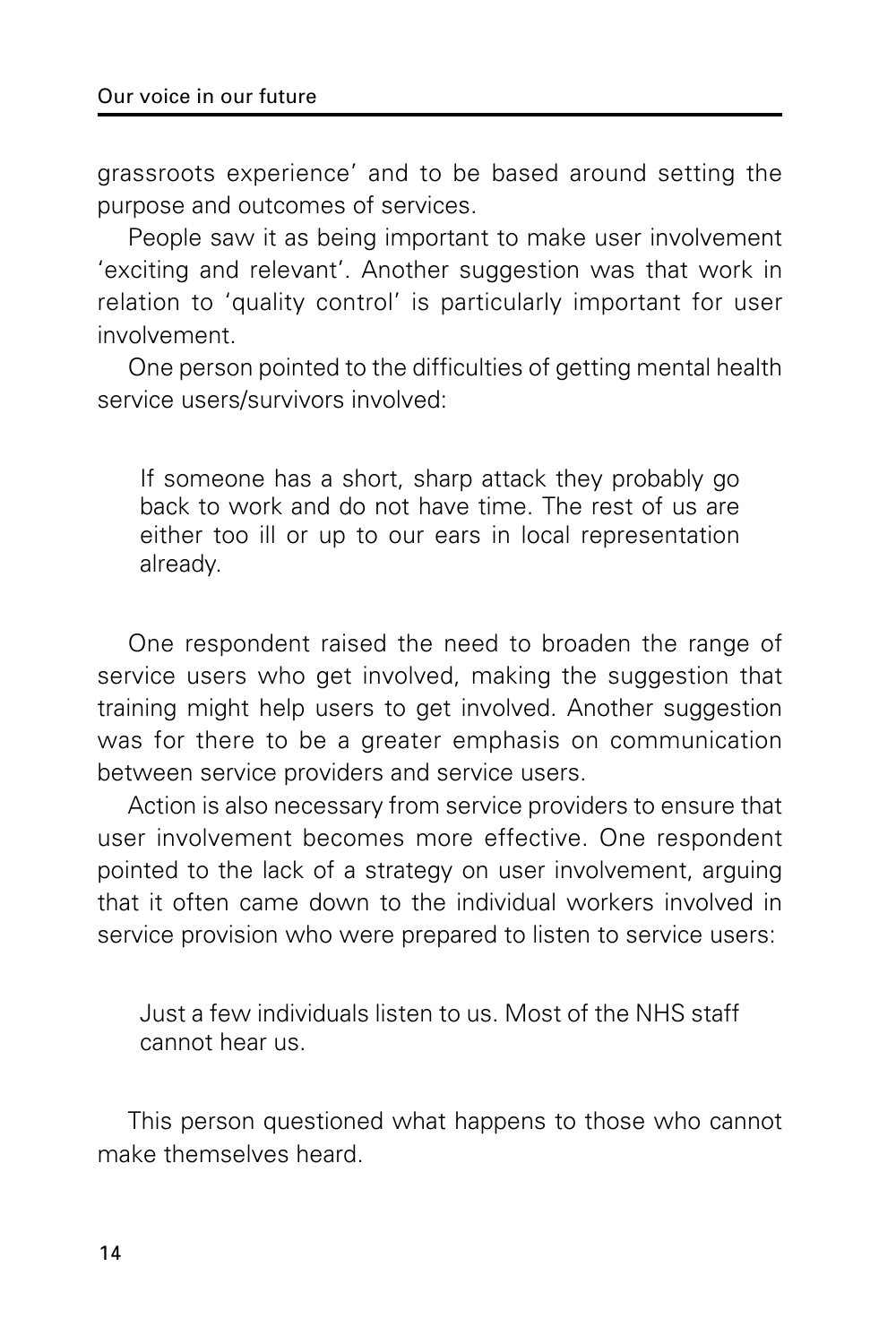Another saw the need for service providers and staff to 'listen and listen again to what the user wants and needs'.

There was also the idea that local authorities should be compelled to hold consultation forums and there was a call for the retention of Community Health Councils.

For survivors, one person pointed to the need for the 'context of an overall service user/survivor belief system or philosophy', which they thought existed but needed to be 'defined and expressed'. Another person said:

We need to tell our stories. They are all different.

The questionnaire asked which was more important – developing user organisations or working with service providers. Developing the user agenda was seen as the priority by some. One person thought:

When we start doing fascinating stuff they'll start looking at us. Trying to influence and change them could get too depressing.

Others pointed to the need to develop credibility through activities like being published in professional journals.

The mental health booklet asked for users'/survivors' views of direct action. Some saw it as a positive step, suggesting that it would also foster solidarity among users. There was concern that direct action could reinforce stereotypes of mental health service users/survivors. Others thought that it 'tends to alienate rather than influence'.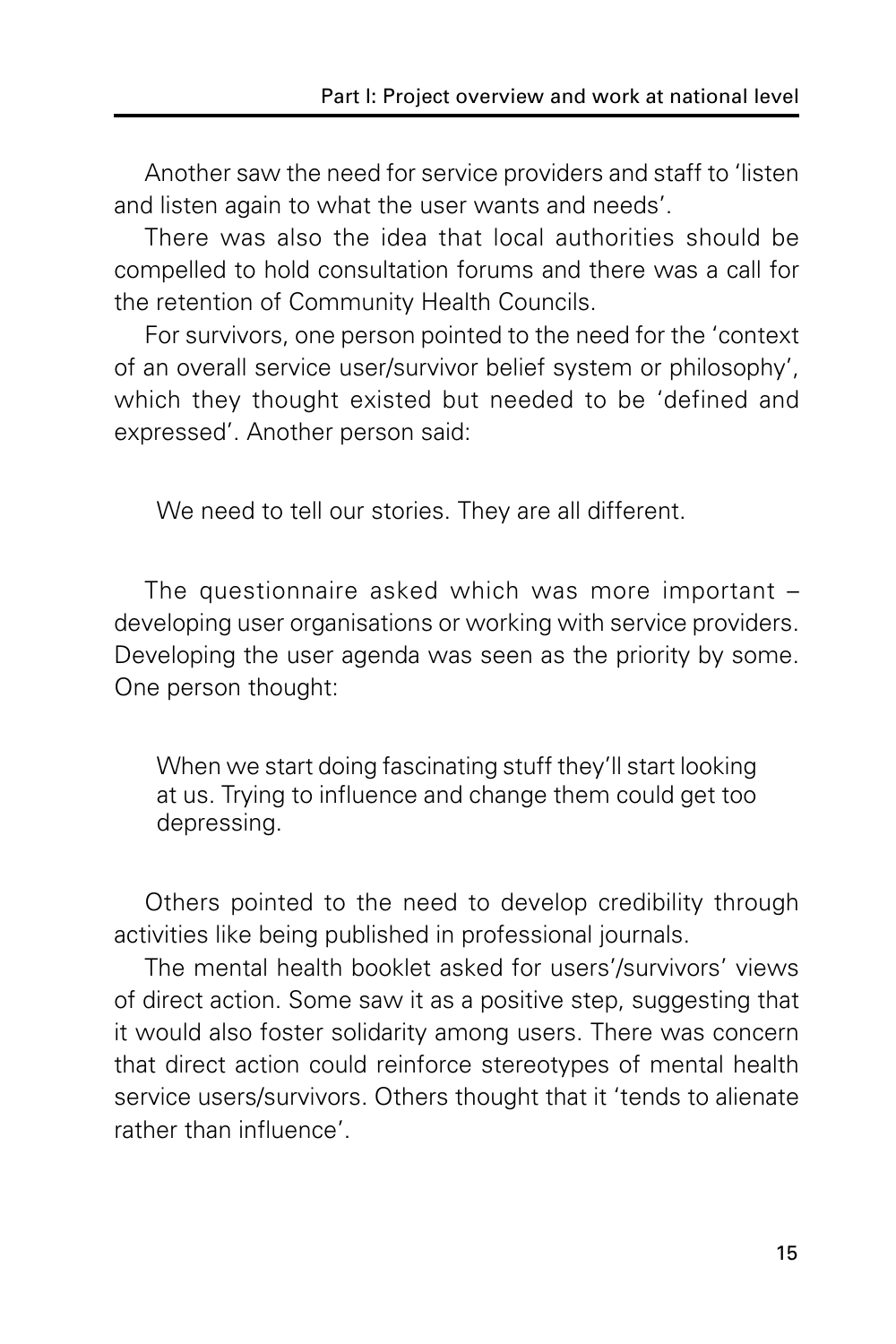Influencing social care training was also identified as a key activity, with the point made: 'the user's perspective must be a part of educational curricula'.

Several people pointed to the value of the arts as a means of expression. There were also calls for positive images in the media to challenge negative stereotypes.

Respondents supported the idea of different user groups working together:

Across-the-board dialogue will result in a benefit to society on many issues.

It was suggested that different groups need to identify areas of common interest and start working together on these issues. One person did express concern that different groups working together could fragment what is being achieved but they also saw potential gains in identifying issues that people have in common.

### **Mental health**

The OVIOF project took place at the same time that changes were being proposed to mental health legislation. As mentioned previously, this led to the suggestion of a booklet specifically on mental health issues, which generated the highest level of responses.

These are the key points made on these issues.

The dominance of the medical model of distress and the resulting emphasis on drug treatments, which many users/ survivors disagree with.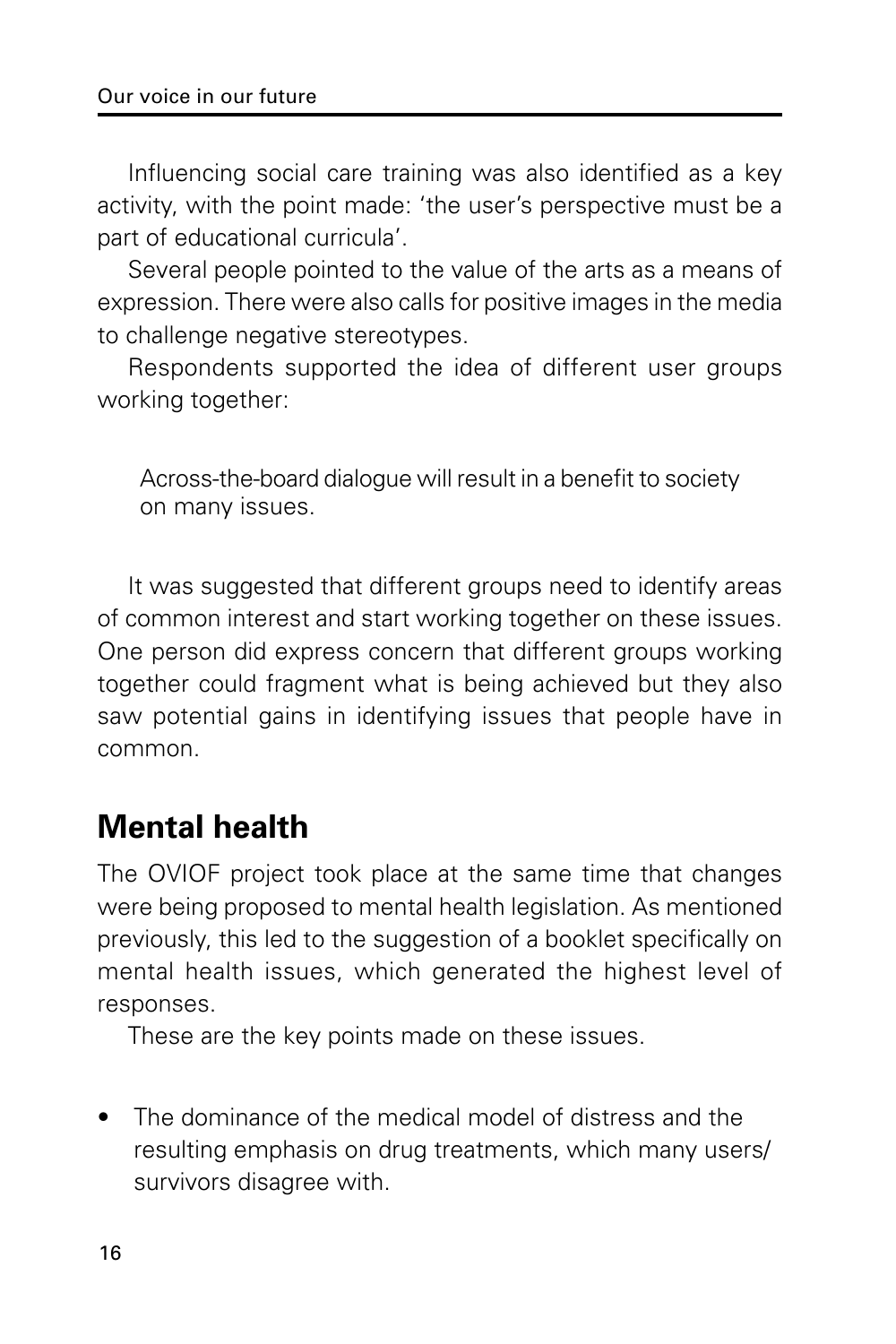- Perceptions of survivors and users among service providers, the public and opinion formers, i.e. politicians and the press, are very negative. Respondents similarly believed that issues around public safety have been exaggerated and that the 'dangers' are no greater now than in the past.
- Having the types of support available that users and survivors are asking for would address and negate the public safety issue. There was a particular call for 'low-level' services that give support before people reach a crisis point and require a more extensive intervention.
- People saw the need for an integrated approach that fully involves the user. Low expectations of users means that they are not seen as able to take any responsibility. People thought that attitudes needed to change for this to be possible.
- Respondents saw employment as important, particularly in terms of giving people a purpose, and sense of belonging was also referred to.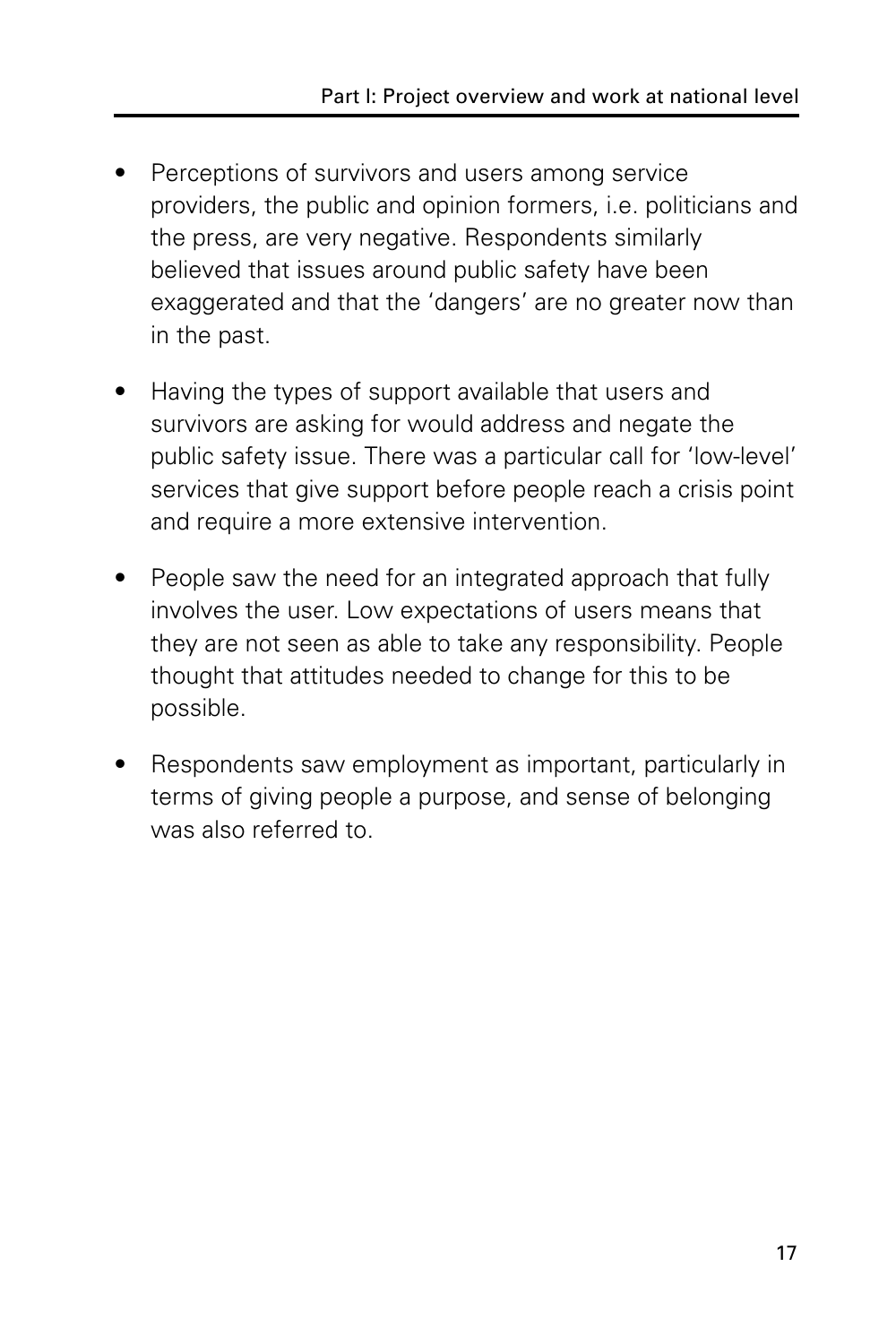## **3 ISSUES FROM THE LOCAL PROJECTS**

The reports of the projects that took place in Sheffield and Shropshire can be found in Chapters 5 and 6 of this report, and are stand-alone reports of the work that took place in these areas. This chapter looks at some of the issues around setting up the local projects, and the matters of concern that the service users in Sheffield and Shropshire share in common and how these relate to the national survey.

Setting up the local projects proved to be a long and often difficult process. The project proposal recognised that the local work was likely to take place in areas where there were established user organisations and initial approaches to a rural and an urban user organisation were made on this basis. The idea from Shaping Our Lives and the preparatory project seminar was for the projects to be carried out and controlled at the local level, rather than being run and controlled by Shaping Our Lives at a national level.

While the rural project initially set about its work fairly speedily, discussions with an urban group about their taking on the project took some time and the organisation ultimately decided not to undertake the project.

Attempts to find another urban organisation of service users led to initial discussions with two others, which said that they did not have the capacity to take on the work. Advice was sought from the British Council of Disabled People to identify groups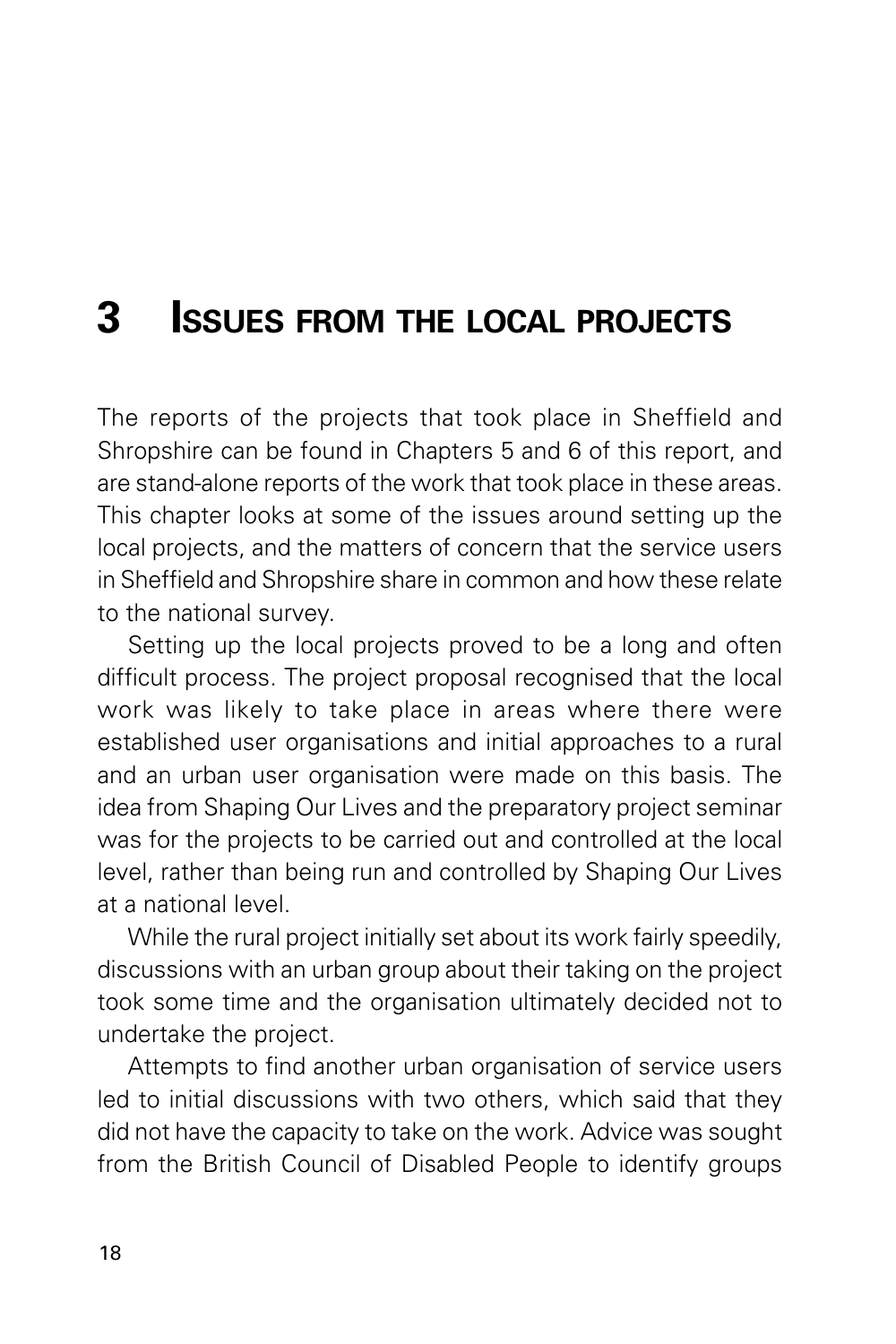that might have the capacity to carry out the work, which resulted in contact with an organisation of disabled people in Sheffield.

Despite initial enthusiasm for the project, there was once again the feeling that the organisation would not have the capacity to take on the work. However, one person from the organisation was keen to look at options for the work to take place in Sheffield and involved the city's Centre for Inclusive Living, which was at that time in its early stages of being established. This led to the establishment of a local steering group that brought together a range of service user interests and the engagement of a consultant to carry out the local project.

This arrangement proved less than perfect and there were a number of problems that are detailed in the report from Sheffield (see Chapter 6). These issues are detailed here to highlight the fact that problems occurred as a result of working with underresourced user-controlled organisations.

There had been an initial delay to the rural project when external issues caused difficulties in the relationship between Shaping Our Lives and the organisation undertaking the project, along with the worker who had been appointed to the project having to give up work because of health problems.

This led to a mutual agreement to relocate the project and it was then undertaken by the Shropshire Disability Consortium. Subsequently, the rural project went much more smoothly because the work was taken on and controlled at a local level by a well resourced organisation.

Despite these problems, Shaping Our Lives is likely to remain committed in the future to using this approach of working with local service user organisations. User involvement begins at a local level and national projects need to reflect and support this if they are going empower service users and their organisations.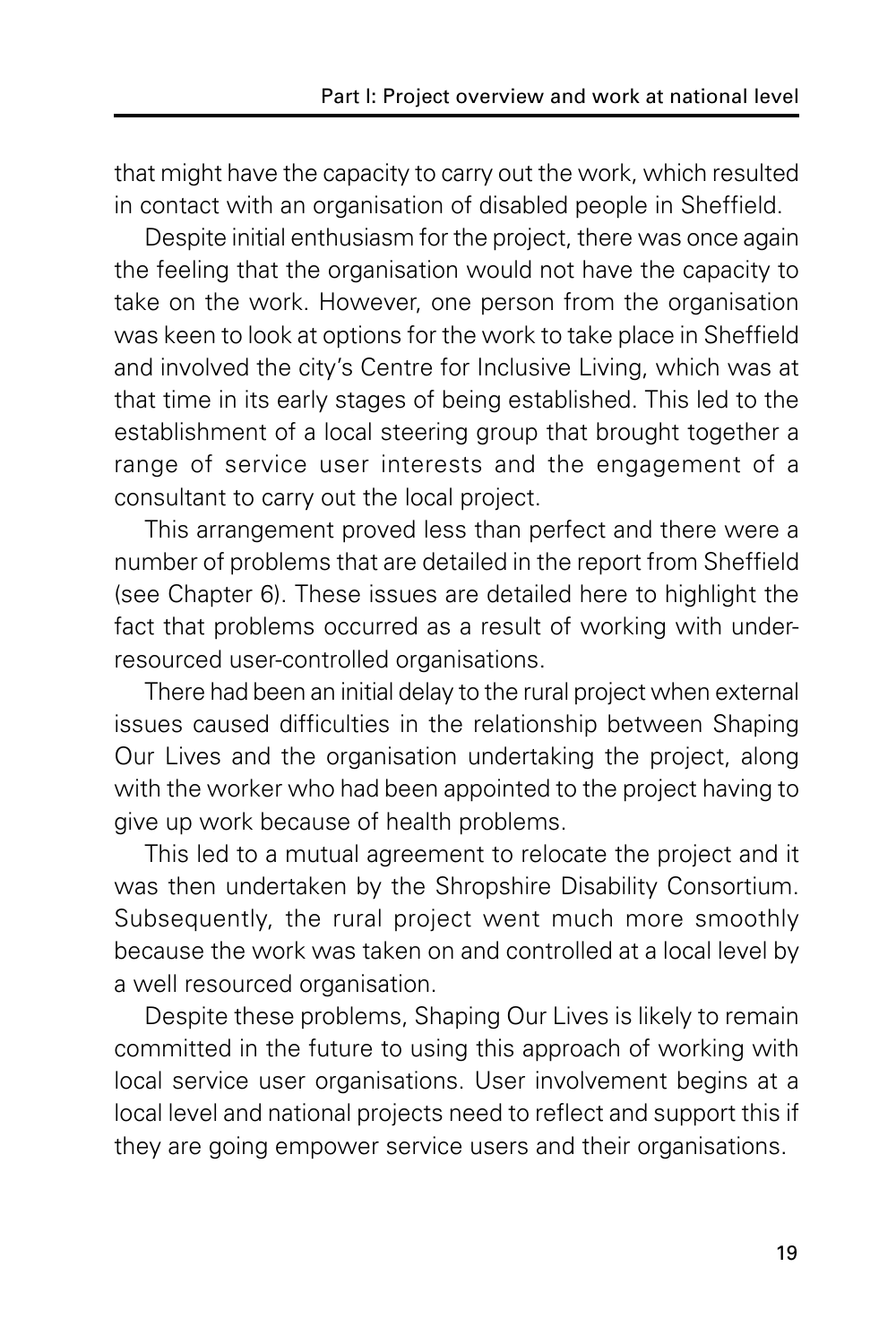The lesson that Shaping Our Lives and others need to learn from this project is that working in this way takes time. Future projects that follow this model would benefit from a lengthier preparatory project and from giving local organisations more opportunities for input into the main project. This may also foster a greater feeling of ownership of the projects for the organisations set to be involved.

## **Common issues from the two local projects**

#### **Experiences of services**

As with other areas of Shaping Our Lives' work, there was a high degree of consistency in users' reports of their experiences of services in Sheffield and Shropshire.

It is a sad indictment of social care services that, whenever service users come together, they share their negative experiences of services. Workers ignoring or not listening to the views of users, home care workers with an inadequate amount of time and social services transport being unreliable or forcing people to leave events when they are not ready were among the complaints made in Sheffield.

Most worrying is the underlying theme that these are not just failings of services but part of the way service providers perceive service users. As the Shropshire report puts it:

It feels like workers in the social and health care field simply had no respect for service users as equal citizens.

People in Sheffield also focused very much on the impact of poor relationships with the staff who provide services, with comments about staff who complain about their work to service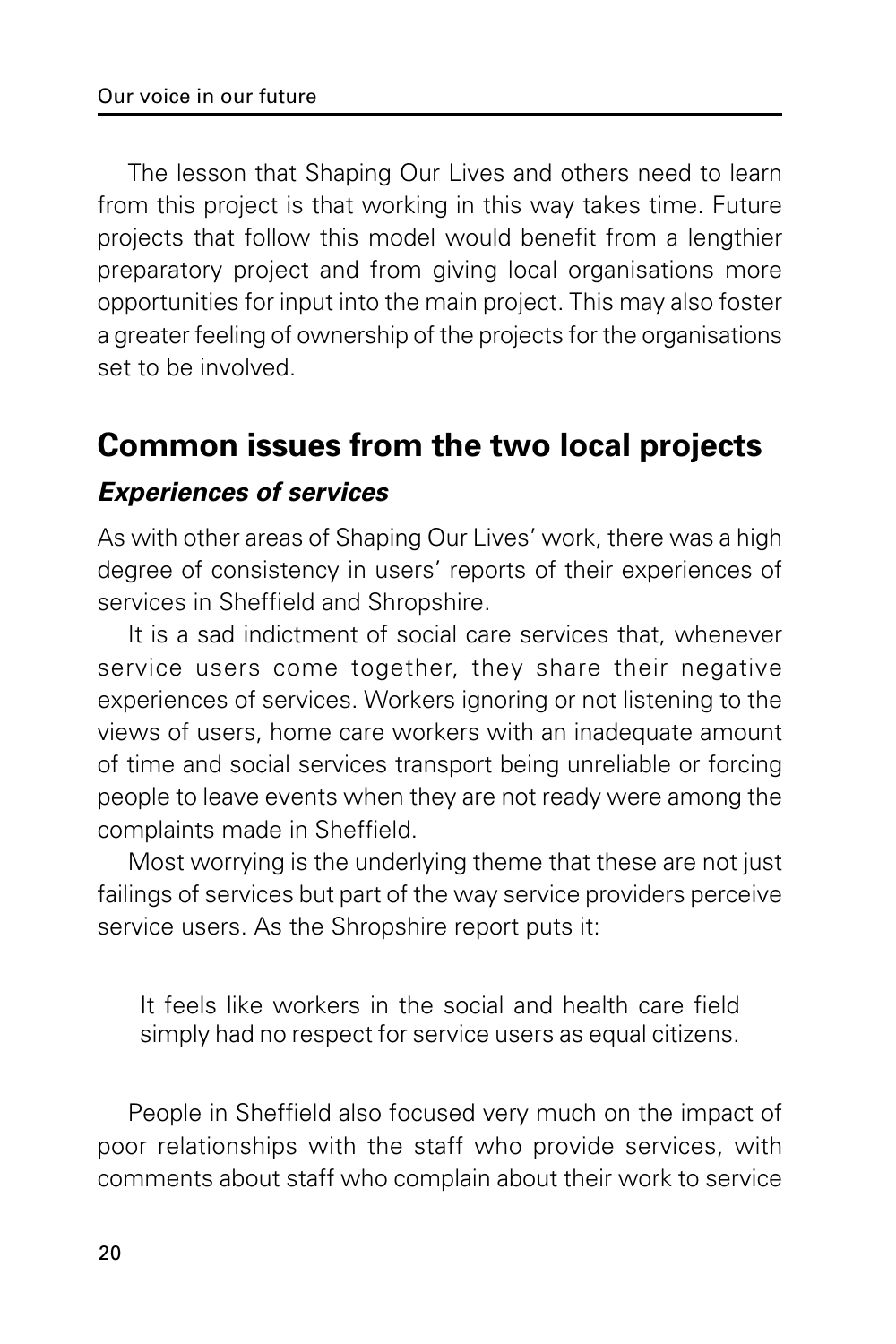users and are negative about the people that they are meant to be serving.

Participants in both projects were also keen to highlight positive experiences of services. In both Sheffield and Shropshire, they placed great value on supportive staff and an individualised approach to services, and a number of people in Sheffield particularly appreciated access to and support with leisure activities.

#### **The need for a holistic approach to services**

Another theme that runs through many of Shaping Our Lives' projects is that service users look at their lives as a whole, not in terms of the structures that services are organised into, and this was again reflected in the projects in Sheffield and Shropshire.

Participants in the Sheffield conference raised concerns about hospital waiting lists, the lack of council housing and inaccessible public transport. They were also particularly concerned to get training and support with finding jobs, with people on benefits also feeling that they were being held back from getting work by the rules about getting benefits.

In Shropshire, people were particularly critical of the way in which services are compartmentalised, which they see as leading to a situation in which different departments are 'precious of their clients'. There was also a general theme around the lack of information, particularly about services and about medical treatments. This was one of the points where the interests of mental health service users/survivors and the parents of disabled children converged, as both were concerned about drugs being prescribed without full explanations of their side-effects.

People in Sheffield wanted to see a 'willingness to try new ways of providing services'. The Shropshire project called for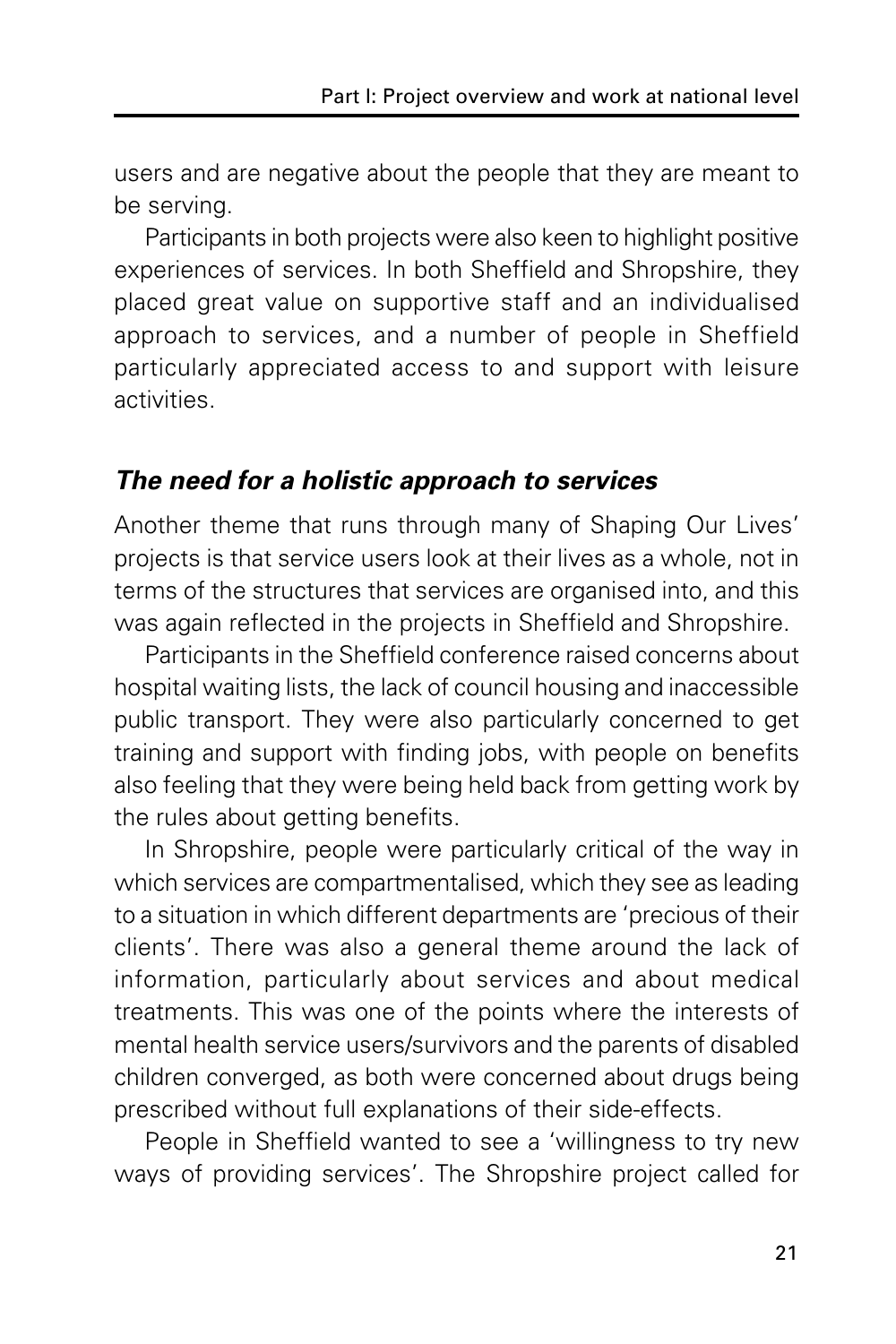national standards to be established to ensure that all users have access to equal services, with users being involved in drawing up and monitoring the services.

#### **Poor experiences of user involvement**

People in Sheffield had had very negative experiences of user involvement.

They made a particular point about the need to ensure that it is service users themselves who are involved, and not just carers and others who represent their needs.

The evident fatigue with consultation in Sheffield was humorously characterised in a sketch about a service user given just a few days to respond to a ten-page questionnaire based on a 60-page document, which she saw as 'too much, too late' before throwing it away.

Despite this, there is still a strong and clear motivation among users to get involved if that involvement is going to lead to real changes and improvements.

Participants in Shropshire made a similar point about there being no point in becoming involved if it was not going to lead to positive results. They called for involvement to start from the very beginning, in setting budgets.

#### **A common approach to user involvement**

Both the Sheffield and Shropshire projects were based on the Shaping Our Lives model of involvement working across all different types of service users.

There were some difficulties with how this worked in Sheffield. One of the problems was an unfortunate clash with an event being held by mental health service users and survivors on the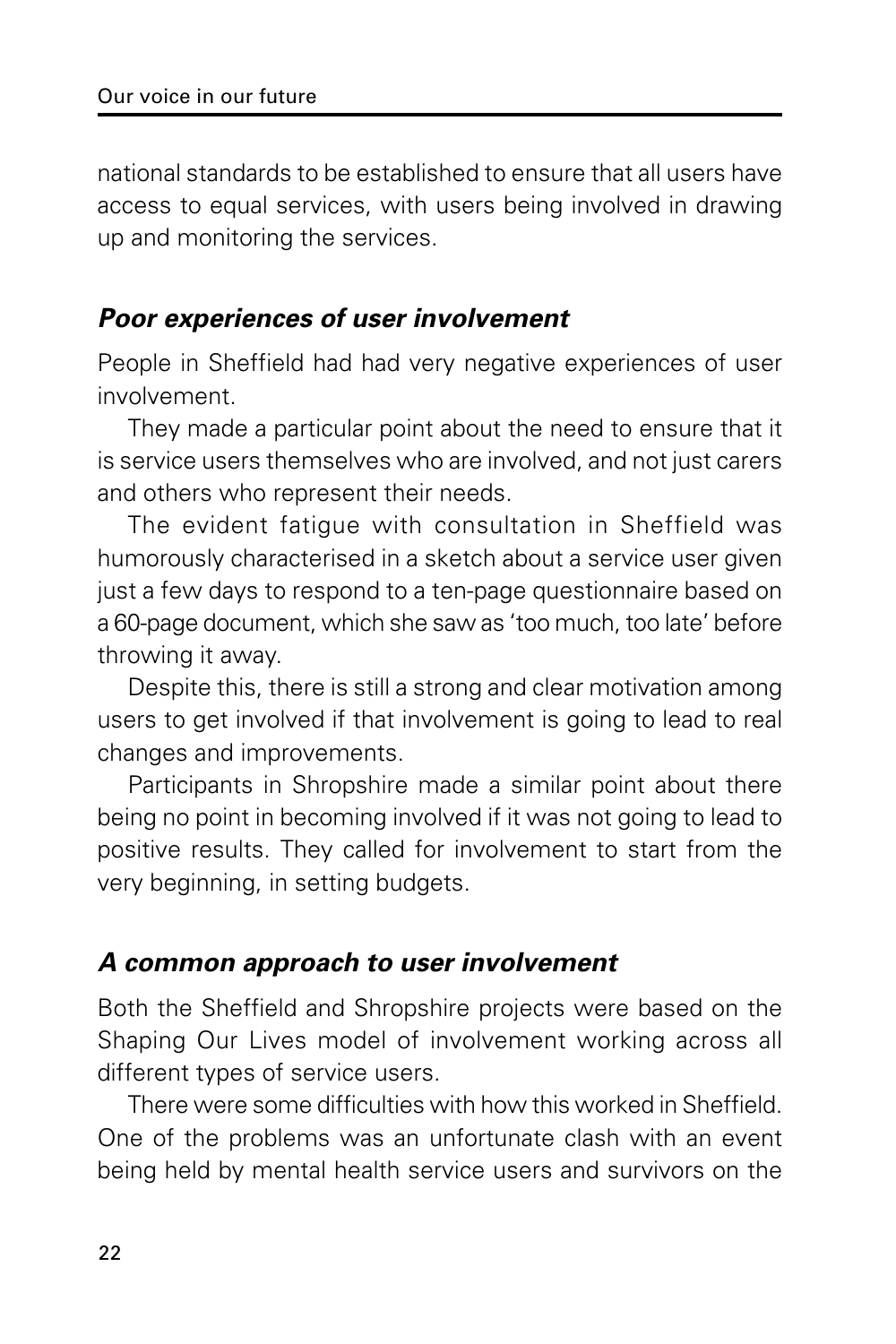same day as the conference, which meant that they were not represented.

One of the successes of the day was the presence of a number of service users who had not previously taken part in user involvement events. This success was qualified by the fact that some of these people were not adequately supported in terms of their communication needs, but this did highlight some important issues that need to be addressed both locally and nationally in terms of developing fully inclusive user involvement.

Another important aspect of the Sheffield project was a successful piece of outreach work with disabled people in the Somali refugee community in the city. This identified a number of common interests with other service users and provided further evidence of the value of a broad-based user movement.

In Shropshire, there were particularly important developments in terms of involving the parents of disabled children as a user group in their own right. Their participation in the project led to the recognition of a number of connections with other groups of service users, including mental health service users/survivors as well as disabled adults.

The report of the Sheffield conference saw the event very much as a starting point of people coming together to speak together, noting:

People enjoyed working together with different impairment groups and have an interest in pursuing this further.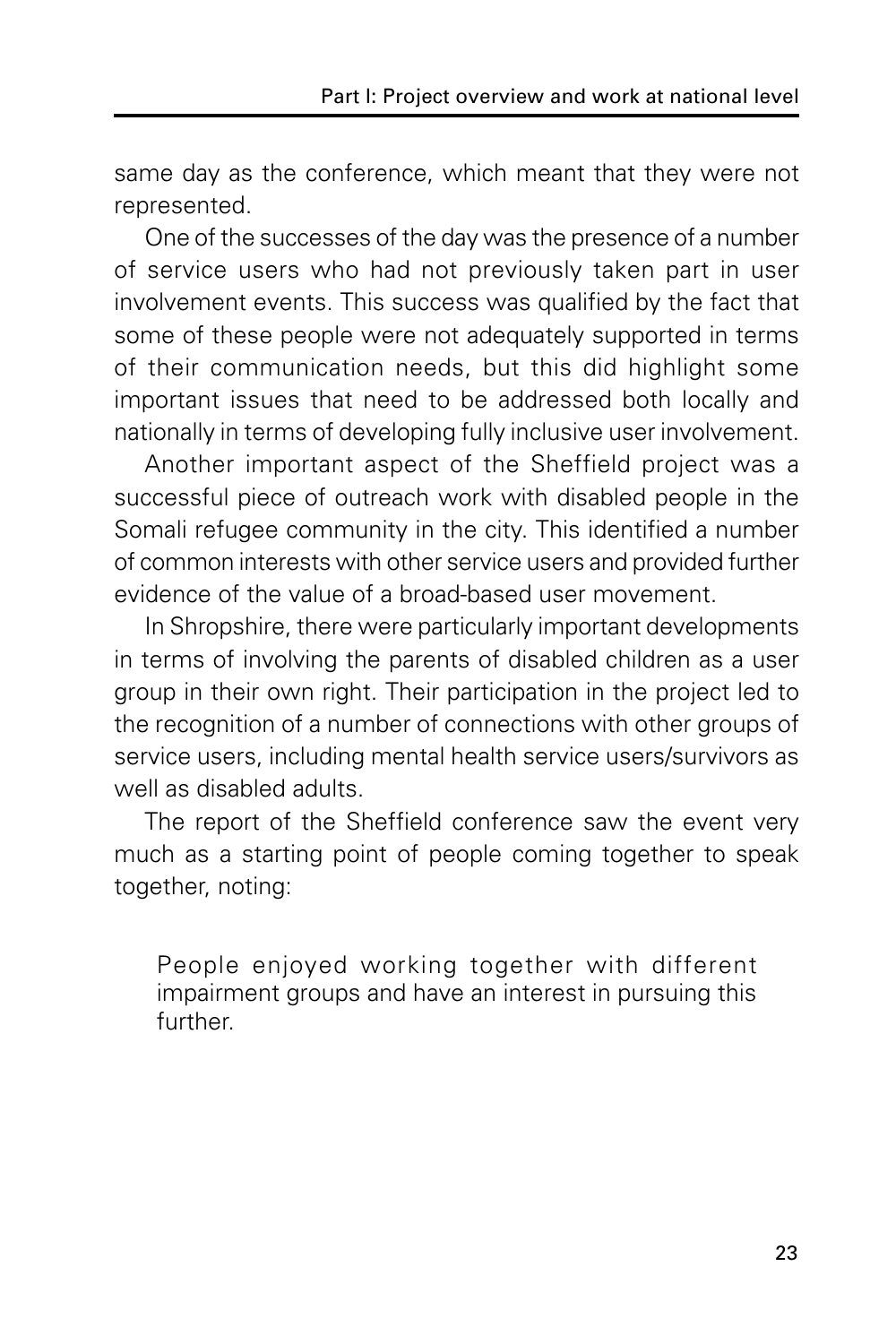## **4 CONCLUSIONS**

Our Voice in Our Future has been a long and frequently difficult project. Coming at an early point in the development of Shaping Our Lives meant the project lacked the infrastructure and profile to develop a national debate among service users on the future of social policy that had been envisaged at the start of the project. The difficulties with the local projects likewise hampered their work to varying degrees.

The problems with the local work, particularly those that occurred in Sheffield, are in themselves important findings of the project indicating the difficult and fragile state of user involvement at a local level.

Beyond this, the project has produced useful findings, despite the limits to its scope, and some good signposts for issues that the Joseph Rowntree Foundation's programme on the Future of Rights and Welfare is covering, which are highlighted in the recommendations below.

## **Findings and recommendations**

### **User involvement**

User involvement itself emerged as a key issue in both of the local projects and in the questionnaire responses. The project has highlighted the fact that, even with the poor experiences of involvement and consultation, service users still see involvement as the key to improving the quality and outcomes of services.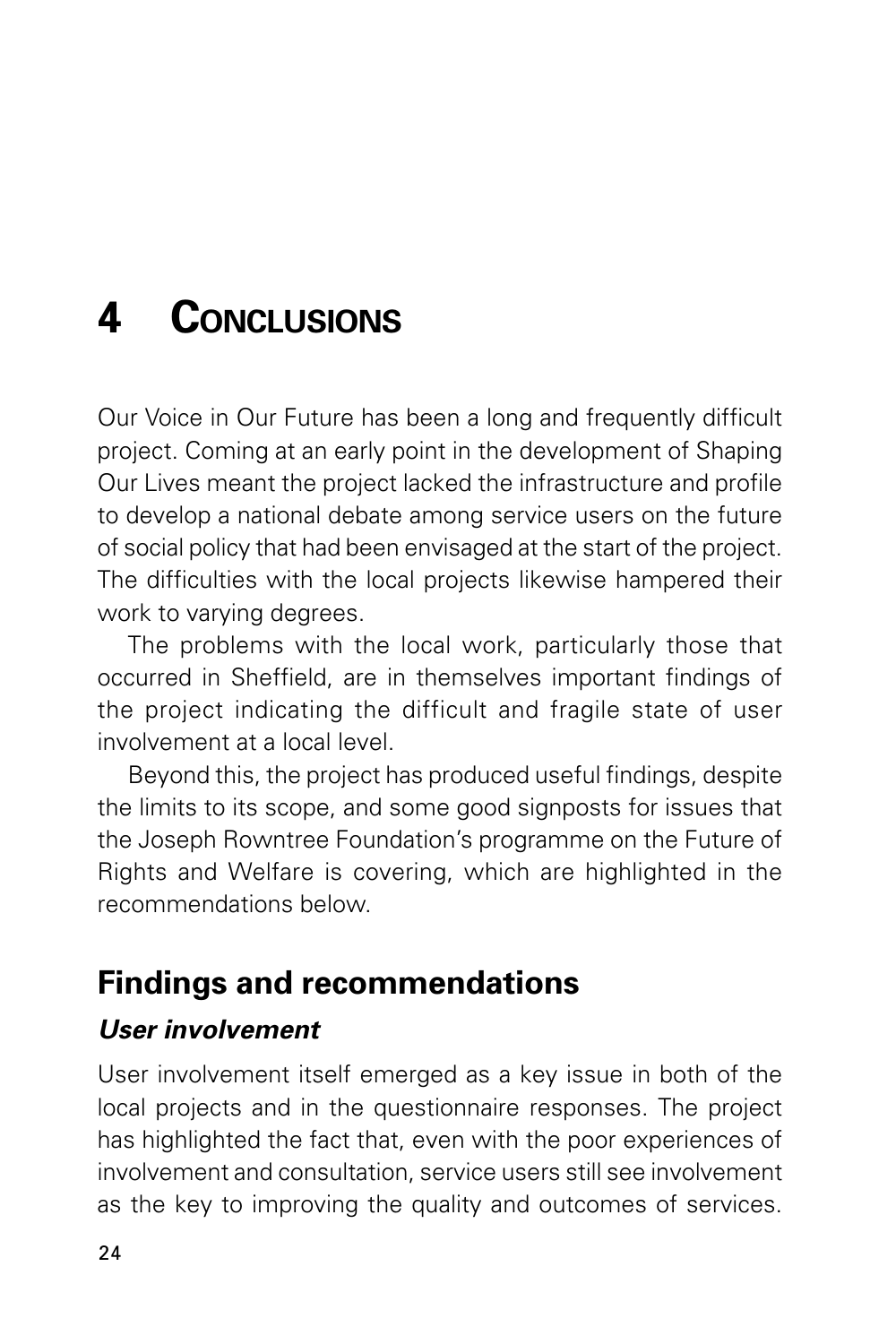Many are still prepared to become involved if they can see the prospect of it delivering changes and improvements.

Recommendation: the programme should examine and disseminate good practice on user involvement and engage the government and local authorities in a debate on making user involvement a real and effective force.

### **Holistic services**

The project has again highlighted service users' holistic approach to their lives and the services that they need, and that social care needs to become part of a 'whole systems' approach taking in health care, benefits, transport and support with training and employment.

Recommendation: social and health care services are already beginning to work together much more closely with the advent of primary care trusts. Direct payments can also be seen as delivering a much more holistic approach. The programme should facilitate service users to undertake detailed consideration about the type of support services they want and how existing services could develop in this direction. This could be called 'realistic blue skies thinking', i.e. it should look at ideals that are achievable through measures such as changes in structures and reallocation of resources.

### **Standards of services**

While OVIOF's purpose was to look at the future of social policy, the users who took part inevitably wanted to consider current problems with services that they experience at present. Issues such as the negative attitudes of social care workers to service users emerged again in this project as they have in other areas of work by Shaping Our Lives.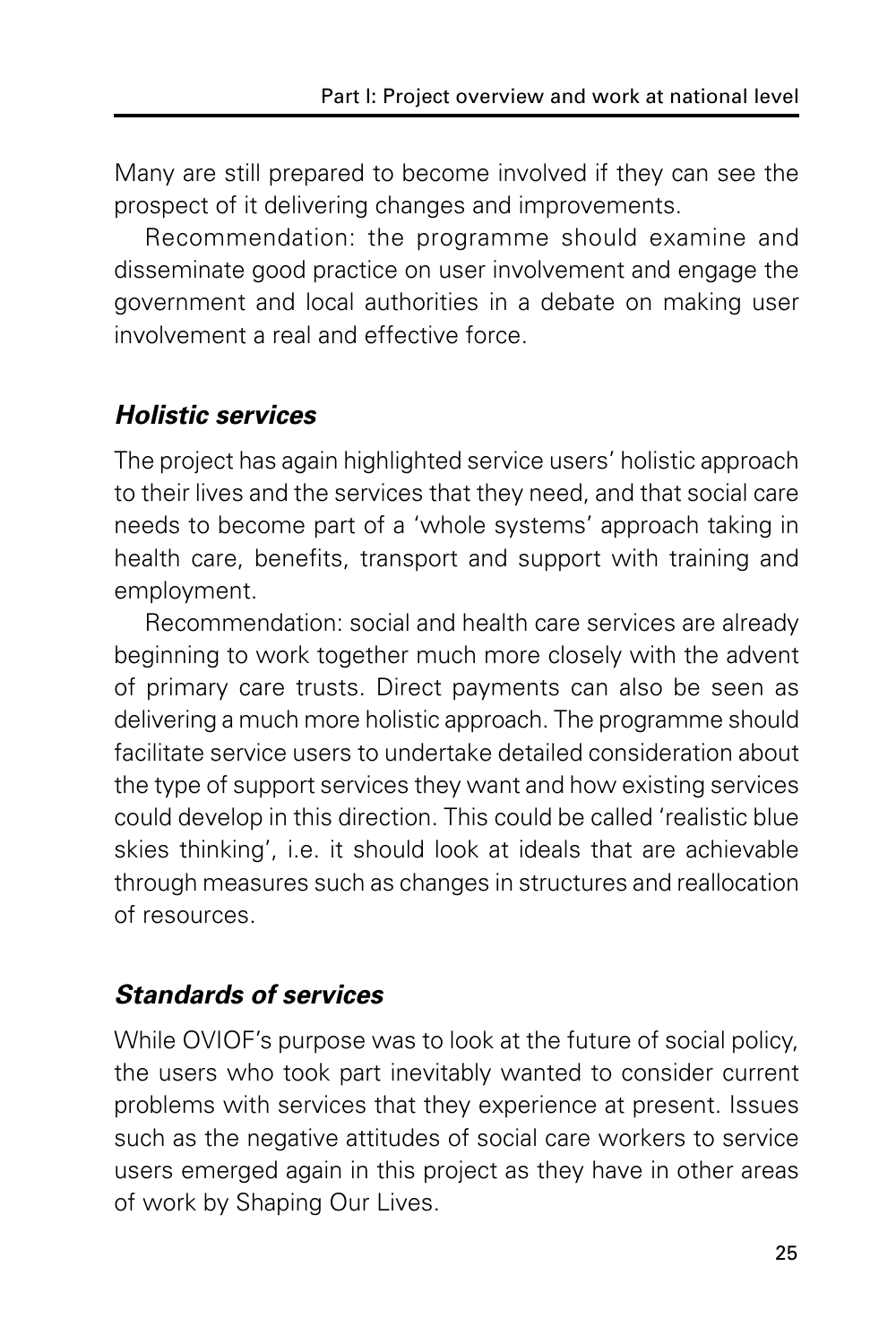Recommendation: work should be undertaken to assess why basic qualities of service remain absent from a significant proportion of social care and what can be done to remedy the situation. This may be an area of work that could be carried out in conjunction with the General Social Care Council, which is responsible for registration of social care workers and their conduct and practice.

#### **Charges for services**

Discussions of social care in this project and elsewhere have focused particularly on charges for home care services. While there have been wide-ranging public discussions of charges for residential care, charges for home care seem to be an invisible issue – although service users clearly see them as a great injustice.

Recommendation: work should be carried out to show evidence of the impact of charges on the lives of service users. There may also be a case for examining the economic validity of charging for home care services and whether they represent an effective means of raising income for local authorities.

### **Benefits**

Respondents to the questionnaire were clearly concerned about the adequacy of benefits and about the current emphasis on people defrauding the benefits system. Participants in the Sheffield conference clearly pointed to being trapped on benefits when they wanted to be able to work.

Recommendation: in recent years, most of the discussion of benefits has been reactive to the government's agenda to the reform of benefits. OVIOF set out with the intention of being proactive and not just responding to existing agendas. Benefits is an area where this could be progressed with discussions about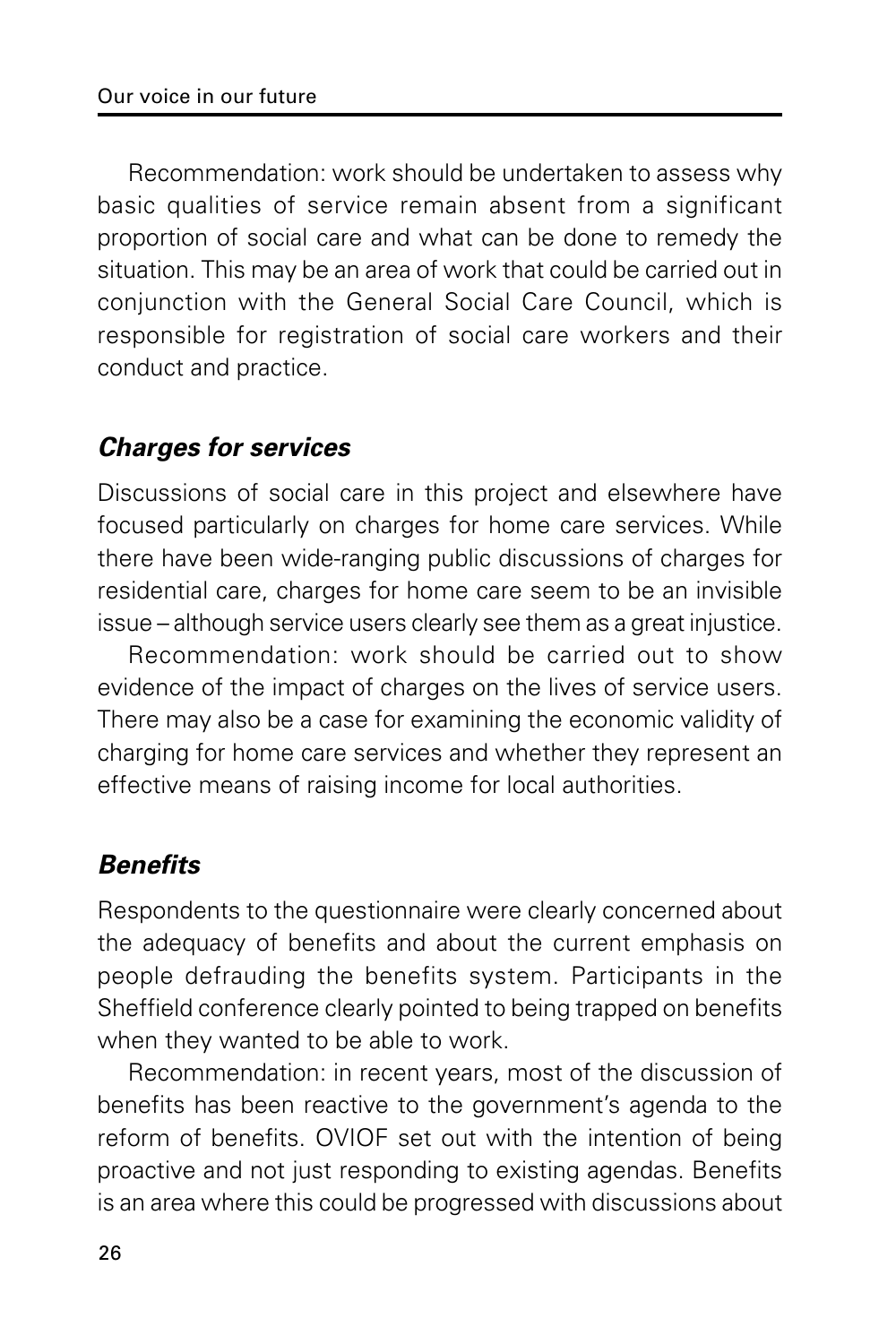the type of benefits system people would want to see developed, working along the lines of 'realistic blue skies thinking' detailed above.

### **Mental health**

Shaping Our Lives precipitated mental health issues being important to the project by identifying them as a key issue at the start. There was significantly more interest in the booklet on mental health issues than in the other two and the response rate on this issue was higher. The topic was also discussed by participants in the Shropshire project in terms of the prevailing medicalised approach to mental health with users/survivors being treated solely as patients.

Recommendation: work has already been carried out to develop a social model of madness and distress. Further work should be supported in this area and in its promotion and dissemination.

### **Other issues**

A final recommendation is for the programme to particularly look at further work that can specifically take place in the areas where the two OVIOF projects took place, Sheffield and Shropshire. The report from Sheffield clearly points to work that needs to take place in the city to continue the development of user involvement, which would also feed into wider debates on the issue. In Shropshire, participants voiced concerns that the project would raise expectations without supporting further work and, again, there are clear plans to build on the work carried out thus far.

Work on the Future of Rights and Welfare started in mid-2002 with the Joseph Rowntree Foundation funding what is now the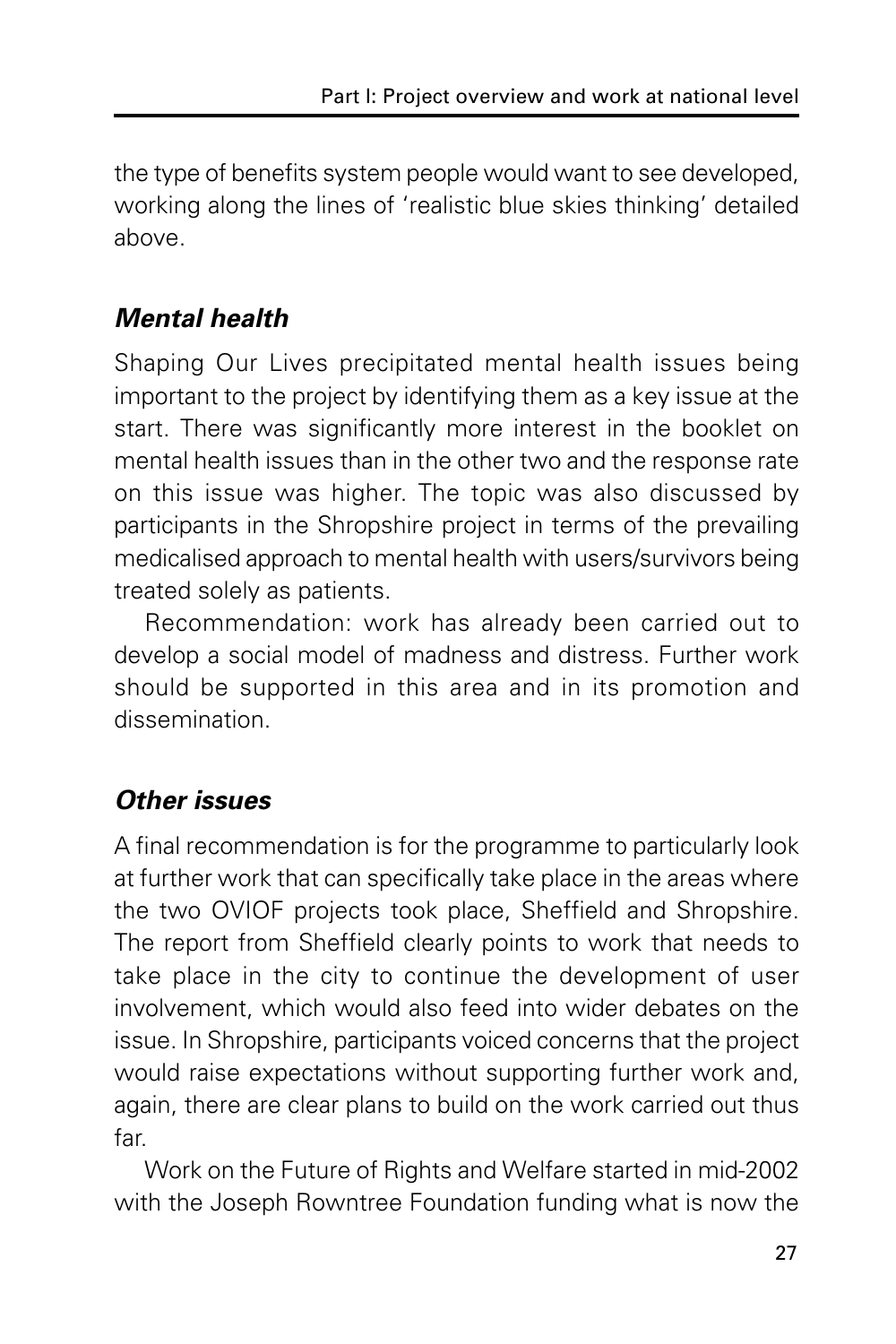Shaping Our Lives National User Network (SOLNUN) to take on the role of secretariat to the programme. In this role, SOLNUN has established a user-led steering group for the programme which will advise the Foundation about projects to be funded through the programme. This model has already been used effectively by the Joseph Rowntree Foundation in its older people's programme, in which older people have been supported to set the agenda for research in this area.

OVIOF has provided a sound basis for the development of the programme and guidance on issues for the Steering Group to consider for the programme to work on. The learning from the difficulties experienced in the course of the project should also help to ensure that future projects under the programme are developed and carried out more effectively.

On reflection, OVIOF itself has become a preparatory project for the projects that are to come from the Future of Rights and Welfare programme and more widely by SOLNUN, mirroring the preparatory project that took place before OVIOF itself. Viewing OVIOF as part of the development of debates and discussions on the future of social policy, it may achieve the national debate that it set out to hold in the long term.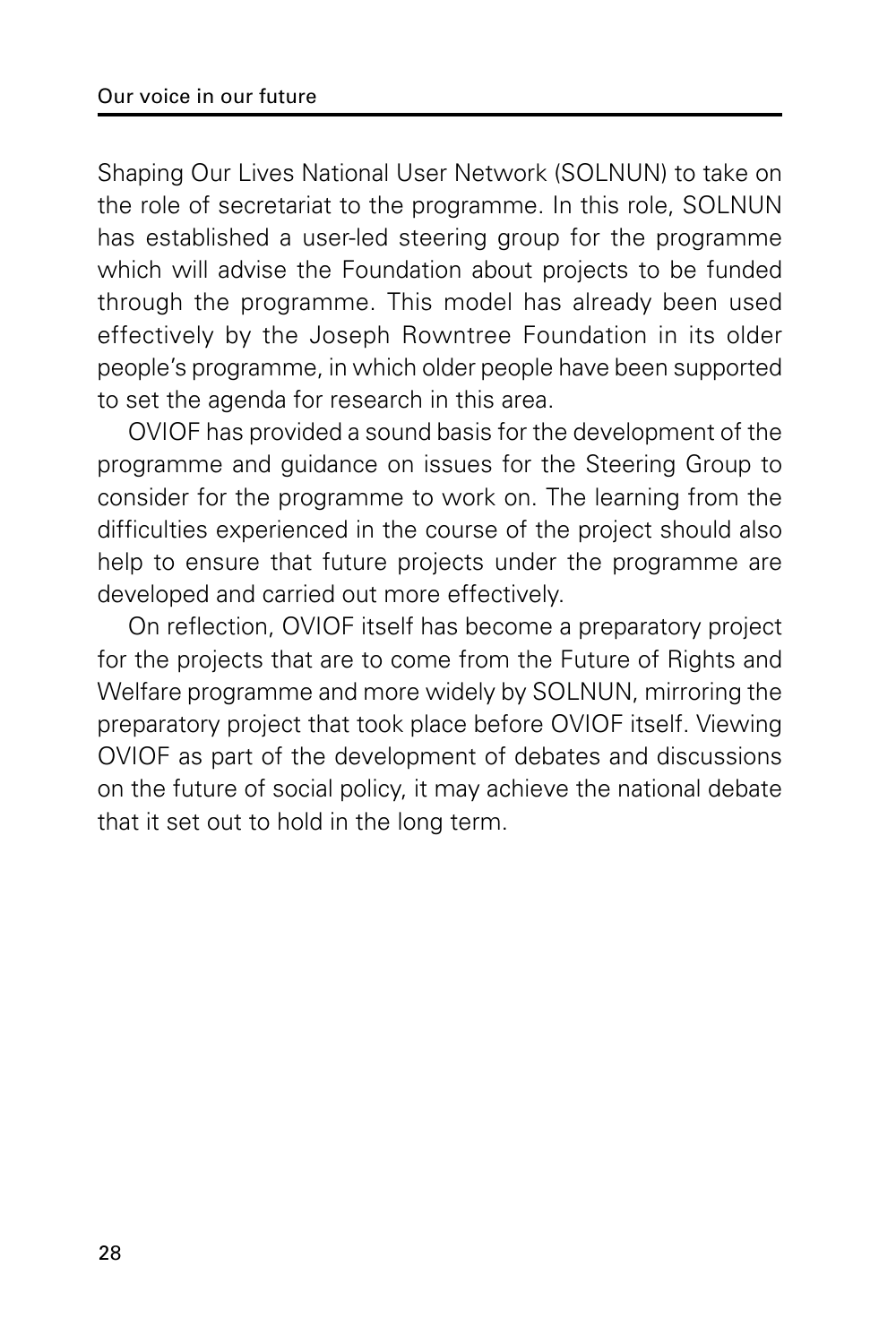# **PART II**

# **LOCAL WORK IN SHROPSHIRE**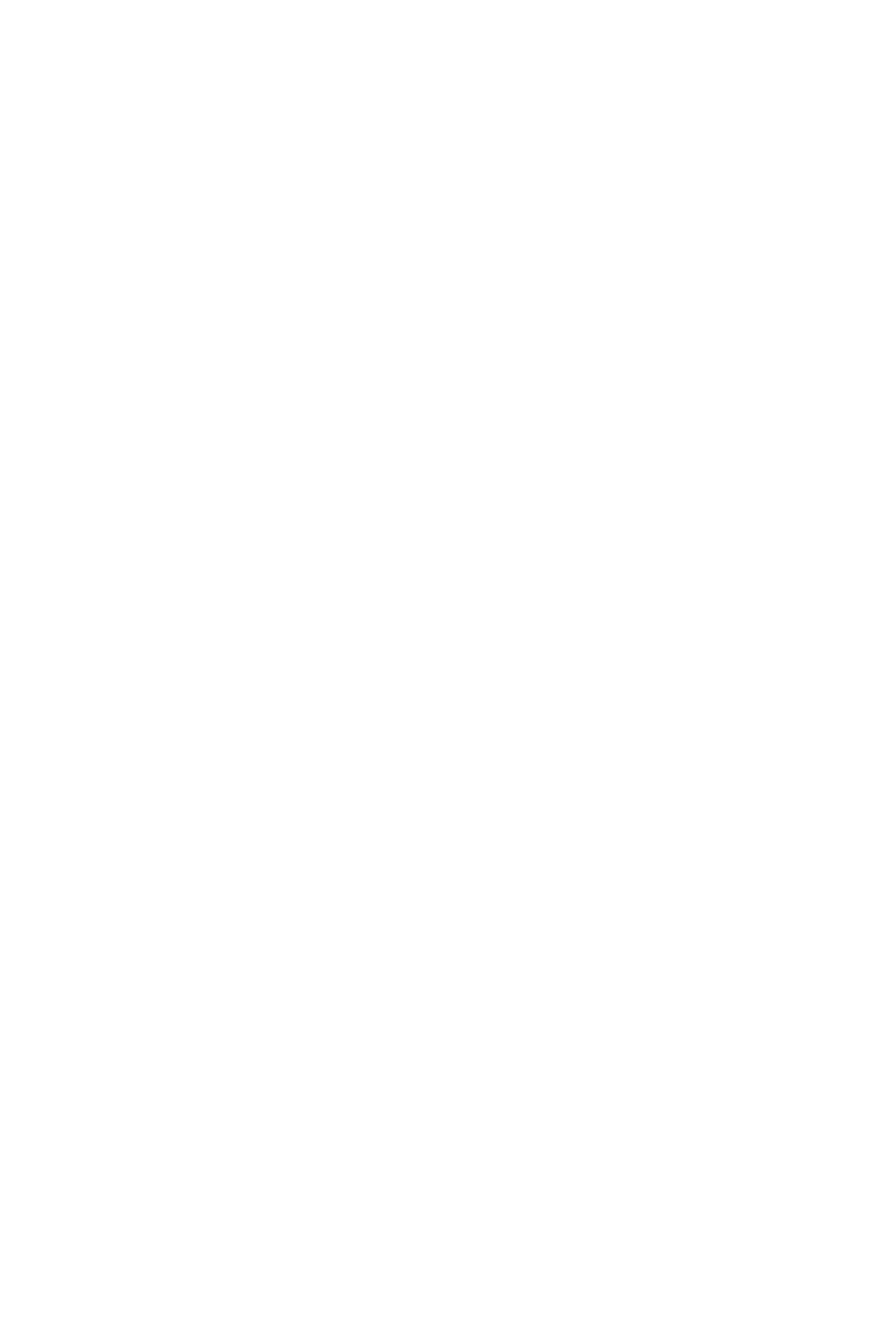# **5 THE SHROPSHIRE REPORT**

## **The Flower of Opportunity model**

The Steering Group considered a number of compilation models for the report. The project is about service users and the outcomes that they expect from service providers to improve their quality of life, and a method had to be found to reflect this. It would be easy to classify opinions in the way that services are currently delivered, but that would give credibility to a system that was clearly not working for users. The Egan Plan, which focuses on the 'situation now and hoped for' model, was also considered and attempted, but there was not always a 'now' situation and this would limit the scope for a workable and constructive model. The possibility of using the seven need areas of successful living received support and from that discussion came the idea of using the Living Options Project model created by disabled people in Shropshire. This would give a more realistic approach to the outcomes discussion and place it in a framework that also reflected societal values.

Participants felt it was important to reflect this desire to access the sort of life opportunities in the same way as other people, i.e. to work to potential, to train, to build relationships, to raise families, to access leisure facilities and, most importantly, to receive respect as accepted members of society. This desire, of course, is not reflected in the way that services are delivered and it is clear that a major rethink is necessary by service providers if they are to meet the rising ambitions of service users.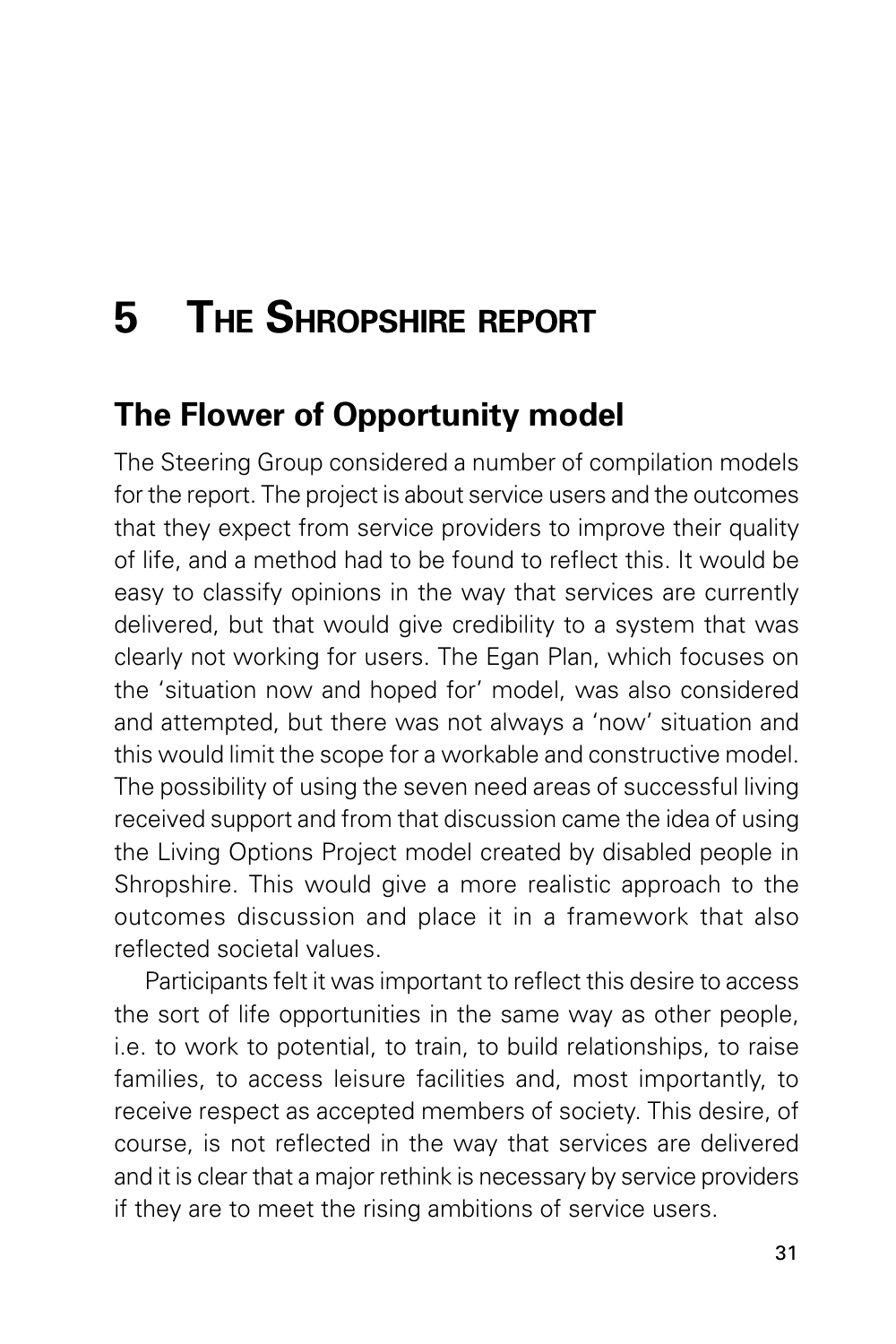The Living Options Project took place in Shropshire in the early 1990s and was run jointly by the Shropshire Disability Consortium, Shropshire Social Services and the Shropshire Health Authority. Disabled people who participated created a 'flower model' to present the findings. This way of presenting the concerns of the SOL participants is used again, in an attempt to bring order to the findings.

The stamen of the Flower of Opportunity contains three essential elements that are necessary to access other ingredients to live a successful life. These are rights, information and advice. The four petals of the flower are:

- emotional well-being
- physical well-being
- getting around
- living space.

Although an attempt has been made to present this report in a way that will make it both easy to read and easy to refer to, it has proved difficult to achieve a co-ordinated and accessible document that can be used by all interested parties. For example, participants spoke about the negative images presented by the media and the negative way in which society saw them, and presented numerous examples of this, but where in the model would this fit? Should it be under 'emotional well-being' or in any of the other sections? Is it to do with rights and could all service providers presenting a co-ordinated approach address these societal attitudes? Obviously they could, but, since no such coordination exists, how could this be presented? Inevitably, some issues will belong to more than one section and some do not seem to fit in anywhere, while others are more easily defined.

The views expressed in this report are those of the project participants; the ideas and the opinions belong to them, the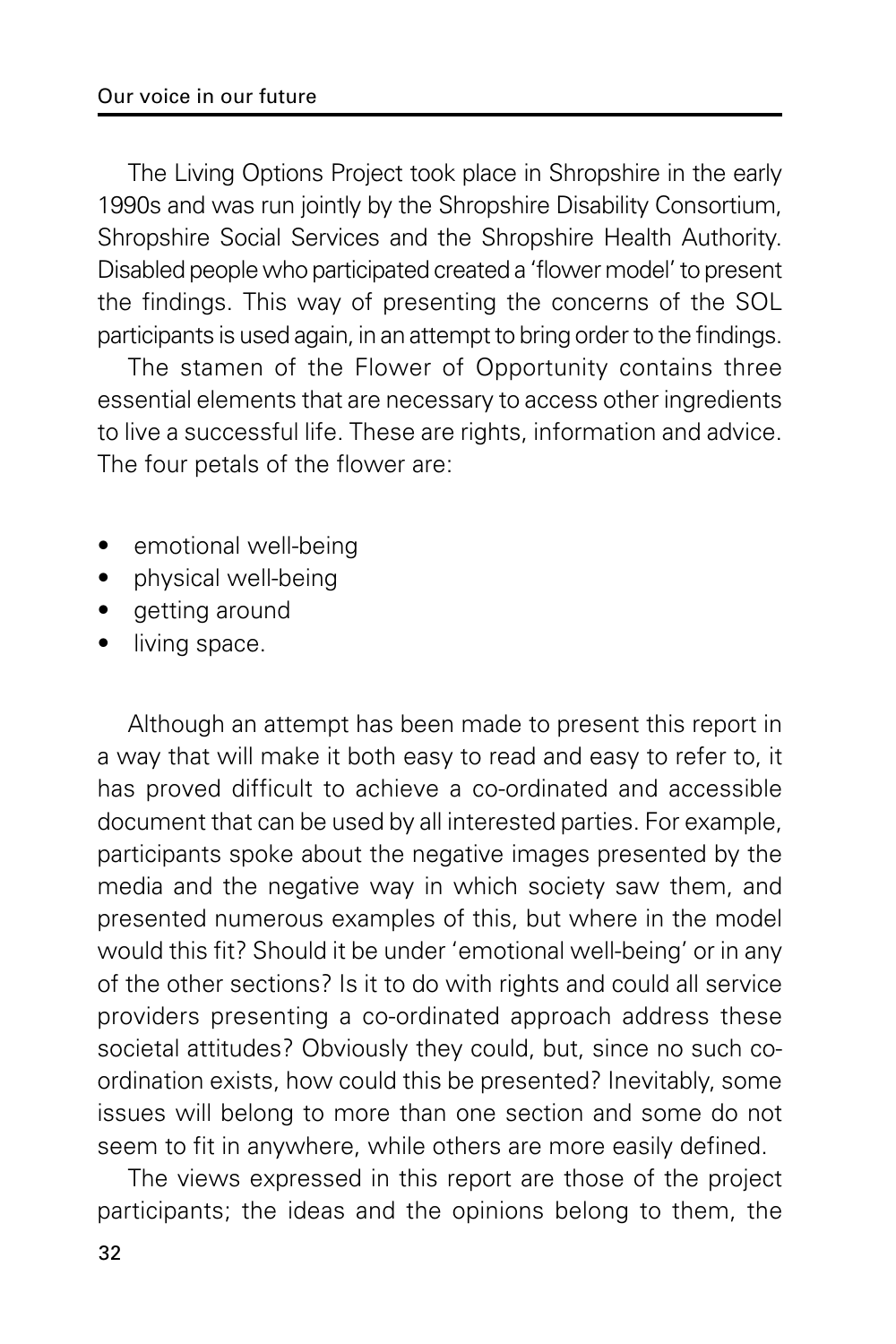quotations are bullet points only and are a snapshot of discussion, sometimes heated. There was much talk of changing the way in which social services operate, but no conclusion was reached.

Questions discussed included the following.

- Should adult services be abandoned and more services managed in the independent sector?
- Should the disabled children's team become part of the children and families social work team, and operate to the same child protection issues?
- Should we have one highly motivated generic family support team?
- Should the health authority provide more community-based services?
- Should we appoint a holistic team, consisting of social services, health, education, housing and employment services in a supportive role?
- Why is there a need for different teams supplying a service to physical, sensory, learning and mental disability users?

Agreement on the answers to the questions was inconclusive, but the participants agreed that the role of social care staff was to empower people to participate fully in mainstream society. Participants believed that current service delivery reinforced the marginalisation that they felt.

This report is written to reflect the format of the meetings. Other points that arose during discussion follow individual service user quotations.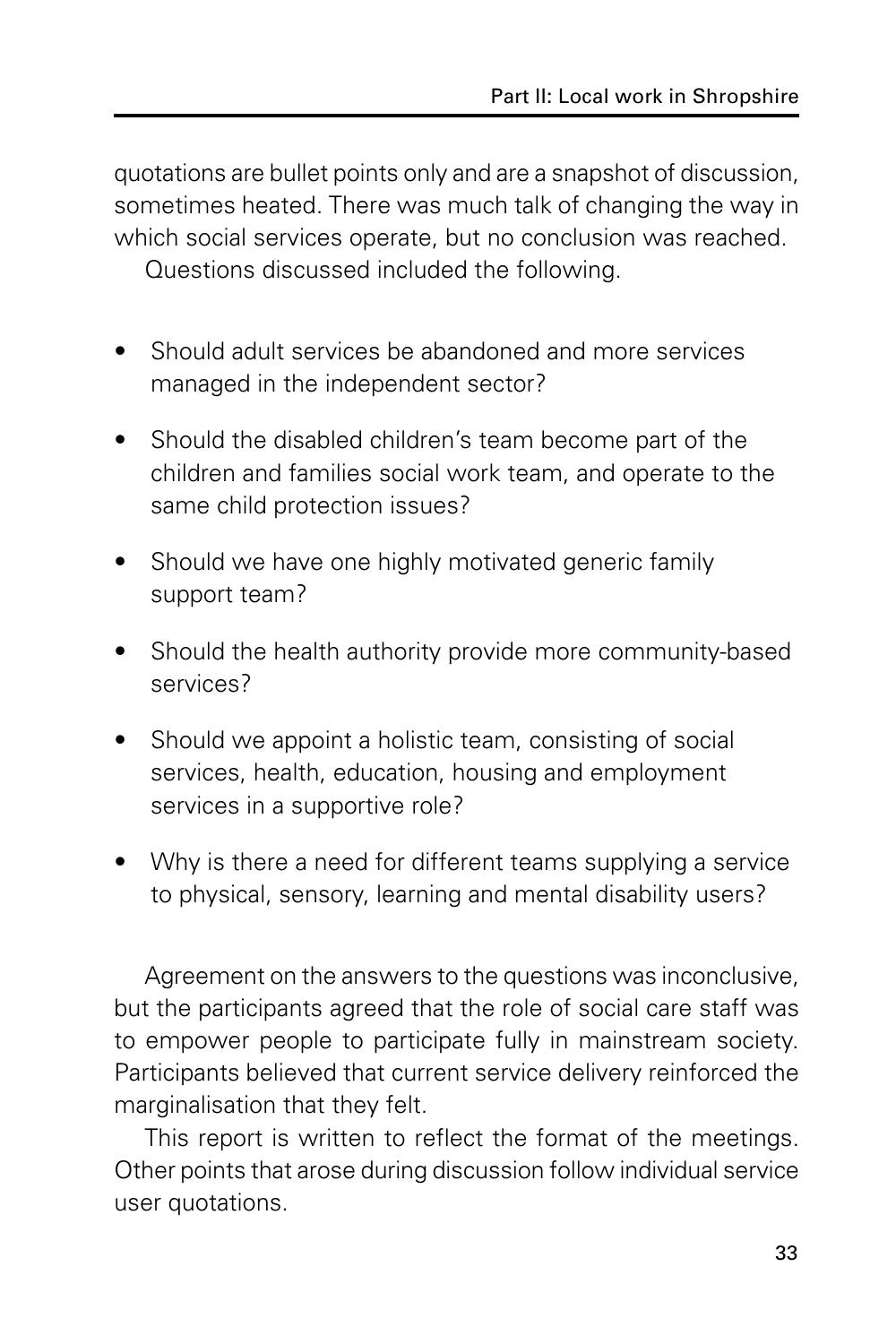## **Rights, information, advice**

This includes:

- advocacy
- consultation
- information
- joint working
- societal values
- service standards
- training.

People said (in the following comments, SI denotes sensory impaired, DC denotes disabled child and LD denotes learning disabled):

How many people know about us? Who else has access to our personal information?

(SI service user)

They gave me medication for my child, but I don't use it. I don't know what the effects are.

(DC parent)

She [the social worker] said there wasn't any playgroup facilities for her [daughter]. I knew the playgroup's leader who said my daughter could go there. It was a complete lie.

(DC parent)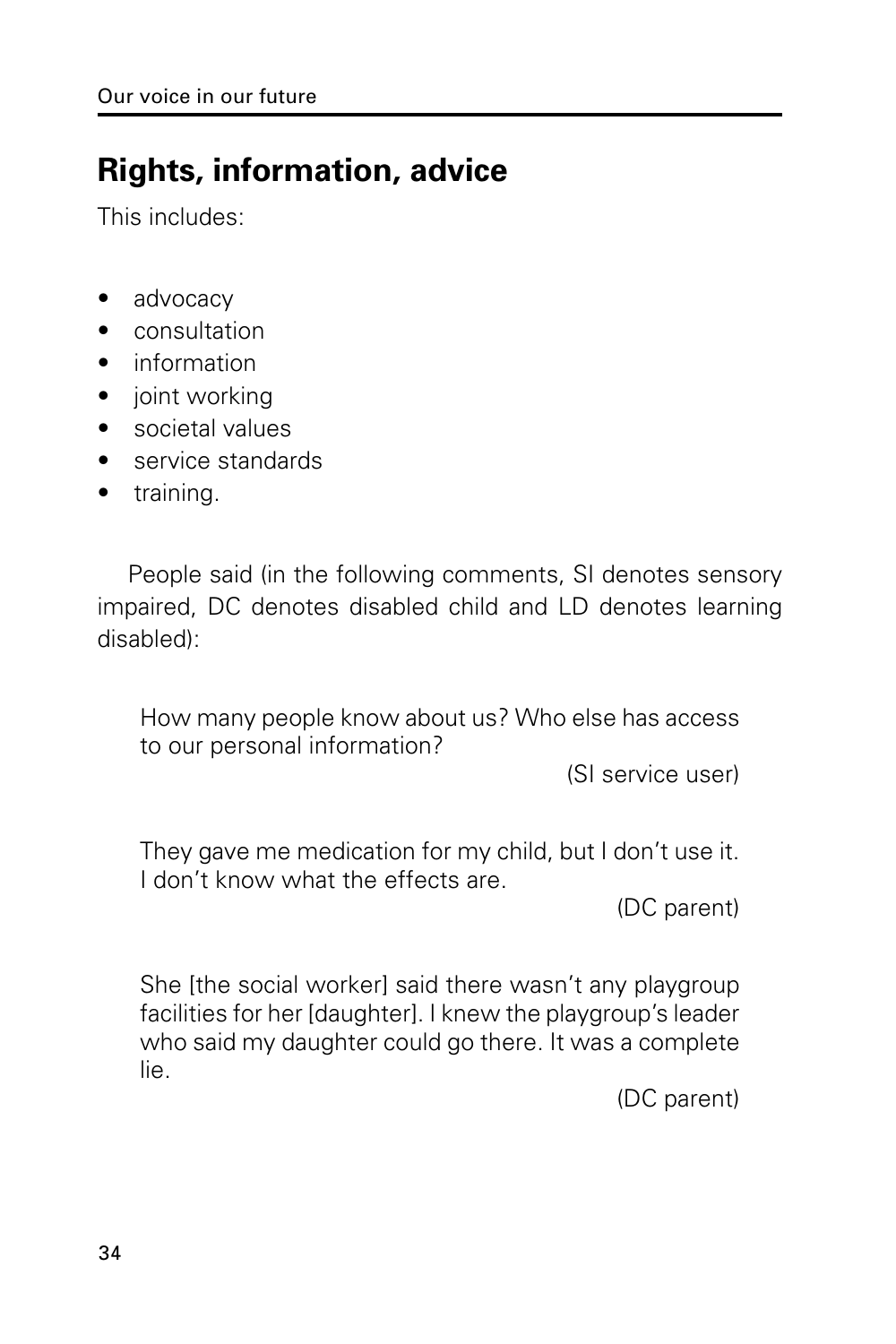We just want to be left alone to bring up our child, just the same as anybody else. Why should we spend hours on the phone finding out things? Somebody else could be doing that.

(DC parent)

Why isn't information technology given a higher profile, educating sensory-impaired young people? Is it because the workers haven't got the skills to train them? (SI service user)

We did some work three or four years ago about deaf/ blind people, but we got nowhere.

(SI service user)

We took part in the Social Services Inspectorate's assessment of services and they didn't include anything we said. One of our members was in tears.

(DC parent)

We haven't heard from them [Disabled Children's Register] since we put his name in. Not even a newsletter. (DC parent)

They put labels on you, I should have 'LD' tattooed on my forehead.

(LD adult)

Every new social worker that we get has to fill in yet another form. Education wants one, the medical people do, it's the same questions all the time. Why can't one form do for all the people that need to know.

(DC parent)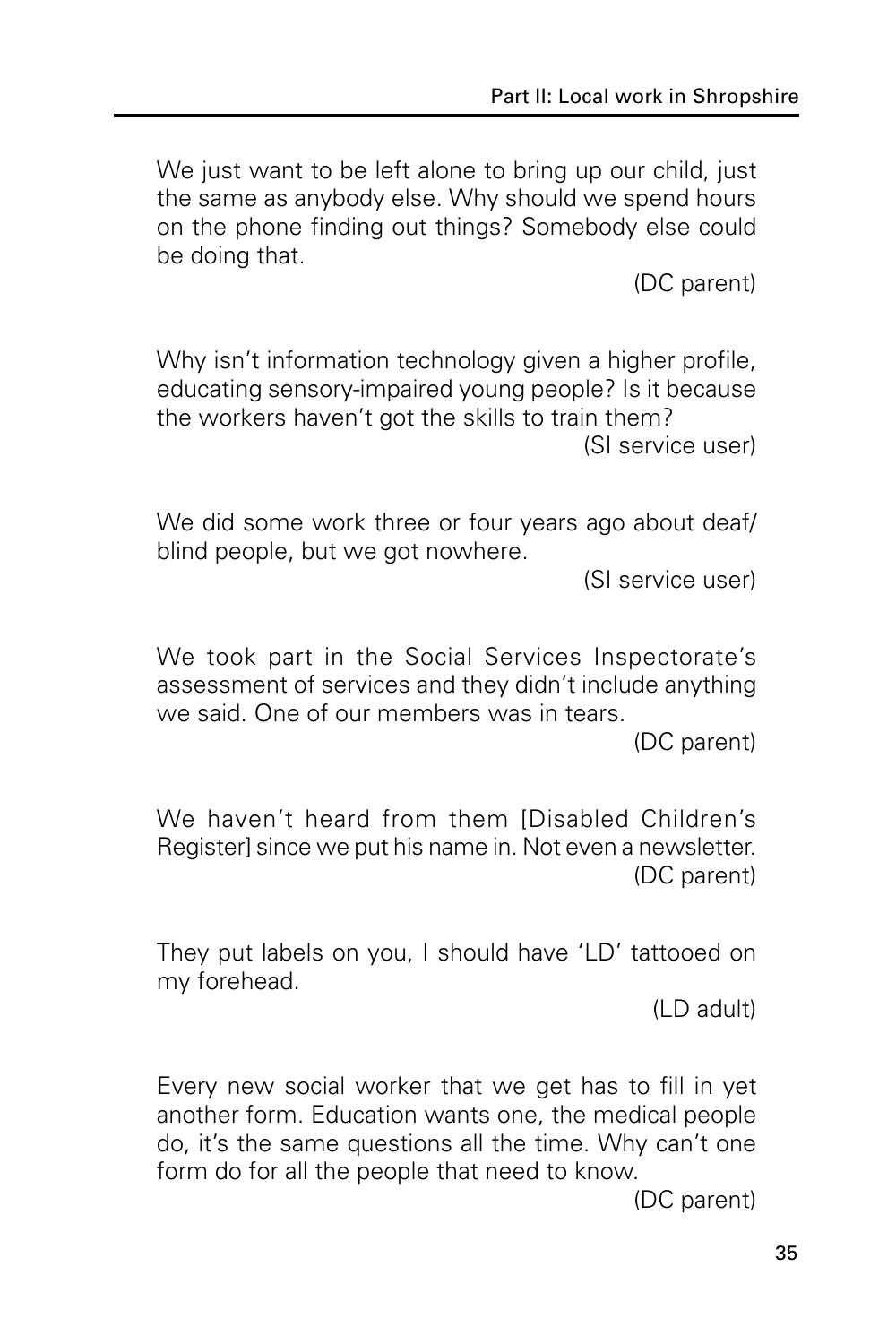### **Discussion points**

#### **Advocacy**

This was something that was discussed at each meeting. The idea that someone who was independent and knowledgeable about the social and health care system could take away the frustrations of dealing with it was an attractive one. Many people felt that an advocacy service would be more useful than a social service. It should be integrated, too, with a team of advocates who could provide support and information on all aspects of service. Advocacy for disabled children has never been addressed. Some parents thought that they were, perhaps, not the best people to speak on behalf of their children. Service providers should not undertake this role either; it needed to be someone independent, perhaps with personal experience of disability.

### **Consultation**

Most participants had heard of some form of consultation and many had taken part but the experience was not positive. It seemed to many people that decisions were made and then users asked to comment, if at all. There were four examples of poor consultation.

- Social services: the various teams organised consultation on budgets, eligibility criteria, etc. But these were always about cuts or reductions in services and users felt that they could never influence decisions at that late stage of the process. It is doubtful that service users would actually agree to cuts in services or reductions in budgets.
- Disabled children's social work team: parents of disabled children were highly critical of the recent consultation exercise carried out by the Shropshire disabled children's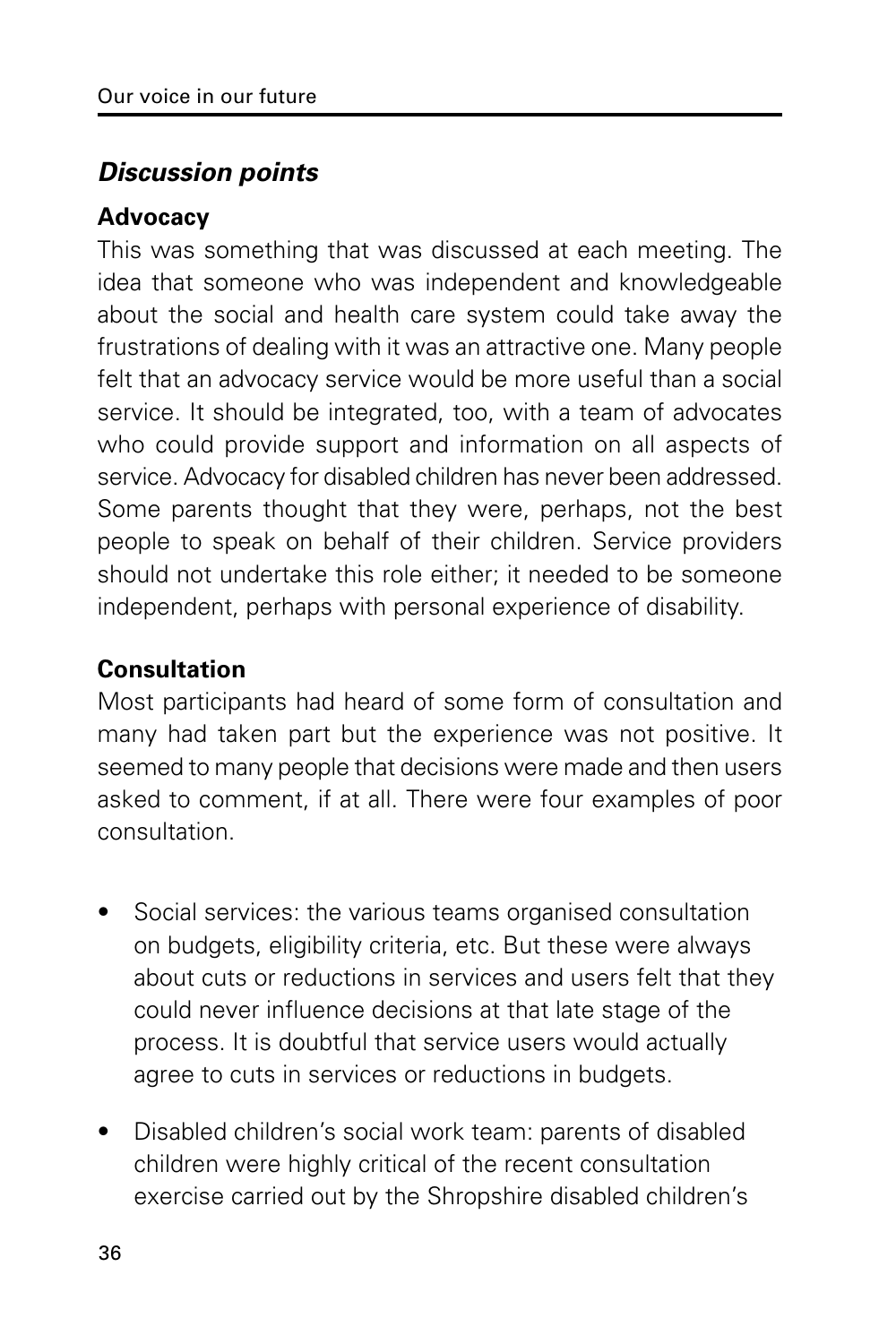social work team. Parents received a questionnaire about cuts in services and were asked which categories of disabled children should be removed from the eligibility criteria. Many parents felt uneasy about deciding those issues and spoke of feelings of guilt in denying another parent a service. All parents felt that a service should be provided if the need was there and, yet, the different agencies could not even agree on how disability was defined, resulting in some families of disabled children not getting a service at all. Parents felt they were taking the responsibility for decisions that were not theirs. If providers could not meet the needs of clients, then that should be recorded as 'unmet need' and ways to meet those needs discussed with service users. If needs could not be met because of a lack of resources, then, once again, partnerships should be forged to look at ways to bring in extra monies. Participants at three meetings talked about a family in Shrewsbury with an autistic child who clearly needed support but this was denied because of the classification of the disability.

- The wheelchair service: the service had run out of money. Did wheelchair users agree to that and what was being done to correct the situation? Did the government department know that needs could not be met?
- Health/social services: participants felt that transition was a new buzzword and that a lot of unnecessary work was being put into a service that was not needed. Disabled and older people and parents of disabled children spoke of the acute lack of even social work teams of the same authority working together. One person said that her notes were not even passed on and she had to have another assessment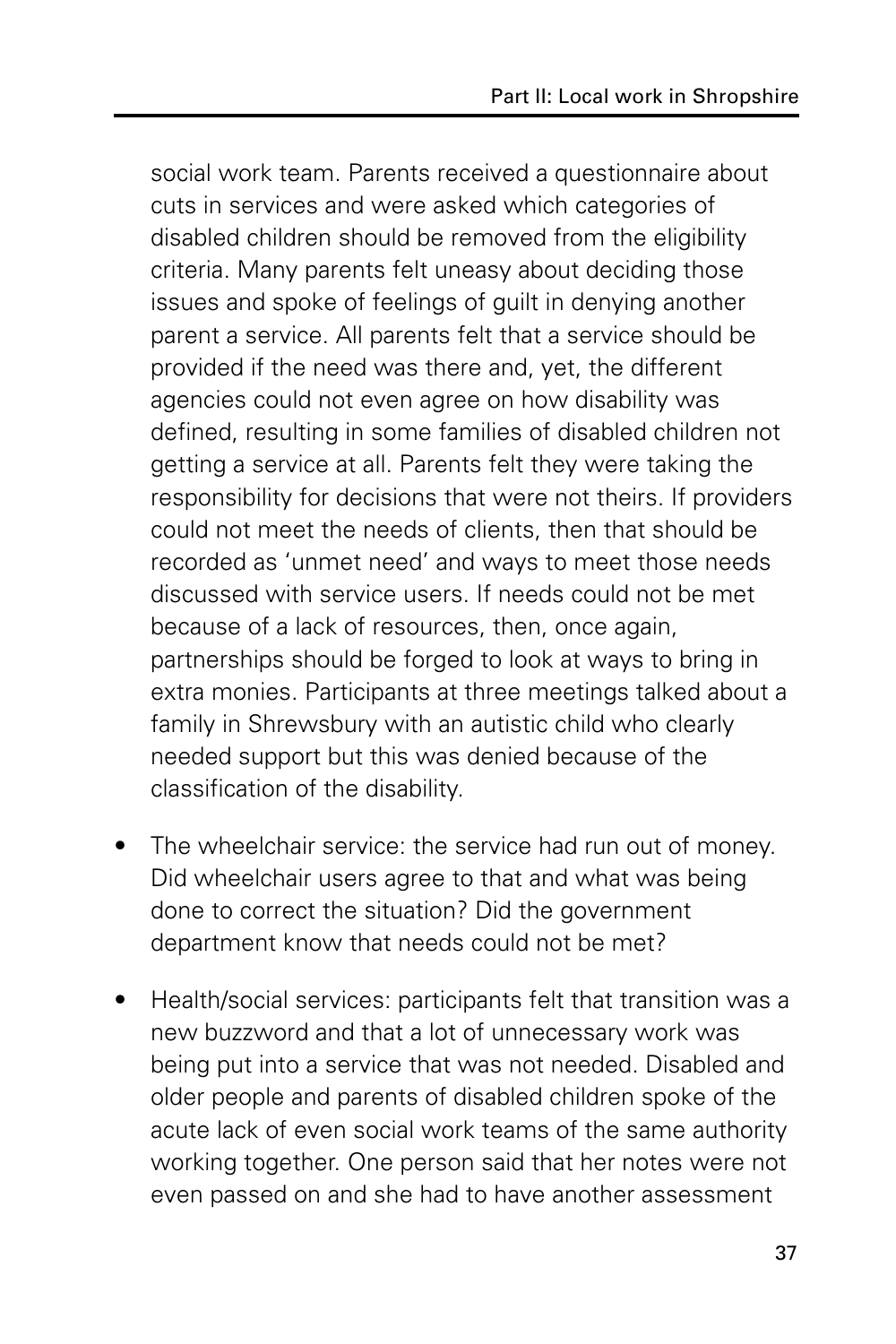of need. Teams were very precious of their clients; it felt almost like users belonged to certain teams of professionals and were seen as their property. People thought that the children's and adults' team should work more closely together with education and employment services to produce holistic pathways for disabled children, based on the skills of the child. A dedicated transition team would be just another hurdle to go through. There was no such thing as a transition person and it would mean three teams when one would do.

People said there was little point in becoming involved in consultation if there were no positive results. Service users should be involved in the initial stage, perhaps, when the budgets were being worked out. Users were disempowered, anyway, through the lack of information and by the use of language that professionals understood and took for granted. Some mental health service users were paid user consultants; perhaps this was, indeed, the answer to thorough consultation. Providers needed to realise that they were there to provide a service to people who needed support.

The education authority also received a good deal of criticism from parents of disabled children and from disabled parents. Schools and colleges had little idea of how to meet the needs of disabled parents who wanted to attend parents' evenings and participate in school activities in the same way as other parents. Parents wanted to make informed decisions about the quality of education for their disabled children but faced a wall of indecision. Even fundamental advice about the difference of mainstream or special schools was not forthcoming. Parents could not discover whether equipment was available, or how children with a sensory impairment could access information sources and, worst of all,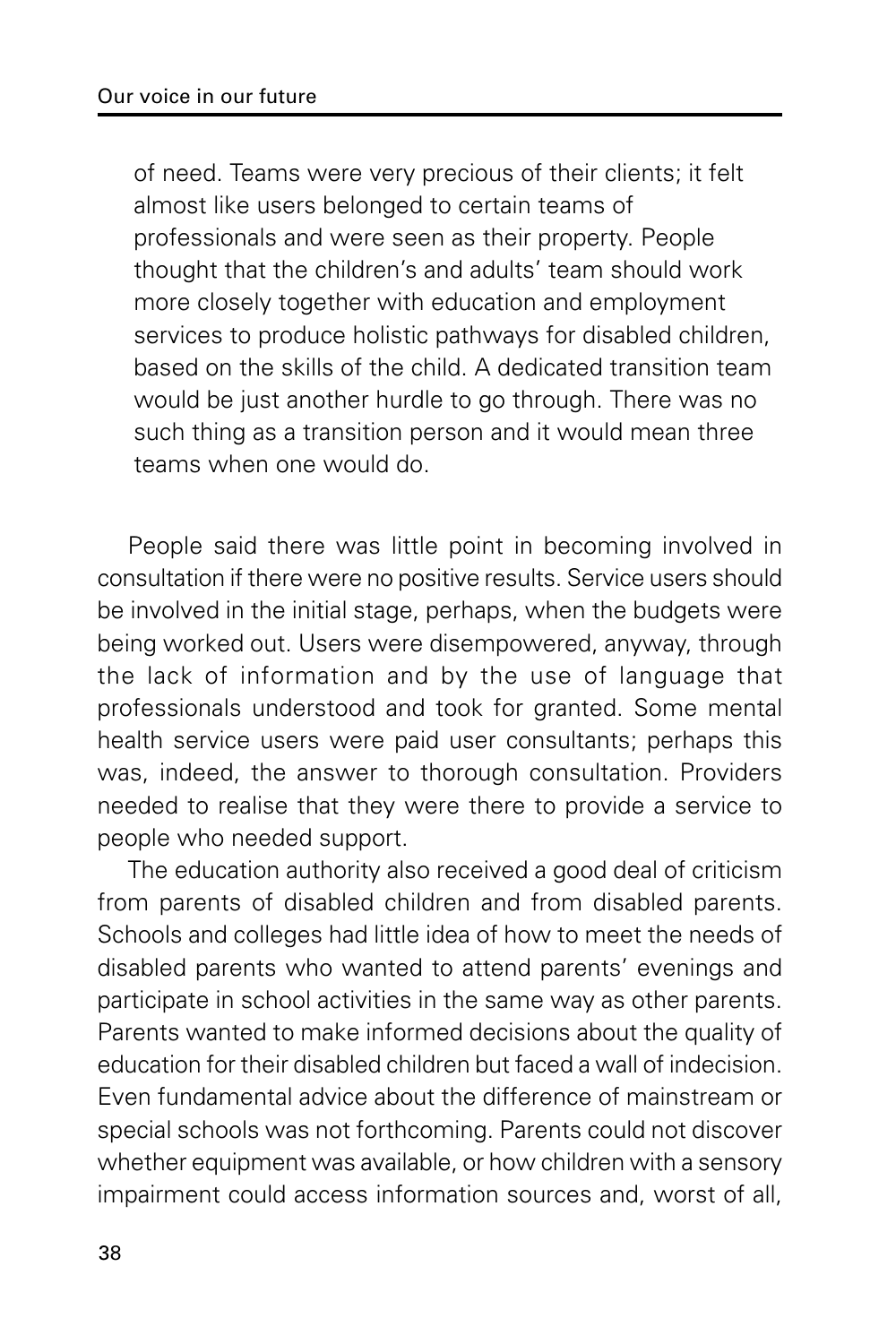there was little work done to provide the child with a holistic pathway through the education system and on to work.

#### **Information**

This was a major discussion topic at every meeting. People were unable to access the information that they required. Parents could not, for example, find out about holiday grants, or about the current debate on 'special' or 'mainstream' education and their rights to have the education of their choice for their child. Mental health service users were not told about their rights to treatment as members of the community when they left hospital. Older people did not know the duties of carers or how they could complain. Disabled people who used carers had similar problems. One woman had had three different carers in one week and had been given little opportunity to complain. The social service complaints procedure took time and, sometimes, users wanted instant solutions. One mental health service user said that she often wanted support to take her child to school when she felt too ill to do so. It was at times of crisis like this that assistance should be provided – just what were her rights to a service?

Accessible information still appeared to be an issue. Service users found it hard to ask for the information format that they required to participate in everyday life, in the same way that other people could. All information should be available in the necessary format and people given the options. Braille as an alternative written language caused some discussion. If people still used it, then it should be provided; the use of computers with voice input/ output did not suit everyone.

How can service users find out more about who is accountable to whom and how they can influence decisions at a high level? Most participants had not heard of the Scrutiny Panel and that elected councillors had a say in how social and health care services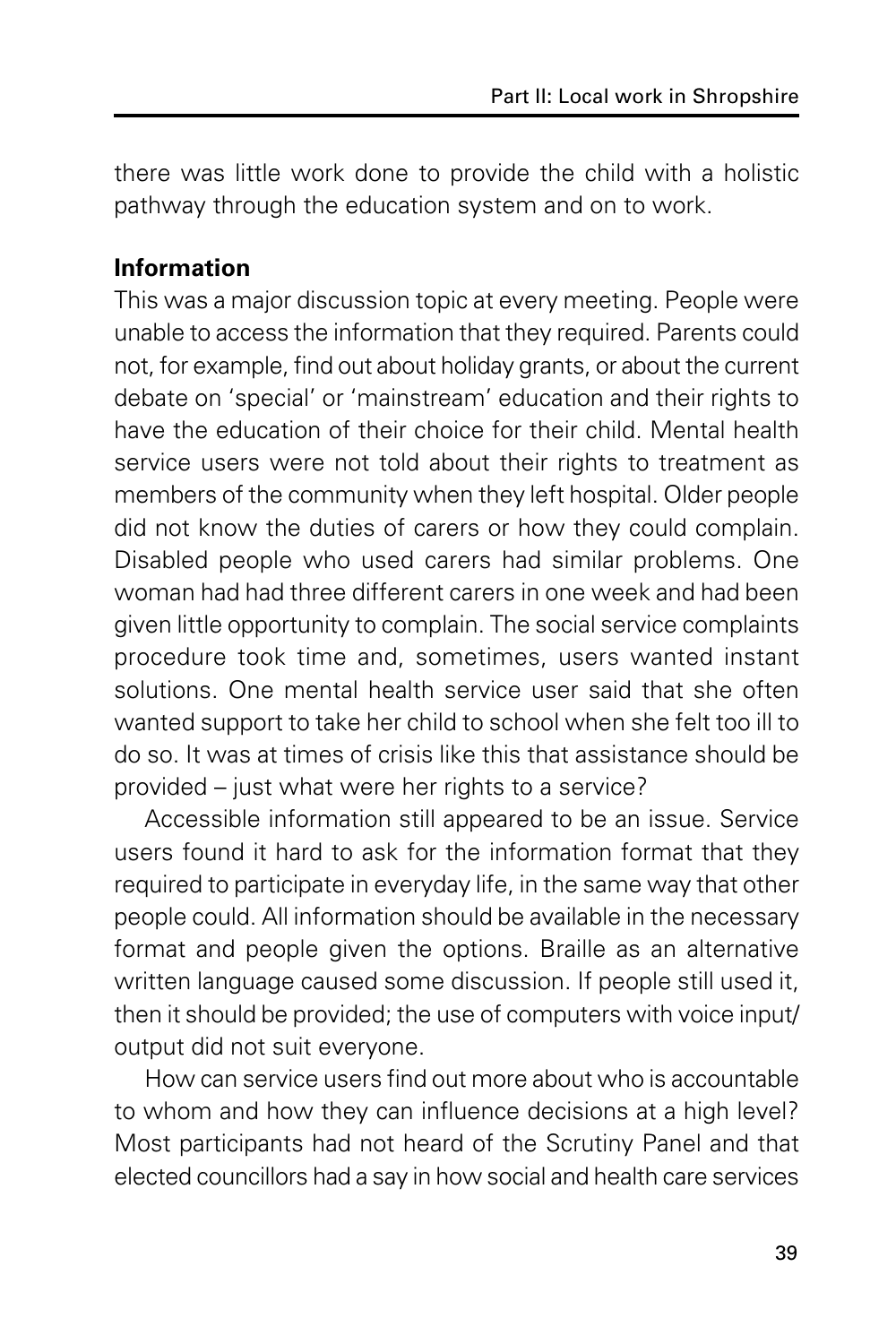were run. Almost all of the people who took part had heard of the national charities specific to their disability.

All client groups were, consistently, not given information about other statutory services, voluntary groups or contact details of national organisations. Peer support was a vital ingredient in the pursuit of quality of life and it should be policy that all workers know where support groups can be found. This deliberate, as some people thought, withholding of information – presumably to maintain the power advantage – needed to be addressed in policy guidelines. This led to a long debate in Ludlow about the power struggles that exist between the providers and the users. The conclusion reached was that all staff who were involved in the delivery of services should show respect and be trained in equality issues. Disabled people were an oppressed minority in much the same way as black people and women used to be, and needed to be in a position of equality when services were being discussed.

#### **Joint/inter-agency working and service standards**

Service users talked about the lack of service cohesion at every meeting. There always seemed to be another assessment form to be completed – why was this necessary? The same information was given to a multitude of people from a variety of agencies. Notes did not even appear to be passed on between social work teams. Participants thought that services should be provided on the terms of the user and not of the provider.

A forceful debate about generic social work took place in a few areas. Some people thought that a highly trained workforce able to support families over long periods of time was the answer. Such a workforce would have a more developmental and advocacy role, and would be able to deal with the extra burdens that society places on service users that prevent them from living fulfilling lives. Parents, in particular, have to wade through a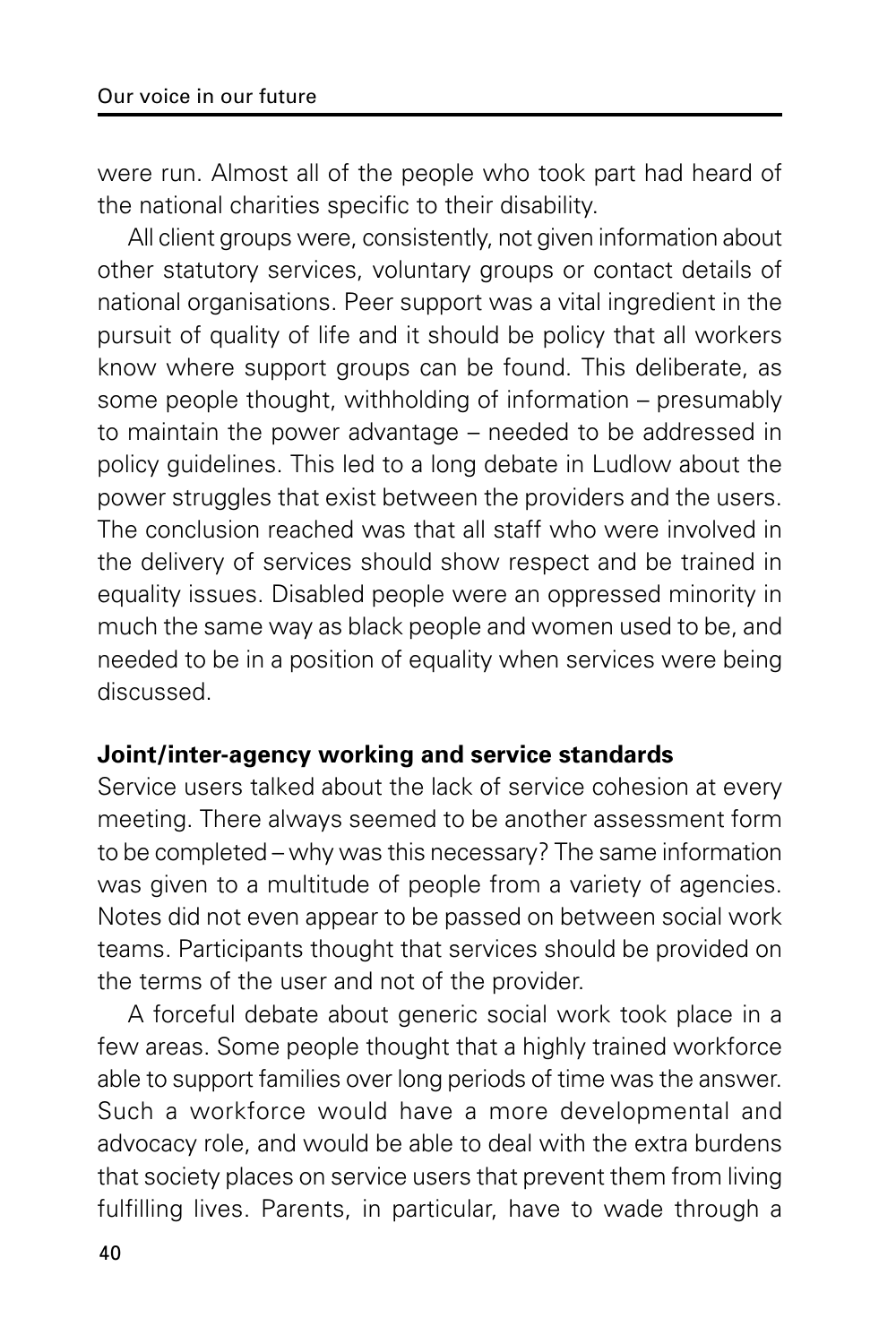bureaucratic minefield of information and dead ends, and then still do not know what sort of adult life their children will lead. Workers should be able to remove these extra burdens and allow people to concentrate on the mainstream pathways of life, school, training, employment, building relationships, parenting, etc.

Life-skills training supplied by schools, colleges and national charities was ineffective and inappropriate. Colleges are where young people go to enhance skills to prepare them for the workforce, not places to learn how to tie shoelaces. Parents needed to be trained by disabled adults how to teach their disabled children to live with the disability.

Services differed from area to area. National standards should be set and adhered to and users involved in the process. A monitoring system should also be in place. People wanted to know the legislation relating to the frequency of assessments, the use of advocates, their rights, the accountability of workers, local guidelines about the return of phone calls, the complaints procedures, the use of different social workers, rules that carers operated to, etc. When could users expect an answer to queries, a visit from an occupational therapist? Is there a chart of accountability?

Everyone liked the idea of service users running more services but few were aware that the Shropshire Disability Consortium ran services independently of social services.

The greatest criticism of services came from parents of disabled children who faced a mammoth task in untangling the myriad of services that they were forced to access for their children. Social services disabled children's team is usually the first point of contact for parents and yet seemed unable to satisfy their needs. Sometimes it felt that there was a continuous tugof-war between parents and social workers over the best way forward for their children. Parents' right to parent was often brought into question, with workers feeling that they were, in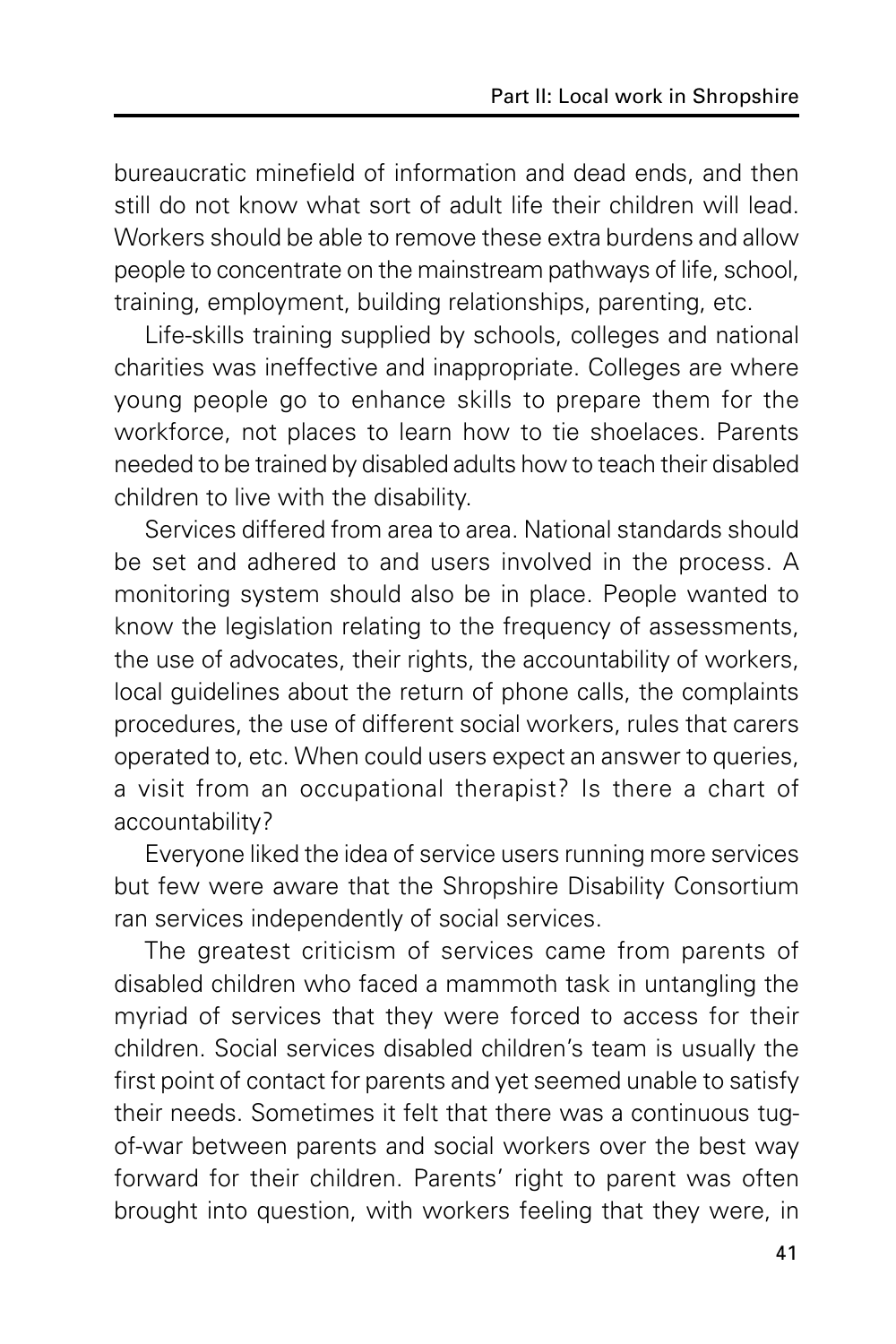fact, the experts on the disability. There were complaints of phone calls not being returned, misinformation and dishonesty regarding services that could not be provided. There was reference to intimidation – some of it unintentional, threats of removing existing services and parents felt that social workers had the power to remove disabled children if they believed the children were not progressing to some theoretical standards. There was also an accusation of blatant lying, if not deception, by some workers who, apparently, did not know or would not say what services were available. One parent said that they found out about the direct payments scheme but were threatened with the loss of existing services if they proceeded with the application. Most people did not know how social or health services operated. Who was the manager? Could users complain directly to the manager? What reassurances were possible to ensure that services would not disappear, or that there would be no reprisals. This sense of suspicion about the consequences of complaints or the misuse of personal information existed among all the client groups. One client (mental health service user) felt that she could not trust social services with her care problems because of her fear of having her child taken into care because of her mental health problem.

Some voluntary agencies also came in for their share of criticism. A young visually impaired man had not heard about an active group of visually impaired people that had been in existence since 1989. He was therefore missing out on the experience of talking to other people – people who knew about the systems in place and about visual impairment. Two wheelchair users had had bad experiences with the Wheelchair User Group, who had offered little support with grievances against the wheelchair service. What was the purpose of campaigning groups if they supported the service provider?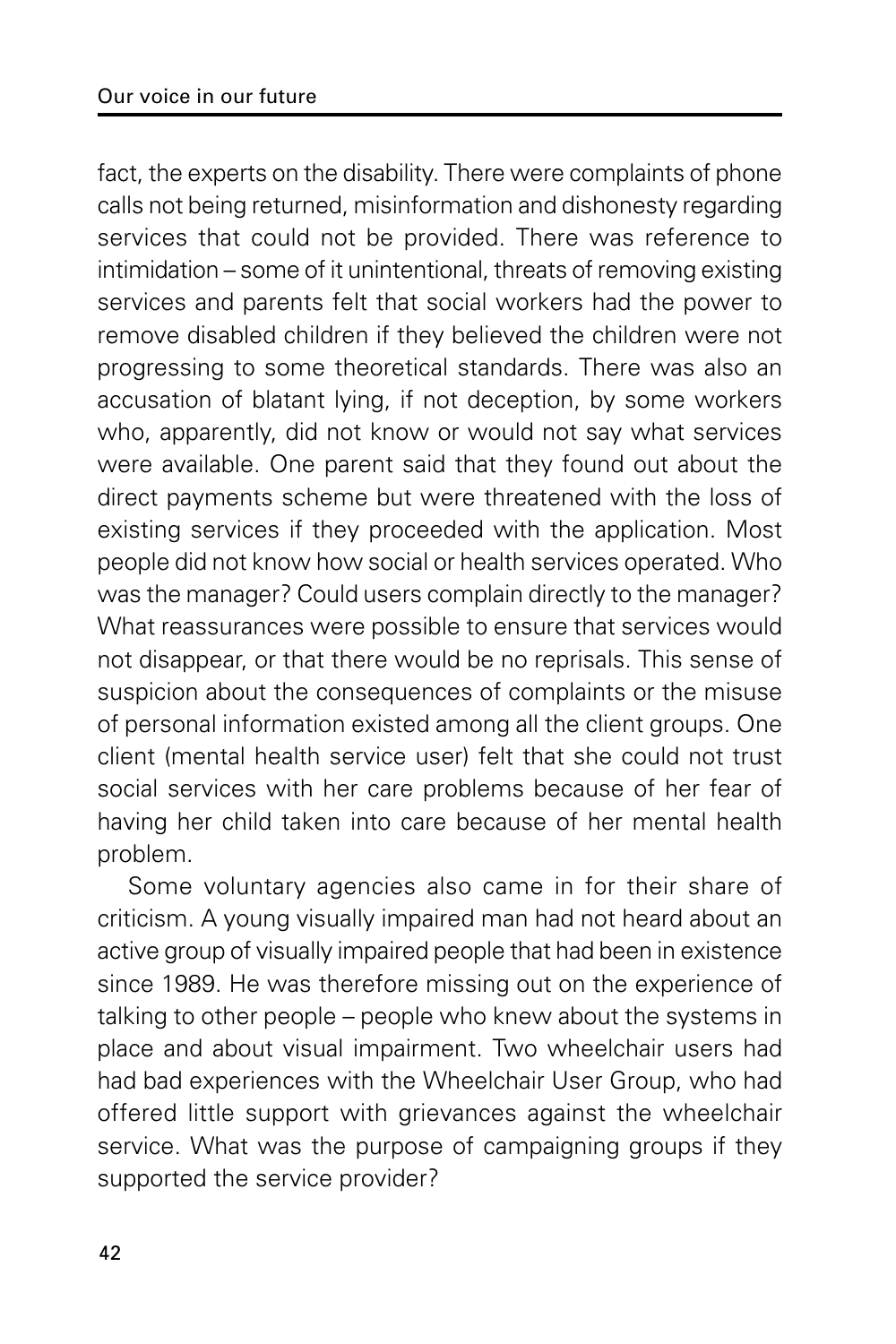### **Societal values**

People had a lot to say about labelling and this topic arose at most meetings. One person said that it felt as if he had 'LD' tattooed on his forehead, and people felt that services were provided to suit the label and disability not the individual. A person born without sight appeared to be expected to live the prescribed life of a blind person and there seemed little opportunity to break away from that expectation. Being seen as an individual in the context of service provision is not an impossibility.

At every meeting, someone spoke about negative comments and discriminatory treatment from members of the public. The public found it hard to accept people who were different, but, if all the agencies operated from the same perspective, this could be addressed. It was a matter of equality-based education and training, and a realisation that disabled people wanted the same things out of life as anyone else and should be given the same opportunities. Service users should be at the forefront of training workers on life issues that affected them.

### **Training**

This was another much discussed topic. It felt as if workers in the social and health care field simply had no respect for service users as equal citizens. Disability was an equality issue in the same way that race and gender issues were years ago. Every worker should undergo disability equality as part of the induction course. The emphasis had to change; workers were employed to provide a service to enhance life chances, not to help people through a bad patch. Participants made direct links to history and scientific experiment, feeling sometimes as if they were part of some great social experiment. Some professionals seemed intrigued by the disability and how it affected functioning in mainstream life.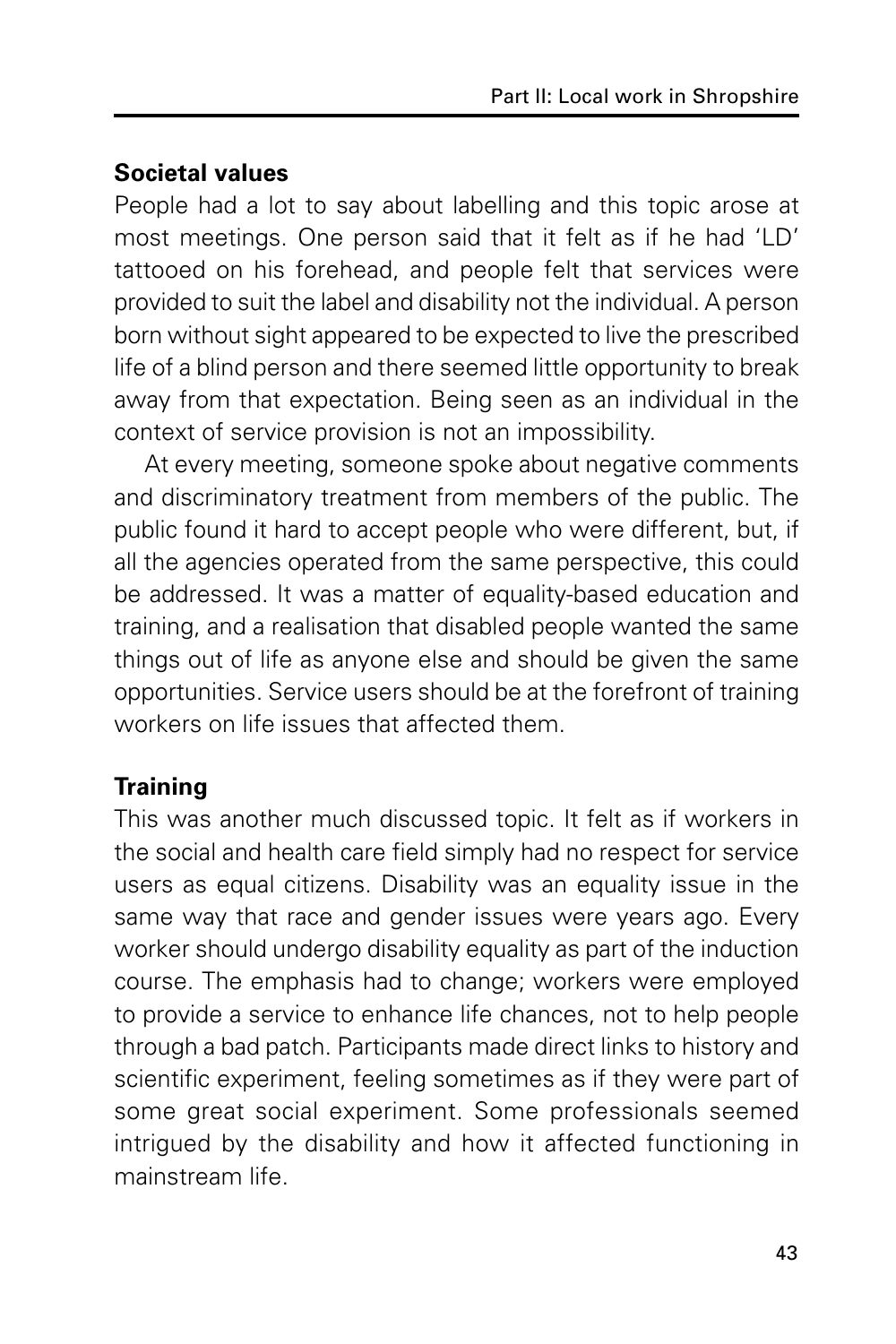## **Emotional well-being**

This includes:

- emotional and peer counselling
- mental health
- personal fulfilment
- support.

People said (in the following comments, MH denotes mental health, DC denotes disabled child and SI denotes sensory impaired):

The Monkmoor Day Centre is closing down. What are we going to do now? They promised to ask us what we thought, but the next thing we heard was that it was going to be closed. They didn't turn up for the meeting. (MH service user)

They [social services] sent us a questionnaire asking us who should get a service and who shouldn't. How could we answer that? We felt so guilty, we didn't fill it in. Everyone who needs a service should get one from somewhere.

(DC parent)

We seem to be part of a massive experiment. (MH service user)

Services seem to suit the providers, not us.

(Wheelchair user)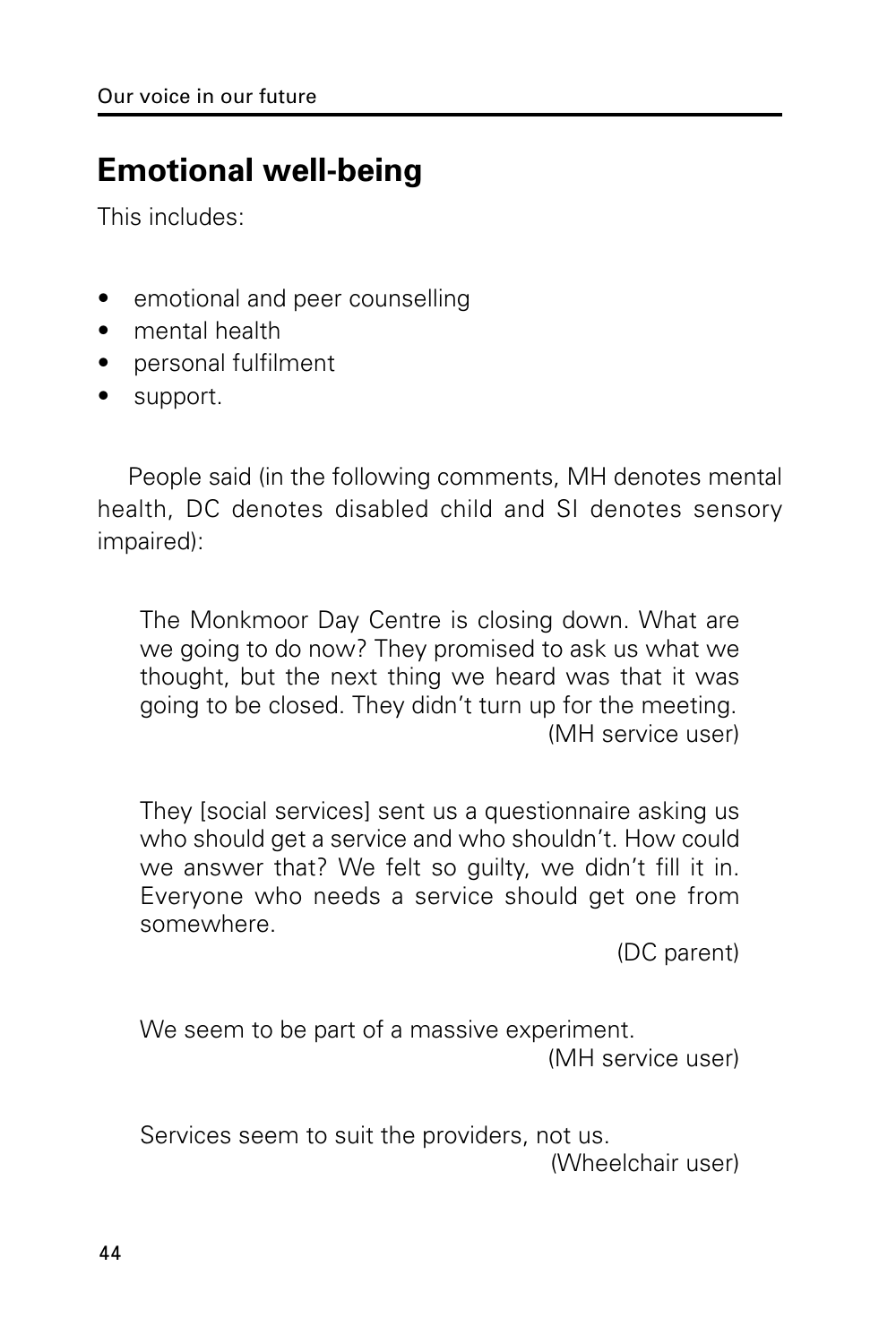I daren't go to social services, although my child is a problem. They know about my problems and if my depression gets worse, they might take my child away. (MH service user)

All the support the social worker offered was to take my child into foster care. I was so depressed. The health visitor wouldn't tell me anything about my son's disability; she thought I couldn't take it. It was two years before I met another mum who had a disabled child, I thought I was the only one.

(DC parent)

My child belongs to me, not the system.

(DC parent)

We had to wait months just for an assessment. (DC parent)

They need to realise, they are there to provide us with a service, not the other way around. Sometimes it feels like the services suit the provider, rather than the user. (Wheelchair user)

Employment services did not seem to do any work in special needs schools. Why don't they try and find jobs that fit the skills of the kids, like they would with normal kids?

(DC parent)

This medical bloke said that he [a mental health service user] was 'not a proper person'.

(MH service user)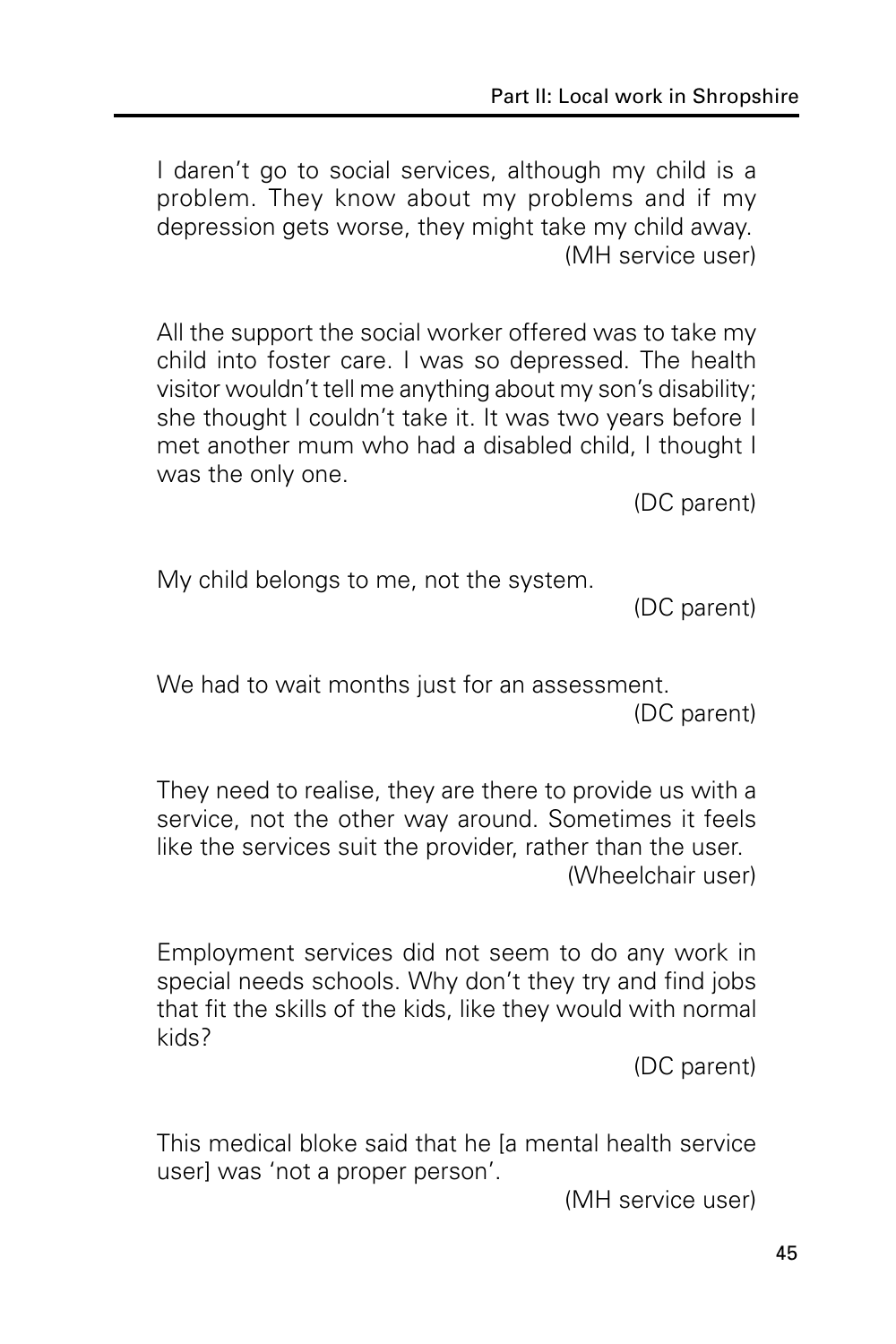The nearest deaf counsellor is miles away, in Stoke-on-Trent. Counselling services should be using more disabled people to counsel other disabled people.

(SI service user)

### **Emotional and peer support**

Disabled people found difficulty in accessing counselling services; one deaf person said that the nearest deaf counsellor was 40 miles away. It was considered inappropriate for social workers or psychologists to perform this role – people wanted counsellors who had some experience of disability. Peer support was an essential element on the path to empowerment but little information was available at main information points. Most workers seemed reluctant to give this information.

## **Physical well-being**

This includes:

- access
- care
- domestic chores
- medication
- service standards.

People said (in the following comments, DC denotes disabled child, DP denotes disabled parent and MH denotes mental health):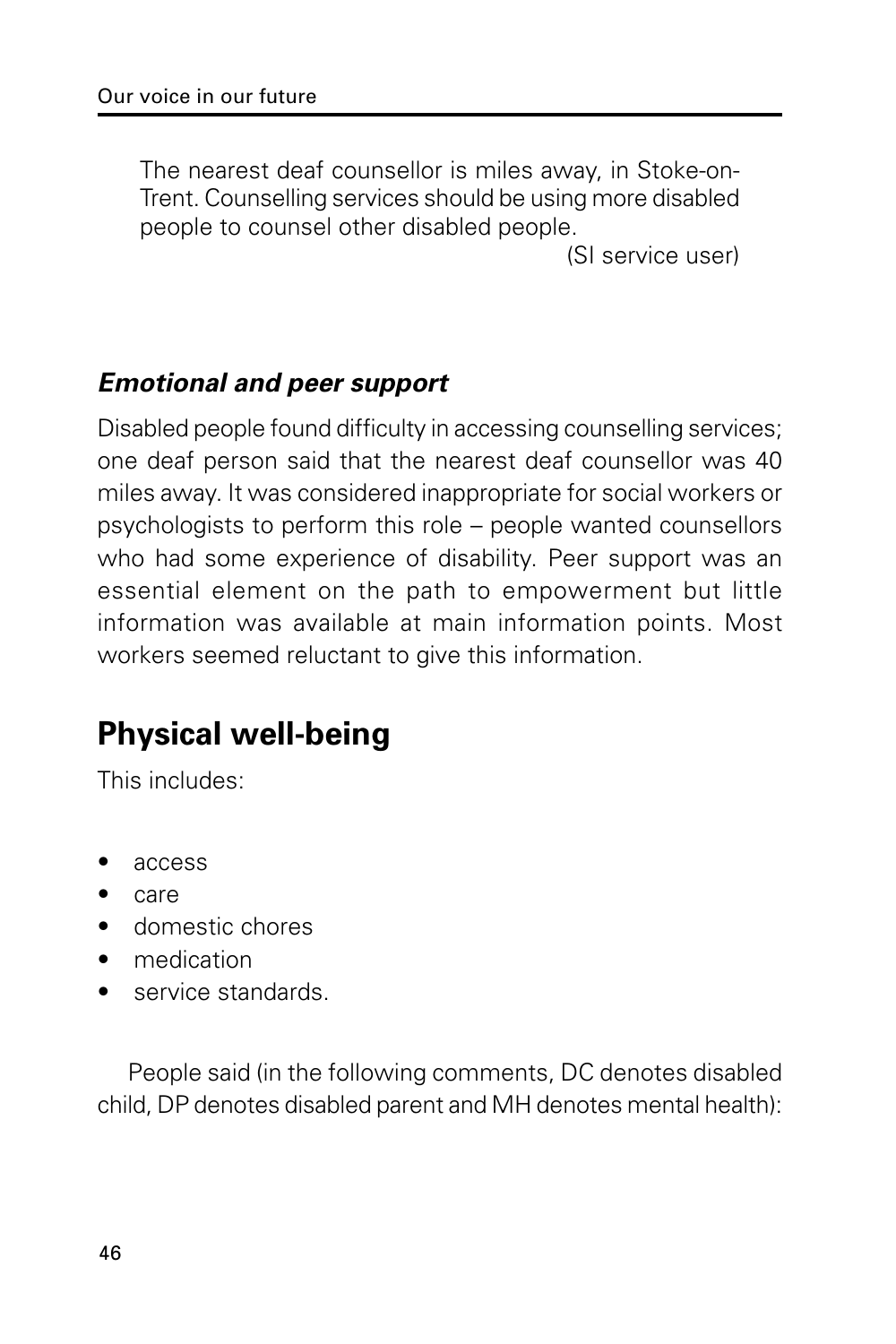Playtimes are the worst for him. He was allocated a special friend by the teacher but, of course, he wanted to play football with his friends and left. You can't blame his friend, but the school should make more effort so the kids could include him.

(DC parent)

Shared care arrangements are too rigid. Things come up and we want respite care immediately. I would like a block of time to arrange, myself.

(DC parent)

They had to close the Grange Centre early because of snow and sent her [daughter] home and just left her there, on her own. They didn't even let me know.

(DP parent)

They gave me medication for my child, but I don't use it. I don't know what the effects are.

(MH service user)

We do some work for Lucas, I think it is, but we don't get paid. The chargehand is very condescending and the social workers don't understand. We should be paid the same as other workers. They call it training.

(MH service user)

I know that a lot of deaf people are protesting that BSL [British Sign Language] should be a proper language, but they could teach it in schools. Kids would love it, using their hands. The deaf sign-language users wouldn't have a problem later on.

(BSL user)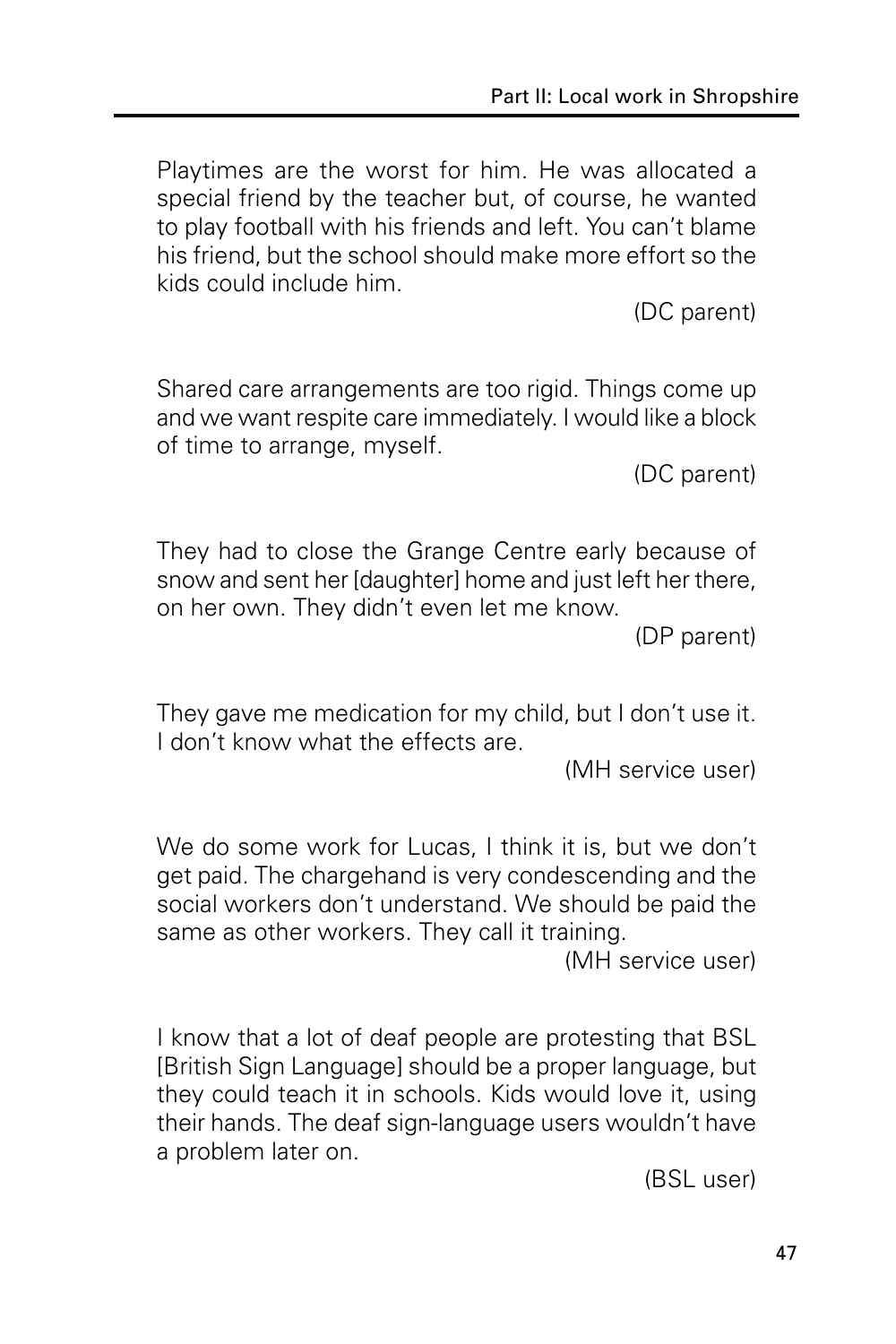I think the kids should have exchange visits with other kids from mainstream schools.

(DC parent)

Therapeutic earnings system needs revising. Doing voluntary work should come with a payment and the value of working for a voluntary agency part of the training package to full-time work.

(Various people)

Ritalin is still being prescribed and anti-depressants. I thought there was talk of doing away with that.

(MH service user)

I think there is only one full-time access officer in the county. How can we improve things with that sort of commitment?

(Wheelchair user)

I couldn't attend parents' evenings, I couldn't get in. The LEA [local education authority] were useless, they couldn't understand the issue.

(Wheelchair user parent)

### **Other discussion points**

Mental health service users and parents of disabled children spoke about the use of medication. There seemed to be little knowledge of the effects. Two parents said they did not give their child the prescribed medication because they were afraid of the effects. Ritalin appeared to be prescribed on an ad hoc basis as a means of control and users were not given the reassurance of research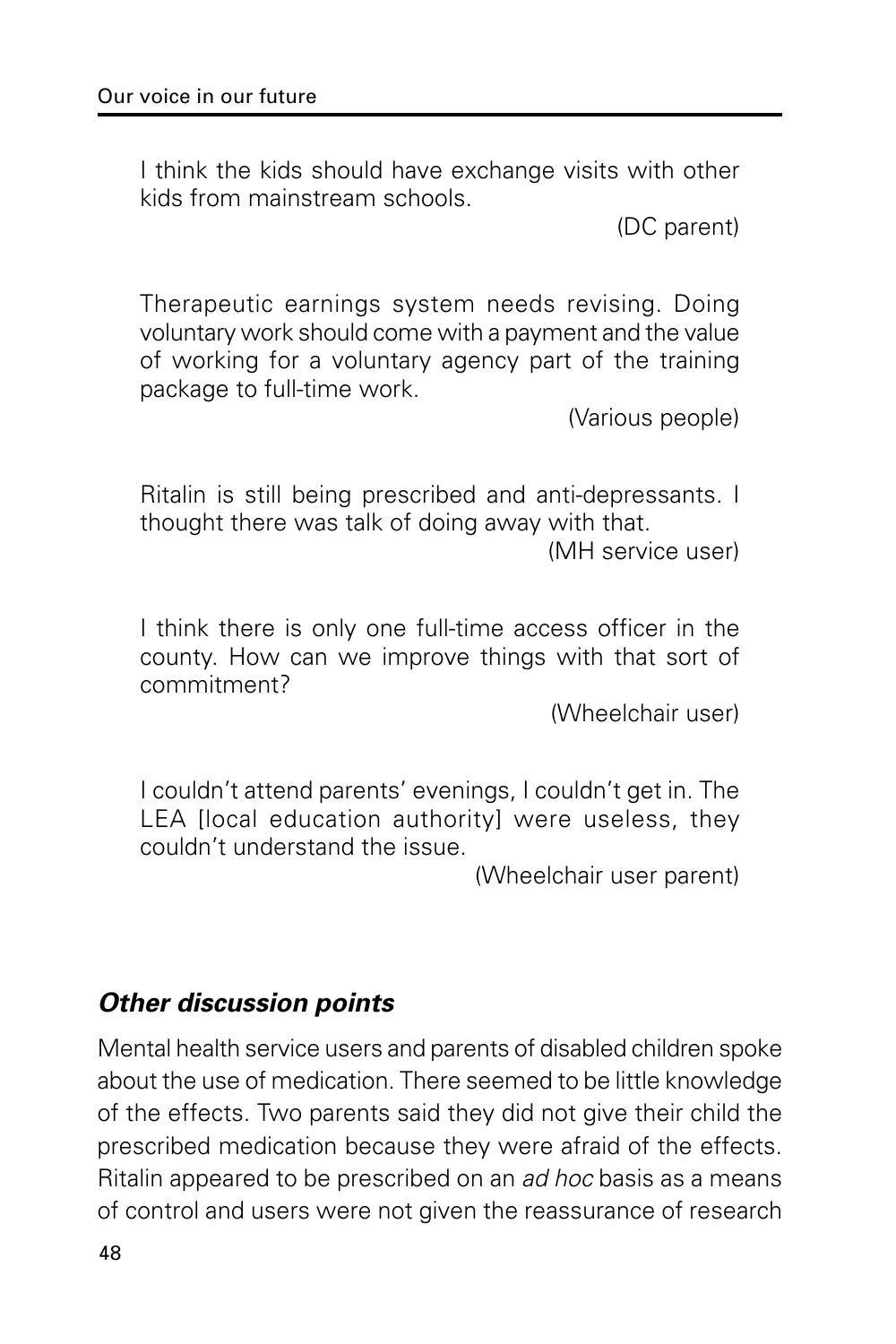findings on the after-effects. However, it does seem that efforts are being made to offer social support to mental health service users in place of medication, though this was patchy and not always co-ordinated.

Physical access was a major concern. After all these years, building regulations and disability legislation, disabled people and disabled children's parents still had to consider these issues. There is only one full-time access officer in the county. Perhaps all planning applications should go before the local access groups. People felt that the physical barriers that prevented them from entering mainstream life should be addressed. Why should people have to worry about them when all they wanted to do was live the same sort of lives as other people? If schools, colleges and places of employment were accessible, disabled people could have the same education and employment opportunities as anyone else.

More control over personal care and domestic chores done by care assistants was an issue that people wanted to discuss. One older person said she had had three different assistants in the same week and now employed a local girl. A female wheelchair user said that the male partner of a woman assistant came to help her in the evenings. People needed to trust the assistants that came into their homes. Older people wanted to control the work that assistants did in their homes. National standards should be used and maintained.

Positive role-modelling received universal support when discussed. Some parents thought that disabled adults should be used as trainers to show their disabled children the methods to minimise the effects of the disability. One parent received a visit from the RNIB (Royal National Institute for the Blind) who told her about keeping the house tidy and operating to a specific systematic routine. This was impossible with a sizeable family. In the event, the child found his own levels of management of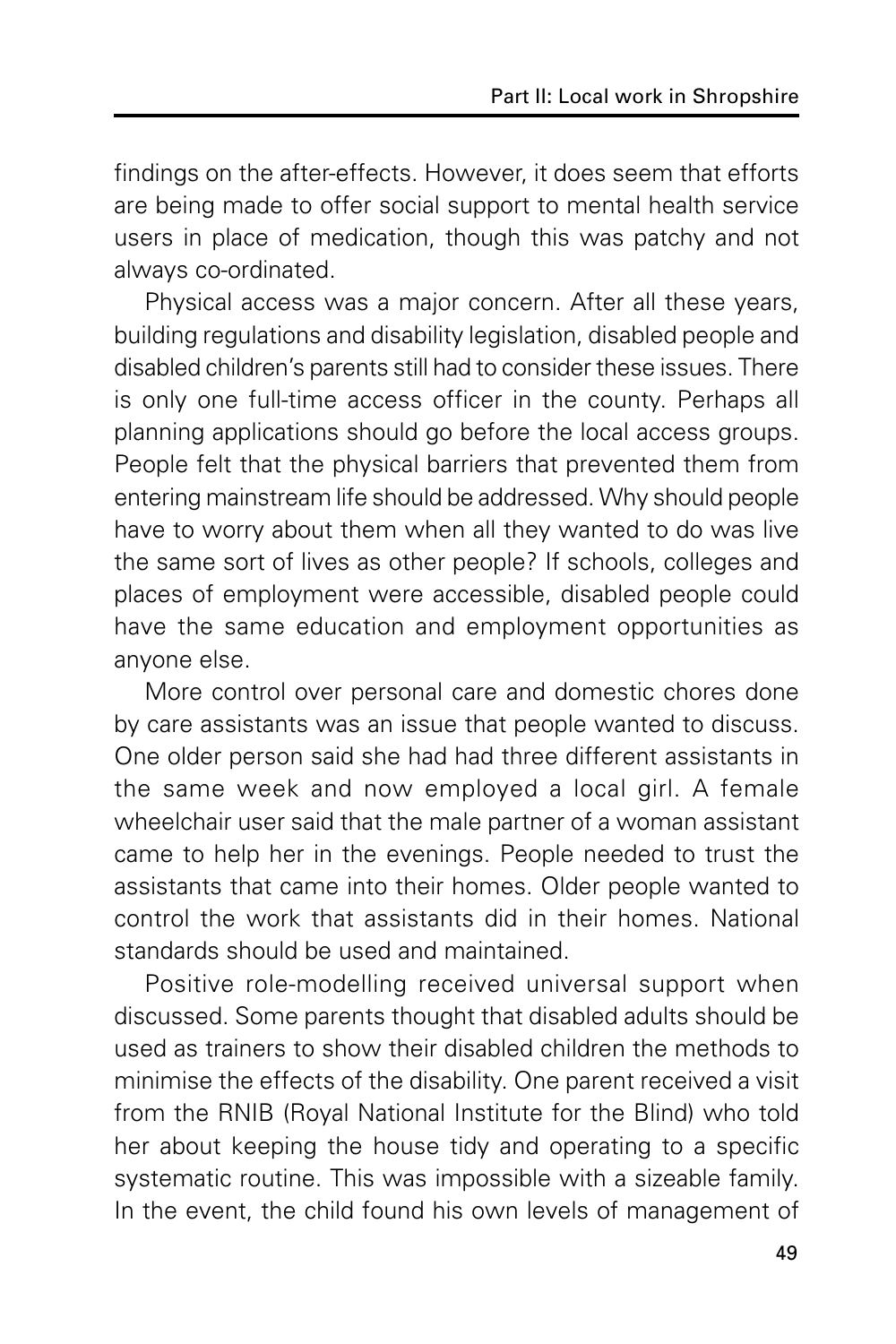the disability that did not exclude him from family life. These special routines would have meant that the family revolved around him.

## **Getting around**

This includes:

- mobility
- transport
- wheelchairs.

People said (in the following comments, SI denotes sensory impaired):

Two men turned up and made me test my wheelchair in a supermarket. They walked behind me, shouting instructions, in front of customers. I felt humiliated. (Wheelchair user)

I went into hospital and they didn't even show me around the ward. Even the menus weren't Brailled. I was left to it, the other patients were more helpful.

(SI service user)

We had to wait months for an occupational therapist. (Various people)

Accessible transport is essential to all our lives. Without it how could people get to work or attend leisure events. (SI service user)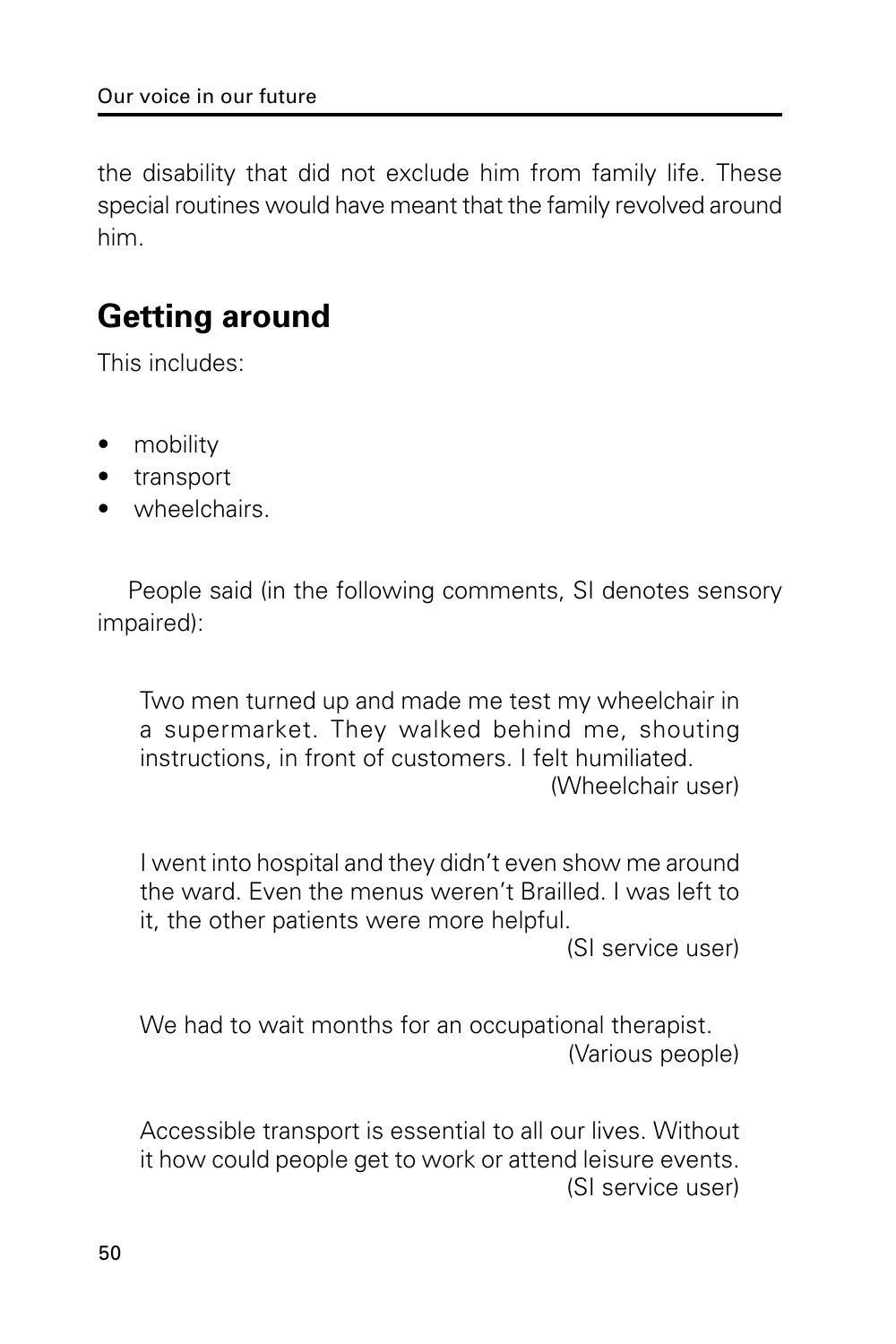### **Discussion points**

Most people who took part in the project had access to a private car, so transport issues did not present as great a problem as they would, for example, to a group of visually or learning disabled people, who relied exclusively on public transport. Nevertheless, when public transport was discussed, everyone agreed that a fully accessible and frequent public transport system was an essential element of being able to access education and employment opportunities.

## **Living space**

This includes:

- housing
- nursing and residential homes.

People said (in the following comments, DA denotes disabled adult):

A new residential home has just opened, but they built it to minimum standards and my friend's son couldn't get his wheelchair into the lift. He was very disappointed. (DA parent)

All I want to do is live with my wife. I get no privacy, the staff are very good, but, sometimes, they don't get me up until 11.30 on a Sunday. They organise trips out but they are for the older folks.

(Nursing home resident)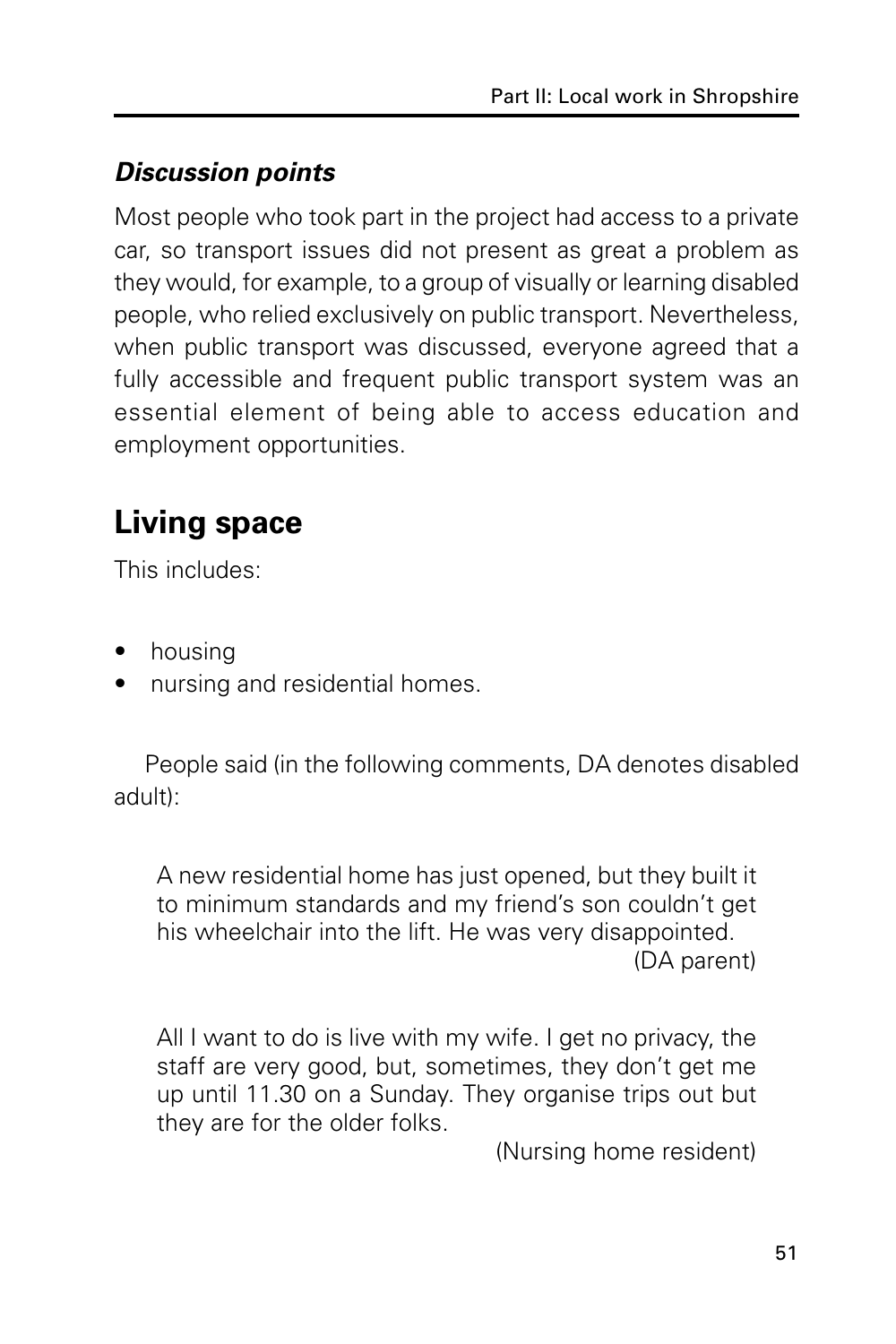I was in a hospital for ages, I shouldn't even have been there, I wasn't ill, I should have been in a residential home, if I can't go home.

(Disabled former hospital patient)

### **Discussion points**

Housing did not figure largely at any of the eight local meetings but two participants with experience of nursing homes had a great deal to say about their time there. Both men were young and yet spent time with people who were considerably older. Both merely wanted to live at home with their families, but circumstances had made this impossible in the short term. Both had no complaints about their treatment, but felt isolated and unfulfilled. One had to spend time in a local hospital, although he had no medical reason to be there. Agencies that should have been working together to find solutions in both instances failed to do so. Both men spoke of their human rights being infringed and, clearly, young men do not want to spend time in inappropriate places with people from different generations.

### **Conclusions and preferred outcomes**

When the Living Options Project reached its conclusion in October 1994, service users said that emotional well-being was the area that received least attention. That project involved disabled adults receiving community care services and, therefore, had a much narrower focus but it seems that the ingredients of well-being, rights, information and advice are still absent. Having information and correct advice, and knowing rights, will enable choice and decision making, and lead to the type of independence enjoyed by the rest of society. People need to feel good about themselves and to build the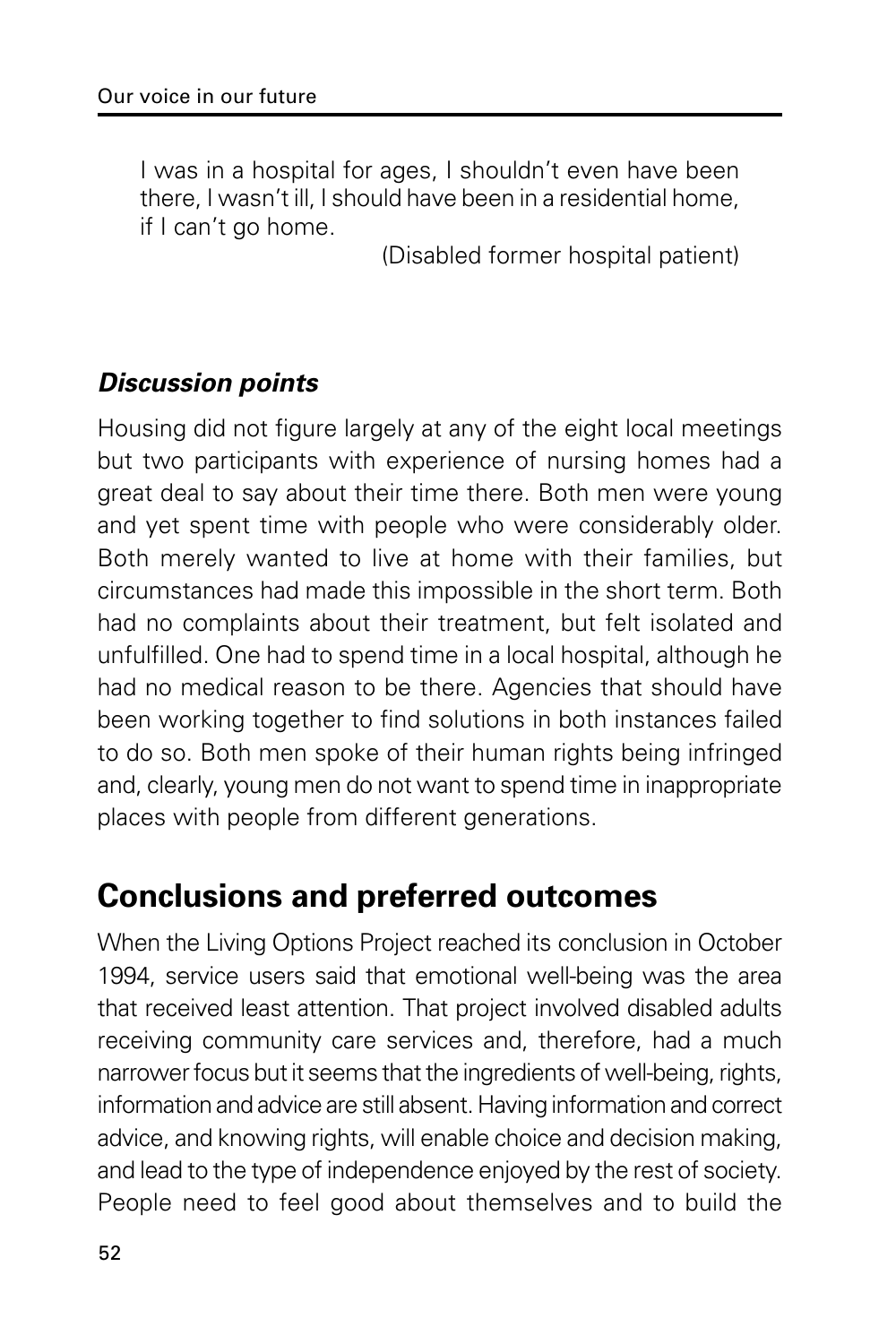confidence to take part in society as an independent and contributing member. Unfortunately for social and health care users, the support required is so scattered among different agencies and unco-ordinated that very few users manage to become independent societal members. Different agencies and different parts of the same agency appear to users to work to their own agendas. Each has its own bit of a person to take care of, relating to age, disability or emotional need. This very inflexible system obviously does not work for service users. The quotations reflect this and, to add authenticity, no attempt has been made to classify them into an order that reflects service delivery. Although jumbled in this report, they are all interlinked and significant to service users.

## **Outcomes**

### **National**

- 1 National standards of service based on equality, attitudes, language.
- 2 A national evaluation group of service users to ensure national standards are maintained.
- 3 British Sign Language to be recognised as a language and taught in all schools to all children.
- 4 Assessment procedure that will satisfy all agencies, but service users always in control of information destination.
- 5 All agencies to work to the same equal opportunities policy.
- 6 Published rights handbook, advising users of what to expect from service providers.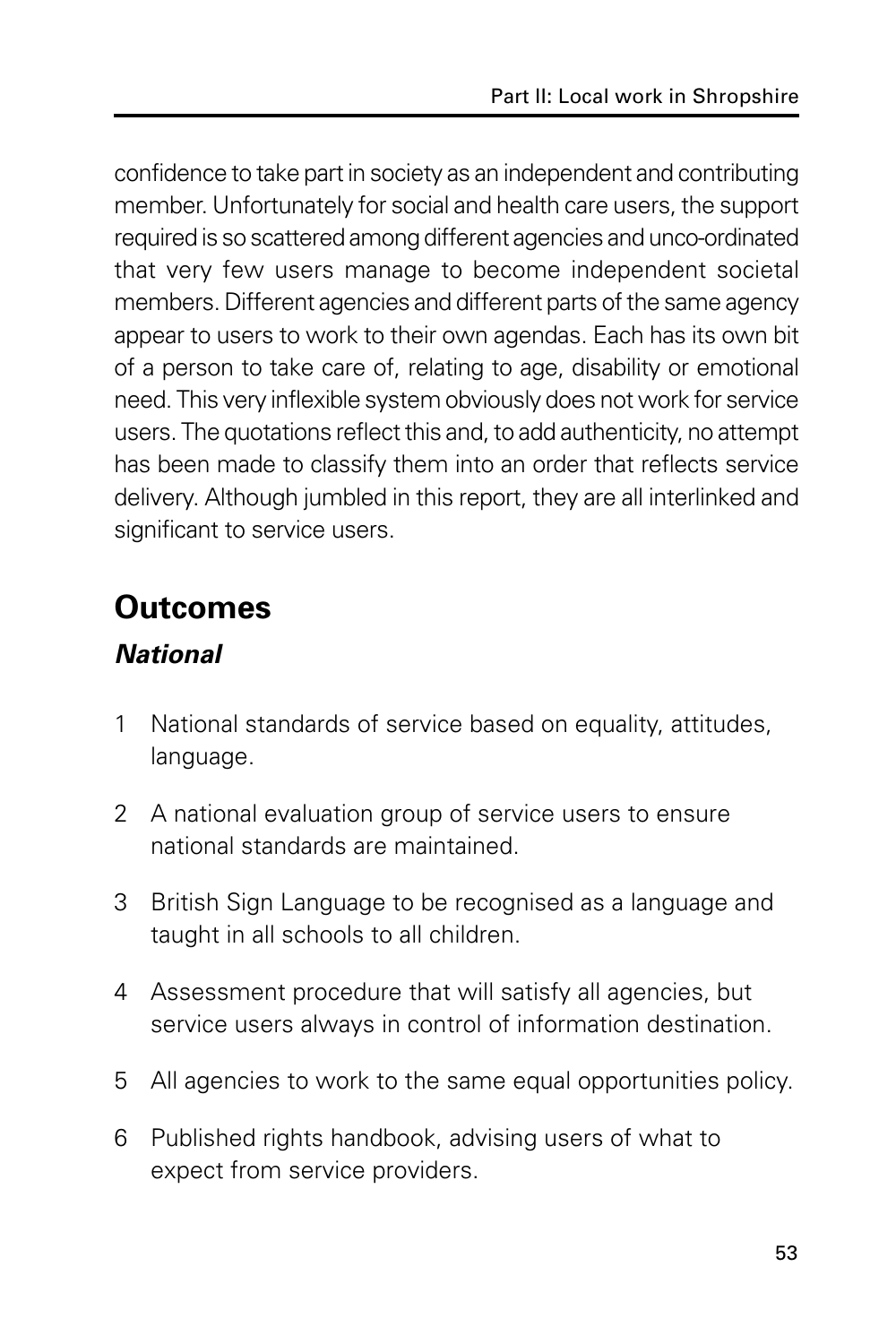### **Local**

- 1 An open and honest consultation with service users to discuss the whole area of provision.
- 2 A commitment to the Shaping Our Lives (SOL) model of local consultation.
- 3 A published structure of accountability social services department, health authority, scrutiny panel, etc.
- 4 More investment in advocacy services.
- 5 A formal role-modelling service. Disabled children need to meet disabled adults at the earliest opportunity.
- 6 All social and health care staff to undergo disability equality training as part of the induction programme. Disability is as much an equality issue as black and gender issues.
- 7 A single information point, in the independent sector.
- 8 Accessible information available in all agencies.
- 9 Agencies to work together to challenge the societal barriers that disable people with impairments, i.e. social services, health authority, education and employment services, housing, transport.
- 10 Each local authority to employ a full-time access officer.
- 11 An independent inter-agency complaints procedure.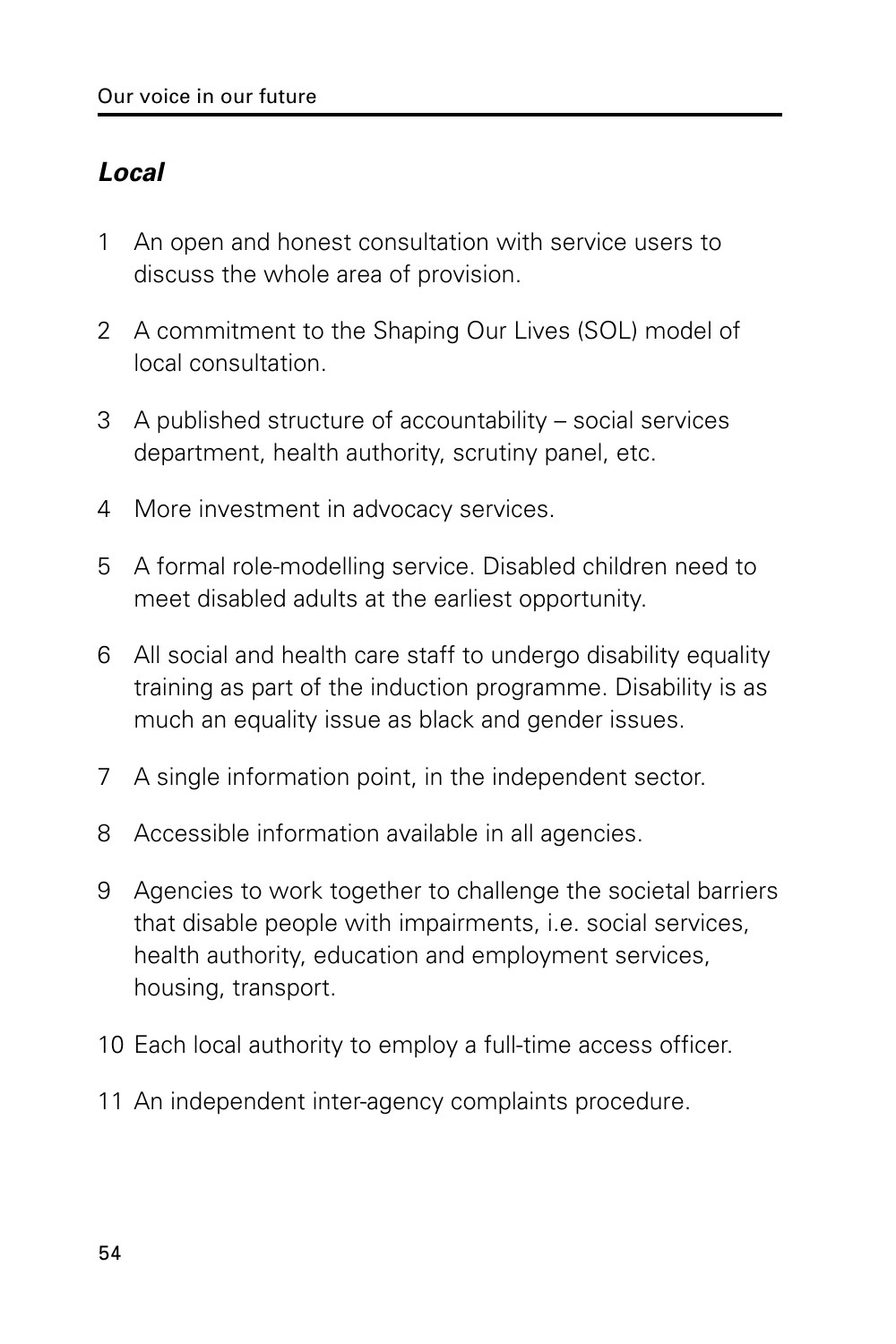# **PART III**

## **INFLUENCING OUR FUTURE IN SHEFFIELD CONFERENCE REPORT**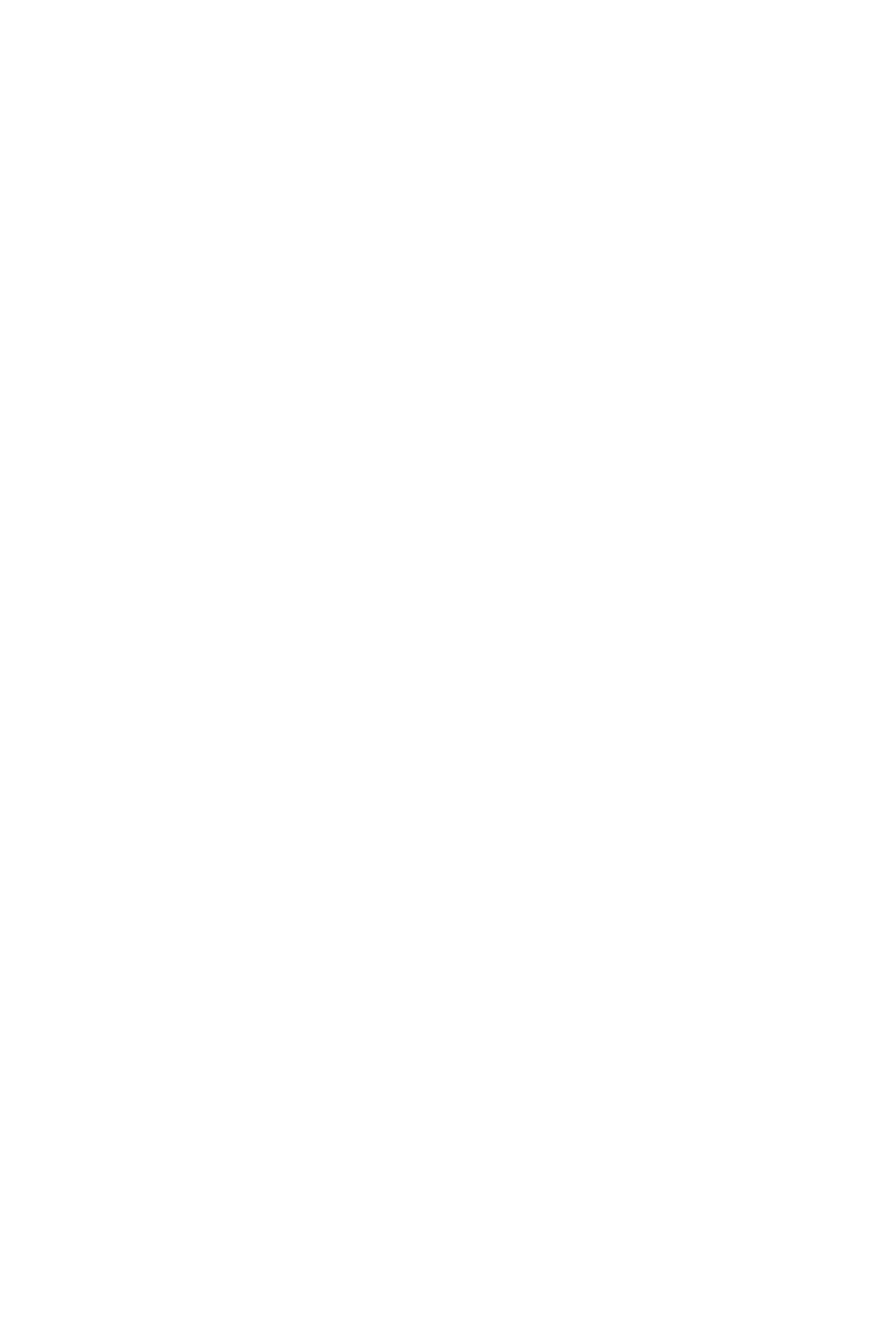## **6 THE INFLUENCING OUR FUTURE CONFERENCE**

## **Introduction**

Influencing Our Future in Sheffield was a conference of service users in the city to discuss issues relating to user involvement in the services that we need in our everyday lives.

The conference was the result of discussions held between Shaping Our Lives, a national project set up by people who use a variety of services, and representatives from a local organisation and a group of service users in Sheffield. The original concept was for Influencing Our Future in Sheffield to hold a series of focus groups with a variety of local service users with the aim of looking at local and national policy issues.

This report will start in the first section by looking at the event itself, as any conference report, and give the thoughts and opinions of those who took part. It will then go beyond this in the second section to outline the process of planning and holding the event, and some of the difficulties encountered and the valuable lessons to be learned.

In an age of 'spin', where everything is painted bright and the cracks are often papered over, there remains an urgent need for people to be honest, to be open enough to look at difficult issues and to use their experiences to help shape a better world. The people who gave their time to make Influencing Our Future in Sheffield happen believe there is real value in 'telling it as it was'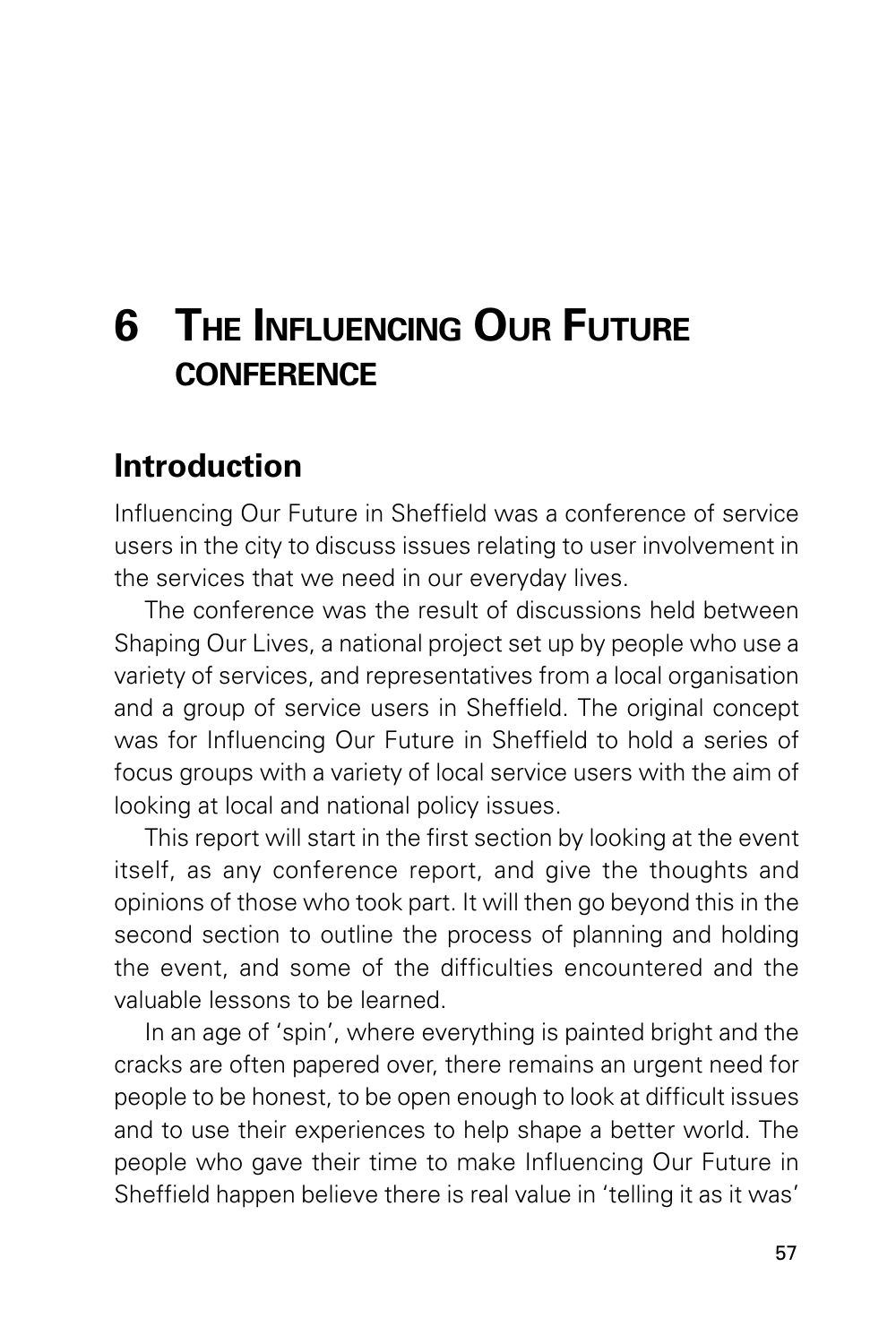– and, by doing this honestly, they hope they can help influence how people who use services and those who provide services work together.

## **The report of the event**

### **What happened at the event**

The plan for the day was as follows:

| 12.00 noon | Welcome people to the Centre      |
|------------|-----------------------------------|
| 12.15 p.m. | Open the buffet lunch             |
| 1.00 p.m.  | Introductions and performance     |
| 1.30 p.m.  | Peter Campbell, Why are we here?  |
| 1.45 p.m.  | Workshops                         |
| 3.15 p.m.  | Tea                               |
| 3.45 p.m.  | Where do we want to go from here? |
| 4.30 p.m.  | Close                             |

#### **Introductions and entertainment**

As with any event of this kind, we were slightly late starting. After the buffet lunch, the main introductions were made by Peter Campbell, the compère, who then outlined the purpose of the event and its timetable.

The first part of the event was the entertainment with music and sketches – a fun way to bring to people's attention some of the themes it was hoped would come up in later discussions.

Mike Higgins, a well-known performer on the disability arts circuit, sang a number of songs and introduced the sketches that were performed between each song.

The sketches – written by members of the Steering Group – illustrated differing aspects of the user–provider of services' relationships.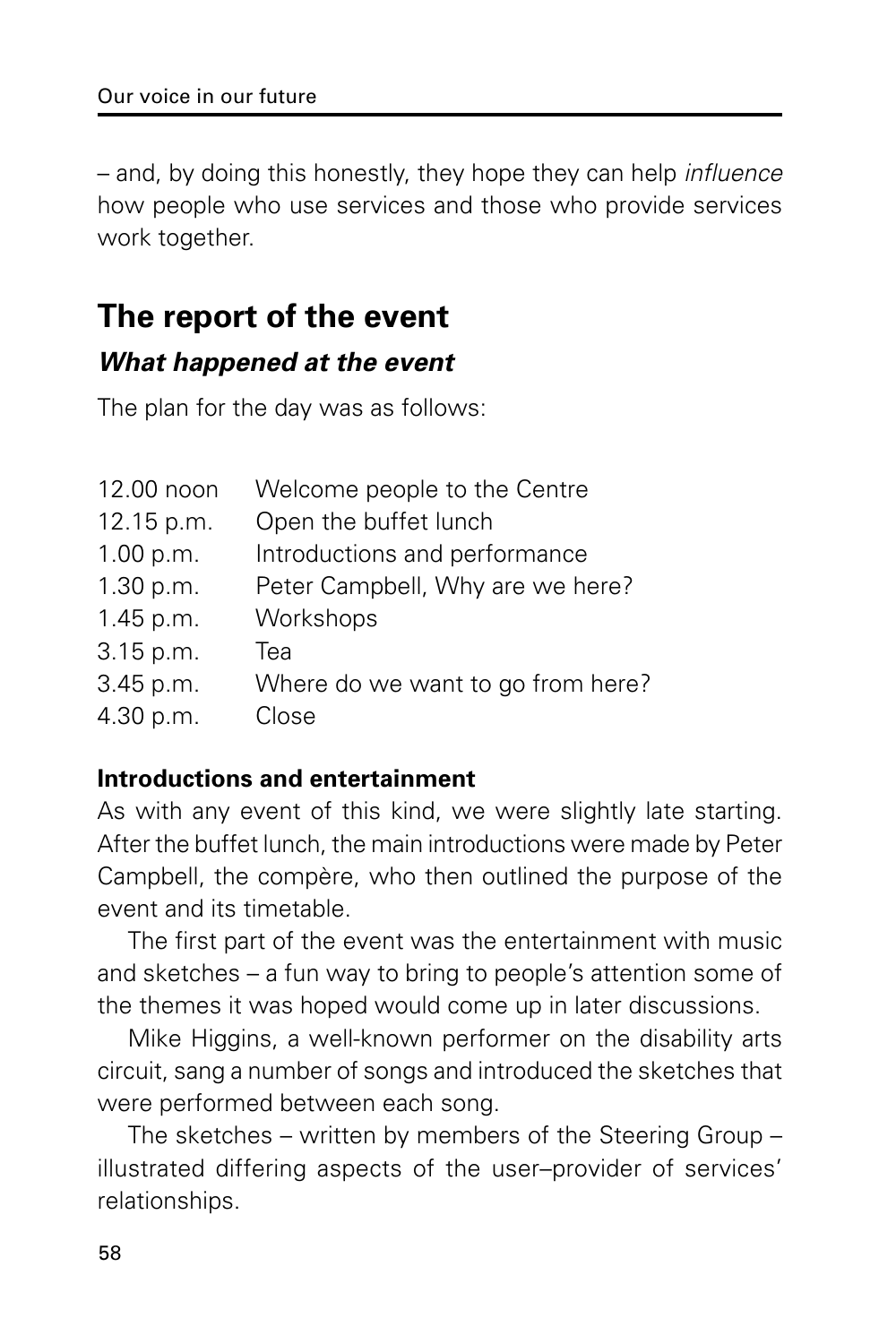- The first sketch highlighted how the 'demands' placed on disabled people who agree to be representatives on committees are often unrealistic and, as a result, fail to address the barriers that 'traditional' committee structures create. It showed how service providers make assumptions without asking for the right information.
- The second sketch raised issues about the rigid nature of service provision and how false assumptions can be made concerning who might be 'the user of services'. It showed the unreasonable processes and short deadlines that often accompany service providers' attempts to involve and consult service users.
- The third sketch was about the need for disabled people to have dignity and respect, but, most importantly, control over their own lives.
- The final sketch explored how service providers use language and meeting structures that stop people who use services from having their say in the services that they use.

The full scripts for the sketches are given later in this Appendix.

The response to the songs and sketches was a positive one and they worked well together. Given the experiences of people who attended the event, it might have been more productive to have used the songs and sketches as a platform for discussion rather than break into a more 'traditional' workshop format.

After the entertainment, the compère spoke in more detail about the main aim of the event and why it was important that users had a chance to make their feelings known.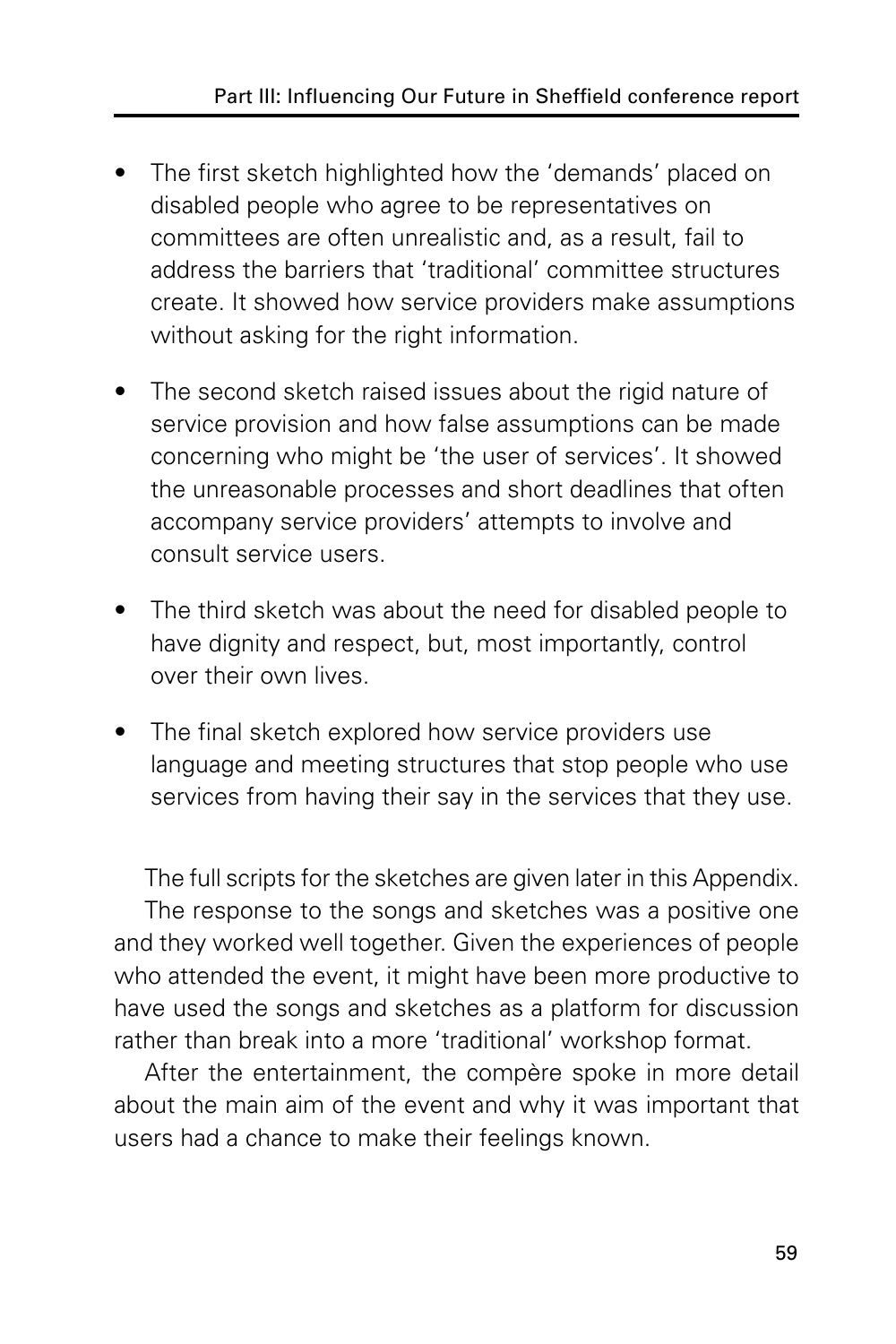### **Workshops**

Much of the afternoon was given over to workshop sessions, with participants dividing into four groups. This section gives an overview of the issues discussed in the workshops – the full text from the flipcharts used to record the key points made by the groups are given later in this Appendix.

The workshops covered a wide range of issues, looking at positive and negative aspects of current service provision, and how services could be improved.

Positive points made about services included:

- support to access leisure activities
- staff who are supportive
- services being tailored to individual needs
- the work of user groups.

These points reflect issues identified in other work by Shaping Our Lives and other research on what users value in relation to services. The valuing of supportive staff is particularly important as the relationship with staff can be a key issue in the delivery of positive outcomes for service users.

It follows from this that many of the problems with services identified by users at the event were connected with the direct relationship with staff. People commented that there was:

- inadequate support from staff
- staff who complain to users about their work
- negative attitudes from some staff towards service users.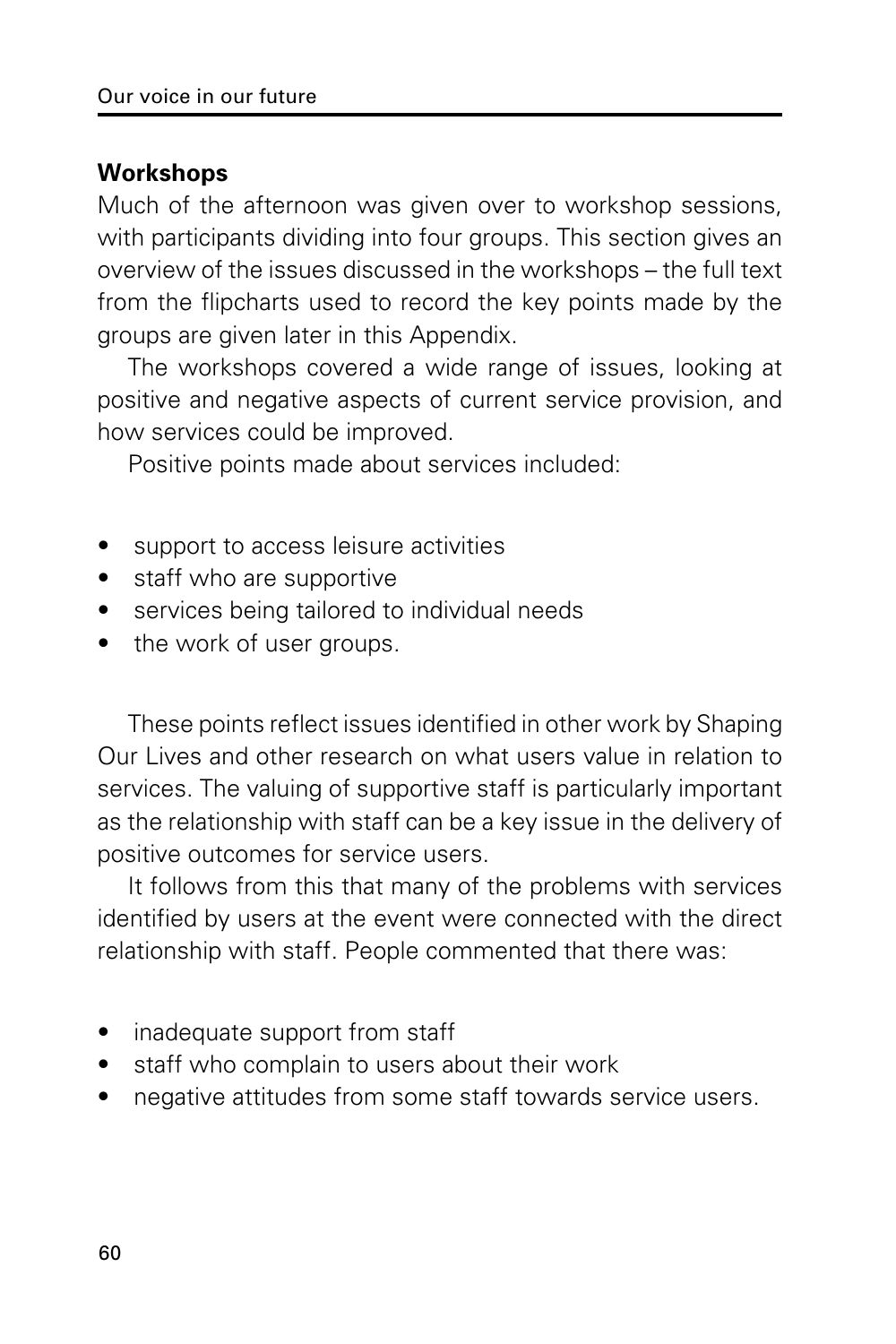Other criticisms that were made included difficulties with getting a social worker, inflexible social services transport (this was highlighted by several participants having to leave before the end of the conference because their transport had to go) and users believing that home care workers did not have enough time to give an adequate service – people quoted receiving one hour a week.

Another key criticism was a lack of involvement and communication with service users, with comments such as:

They decide what I need and don't listen to me.

There's a lack of communication – it's 'us' and 'them'.

Services should help and reflect what we want – it should be me deciding.

There was a particular point made about the importance of service users being involved. It was observed that carers are in control of many users' lives.

Shaping Our Lives' experiences with other projects shows that, when service users have the opportunity to give their views on services, they do not restrict themselves to a particular type of service. Users will always look at their lives as a whole and this means that they look across the boundaries between different services.

The Influencing Our Future in Sheffield event was no exception to this and participants pointed to a number of issues that fall beyond traditional 'social services':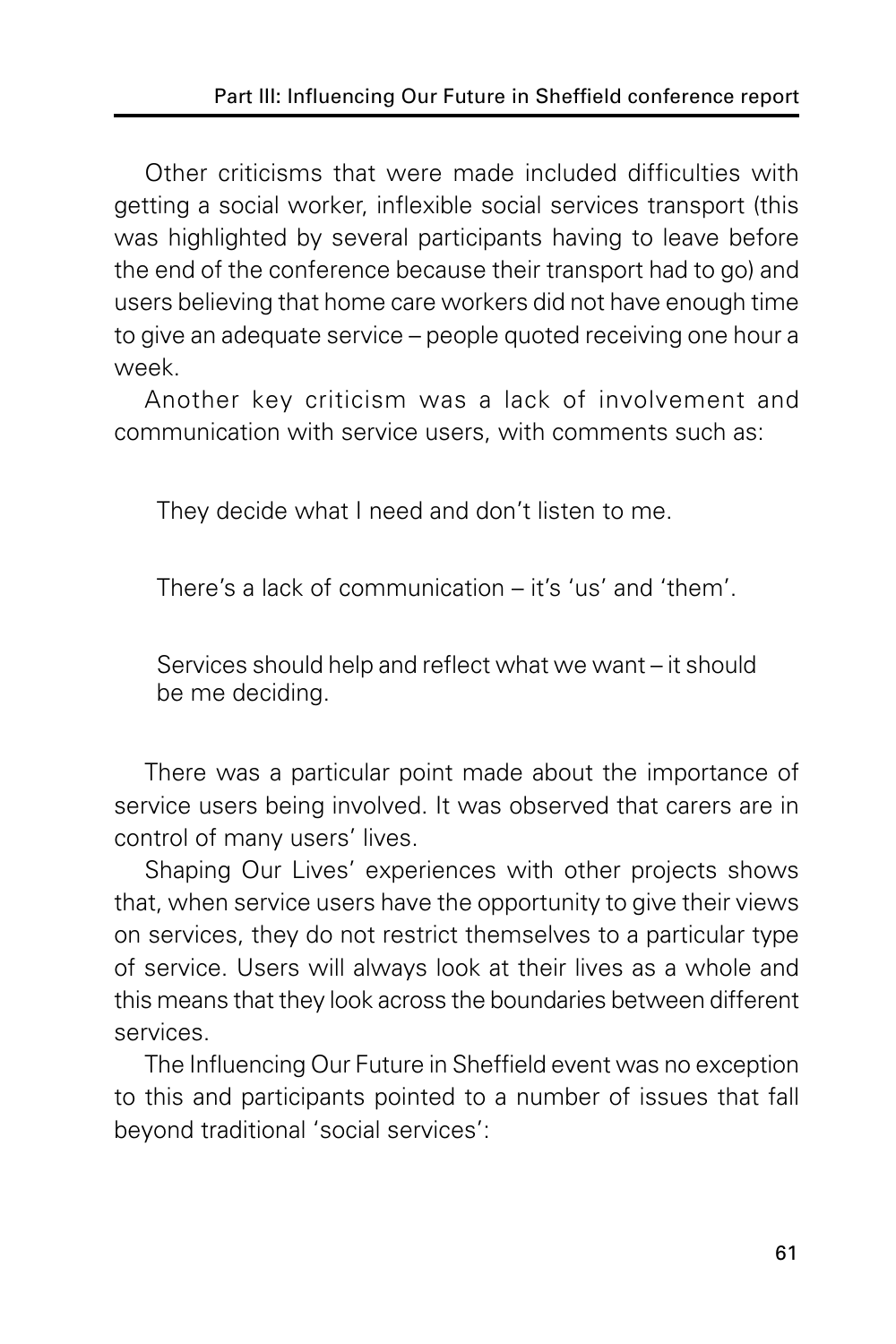- the 'benefits trap' making it difficult to get work
- inadequate benefits
- hospital waiting lists
- not enough housing, which means long waiting lists.

The workshops went on to look at how the situation could be improved. The key point seems to have been the belief that improving consultation and involvement would lead to better services. The comments included:

- there should be more user groups
- more involvement, more choice, more empowerment
- people listening to us
- willingness to try new ways of providing services
- get rid of jargon.

These points are particularly interesting given the background of difficulties experienced in developing this project and the disenchantment and dissatisfaction with current user involvement expressed by members of the Steering Group. It is clear that, despite this 'consultation fatigue', participants still see user involvement as the key to improving services. The issue is clearly that they want user involvement that leads to change.

In terms of the issues around wider services, suggestions for improvements included requests for help with getting a job and better public transport.

#### **Plenary and conclusions**

After a break for tea, everyone came back into one large group to see what people thought of the discussions and to talk about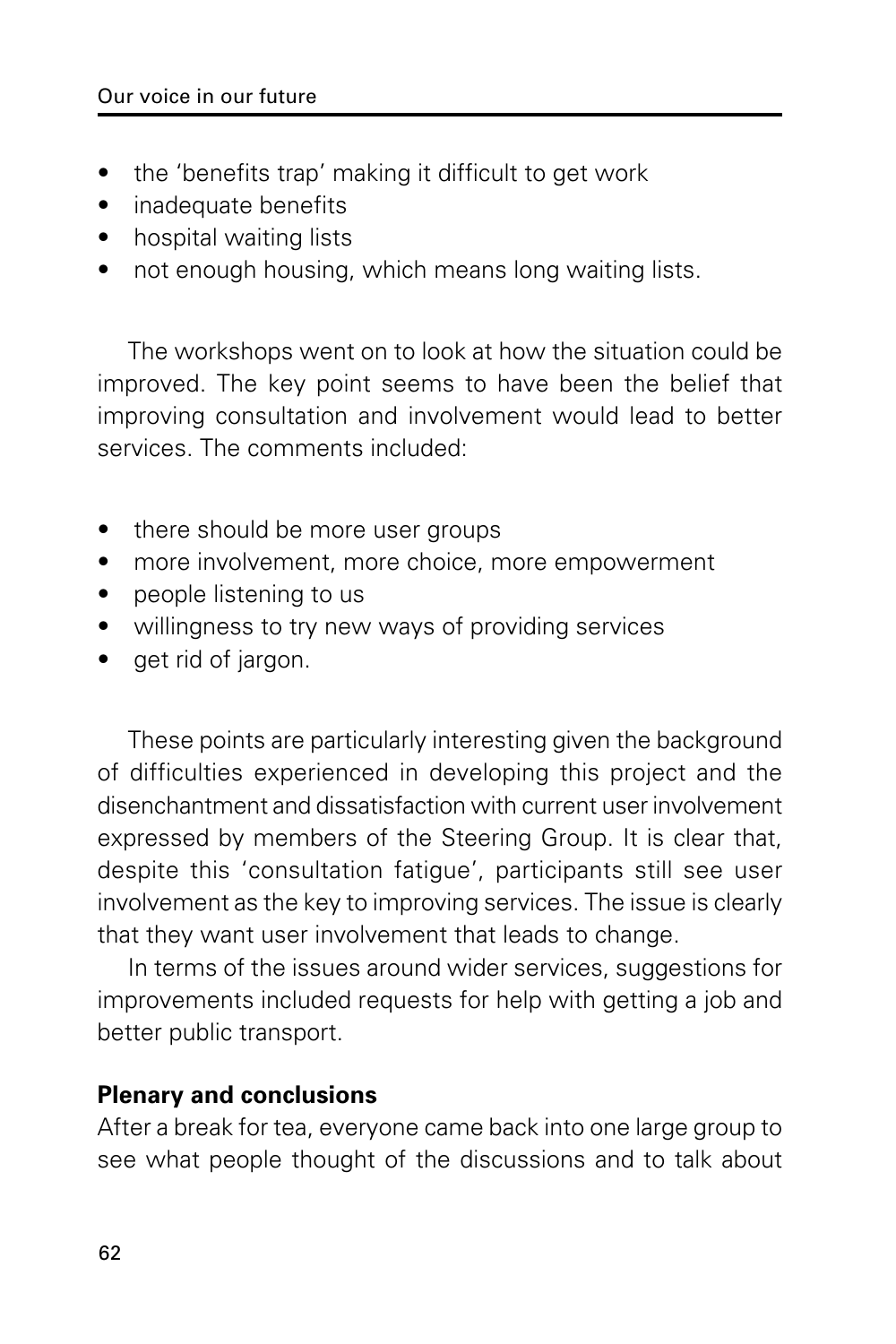what might happen next. This session was led by the Influencing Our Future in Sheffield project worker, Bob Williams-Findlay, and Shaping Our Lives national worker, Michael Turner.

In his introduction, Bob Williams-Findlay said:

Today was not about you talking and nothing happening about what you said. We want to use what we learnt today to influence what we can do tomorrow. We have no magic wand nor will we be making promises we cannot keep; we can promise, however, to make the people who deliver services aware of your concerns.

A list of the points from the plenary session is given at the end of this Appendix. These were the key issues and priorities.

- 1 Money: money to be made available for individuals realistic levels of benefits for those who need them and an opportunity to work for a decent wage for others. Money to be made available for organisations – so they do not have to chase funding and can achieve their aims.
- 2 *Power*: the (mis)use of power maintains discrimination and inequality – there are still far too many systems that govern our lives and that we have no control over. It is time to demonstrate new and more effective ways of doing things, and to share the power.
- 3 Choice: we cannot have choice until we know what is available. Some people need support to take risks – try things out – if it does not work, this should not be judged as a failure. Disabled people are not allowed to fail.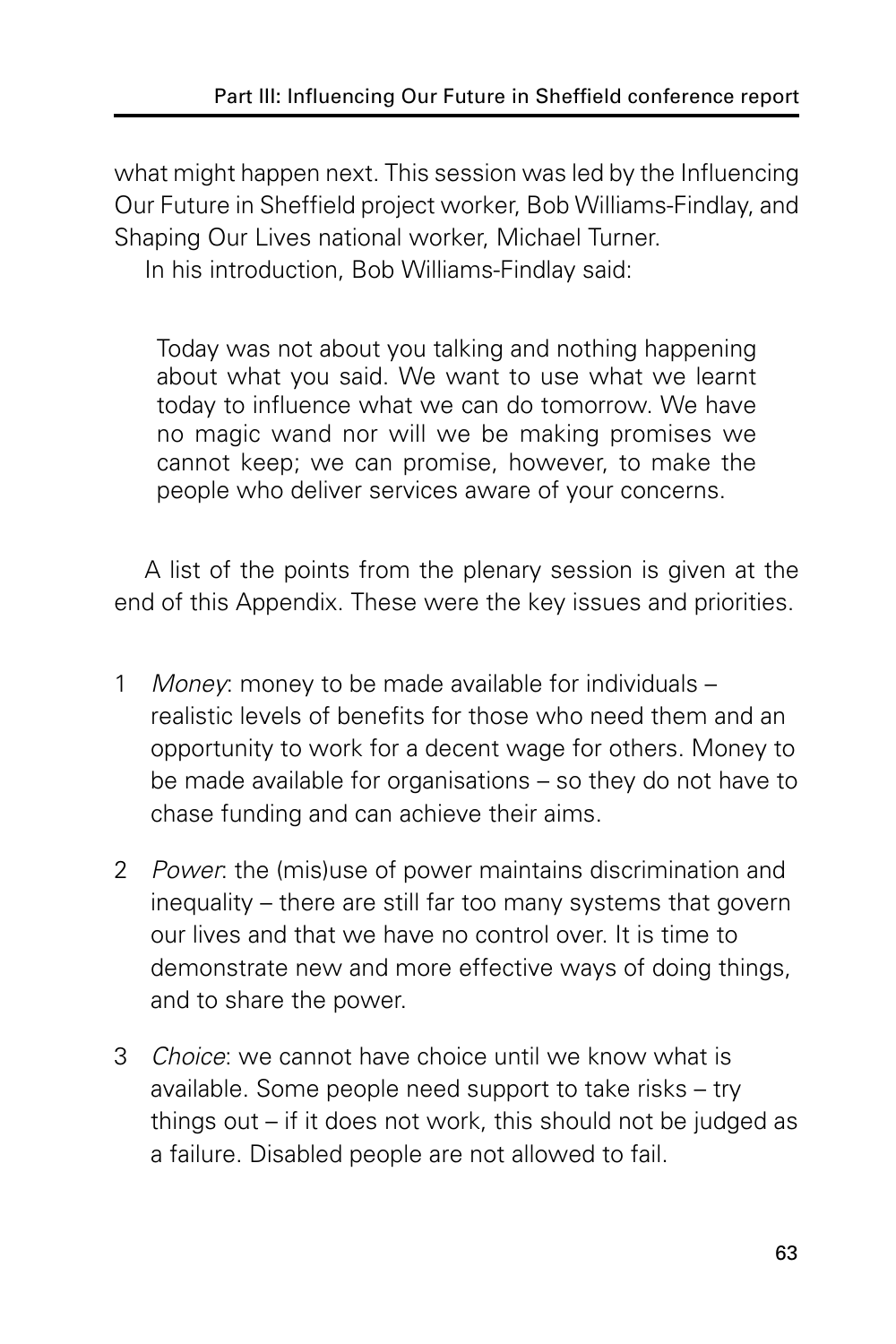4 Access: we need increased access to service providers – to promote new services (for example, direct payment schemes) and to challenge the countless old-fashioned services.

Having identified these issues, the event was closed with a promise that the Influencing Our Future in Sheffield Steering Group would look at how best it might raise these points with the City Council and other service providers.

### **Discussion with the Somali disabled people's group**

There was some discussion at one of the sub-committee meetings about how some disabled people will not get involved in activities and consultation processes. Specific questions were raised about how certain groups of disabled people would not be in a position to access the Influencing Our Future in Sheffield event.

For example, there is a sizeable group of disabled refugees among the Somali community in Sheffield. Having met some representatives of this group of disabled people, Alden Chadwick from the Steering Group thought it was important to try and involve them in the Influencing Our Future in Sheffield project by organising a separate meeting, which would focus on their particular issues of concern.

Alden Chadwick and the project worker, with the support of an interpreter, met with eight disabled Somalis – three woman and five men from differing age groups – to discover what life was like for them in Sheffield.

At the beginning of the meeting, the group appointed a spokesperson who had already met Alden through the Council's service review of provision to physically disabled people.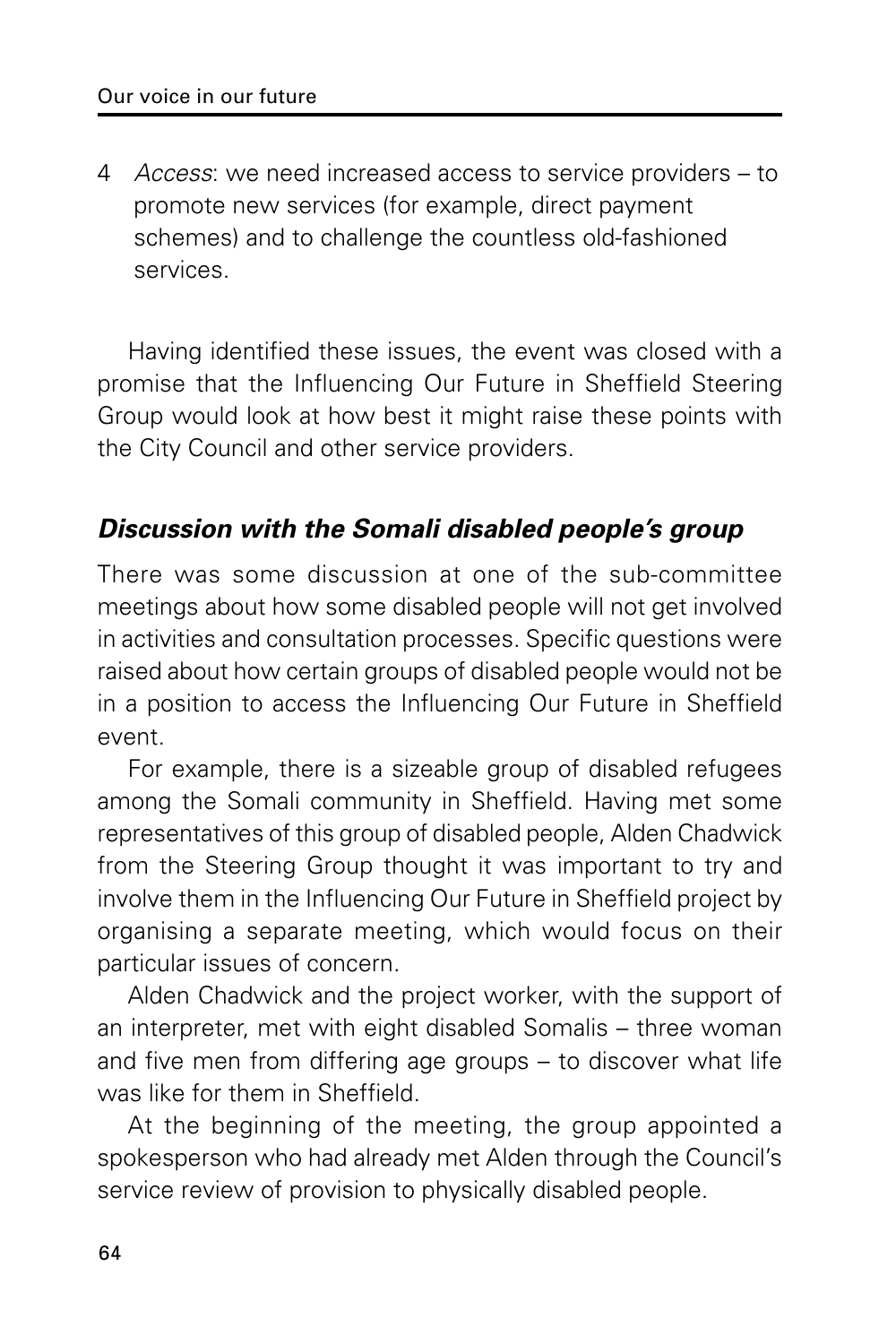It had to be clarified that our meeting was not a follow up from the last meeting he attended. We did this by outlining the work of Shaping Our Lives and the Influencing Our Future in Sheffield project. Alden also spoke about his role in the City Council. The Somalis also had an agenda that was simple and straightforward in its presentation: they wanted us to develop an understanding of the gap that exists between the Somali disabled community and service providers.

They knew that social services, health centres, disabled people's services and education, etc. were there to offer a service, but they bitterly complained about being 'cut off' and unaware of what, if anything, they were entitled to.

They said:

We don't know who to ask for help, therefore, we feel isolated and abandoned.

It was pointed out to us that, as asylum seekers, the Somali community in Sheffield found life difficult as they came from a war-torn country, were unable to speak the language and had a very different culture. When their experiences of disability were added to all these difficulties, it soon became clear that they were not receiving the help they needed as disabled people.

To illustrate their point, they gave us some examples. Visually impaired people had no support with mobility so they found themselves trapped in their houses; a physically disabled person told of being left in the shower by a care worker; and a wheelchair user told of being unable to move around their own house because of poor access and they were also left alone over a number of days.

As a disabled black and minority ethnic community, they felt they had huge language and cultural barriers to overcome. From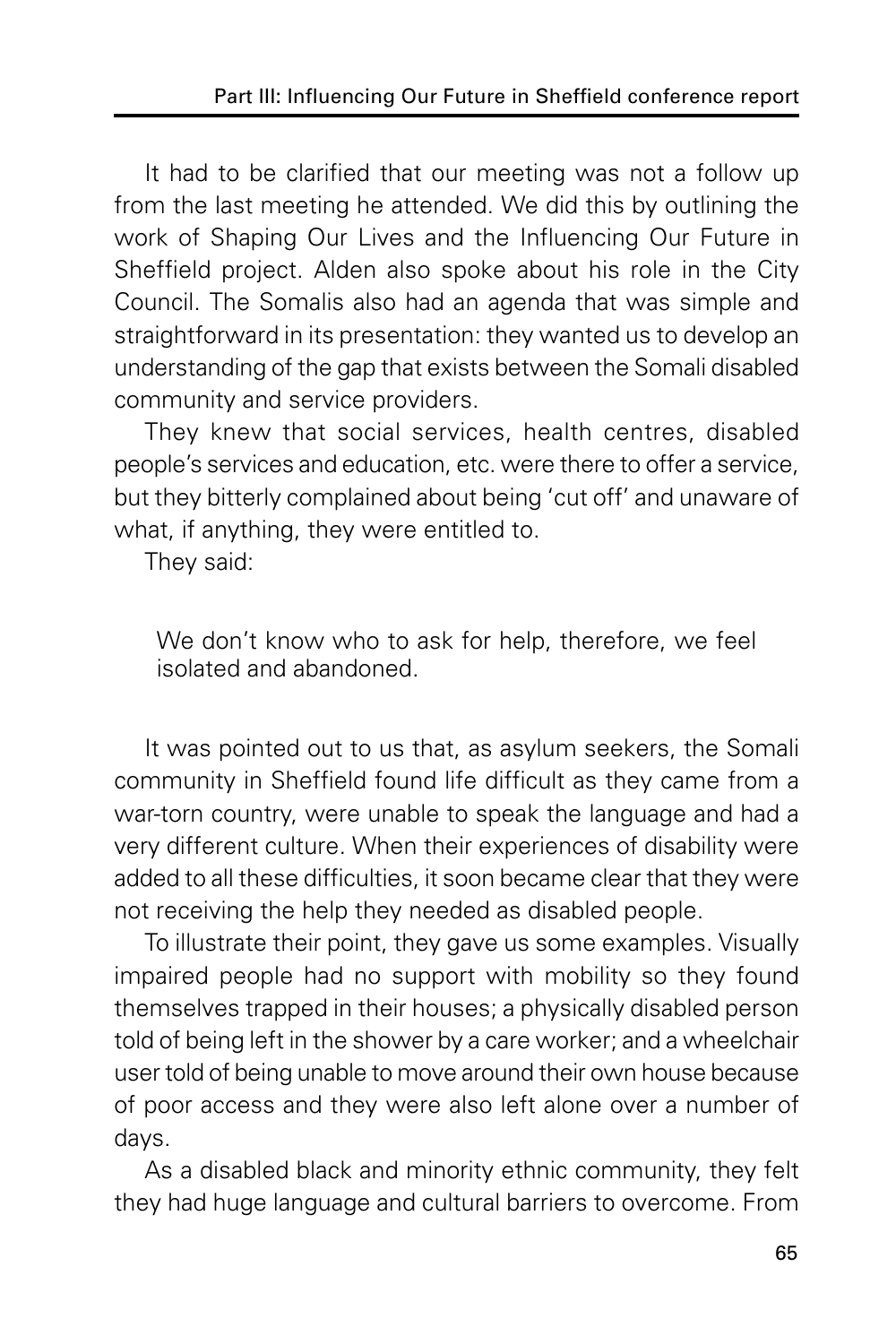their perspective, nothing was being provided for their community; their frustration was also fuelled by the fact that the isolation they are experiencing means they are not able to make any meaningful comparison between what they have and what other disabled people in Sheffield receive.

The spokesperson explained that he managed to gain some information because he 'found his own way' but he felt he was an exception to the rule.

The group was asked how the gap between service providers and the Somali disabled community could be bridged.

The general picture that emerged was that the total lack of communication between potential users and providers means disabled people have no real knowledge of what is available to them. This means the Somali disabled people have little direct access to service provision.

They were in favour of some disabled people being trained as advocates. The issue of the importance of both disabled men and women being trained as advocates was raised by the project worker but this was not picked up by the group.

Two key issues emerged, which are not uncommon in situations like this. First, the group spoke of the confusion that exists between service providers and the wider Somali community around what happens to the funding that is supposed to come from government. It was their view that this funding was not reaching the right people and, therefore, they would prefer the money to go directly to individuals who needed it.

Second, there was real criticism of the support – or rather the lack of it – from inside the Somali community itself. They felt key figures from within their own community were deliberately not informing them about their rights and entitlements, and, as a result, these people were acting as gatekeepers. The Somali Homecare Service was a particular target for some people who used examples to illustrate their points.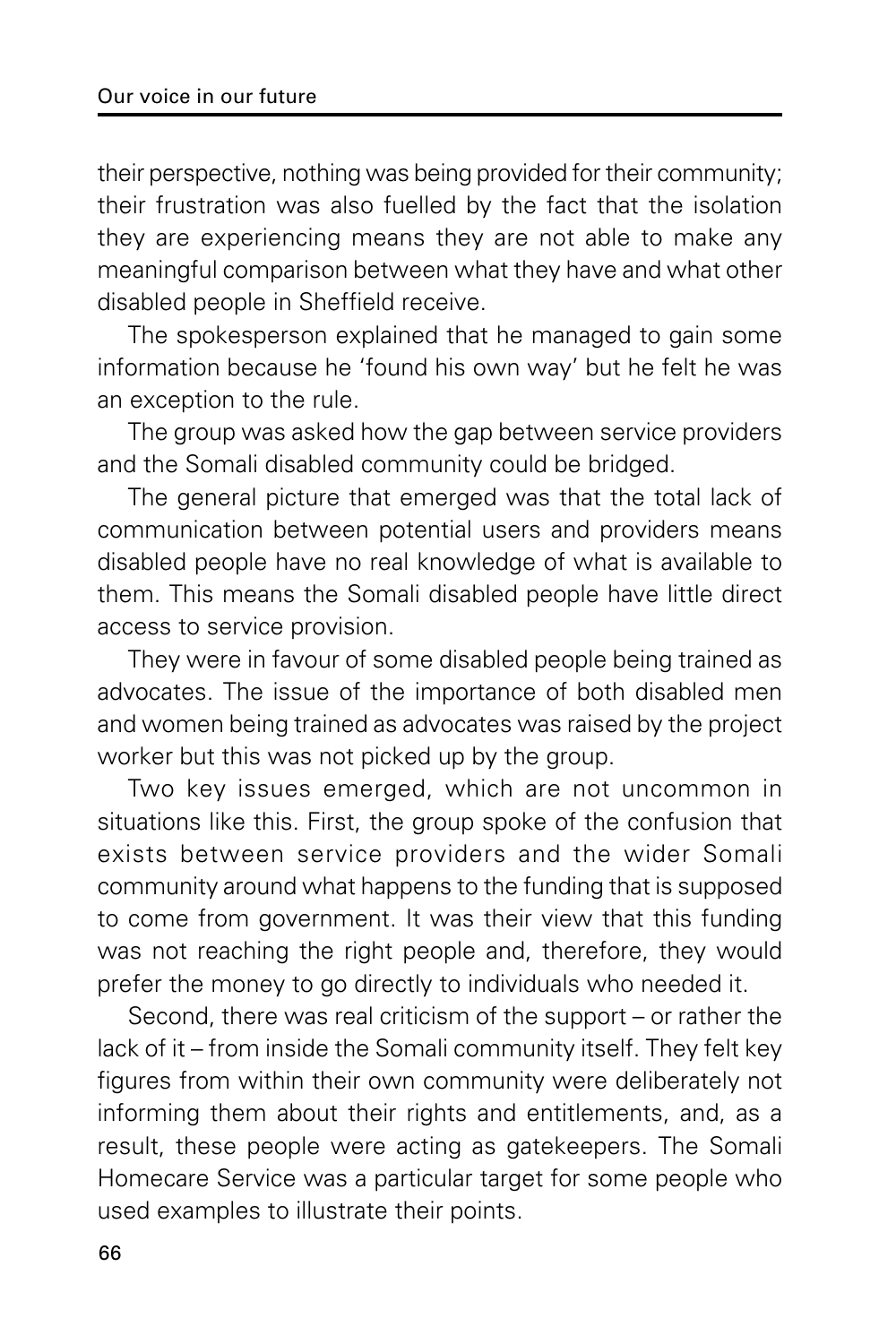Some time was spent explaining the direct payments system to the group. Following lengthy internal discussion, the group said they would be in favour of this direct payments scheme because it would mean direct control of their finance and who they could have to give them support. Only one person at the meeting had heard of direct payments before.

Later, it emerged that there were some difficulties for a couple of Somali disabled people who had tried to use the scheme – it was thought that 'cultural barriers' had contributed to the difficulties.

It was also stated that:

Anything would be better than what we have now.

People shared a range of experiences. Only two out of eight people at the meeting had home care. One woman, with limited mobility, who had been in Sheffield for five years, said she had only once had help from Somali Homecare. Another person spoke of having an hour of support a day, which he received money to pay for.

Other people used their own experiences to illustrate previously made points. An older woman, who had lived in Sheffield for ten years, spoke about her loneliness and her growing fear because of an increased sight loss. Who, she asked, was going to look after her?

A newcomer to the city explained that he had been taken in by a local family, otherwise he would have had no support whatsoever. Somali Homecare provides him with one hour a day support, but refuses to discuss how he has been assessed. As a visually impaired person, he needs mobility training but this has never been provided. In his opinion, the Somali disabled people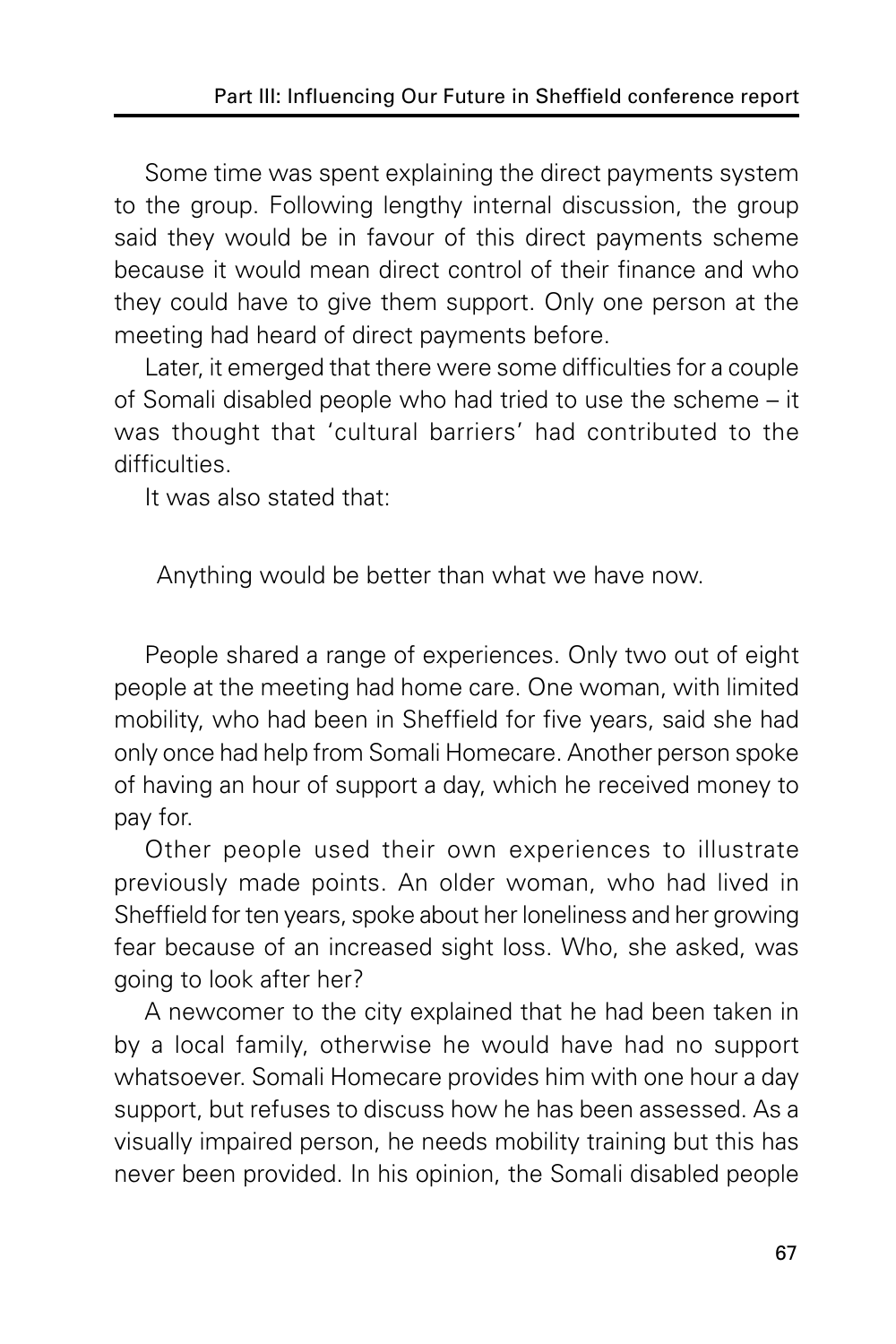need outside support to gain their rights and to obtain meaningful information about service provision.

The meeting ended with another personal account of poor service delivery and an inadequate response from a service provider to a serious complaint.

While this meeting clearly revealed the plight of many Somali disabled people and showed how specific barriers prevent them from gaining access to service provision, it also demonstrated a certain commonality among all disabled people living in Sheffield.

Many of the comments made in the meeting were not too different from those expressed by people attending the event. Isolation, the lack of information, the role of community 'gatekeepers' and failure to make adequate assessments are common issues across the community of disabled people.

It has to be acknowledged that language and cultural issues mean specific strategies will need to be developed if the Somali disabled people are going to be supported and their needs met. This approach, however, does not prevent disabled people in Sheffield from looking at ways of breaking down the barriers between the two disabled communities and striving for common objectives.

#### **Conclusions from the event**

A great deal of hard work and effort went into the Influencing Our Future in Sheffield project. It is also fair to say that mistakes were made, the involvement of disabled people in the event was disappointing and the outcomes are not as clear as many would have liked.

Disabled people are still very much in the process of learning – learning how to take control over their own lives, how to organise and employ methods that help them build a collective identity capable of challenging their experiences of exclusion,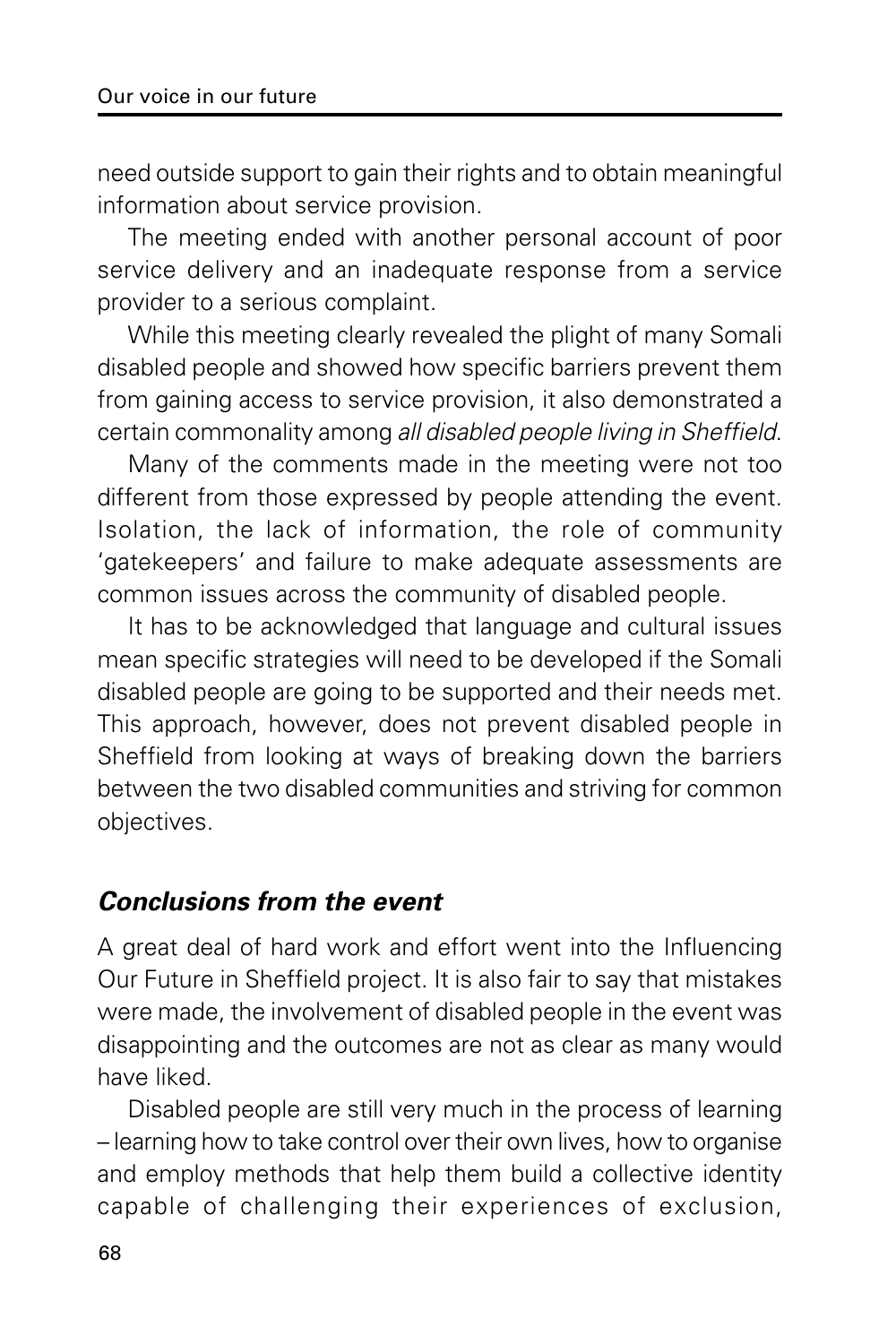powerlessness and inequality. The project was not just about achieving 'end results', it was also about disabled people exercising power and control, building partnerships, exploring new ways of working, seeing what worked and what did not.

The lessons we can draw from this project, the experiences shared and the information gathered must be channelled into strengthening the voice of disabled people in Sheffield.

The clear success of the event was to begin the process of bringing together different groups of service users in the city – not as good a start as might have been hoped for, but a start nonetheless. People enjoyed working together with different impairment groups and have an interest in pursuing this further.

It has also been shown – in several ways – that the networking infrastructure in the city is piecemeal and the voice of people who use services is certainly not strong enough. This certainly held back the project and limited the extent to which it could involve a full range of service users. The presence of an active and resourced user group/network or Centre for Inclusive Living in the city would certainly have strengthened the project.

The conference closed with a commitment to acting on the issues identified on the day. To do this, Shaping Our Lives had hoped to support work by the Centre for Inclusive Living that is currently being developed in Sheffield, to make contact with the full range of service user organisations in the city, and to look at how they want to approach user involvement and the potential to work together. Unfortunately, this has not yet proved possible.

# **Planning and organising the event**

As noted in the introduction, the process of planning and holding the Influencing Our Future in Sheffield event was not entirely smooth. This section describes the process by which the event was planned and the difficulties involved, which will offer some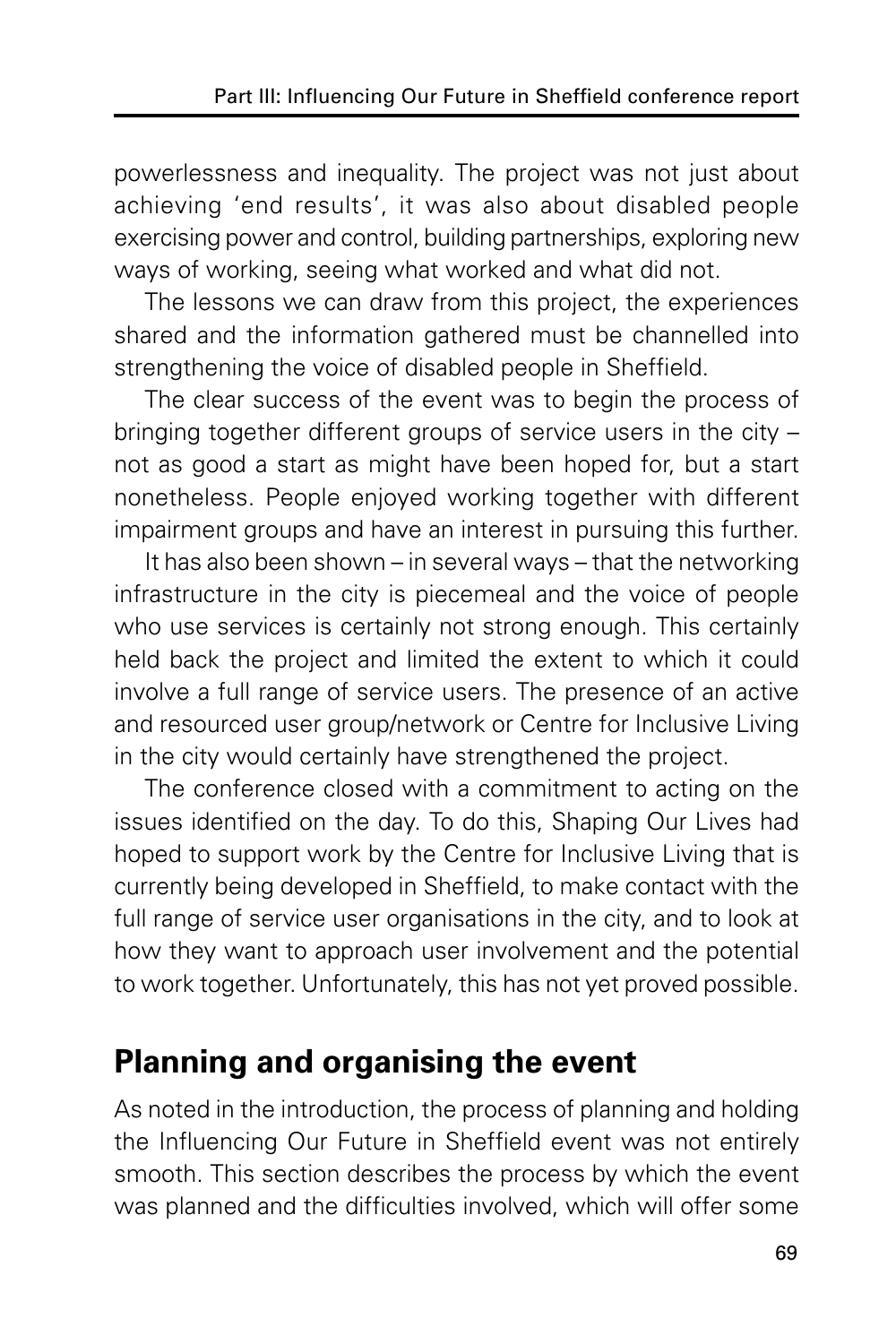useful lessons for Shaping Our Lives, for user groups in Sheffield and for other organisations in the user involvement field.

## **Background**

The Our Voice in Our Future (OVIOF) project was set up by Shaping Our Lives in 1999 as a project to develop user involvement in a new programme of work being established by the Joseph Rowntree Foundation called the Future of Rights and Welfare.

The aim of the programme was to encourage the widest possible debate on the development of social policy. The aim of the OVIOF project was to initiate user involvement.

The project involved engaging service users at a national level through the publication of three booklets on the key issues under discussion (benefits, support services and mental health issues), which were followed up with a questionnaire. This national work was to be supported with specific work in two areas, one urban and one rural, and Shaping Our Lives initially approached Sheffield Disabled People's Forum to undertake the urban part of the work through a series of focus group meetings with different types of service users.

The Forum felt that it did not have the capacity to take the project forward but a meeting was subsequently arranged in the early summer of 2000 between Michael Turner from Shaping Our Lives and Jacquie Stubbs from the Forum, Christine Barton and John Mitchell from the Centre for Independent Living (CIL) and Alden Chadwick from the City Council.

It was agreed to take the project forward on the basis that Shaping Our Lives would take on a consultant to carry out the work and that there would be a local steering group to ensure local accountability. A job description was drawn up and sent to a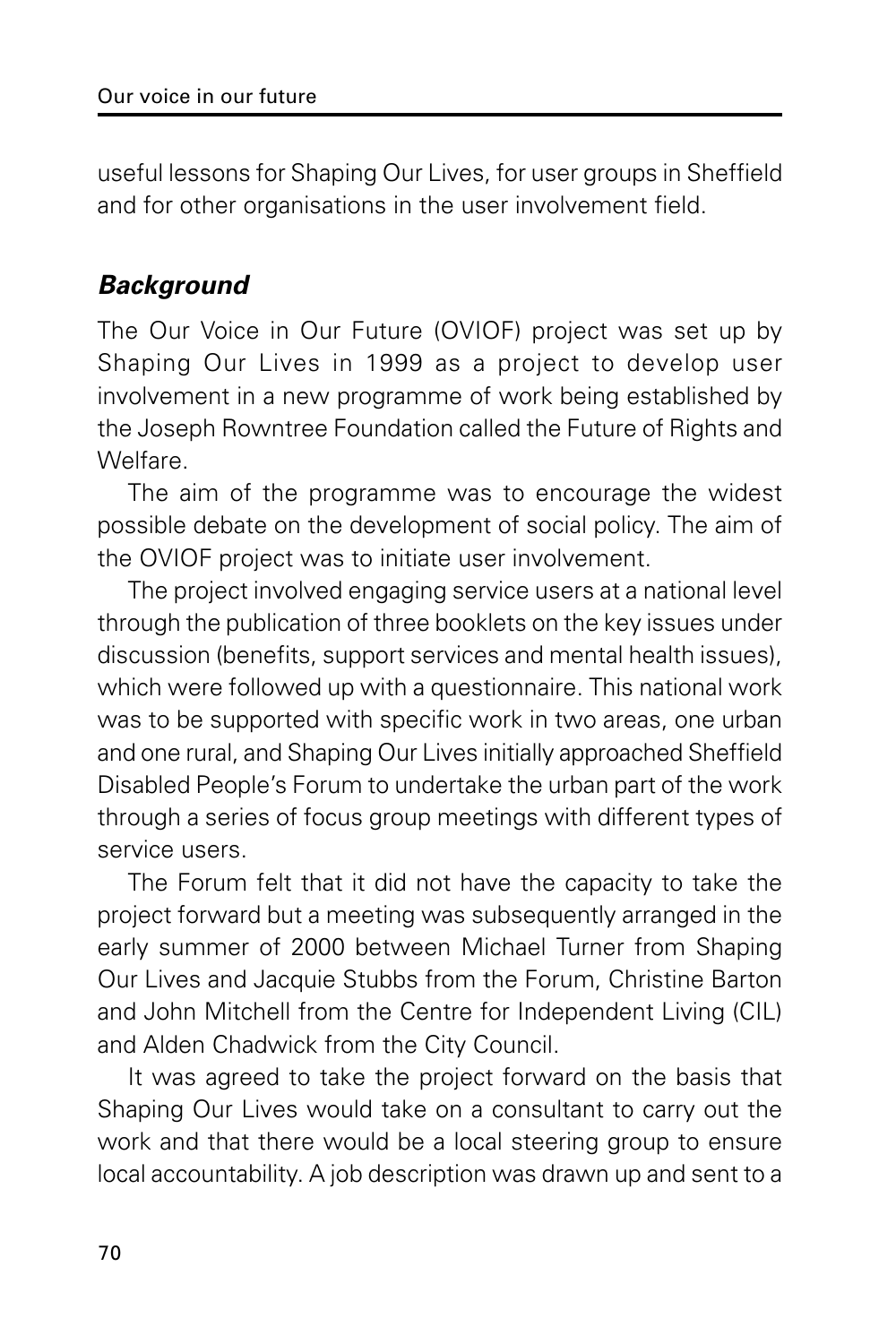number of consultants in the disability field. Interviews were carried out by Christine Barton, Jacquie Stubbs and Michael Turner with four consultants and Bob Williams-Findlay was offered the consultancy.

Bob Williams-Findlay started work on the project in the later part of 2000 and early 2001. It became apparent in January/ February that there were problems in getting people and groups involved. There was very little interest in the project despite information being sent to a range of organisations, with followup calls to some.

What resulted was a 'chicken or egg' situation – we could not be clear about our aims without a steering group, but we could not get a steering group together without these aims.

It became clear that the idea of running a series of focus groups was not going to work. Some of the groups contacted by the project worker felt the idea was too vague and others, along with members of the Steering Group, believed people in Sheffield had already been bombarded with 'consultation exercises', which had produced little change.

Some members of the Steering Group also noted at this time that there might be problems about the worker not being based locally and the project being managed from a national base.

It was agreed that the original plan could not be followed through and the project worker began to look at other approaches. It was agreed that the best way forward was to hold an event for service users to discuss issues around the development of user involvement in Sheffield. It was particularly noted that users rarely have an opportunity to discuss 'How they are consulted' and this would be a focus for the event.

The review meeting of the Steering Group held after the event agreed that, with hindsight, there should have been a pause at this time for Shaping Our Lives to review the situation, to set out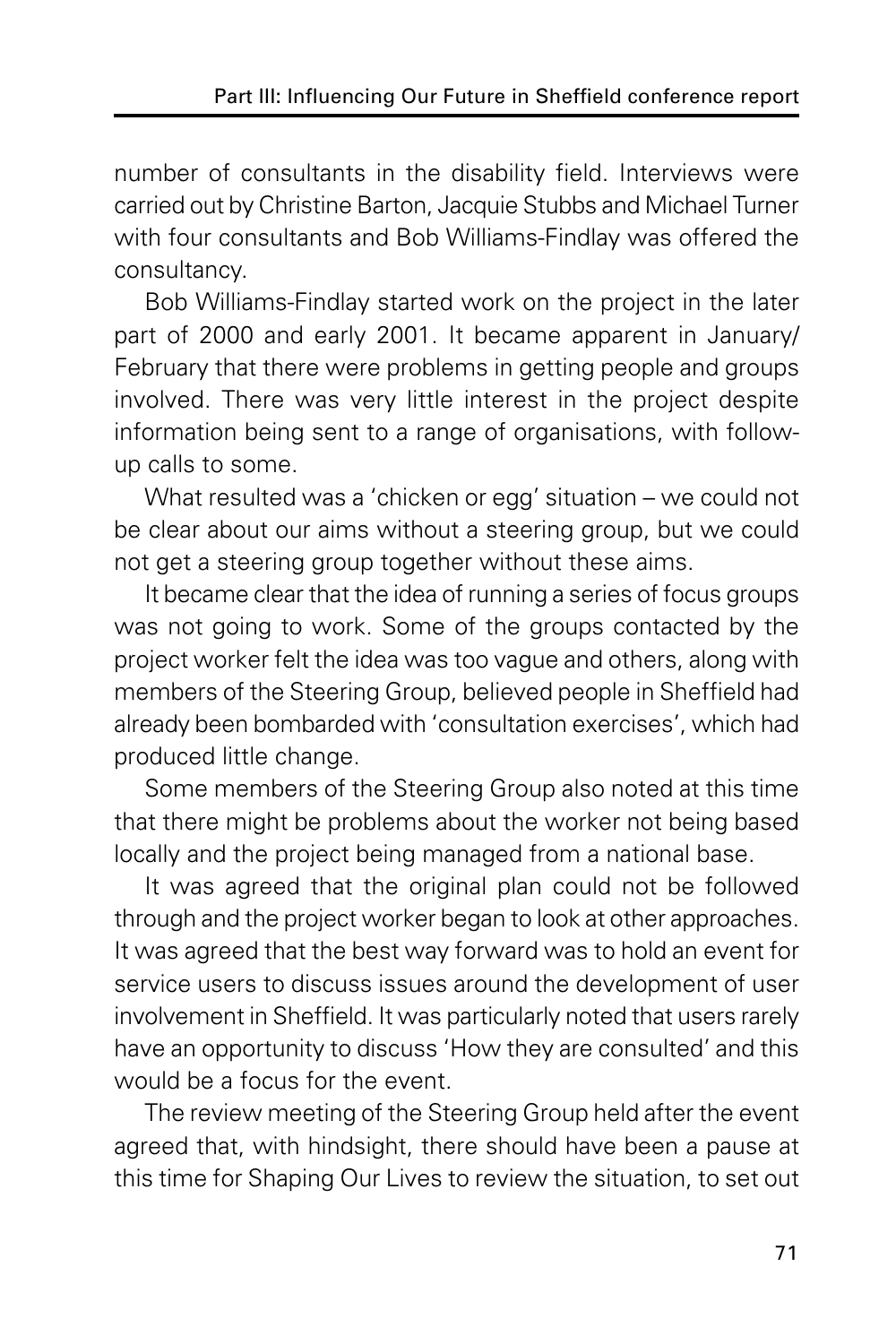aims and objectives for the event, to identify the desired outcomes, to review roles and responsibilities of all concerned, and to identify the need for additional resources and workers.

### **Devising the purpose of the event**

Planning meetings, which drew in new people including representatives from Speaking up for Action (a group of people with learning difficulties), a mental health service users' group and Voluntary Action Sheffield, were held in April and May 2001. Rachel Jackson, Sheffield City Council's Consultation Officer and Alden Chadwick, Principal Policy Officer (Disability) also attended the meetings.

The day would be a chance for … users to discuss real experiences and discover commonalities … The event should take place in October 2001 and requires the project worker to drive the work forward to keep it on schedule. (Minutes)

A small Planning Group was set up as a sub-group of the main Steering Group with the remit to take the event forward and report back to the main group. The Planning Group met for the first time in early July 2001.

The Planning Group's job was to tell the project worker:

- who the event should be for
- what the event should do
- when it should be held
- where it should be held.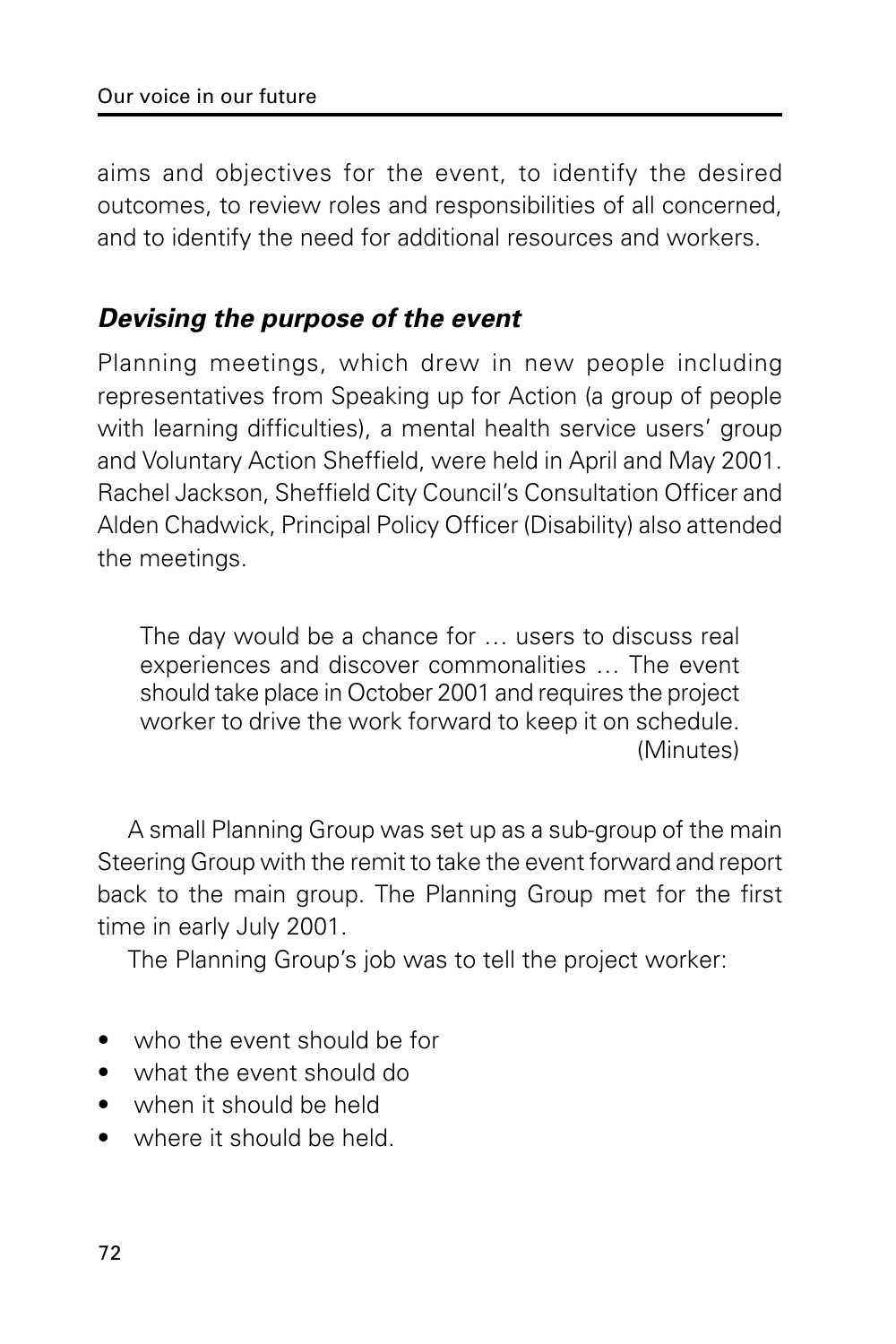Before the Planning Group started its work, the Steering Group felt it would be useful to share its thoughts on why people did not get involved in consultation. Following a lengthy discussion, the following points were made.

- Some people feel that they don't have anything useful to say.
- They don't think that their experiences of trying to manage their direct payments are worth anything.
- They don't feel that they know very much about disability and are worried about saying anything.
- Direct payments cover only the cost of assistants to help with daily living, therefore, there is no money left to pay for the assistance required to attend meetings.
- Some people spend all their time managing their impairments and the disabling barriers they face, which means that they don't have any spare time to attend meetings.
- Some people with learning difficulties don't always have the confidence to speak up at meetings.
- Even when people did speak up, it seemed as though service providers did not listen and people got fed up when nothing happened.
- Many disabled people had learnt to expect second-class treatment and to struggle to lead ordinary lives; they thought that this was normal; they didn't expect things to change.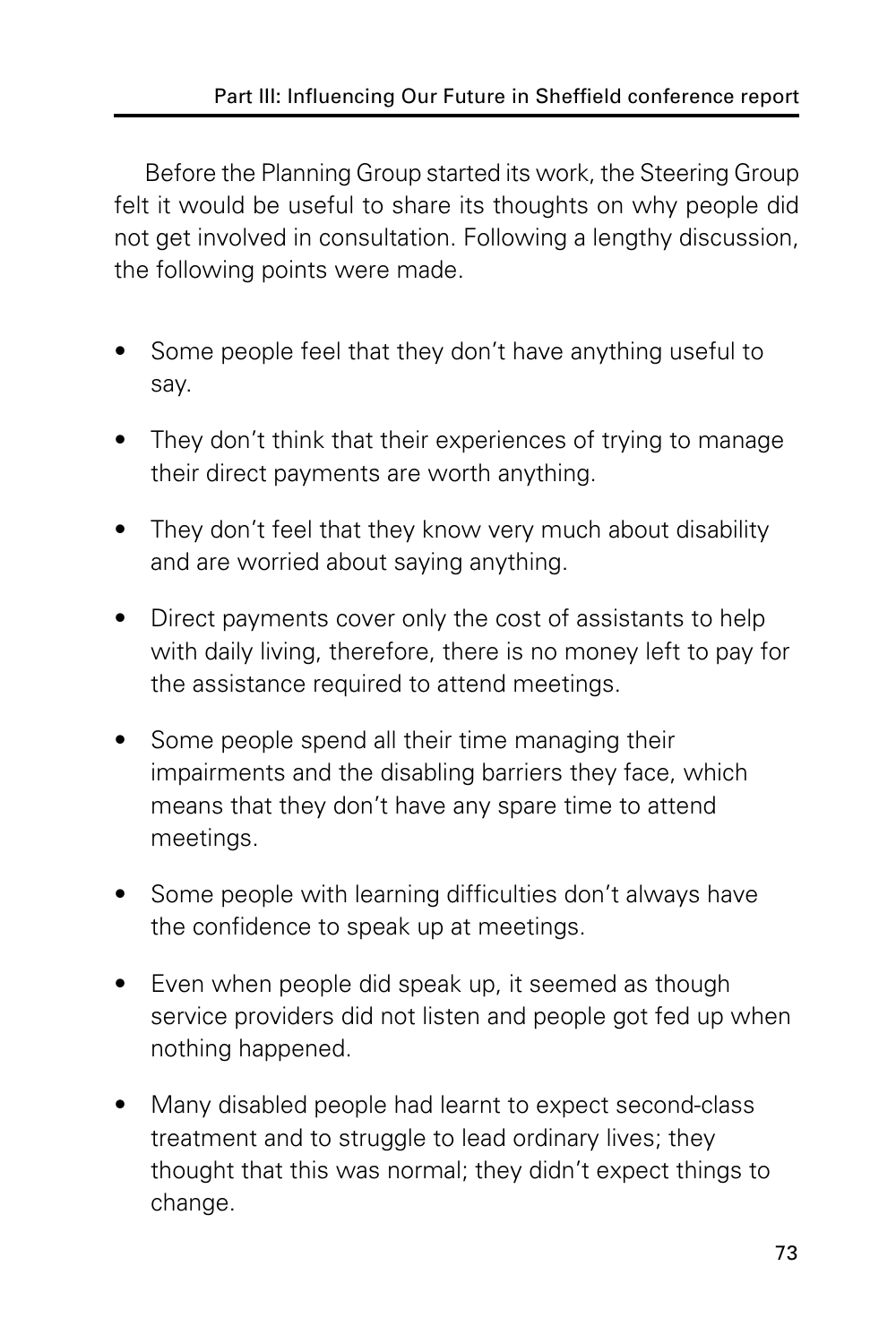These points are included in the report to remind everyone of the difficulties that surround the development of 'user involvement' and, as Peter Beresford stated:

… issues around user involvement and empowerment aren't straightforward. They are complex, subtle and sometimes ambiguous.

Following this discussion, the Steering Group agreed that it was important to hear from people who did not usually get involved and that the Influencing Our Future in Sheffield event should perhaps be aimed at this group of people.

It should be noted that, while the group saw this as the right direction to take, the minutes show they were also aware of some of the problems that lay ahead.

At the Steering Group's review, some members suggested that an 'event approach to involvement' was not ultimately the right approach to the aims of the event. They argued that what was really needed was a long-term approach on the issue, which would have been beyond the scope of this project, and that it would have been more appropriate to work with people in their own environment, which would have been possible.

There were also comments that the project was overambitious. This was probably particularly true in relation to bringing in new service users, which came into the planning quite late in the day.

#### **The practicalities of the event**

#### **Publicity and recruiting for the event**

One of the key issues raised was publicity; publicising the event would be important. The time-scale involved meant that there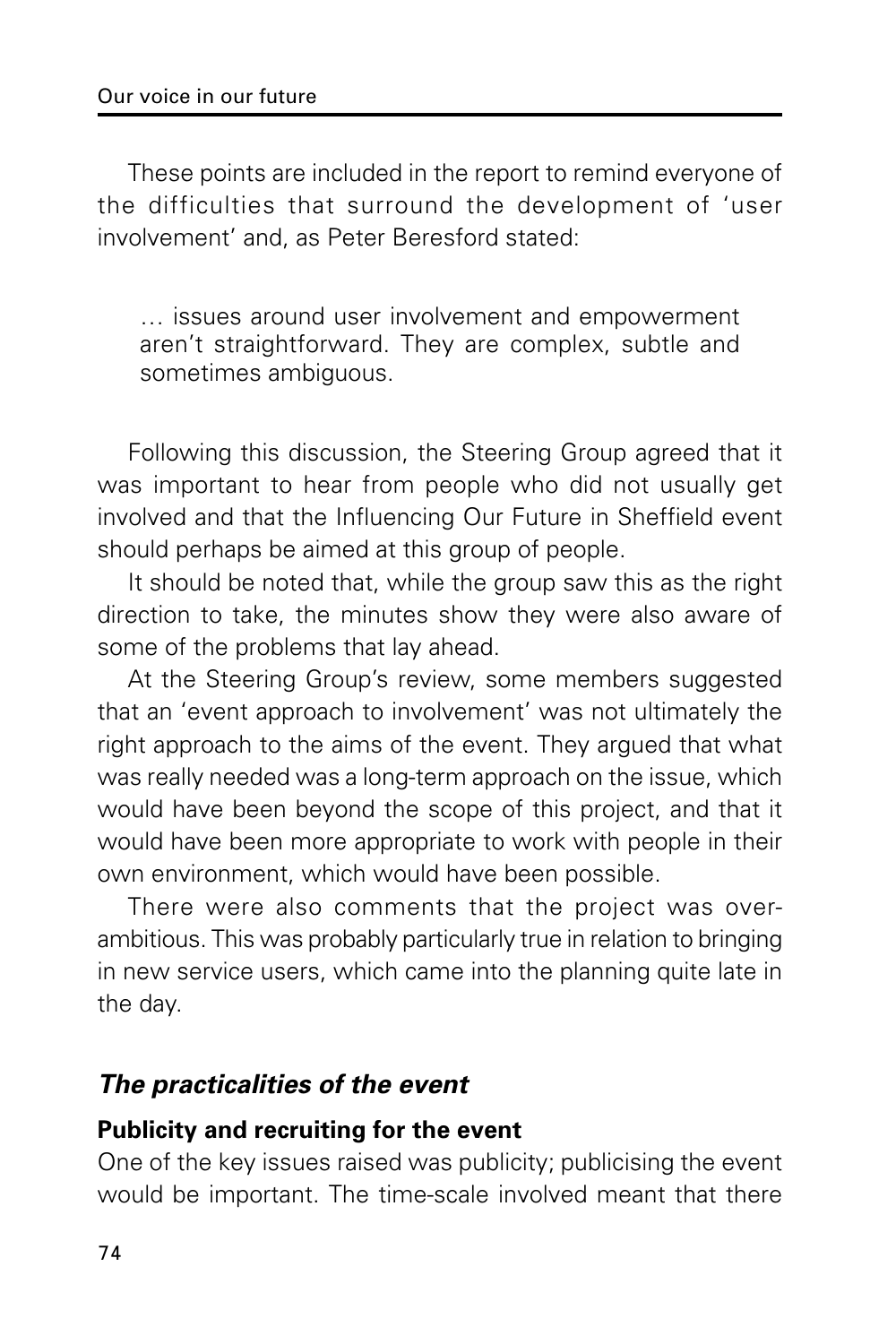was an inadequate amount of time for traditional advertisements and leaflets to work effectively, but a positive and upbeat article was written for a local newspaper.

Radio Sheffield was also approached on several occasions with regard to doing an interview about the event. It has to be noted that the station was not helpful with the approach and a complaint was subsequently lodged about its disrespectful treatment.

Beyond this, it was recognised as crucial at an early stage that publicity was about more than just adverts and leaflets, and that the event would work properly only if the project worker was able to contact people and talk to them in person.

This issue was not just about the project worker making contact with organisations and individuals, it was also about talking directly to them and getting their commitment to attend. The project worker devoted nine days to this type of 'outreach work'.

The project wanted the event to be for people who did not usually get involved; this meant people 'not known' by networks – a very difficult, if not impossible, group to reach. Even for those who are 'known' but opt out of consultation and involvement, the project worker needed some form of trail in order to make contact with them.

This trail could only be put in place by identifying 'go-betweens' – service providers, peer groups, organisations, etc. – who could put the worker in touch with individuals. A dual approach was adopted to identify these 'go-betweens': first, a trawl of organisations known to Sheffield City Council and, second, using contacts from the Steering Group and others involved in Influencing Our Future in Sheffield.

On this second point, there were concerns raised about the possible amount of work that this meant for members of the Steering Group. The Group had made it clear at an early stage that the amount of time they could put into the event was limited, but likewise the project worker was employed on a part-time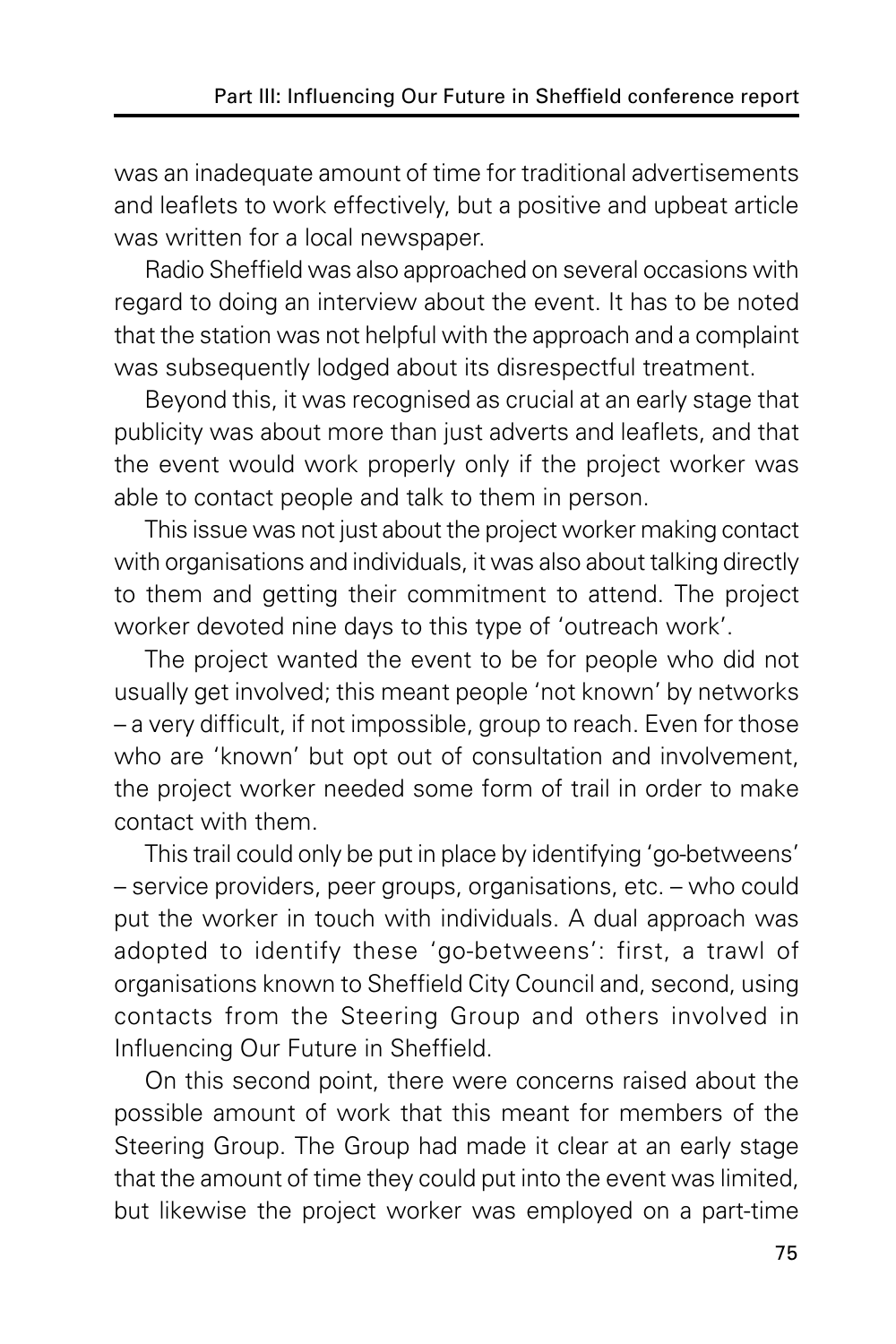basis that probably was not adequate for the task of recruiting people to the event, along with all the other organisational requirements, over such a short length of time.

This resulted in tension that had developed at the start of the project re-emerging, now based on what the Steering Group and the worker could realistically be expected to achieve in the short time available, along with the pressures of deadlines that accompany any type of event.

Over 160 organisations and individuals were sent letters and information about the event. In the letter, there was a request to pass the information on to individuals and an open invitation of a visit to talk about the event. Only four organisations made any direct contact and no one requested a visit.

Selected telephone calls to organisations confirmed that publicity material had been received and was being given to their members, but the offer of a visit met with a cool reception.

Visits were made to Speaking up for Action's members and a day centre for older disabled people. There was also the successful meeting with a group of Somali disabled people detailed earlier in this Appendix.

This meant that it was not possible to attract cross-impairment representation and people from minority ethnic background, despite extensive efforts. The overwhelming interest was coming from people with learning difficulties and from British white people. Part of this may be a result of the work of Speaking up for Action (SUFA), but this is unlikely to explain the whole story.

Communication with the deaf community, for example, suggested that this kind of event was not going to reach even the most active and involved deaf people – longer-term bridge building through outreach work was thought to be the only viable course of action. On another front, it was discovered only on the day of the event itself that people who were users of the mental health system also had an event on the same day.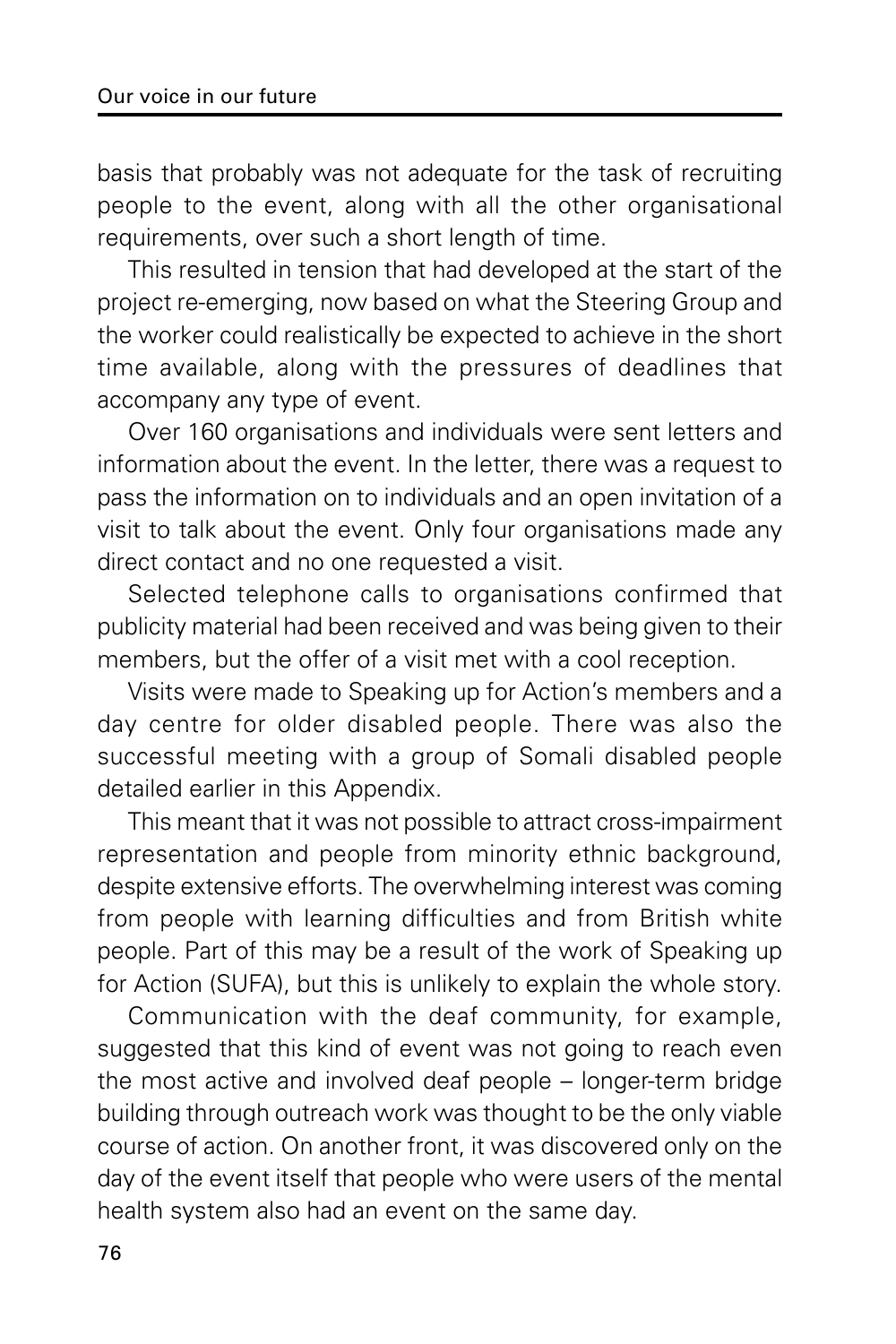With regard to people with physical impairments, there is no clear indication as to why they decided this event was not for them other than the broad arguments expressed elsewhere.

It was evident about a month before the event that only around 20 people would be able to attend, but this was judged to be viable, particularly as the participants included a number of the elusive people who were new to user involvement.

#### **The programme for the day**

It was suggested that the main focus of the event should be around questions relating to user involvement, for example, the 'why and how' to be engaged in a variety of consultation processes.

It was argued that the event itself needed to be:

- clear in its purpose/objective
- structured in a way that can engage people who have different experiences, starting points and possible expectations or contributions to make
- able to develop people's thinking/understanding/ involvement by leading them through an exploration of the issues and presenting them with a series of possible 'outcomes' at the end of the day.

The event also had to try and address key issues.

- What do we as people who use services and the people who provide services mean by 'consultation'?
- What have our experiences been?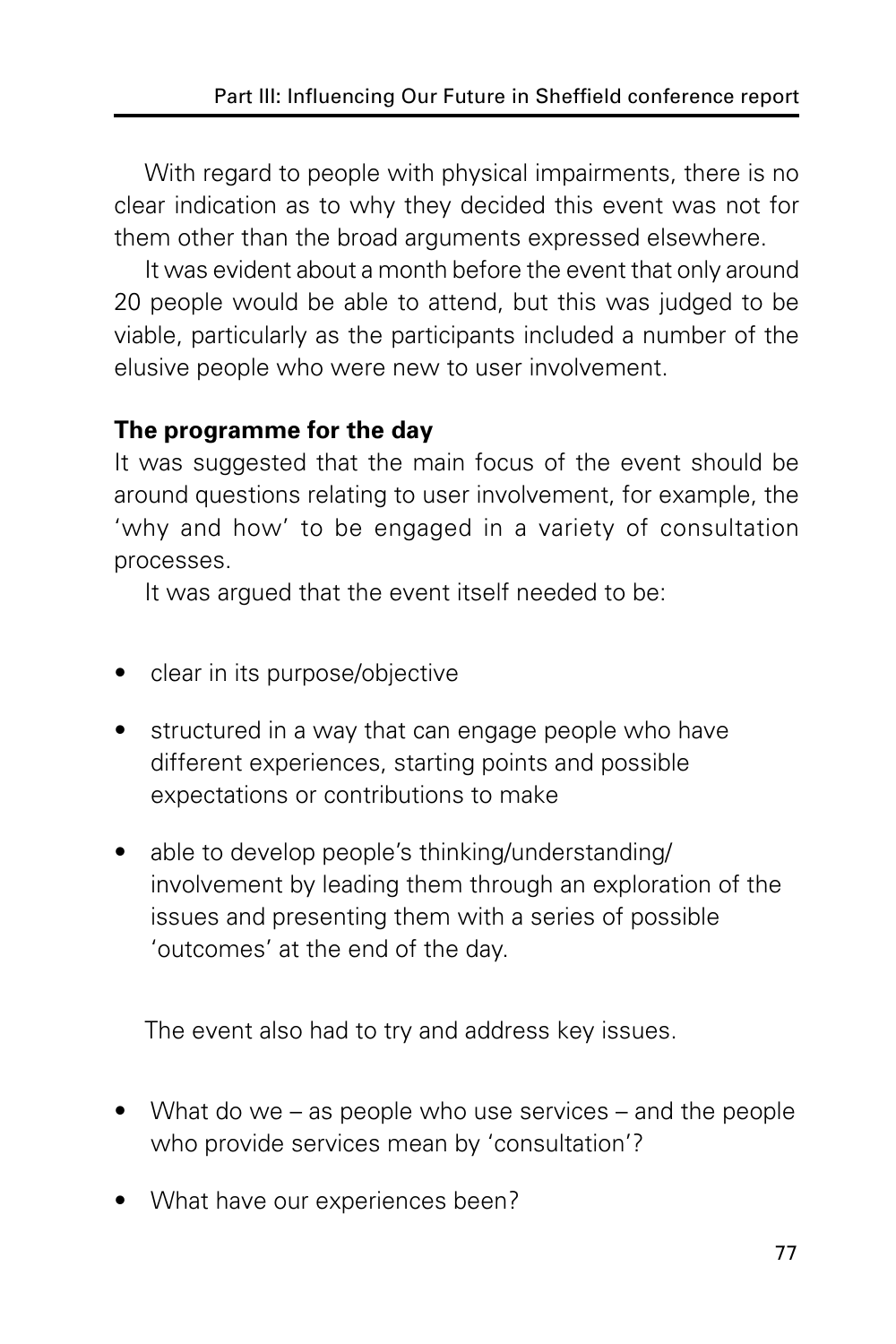- What are our expectations and desires?
- How do we build on 'existing good practice' and bring about change?
- What steps do we need to take?

The Planning Group advised the Steering Group that these five points needed to be developed as the 'core' purpose of the event and to be reflected in its activities, but, given the possible background of the attendees, this was an extremely ambitious task.

The Steering Group also discussed the possible programme for the event and suggested that it should be as non-intimidating as possible. It was hoped that the event could be enjoyable as well as having some practical use. After some debate, it was thought advisable not to have it too long – 12.00 noon until 4.00 p.m. seemed to be the best length.

The final programme had clear successes and failings. On the positive side, people were very enthusiastic about the role plays and Mike Higgins' songs – though the role plays had come with difficulty. The original plan was to have a theatre group performing on the day, but none had been available and this proved to be another demand on the already over-stretched Steering Committee and project worker.

The social side of the event was also highlighted – with the point being made that such social opportunities are rare and should not be undervalued.

Problems around the workshops and plenary sessions are detailed in the following section. There were also difficulties around the role of the compère/chair of the event. The Steering Group had decided it would be useful to invite someone with experience of user groups and meetings to act as the event's compère.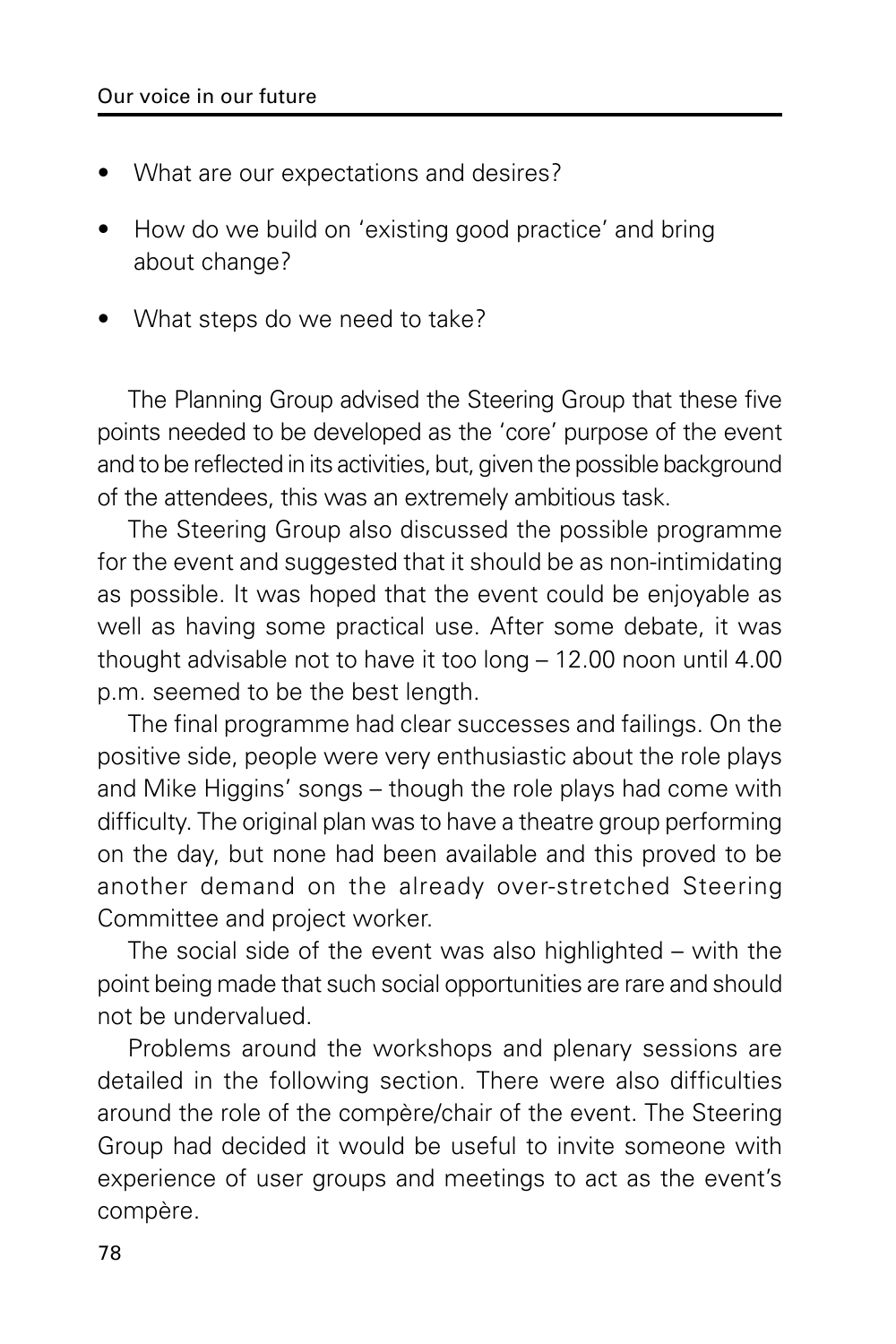Steering Group members made a number of recommendations and several people were approached including Peter Campbell, chair of Survivors Speak Out (which is a group of mental health system survivors), who agreed to take on this role.

In practice, this role did not work very well. The role required of the compère had not been clearly defined, perhaps because it had been decided on only quite late during the planning. This situation was not helped by the venue failing to meet the access needs of the chair.

### **The workshops and plenary**

There were problems with the organisation of the workshops on the day. The allocation of workshop places was to take place during registration – a list of attendees was prepared, but there were some people booked who had not given their names and this meant that the system failed because it did not consider that, without knowing the precise number of people who were attending, it was difficult to allocate people to different workshops.

The original plan was also to have no more than six people in each workshop and to allow people, as far as was possible, to be with friends or others of their choosing.

The outcome of this pre-organising of the workshops was that no one person took responsibility for setting up the workshops on the day and this led to a confused 'free-for-all'. Several people did try to sort things out, but this only increased the confusion. Eventually, the attendees were split into four workshops.

Discussions in the workshops varied greatly. People participating in the workshops came from a range of backgrounds, had varying experiences and differing access needs.

For some, it took a great deal of time and effort just to express themselves; others needed to relate to their personal experiences and agendas, and were not in a position to think about any wider picture.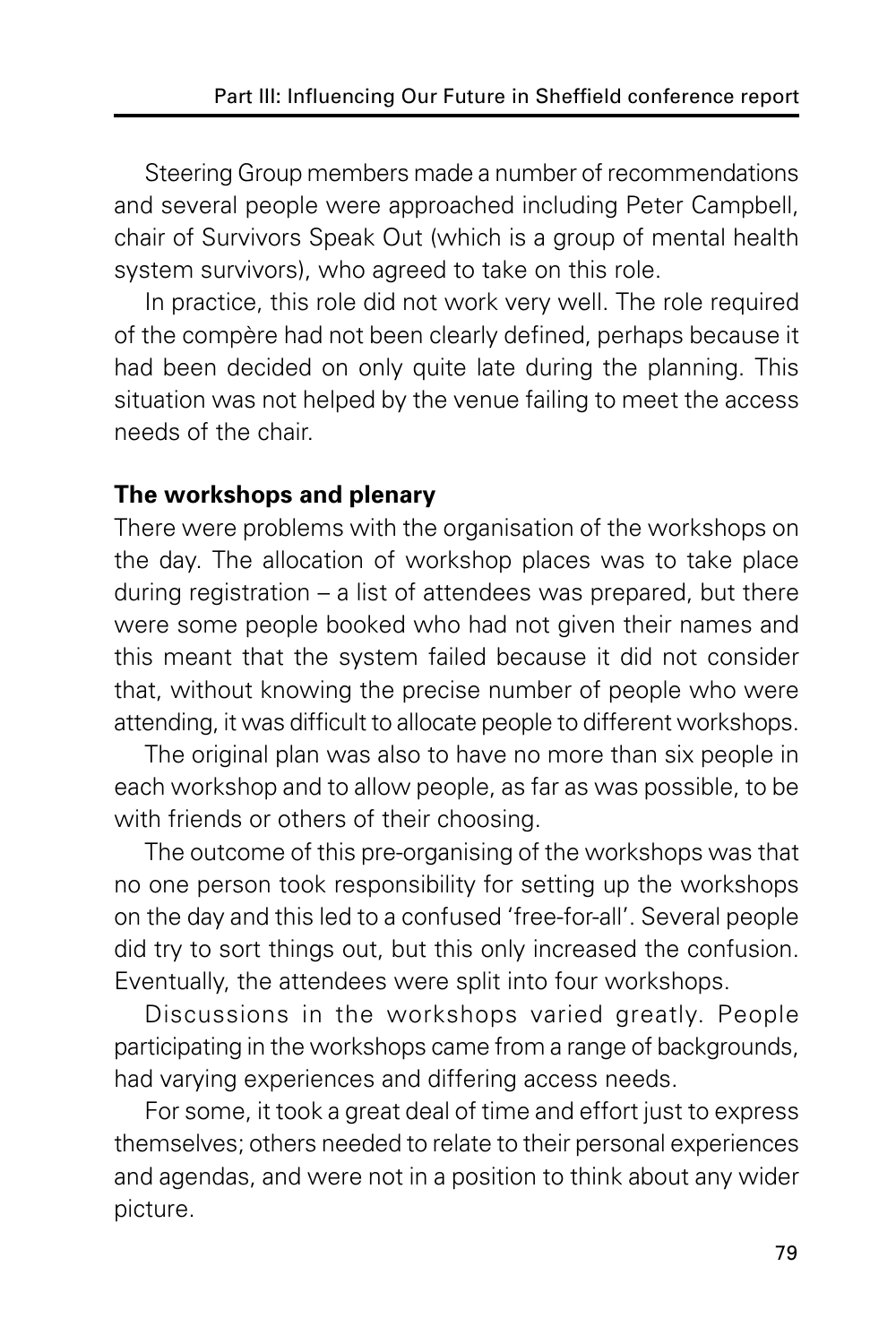The ways used to try to 'involve' disabled people in expressing themselves raise more questions than they provide answers. The barriers some disabled people face impact directly on the way that other service users are able to assist them in the empowerment process – their experience of inequality means sometimes the knowledge needed is not available to enable them to communicate in a meaningful way.

There are no common or shared goals in these situations and, while a set of guidelines had been drawn up by the project, they were difficult to apply in these circumstances.

These issues served to make the workshops feel over-long and focused. The plenary/feedback session suffered similarly and was too long and not accessible to all. These difficulties were compounded by difficulties with the venue that meant that the four groups met within the single main room of the event, which led to great difficulties with noise levels.

Shorter sessions with specific focuses might have helped. Smaller groups could also have helped, though there are obvious logistical problems with this approach.

Despite these problems, the workshops did enable people to use their time to put forward some clear and powerful feelings.

# **Scripts for the sketches**

Members of the Steering Group devised a series of sketches to introduce themes of the day in a humorous and accessible way.

## **Respite care, version 1**

A disabled service user and their partner are sitting around a table in discussion with a service provider.

On the table, there is a very large pile of papers and a glass of water. Each person also has their own papers.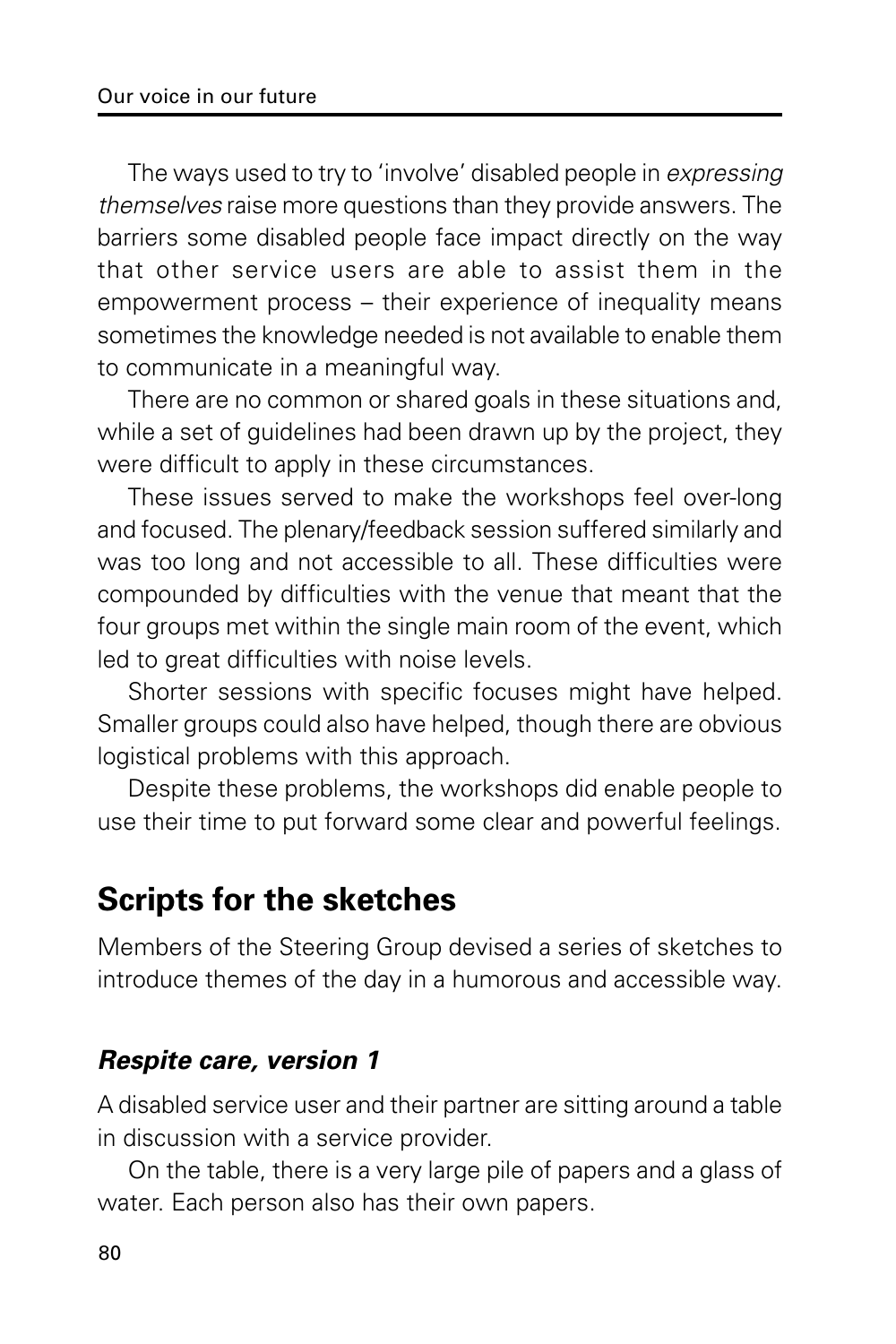| Disabled person:  | (Looks positive and upbeat) I've heard that<br>we can get some money $-$ a grant $-$ to<br>help us have a rest.                                                                                                                                                                                                                                                                                                                                                                                                                                                                                                                                                                          |
|-------------------|------------------------------------------------------------------------------------------------------------------------------------------------------------------------------------------------------------------------------------------------------------------------------------------------------------------------------------------------------------------------------------------------------------------------------------------------------------------------------------------------------------------------------------------------------------------------------------------------------------------------------------------------------------------------------------------|
| Service provider: | (Suspiciously) Yes (pause), that might be<br>possible.                                                                                                                                                                                                                                                                                                                                                                                                                                                                                                                                                                                                                                   |
| Disabled person:  | You see, we both need a break, and Fred<br>needs a bit of a rest from lifting me. It<br>does cost more for us to go away $-$ the<br>hotel needs to have a big enough room,<br>you know, so I can get around. And, we<br>need someone to help me, which will give<br>Fred a rest.                                                                                                                                                                                                                                                                                                                                                                                                         |
| Service provider: | (Frowns and looks sincerely troubled) Well<br>(pause), we professionals have to draw a<br>practical distinction between what we call<br>respite care and what you'd call 'holidays'<br>(waves hands in air making a sign for<br>inverted commas). (Speaking slowly) You<br>see, respite care is where the carer and<br>cared for actually have a break from each<br>other, and 'holidays' are where the two go<br>away together. (Smiles) A limited budget is<br>available for short-term care, which of<br>course includes respite care (frowns), but<br>no budget or grant finances are available<br>for holiday breaks for carers and those<br>who they care for to go away together. |
| Disabled person:  | (Looking ironic) If Fred were to go on<br>holiday – where would I go?; could I go on<br>a singles holiday on the Greek Islands?                                                                                                                                                                                                                                                                                                                                                                                                                                                                                                                                                          |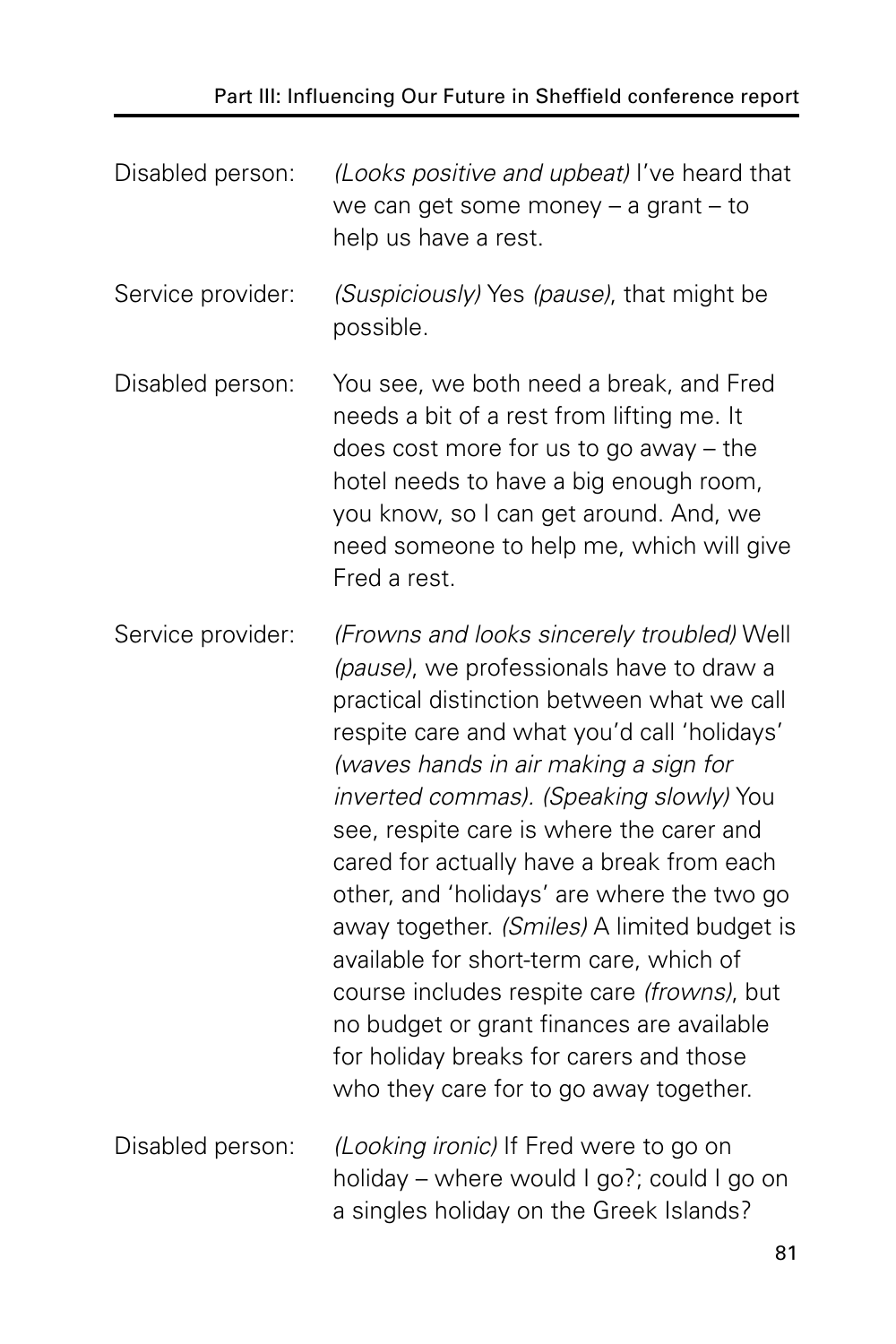| Fred:             | (Anxiously) But who's going to look after<br>me? Who's going to sort out my<br>medication?                                                                                                                                                                        |
|-------------------|-------------------------------------------------------------------------------------------------------------------------------------------------------------------------------------------------------------------------------------------------------------------|
| Service provider: | (Ignores Fred and can't seem to grasp the<br>idea of a disabled person also being a<br>carer) Fred could go where he likes -<br>maybe to his sister's in Cleethorpes – but<br>(cautionary nod) remember it wouldn't be a<br>large grant.                          |
|                   | We'd fit you into nice residential<br>accommodation for a few days.                                                                                                                                                                                               |
| Disabled person:  | (Looks up to the gods for help)                                                                                                                                                                                                                                   |
| Service provider: | (Beams happily and pulls out another huge<br>pile of papers from under the table) Now<br>that we've sorted that one out, let's get on<br>with the Welfare to Work Joint<br>Implementation Plan. I'd like to have your<br>comments on this outline by next Friday. |

## **Respite care, version 2**

A disabled service user (Claire) and her partner (Alden) are sitting around a table in discussion with a service provider (Tina).

On the table, there is an enormous pile of papers and a glass of water in front of Tina. Each person also has their own papers.

Claire: (Sounding positive and upbeat) I've heard that we can get some money  $-$  a grant  $-$  to help us have a rest.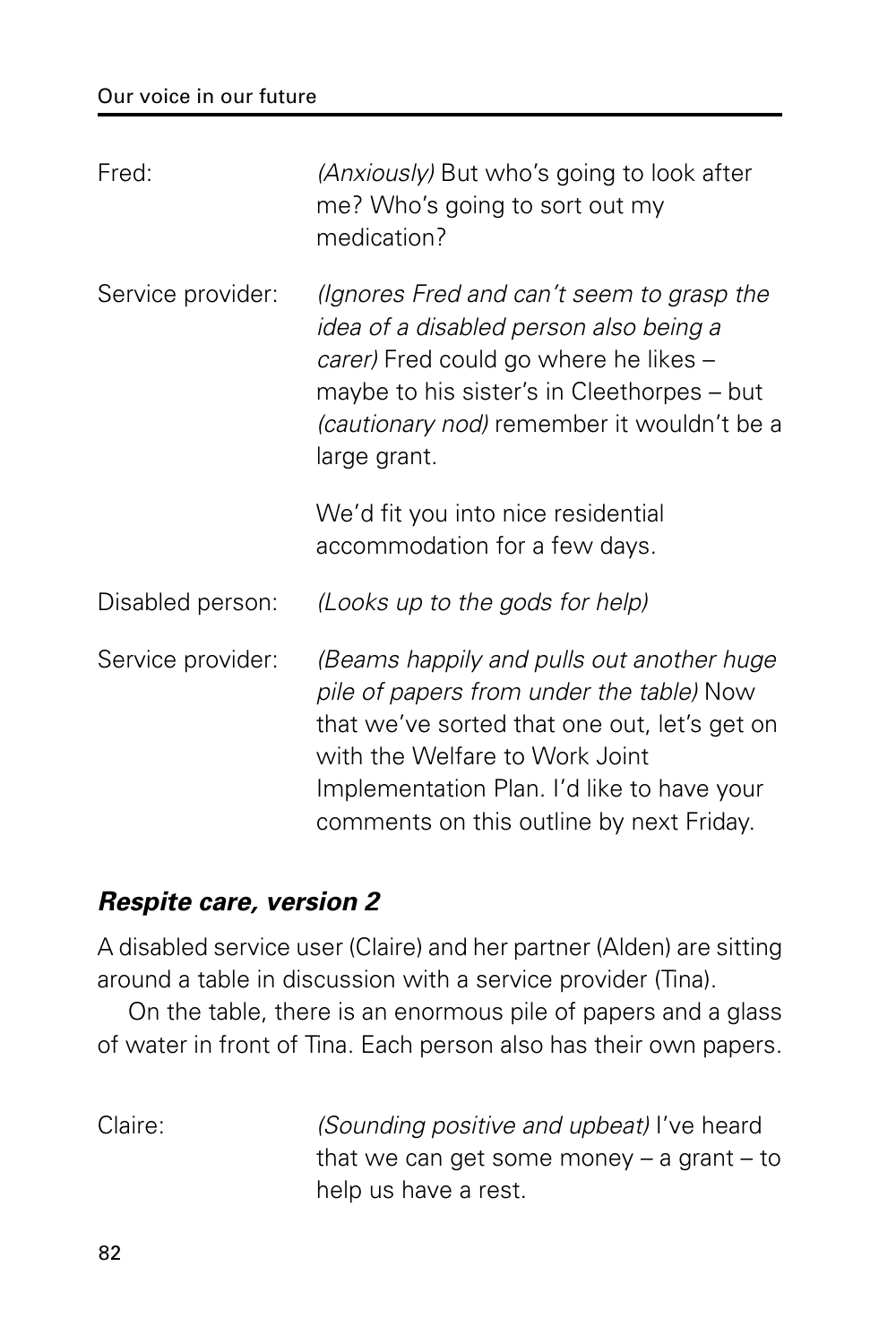| Tina:   | (Suspiciously) Yes  that might be<br>possible.                                                                                                                                                                                                                                                                                                                                                                                   |
|---------|----------------------------------------------------------------------------------------------------------------------------------------------------------------------------------------------------------------------------------------------------------------------------------------------------------------------------------------------------------------------------------------------------------------------------------|
| Claire: | You see, we both need a break. And it<br>does cost more for us to go away $-$ the<br>hotel needs to be one which is OK for Tag,<br>and these hotels are often more<br>expensive. And, Alden does need a rest.                                                                                                                                                                                                                    |
| Tina:   | (Frowns and looks sincerely troubled) Well<br>(pause), we professionals have to draw a<br>practical distinction between what we call<br>respite care and what you'd call 'holidays'<br>(waves hands in air making a sign for<br>inverted commas). (Speaking slowly) You<br>see, respite care is where the carer and<br>cared for actually have a break from each<br>other, and 'holidays' are where the two go<br>away together. |
|         | (Smiles) A limited budget is available for<br>short-term care, which of course includes<br>respite care (frowns), but no budget or<br>grant finances are available for holiday<br>breaks for carers and those who they care<br>for to go away together.                                                                                                                                                                          |
| Claire: | If Alden were to go on holiday – where<br>would I go? Could I go on an 18-30s<br>holiday in the Greek Islands?                                                                                                                                                                                                                                                                                                                   |
| Alden:  | (Anxiously) But who's going to look after<br>me? Who's going to help me sort out my<br>new medication?                                                                                                                                                                                                                                                                                                                           |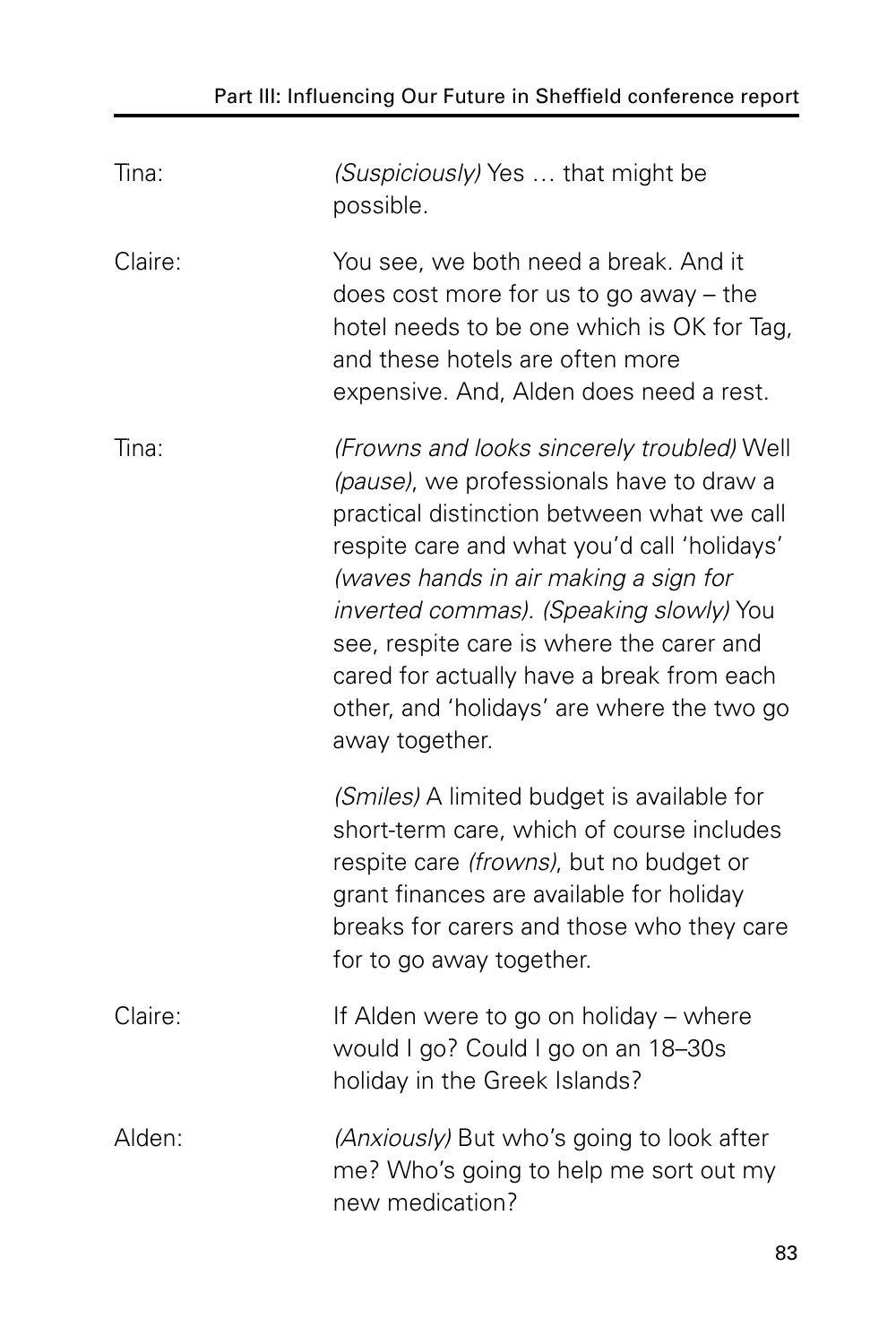| Tina:   | Sorry, Alden, but you're not the disabled<br>person.                                                                                                                                                                                                               |
|---------|--------------------------------------------------------------------------------------------------------------------------------------------------------------------------------------------------------------------------------------------------------------------|
| Alden:  | But                                                                                                                                                                                                                                                                |
| Tina:   | You see, Claire, Alden could go where he<br>likes – maybe to his sister's in Cleethorpes<br>- but we wouldn't be paying for that. We'd<br>fit you into an 'RNIB Rest Home for the<br>Bewildered' for a few days.                                                   |
| Claire: | (Sighs)                                                                                                                                                                                                                                                            |
| Tina:   | (Beams happily and drags the enormous<br>pile of papers across the table) Now that<br>we've sorted that one out, let's get on<br>with the Welfare to Work Joint<br>Implementation Plan. I'd like to have your<br>comments on this brief outline by next<br>Friday. |
| Claire: | Good God!                                                                                                                                                                                                                                                          |

## **Plain language?**

A group of disabled service users (Karl, Chris, Michael, David, Jason and Paul) are sitting around a table in discussion with a service provider (Alden).

Alden: Tina has told me that you want to know more about how the Council funds organisations like SUFA.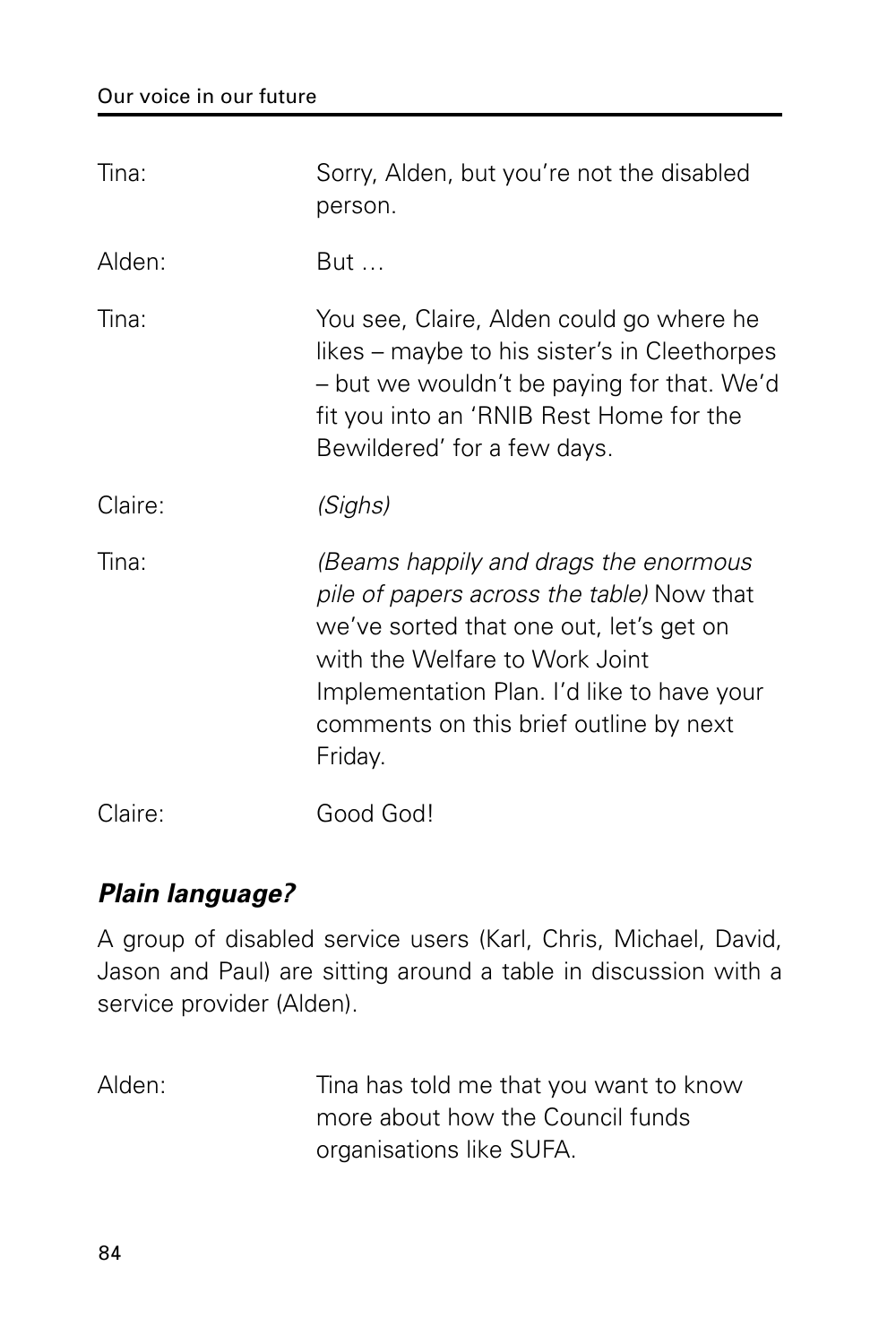| Group: | (Members of SUFA nod or say yes)                                                                                                                                                                                                                                                                                                                                                                                                                                            |
|--------|-----------------------------------------------------------------------------------------------------------------------------------------------------------------------------------------------------------------------------------------------------------------------------------------------------------------------------------------------------------------------------------------------------------------------------------------------------------------------------|
| Alden: | Good! Good! Well  I think you need to<br>know about the SSD's [Social Services<br>Department's] revised procedures for<br>managing funding to the voluntary sector,<br>which now distinguish clearly between<br>grant aid and a contract relationship for<br>services delivered.                                                                                                                                                                                            |
| Group: | (Members of SUFA begin to look puzzled,<br>but say nothing)                                                                                                                                                                                                                                                                                                                                                                                                                 |
| Alden: | (Reads from his notes) On 19 March 2001,<br>Cabinet approved payments to specific<br>independent sector providers of care,<br>including voluntary organisations funded<br>both through grant aid and partnership<br>contracts. However, Cabinet also noted<br>that the distinction between grants and<br>contracts was unclear and recommended<br>that further work was undertaken on<br>procedures and decision-making routes<br>with respect to voluntary sector funding. |
| Group: | (Members listen)                                                                                                                                                                                                                                                                                                                                                                                                                                                            |
| Alden: | Following receipt of guidance from the<br>City Solicitor, I can now give a clear<br>definition, which differentiates between<br>grant aid and contracts for services<br>delivered.                                                                                                                                                                                                                                                                                          |
| Group: | (Members look hopeful)                                                                                                                                                                                                                                                                                                                                                                                                                                                      |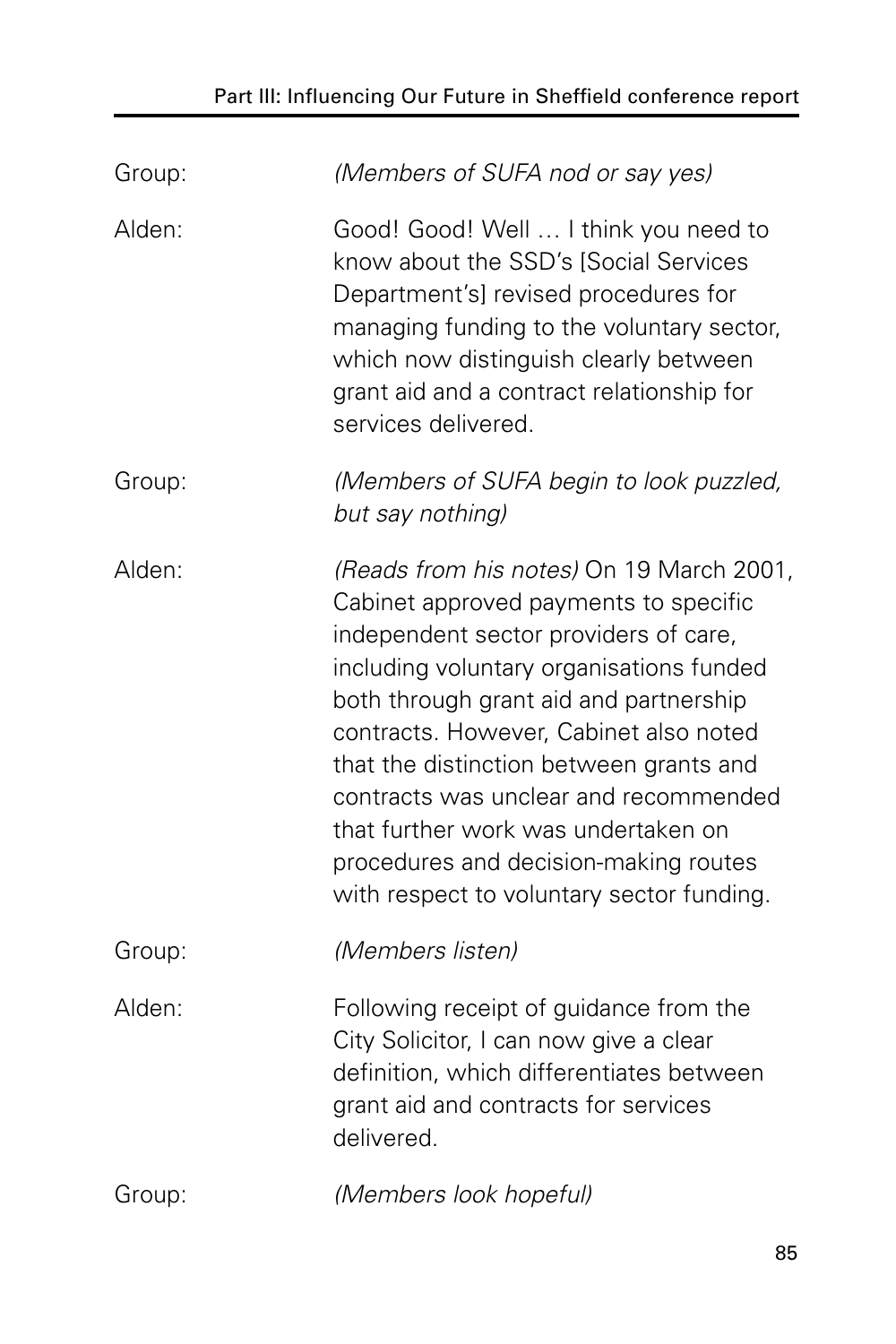| Alden: | A number of funding agreements for<br>services currently exist with the voluntary<br>sector by either the grant aid route or<br>partnership contract route. This currently<br>involves different procedures and<br>processes for funding and administration.<br>The choice of funding route was made<br>historically and the rationale lost in the<br>mists of time. The officer group charged<br>with ensuring consistent approaches to<br>the funding of the voluntary sector has<br>spent some time looking at these funding<br>routes in the light of the definitions<br>provided by the City Solicitor.                                                                                                           |
|--------|------------------------------------------------------------------------------------------------------------------------------------------------------------------------------------------------------------------------------------------------------------------------------------------------------------------------------------------------------------------------------------------------------------------------------------------------------------------------------------------------------------------------------------------------------------------------------------------------------------------------------------------------------------------------------------------------------------------------|
| Jason: | We don't understand!                                                                                                                                                                                                                                                                                                                                                                                                                                                                                                                                                                                                                                                                                                   |
| Alden: | Don't worry, the City Solicitor passed his<br>English exams – he can speak the<br>language you know! Anyway  SSD is a<br>major funder of the voluntary sector. The<br>Directorate has therefore worked closely<br>with the Regeneration and Partnership<br>Service, which is responsible for<br>developing consistent corporate practice<br>with respect to the management of<br>Council funding to the voluntary sector.<br>Officers have also been aware of the need<br>to develop transparent and accountable<br>funding procedures which comply with the<br>principles set out in the local Compact<br>between the Council and the voluntary<br>sector. You'll remember the Compact, we<br>consulted you about it. |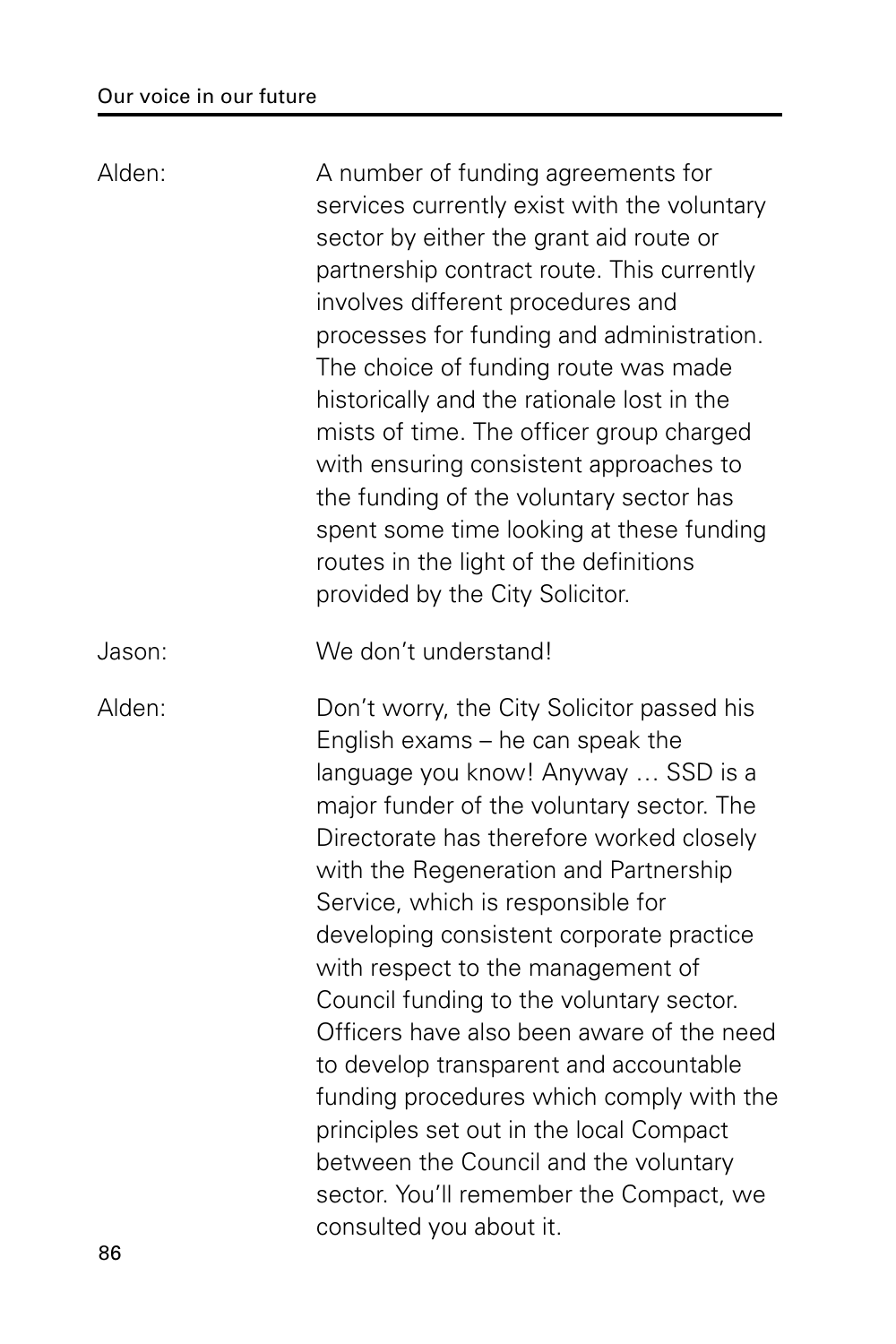# Part III: Influencing Our Future in Sheffield conference report

| Group: | (Members shake their heads) We cannot<br>understand what you are talking about.                                                                                                                                                                                                                                                                                                                                                |
|--------|--------------------------------------------------------------------------------------------------------------------------------------------------------------------------------------------------------------------------------------------------------------------------------------------------------------------------------------------------------------------------------------------------------------------------------|
| Alden: | Don't worry you'll get the hang of it $-$ just<br>be patient; you can have my notes to read.                                                                                                                                                                                                                                                                                                                                   |
| Jason: | But some of us aren't that good at reading.                                                                                                                                                                                                                                                                                                                                                                                    |
| Alden: | Well $\ldots$ this is a council procedure – it has<br>to be written this way.                                                                                                                                                                                                                                                                                                                                                  |
| Group: | (Members frown)                                                                                                                                                                                                                                                                                                                                                                                                                |
| Alden: | The City Solicitor has advised that<br>contracts for services differ from grant aid<br>in the following respects.                                                                                                                                                                                                                                                                                                              |
| Group: | (Members start to look out of the window,<br>or read papers they have brought; some<br>look very, very sleepy)                                                                                                                                                                                                                                                                                                                 |
| Alden: | One. Contracts for services delivered<br>involve the voluntary sector delivering a<br>service commissioned by the Council and<br>for which the Council has a statutory<br>obligation to provide. The Council may<br>choose to let a contract for the service to<br>external organisations and in such cases a<br>tender process will need to be followed in<br>accordance with the Council's Standing<br>Orders for Contracts. |
| Group: | (Members get up and leave one by one as<br>Alden is reading from his notes - he<br>doesn't notice and carries on)                                                                                                                                                                                                                                                                                                              |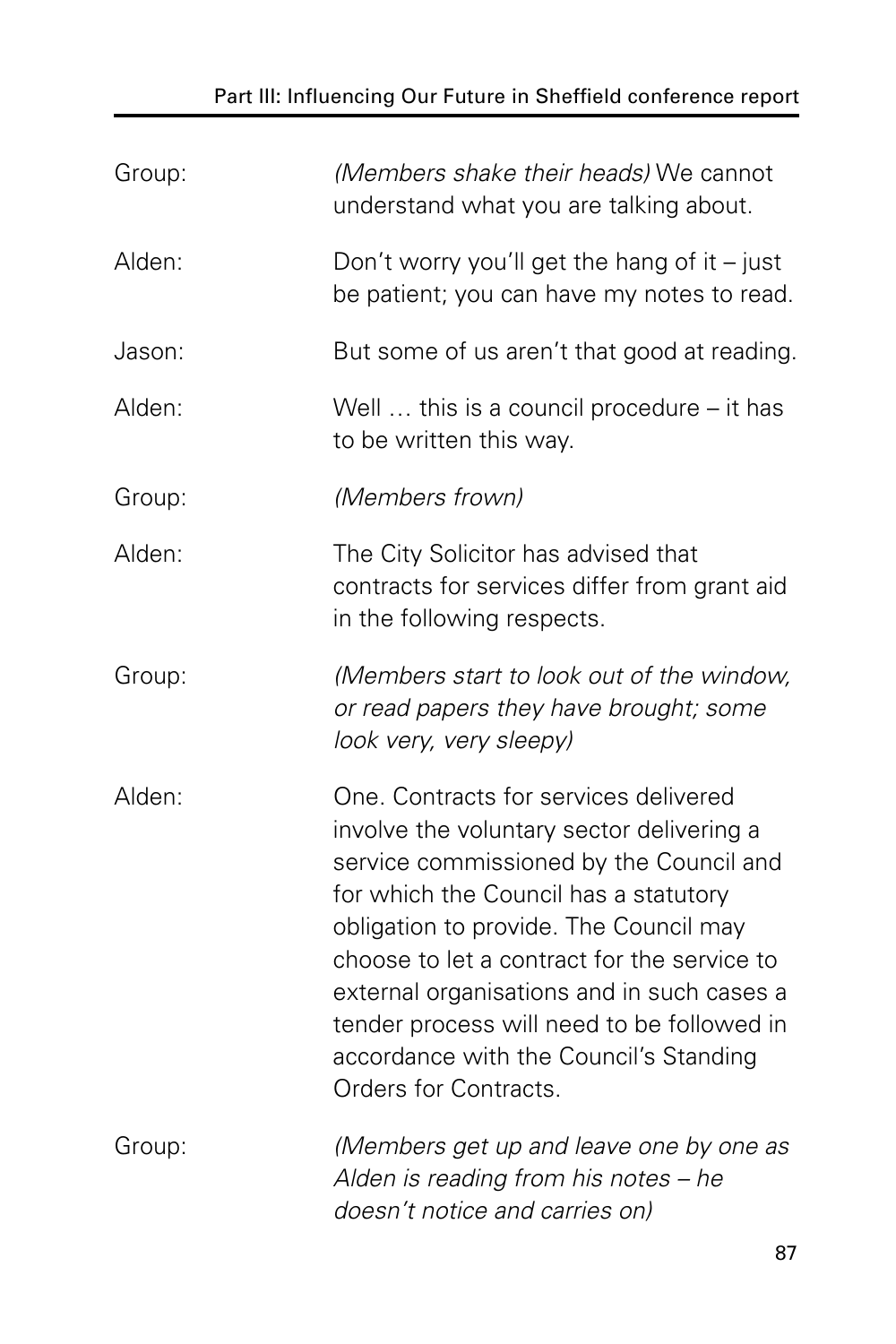Alden: Two. Grant aid involves the voluntary sector delivering a service, which is one that the Council has the legal power to provide, but has no statutory duty to do so. The Council may, by way of grant aid, support the voluntary sector to provide such a service. Where the Council provides a discretionary service and the voluntary sector wish to provide a complimentary service in the same field this would also constitute grant aid. The voluntary sector may approach the Council to fund activities which they wish to undertake regardless of whether or not the Council will provide funding; the initiative therefore comes from the applicant organisation, albeit to a well advertised grant aid funding scheme.

## **The girls' night out**

| Care assistant:  | What are you pulling a face like that for?                                    |
|------------------|-------------------------------------------------------------------------------|
| Disabled person: | I don't like it! What is it, anyway?                                          |
| Care assistant:  | Come on, it's nice. It was on special offer<br>down the supermarket           |
| Disabled person: | Has it got meat in it?                                                        |
| Care assistant:  | Only a bit – it won't hurt you!                                               |
| Disabled person: | Told you before, I don't eat meat  it's<br>down on my form, I don't eat meat. |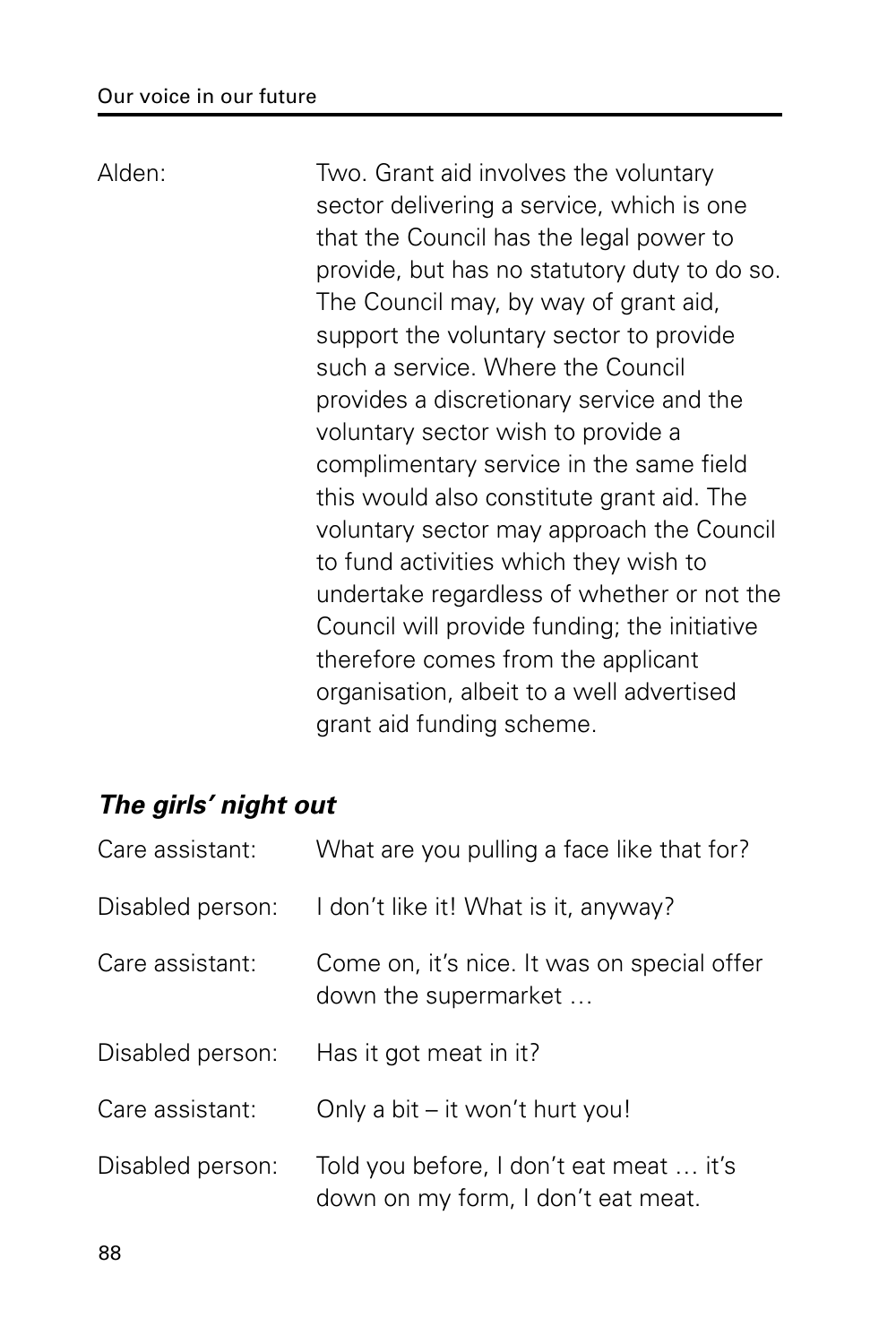| Care assistant:  | Think I've time to stand around reading<br>forms all day? (Pause) Oh, that reminds<br>me, I'm coming back early tonight. You<br>don't mind do you? |
|------------------|----------------------------------------------------------------------------------------------------------------------------------------------------|
| Disabled person: | Well                                                                                                                                               |
| Care assistant:  | Staff shortages, sickness, holidays, that<br>sort of thing.                                                                                        |
| Disabled person: | Nothing to do with the World Cup game<br>then?                                                                                                     |
| Care assistant:  | I hate football. When my husband's<br>around, I don't have much choice. He's<br>going round a mate's house tonight                                 |
| Disabled person: | What time?                                                                                                                                         |
| Care assistant:  | Think he said 8 o'clock.                                                                                                                           |
| Disabled person: | No, what time are you coming back?                                                                                                                 |
| Care assistant:  | Oh, I don't know  about half past six?                                                                                                             |
| Disabled person: | You're joking! That's two hours early!                                                                                                             |
| Care assistant:  | Give you a chance to have an early<br>night                                                                                                        |
| Disabled person: | What if I don't want an early night?                                                                                                               |
| Care assistant:  | Now you're just being awkward  Can't<br>you co-operate; Mrs Digwall didn't mind.                                                                   |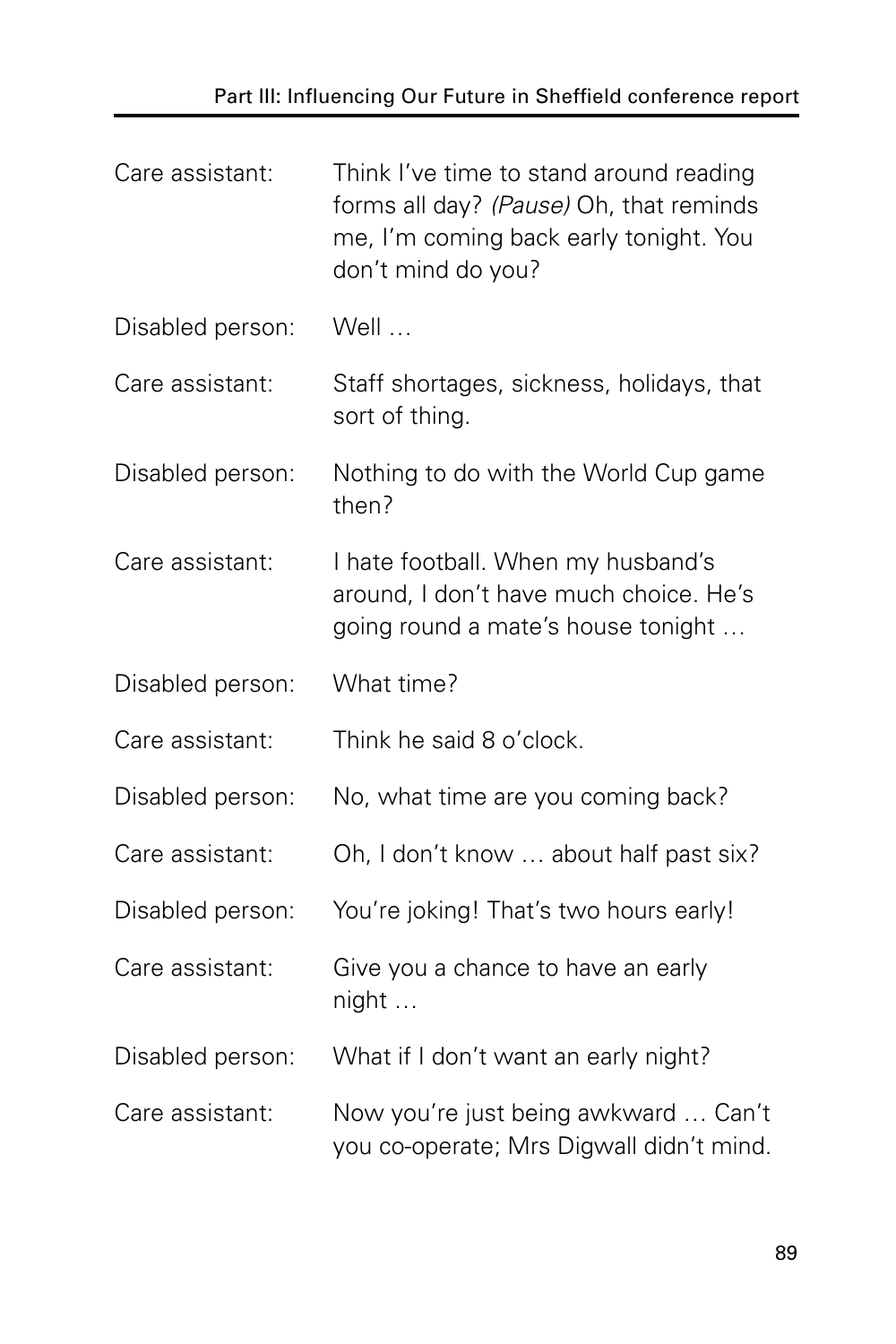#### Our voice in our future

| Disabled person: | What time you seeing her? Bet it's about<br>five. (Slight pause) Besides, Mrs Digwall's<br>getting on a bit                                                                                          |
|------------------|------------------------------------------------------------------------------------------------------------------------------------------------------------------------------------------------------|
| Care assistant:  | It's not as if you've got any plans, is it?                                                                                                                                                          |
| Disabled person: | How do you know?                                                                                                                                                                                     |
| Care assistant:  | If you're doing anything, it's usually in your<br>diary                                                                                                                                              |
| Disabled person: | Hey                                                                                                                                                                                                  |
| Care assistant:  | Are you going to eat this or not?                                                                                                                                                                    |
| Disabled person: | No, thank you. About my                                                                                                                                                                              |
| Care assistant:  | Well, if we're finished, I'd better be going<br>or I'll be due back before I've gone.                                                                                                                |
| Disabled person: | Pudding. I haven't had my pudding yet!                                                                                                                                                               |
| Care assistant:  | Let's save it till later; you might enjoy it<br>more then, eh? (Pause) Can I use your<br>phone before I go?                                                                                          |
| Disabled person: | You know where it is                                                                                                                                                                                 |
| Care assistant:  | (Goes to the phone) Hi Carol, it's Maggie.<br>How are you? Fine. Listen, I'm calling 'cos<br>Gary's going round Phil's. Fancy a girl's<br>night out? Great. See you at Ginger's about<br>half eight. |
| Disabled person: | Ginger's accessible, isn't it? Disabled<br>person's toilet too, I believe                                                                                                                            |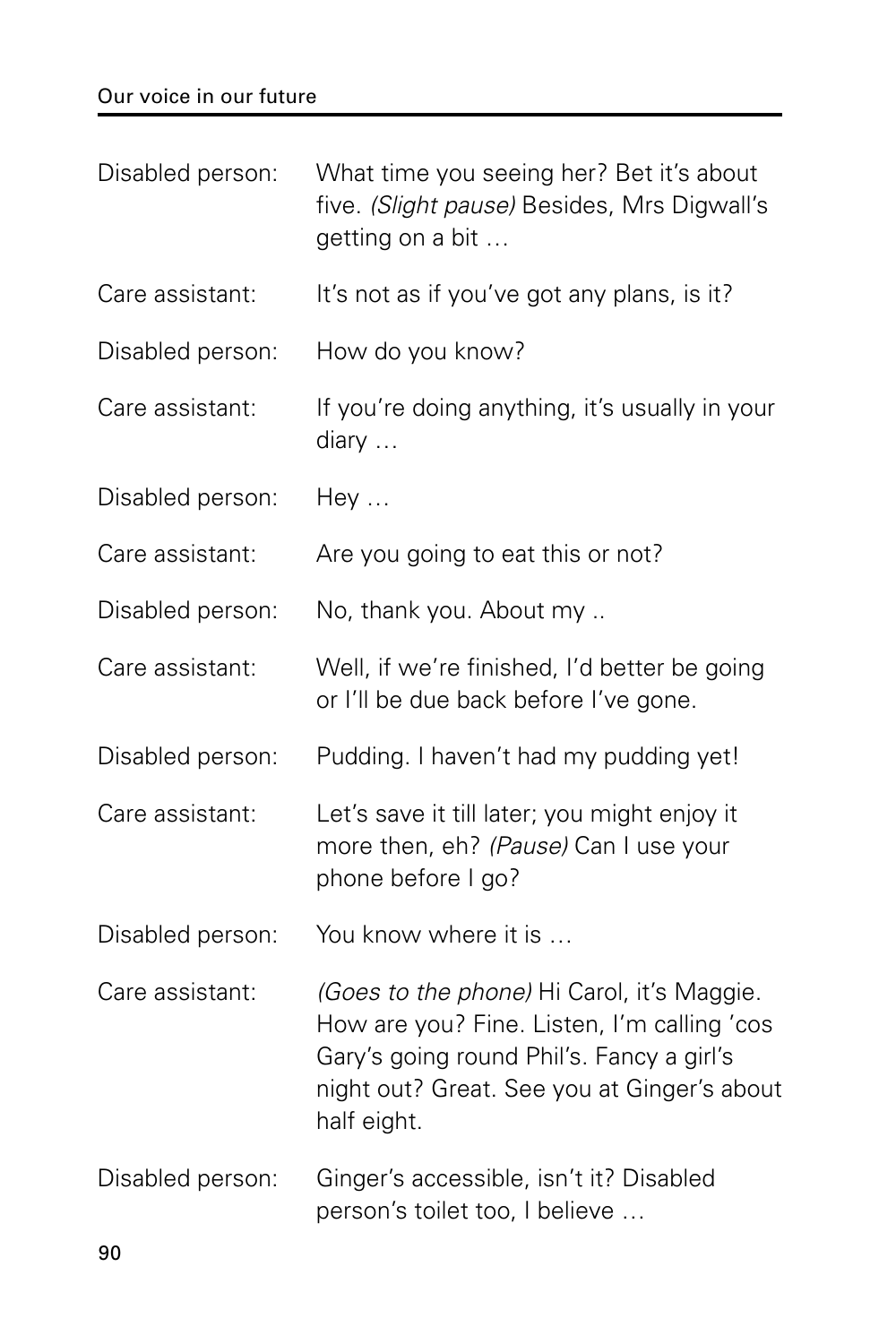#### Part III: Influencing Our Future in Sheffield conference report

| Care assistant:  | You shouldn't have been eavesdropping                                            |
|------------------|----------------------------------------------------------------------------------|
| Disabled person: | That reminds me, about my diary – could<br>you put a new entry in before you go? |
| Care assistant:  | Okay, but be quick                                                               |
| Disabled person: | Today's date. 8.30 p.m. Ginger's. You've<br>driven my van before haven't you?    |
| Care assistant:  | Look, wait a minute                                                              |
| Disabled person: | Sorry I've not consulted you before; you<br>know how it is, I've been too busy   |

## **Too much – too late**

Props: newspaper, post (postcard, letter, large brown envelope), diary, cereal bowl and spoon, mug and straw, waste bin.

Scene: table with the items spread over it. Waste bin is under the table. Disabled person, Christine, sitting beside the table and personal assistant, Angela, standing next to her.

| Christine: | I would like to finish my coffee and then<br>look at my diary.<br>(Angela offers straw and Christine takes a<br>sip. Angela picks up the diary) |
|------------|-------------------------------------------------------------------------------------------------------------------------------------------------|
| Christine: | I'd like to look at this week please.<br>(Angela opens diary and holds it where she<br>can see it)                                              |
| Christine: | It looks a bit busy. Two hospital<br>appointments, a meeting with the Direct                                                                    |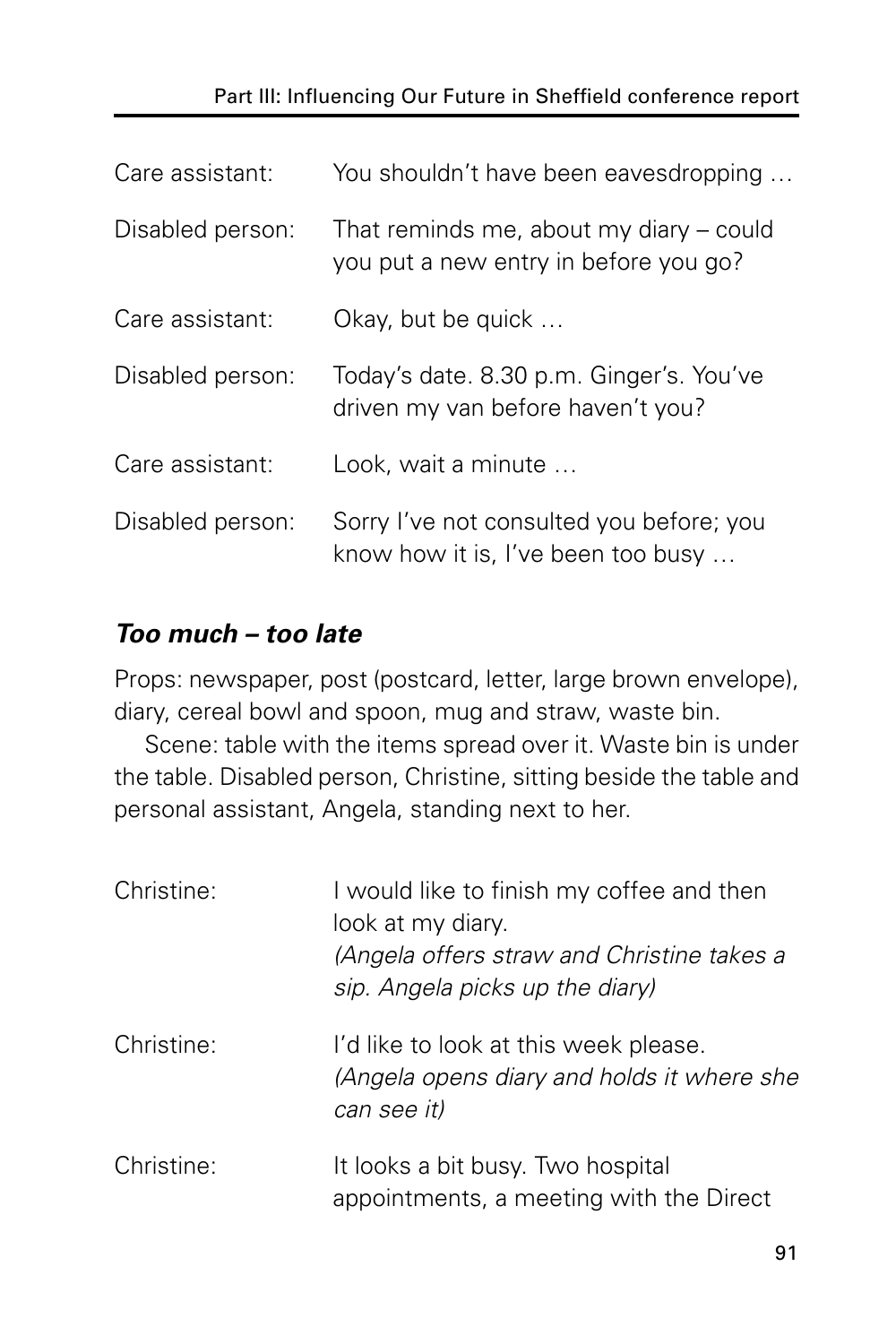|            | Payments scheme co-ordinator, a Disability<br>Consultative Committee meeting, a<br>discussion about a Centre for Inclusive<br>Living with the people from a PCT [Primary<br>Care Trust] and a visit to Voluntary Action<br>Sheffield. Okay, what's in today's post?<br>(Angela puts down the diary and moves<br>the post nearer. She shows Christine the<br>picture on the postcard and then turns it<br>over) |
|------------|----------------------------------------------------------------------------------------------------------------------------------------------------------------------------------------------------------------------------------------------------------------------------------------------------------------------------------------------------------------------------------------------------------------|
| Christine: | Cathy seems to be enjoying herself in<br>France. I bet it's not raining there.<br>(Angela puts down the postcard and opens<br>letter holding out the sheet inside for<br>Christine to see)                                                                                                                                                                                                                     |
| Christine: | Another bill, I'll see to that next week.<br>Angela puts the bill down and opens the<br>large envelope. She puts a thick document<br>on the table and holds letter for Christine<br>to see. She reads from the letter)                                                                                                                                                                                         |
| Christine: | I wondered when this would come. It's a<br>draft plan about how to consult service<br>users. Oh dear! They must be joking. Just<br>listen to this.<br>(Angela is still holding letter and Christine<br>reads from it)                                                                                                                                                                                          |
|            | 'We would like you to read our revised<br>plan, complete the questionnaire and<br>return it to us by Friday 19 October. We<br>are sorry about the short notice. A                                                                                                                                                                                                                                              |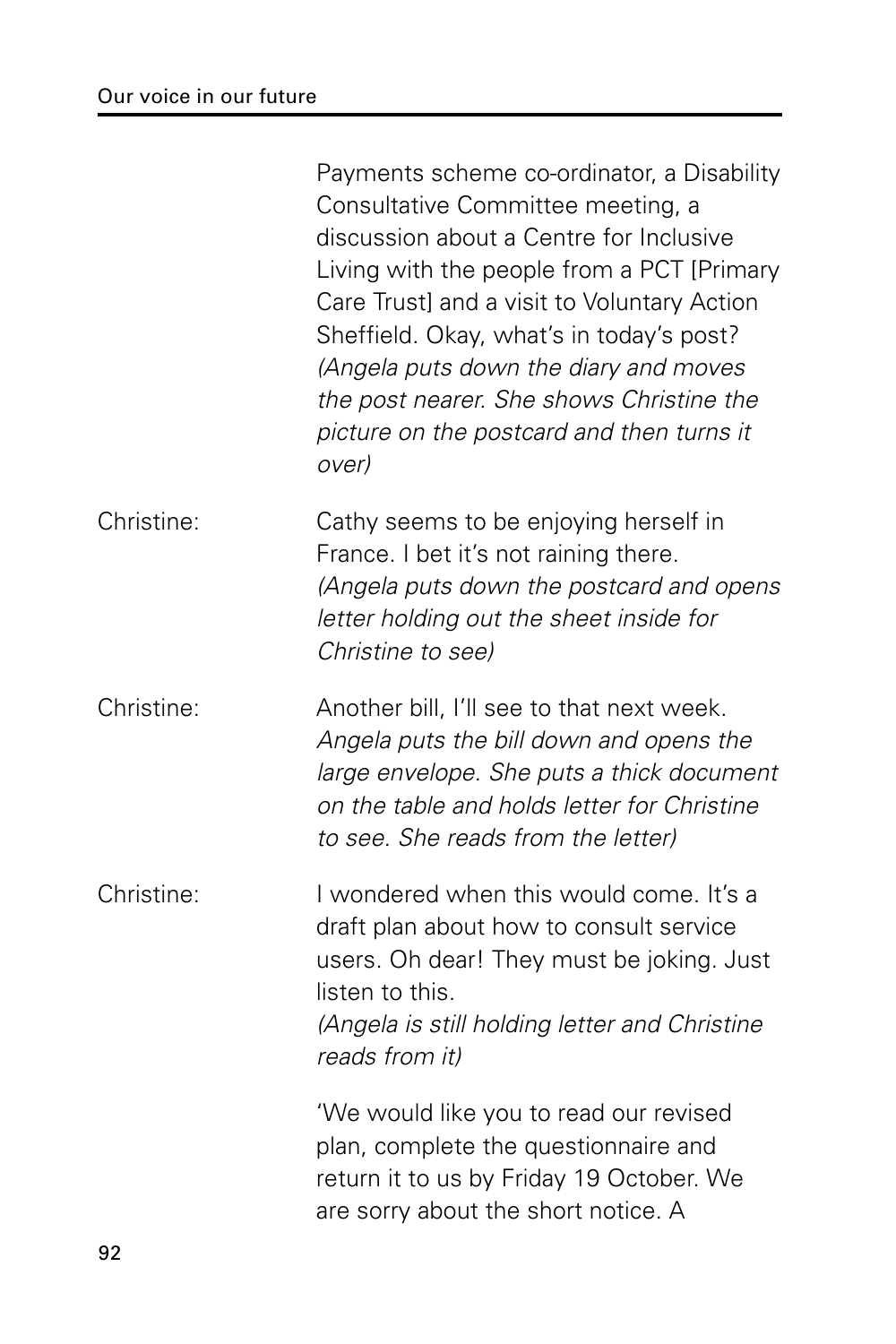|            | member of staff has been absent and we<br>must finalise this plan by the end of<br>October.'                         |
|------------|----------------------------------------------------------------------------------------------------------------------|
| Christine: | How can I do that in five days? How many<br>pages are there?<br>(Angela turns to the back of the document)           |
| Angela:    | 60.                                                                                                                  |
| Christine: | And how many pages in the<br>questionnaire?<br>(Angela looks at the end of the document<br>again)                    |
| Angela:    | Ten                                                                                                                  |
| Christine: | It's too much, too late. Put it in the bin.<br>(Angela drops the document into the bin<br>and wheels Christine away) |

# **Workshop flipcharts**

Each workshop made a series of flipcharts highlighting the key points people were making.

# **Workshop A**

#### **What we use**

- Day services Home Farm Trust (timetable of activities).
- Home care services pay directly for service.
- Residential home.
- Doctors.
- Nurses.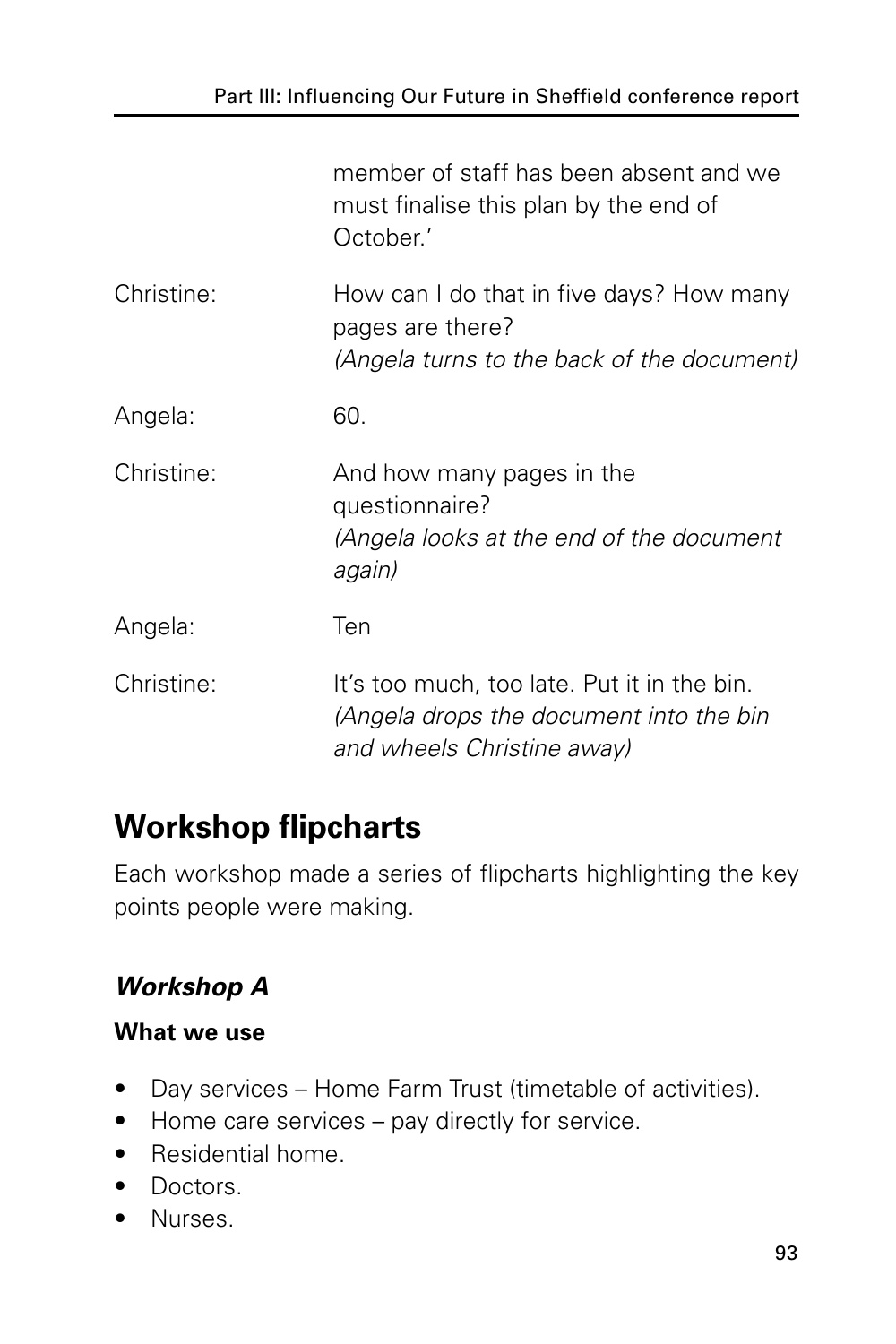- Social workers.
- Occupational therapists.
- Communication therapists.
- Gateway.

#### **What we like and dislike about the services we use**

What we like:

- access to college
- walking
- art
- drama
- snooker
- sailing
- spa
- trips out
- paying directly
- some members of staff who provide the home care
- residential service open to people who are non-residents
- activities tailored to individuals via key worker
- feel safe going to see doctor who checks medication.

What we dislike:

- having an hour a week for cleaning
- complaints about too much ironing by home care workers
- transport times own for service
- having to miss day services to go to hospital, etc.
- not enough staff to provide the service we want.

#### **What if there wasn't a day service?**

- We would be bored.
- Have to stay at home.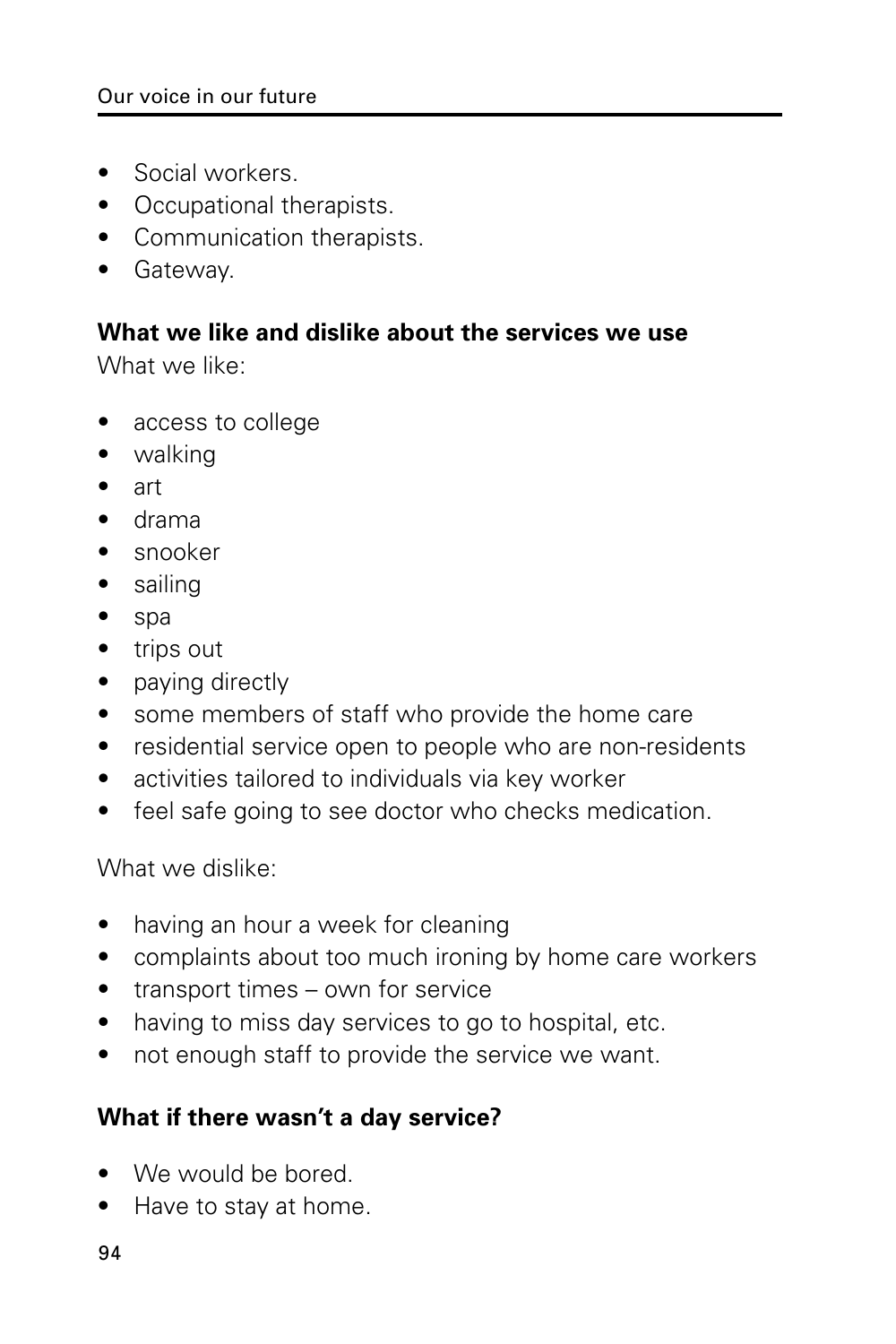#### **Comments made**

Important to ask people questions about what they want.

Use key workers to have a say.

Enjoyed the day – singing, sketches, discussion about services.

## **Workshop B**

#### **What is it like to use services?**

What we like:

- use of user groups (not enough of them!)
- more support is given
- police service
- help to get jobs.

What we dislike:

- no control over service
- may lose benefits and fall into trap
- carers have control
- attitude of drivers.

## **Conclusions**

- Need for positive consultation.
- Need more choices need to be more involved in running services.
- More empowerment means having more control.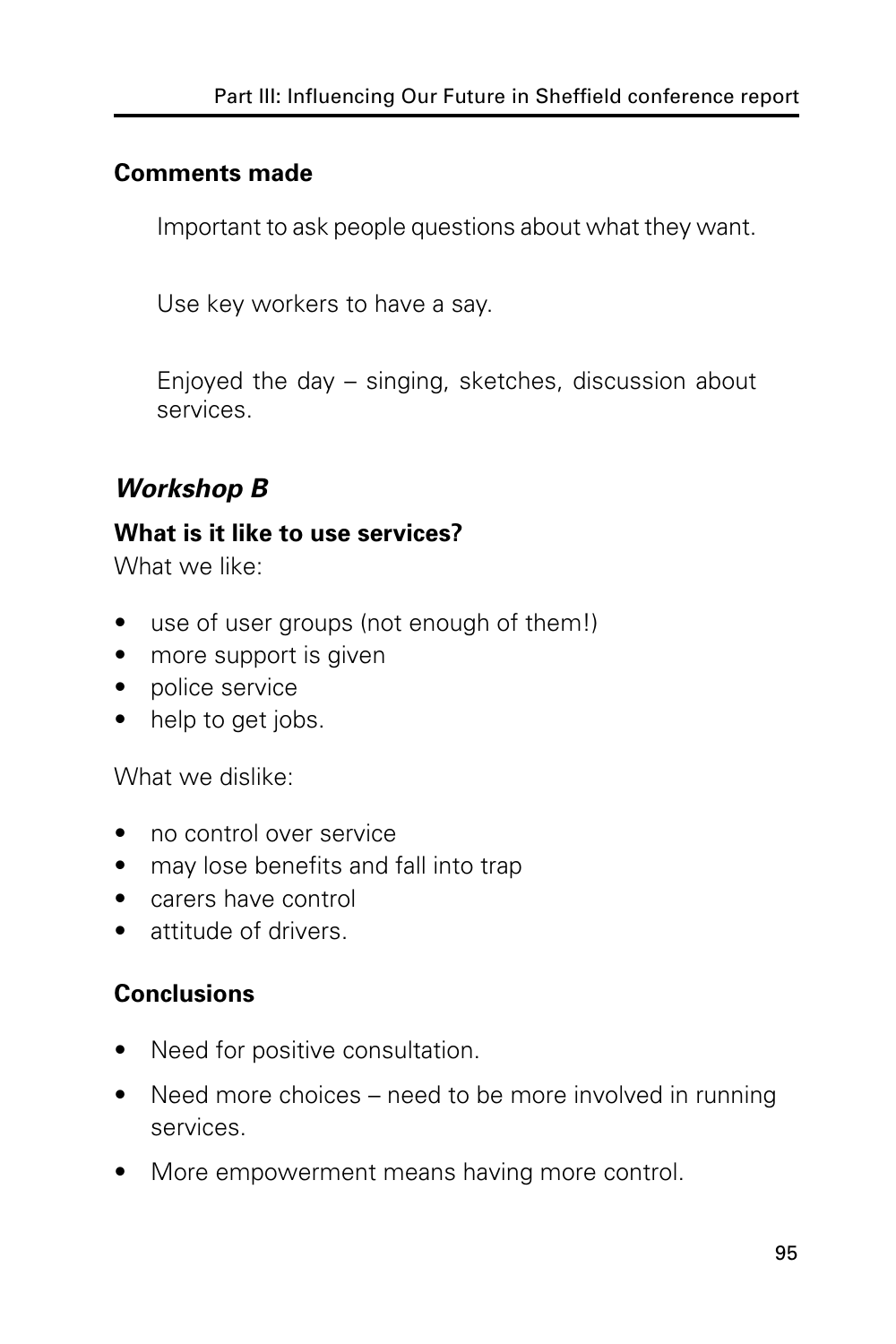#### **What we want is**

- More choice
- More power.
- More control over homes and services.
- More user groups.

#### **What else would you like to do to make things better?**

- More communication between users and service providers.
- Need user forum.
- More money.
- Better public transport.
- Get rid of 'old-fashioned services' by trying new ways of providing services.
- People with impairments should be more in control of services.
- City Council should be more accountable a scrutiny board.
- All types of disabled people should be represented on the Council.
- Get rid of jargon.

#### **Comment**

To be listened to and not put down …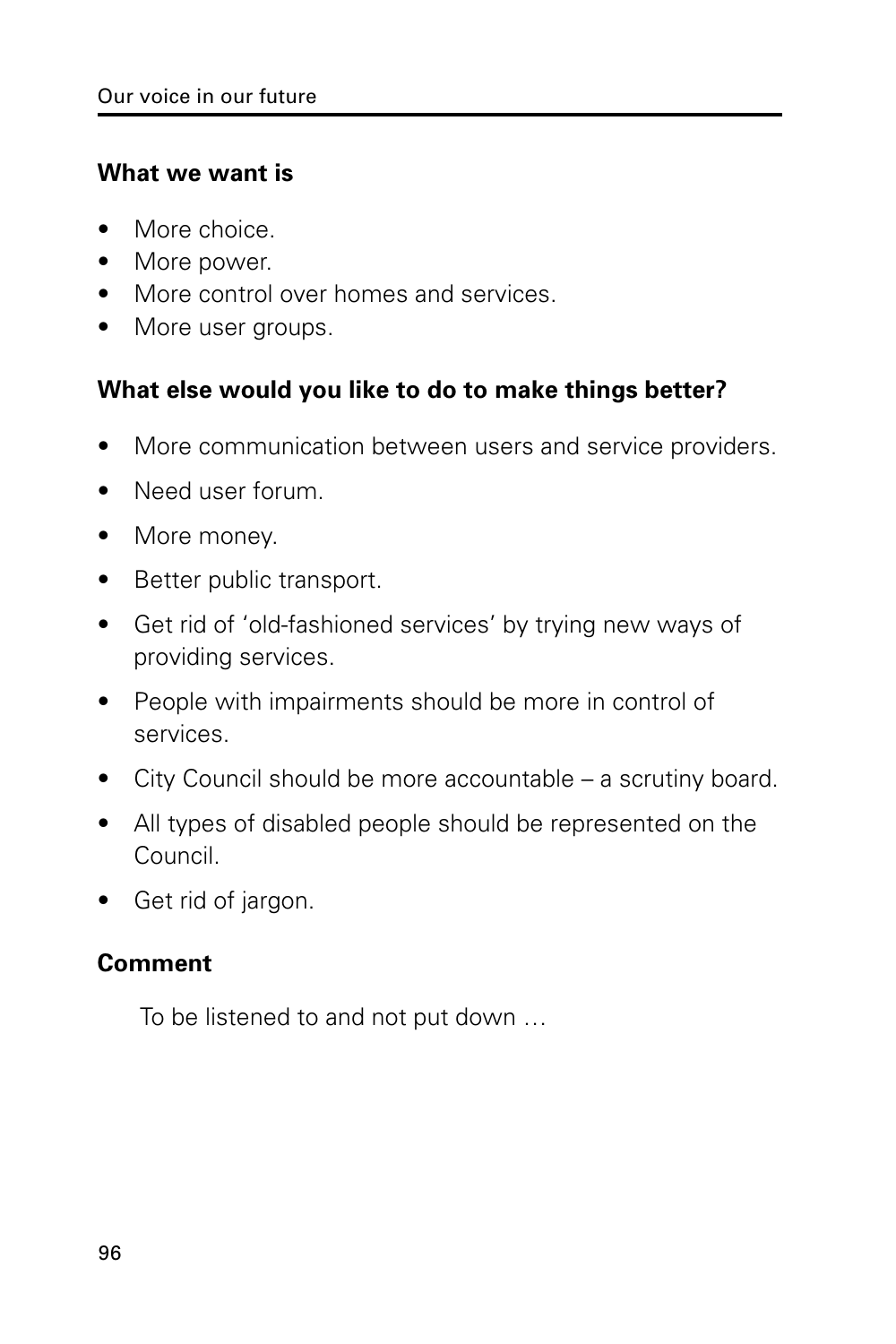# **Workshop C**

#### **What is it like to use services?**

What we like:

- having own flat straight away
- staff at the hospital willing to explain things.

What we dislike:

- flats not being available knocking them down
- had to wait a year on a waiting list
- buses and trams too crowded
- some people have bus passes others don't
- hospital waiting lists
- staff at hospital talk to my mum, not me!
- have to wait a long time at the doctor's.

## **Would you like to have a say in your services?**

• 'Yes, that would be a good thing …'

## **How do you think you can do this?**

• By joining a group like SUFA and speaking up.

## **Who or what would stop you?**

- People don't always listen because you have a disability.
- People tell you what to do.
- Disabled people have had problems getting a social worker.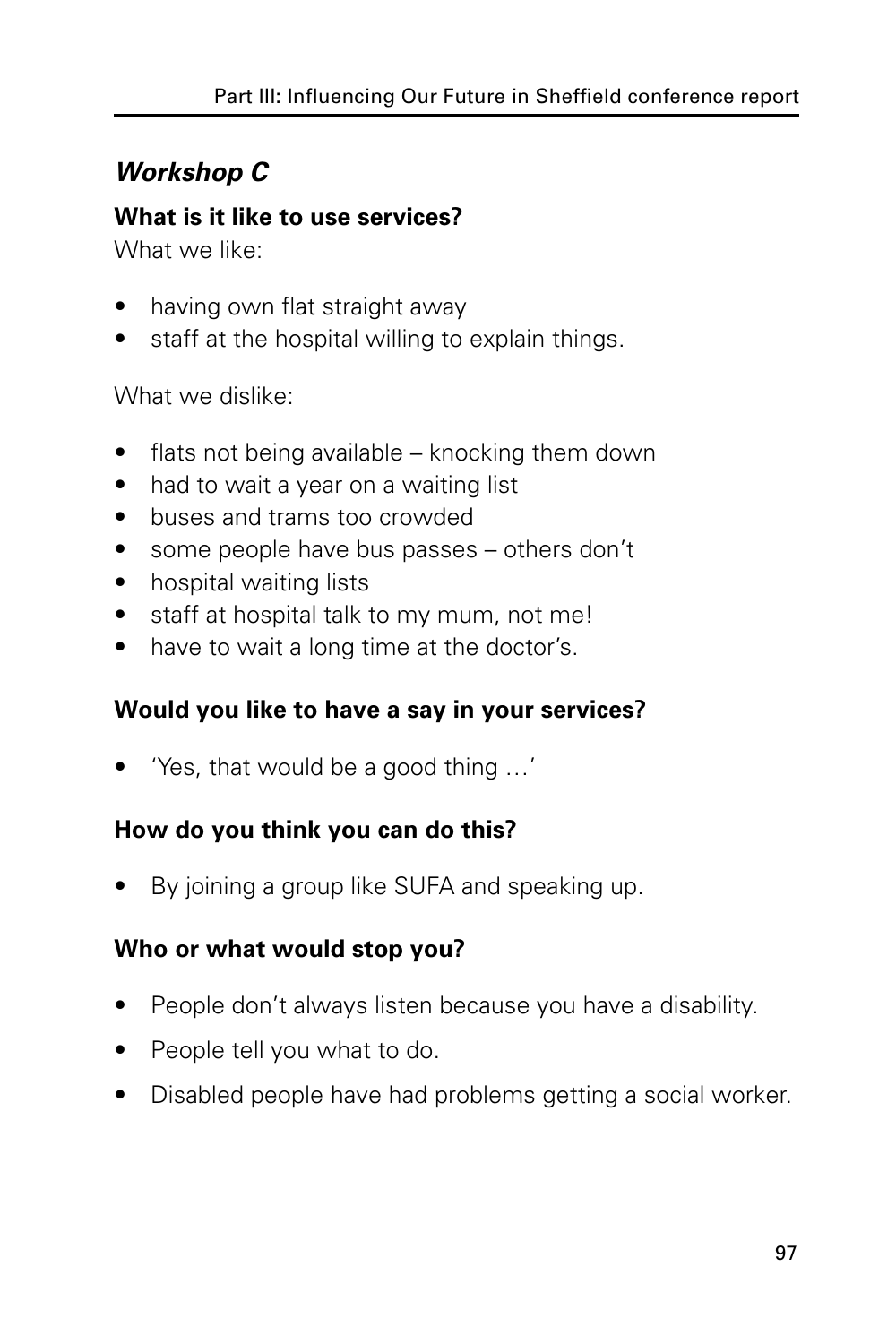- Supported housing community centre not being used would like some social activities.
- Benefits are not enough.

#### **Comments**

- If you are on benefits and get a job, there could be a problem getting your benefits back if you stop working.
- 'At events like this, some people have to leave early because of transport. This means their opinions aren't heard …'
- Benefits should be 'protected' if you try working and it doesn't work out.
- Shorten hospital waiting lists.
- More support to attend college people can't keep up with the work because of the lack of support and equipment.

#### **Who or what could make things better?**

- John Prescott.
- Tony Blair.
- Our MP.
- David Blunkett.
- People listening to us!
- Let us have more chances to say what we think.
- Acting on what we say.
- More people joining SUFA and advocacy groups.
- More funding.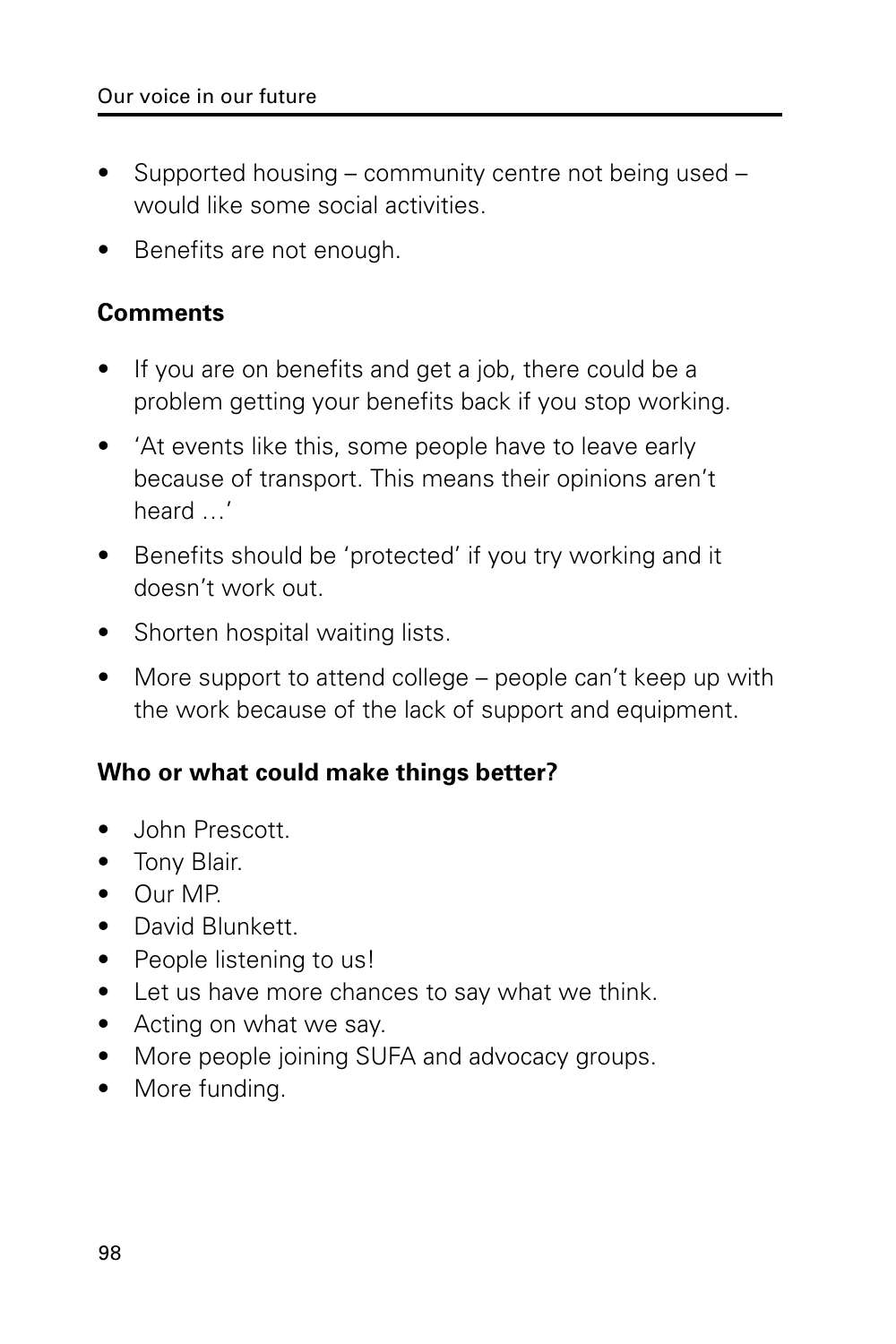## **Workshop D**

#### **What we dislike about the services we use**

- Transport remains inaccessible.
- Contact with social services is no good.
- They decide what I need and don't listen to me.
- A lack of communication 'us' and 'them' e.g. where do complaints and suggestions go?
- Services should help and reflect what we want it should be me deciding.

They disempower us by the following:

- 1 Not listening.
- 2 Thinking they are the experts.
- 3 Being over-protective.
- 4 Being afraid of giving up their power.
- 5 Not collecting feedback from us therefore:
	- not having any political influence
	- not counting the cost of dependence
	- not spending the money effectively.

## **Comment**

- 1 Over the years, we have tried and failed to influence services – we want control over our choices:
	- we would like to choose what we eat
	- where we eat and with whom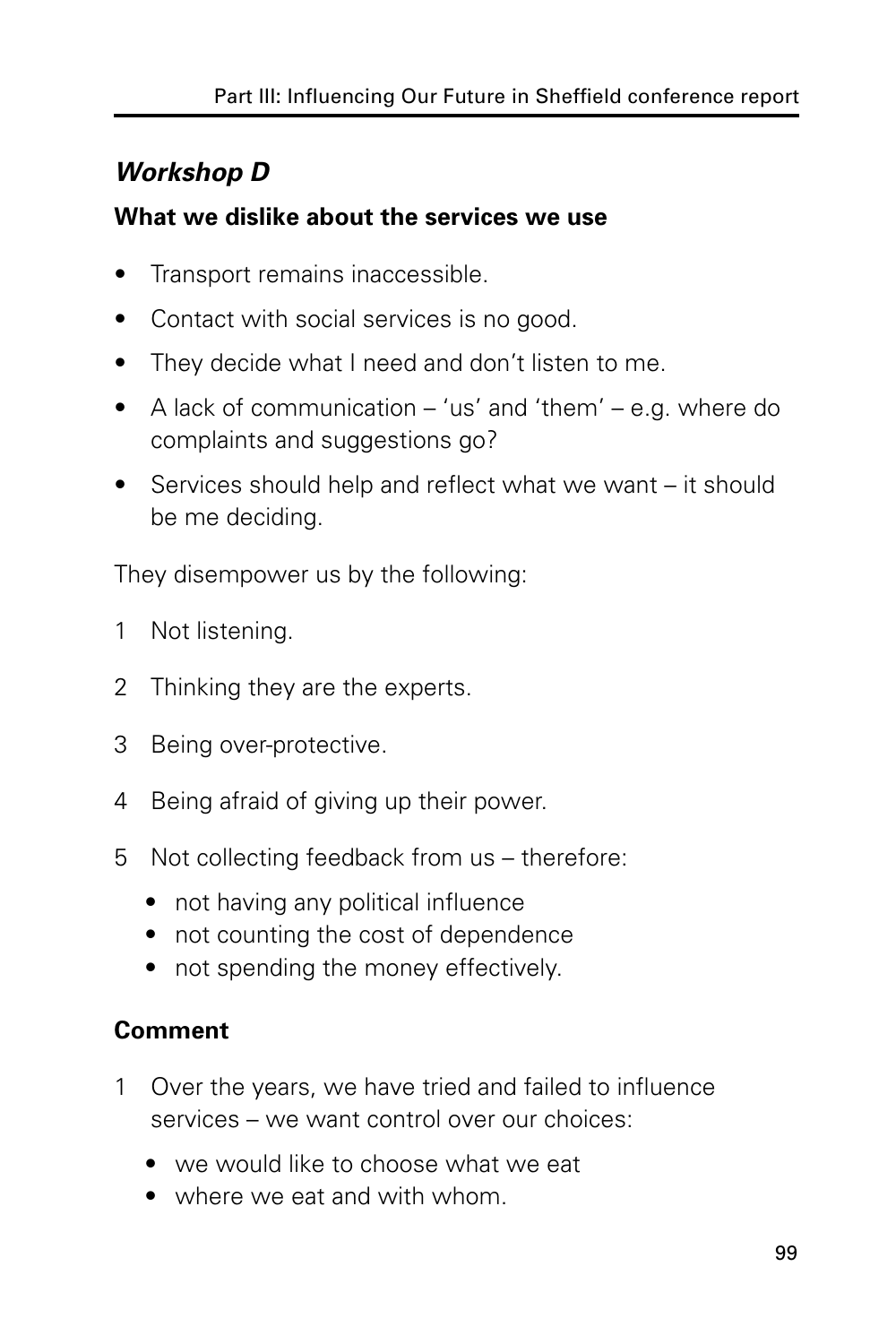- 2 Ordinary choices are extraordinary for us.
- 3 We need new faces in planning and power.
- 4 New priorities.
- 5 More power over the providers.

Beware of disabled people – listen, don't belittle …

## **Points made in the plenary session**

- 1 We want people to hear our voices and involve us in planning.
- 2 We need both political power and choice.
- 3 The failure to count the economic (and social) cost of disempowering us leaves us dependent and dissatisfied.
- 4 There is an urgent need for more disabled people to be in positions where they can influence and have some power.
- 5 We need to produce more *evidence* with regard to the negative cost of keeping us dependent.
- 6 Services need to be tailored to individuals' needs.
- 7 Identify the choices we want no neat packages to fit all lifestyles.
- 8 Relaxing the rules (developing greater flexibility), e.g. not having a loss of benefits if someone tries working.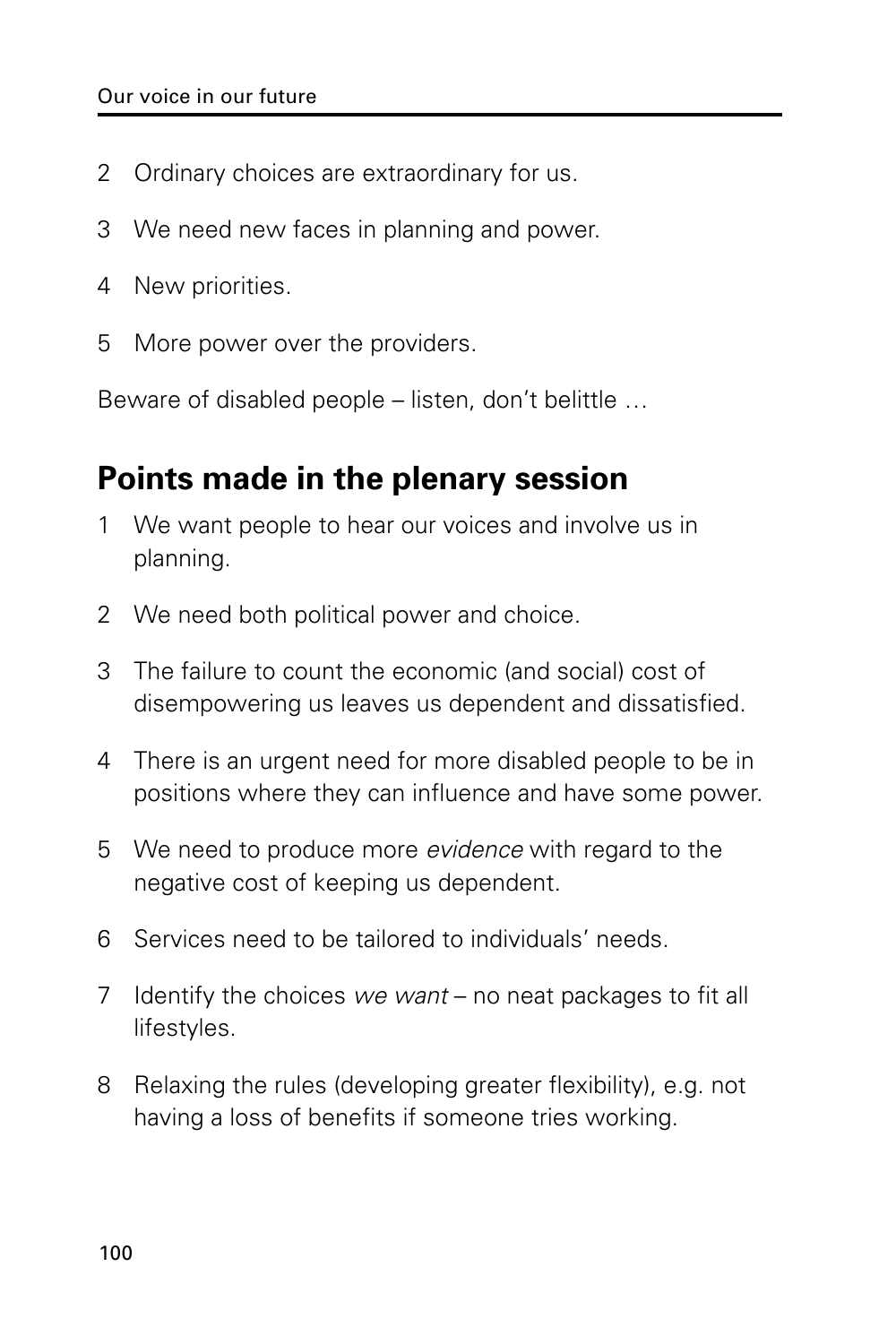- 9 Being in a position to choose basic things:
	- what you want to eat and when
	- where you live
	- who you live with.
- 10 People who never had a choice need an opportunity to learn how to be able to make real choices.
- 11 More attention needs to be paid to how we communicate explore and cater for different methods.
- 12 Recognise that we don't always 'involve' people as effectively as we should.
- 13 Recognise the power of people coming together as one voice – being heard.
- 14 Exploring ways of supporting each other which are not just about meetings, administration, etc.
- 15 Our expertise needs to be recognised and rewarded this could mean being paid for our contribution, time and effort.
- 16 There remains a problem of funding fund raising distracts people from doing what they have come together to do.
- 17 Problem with short-term funding if Council wants user involvement then it must start paying for it.
- 18 A key issue around consultation that needs to be addressed is what is the point of consultation without the power to influence?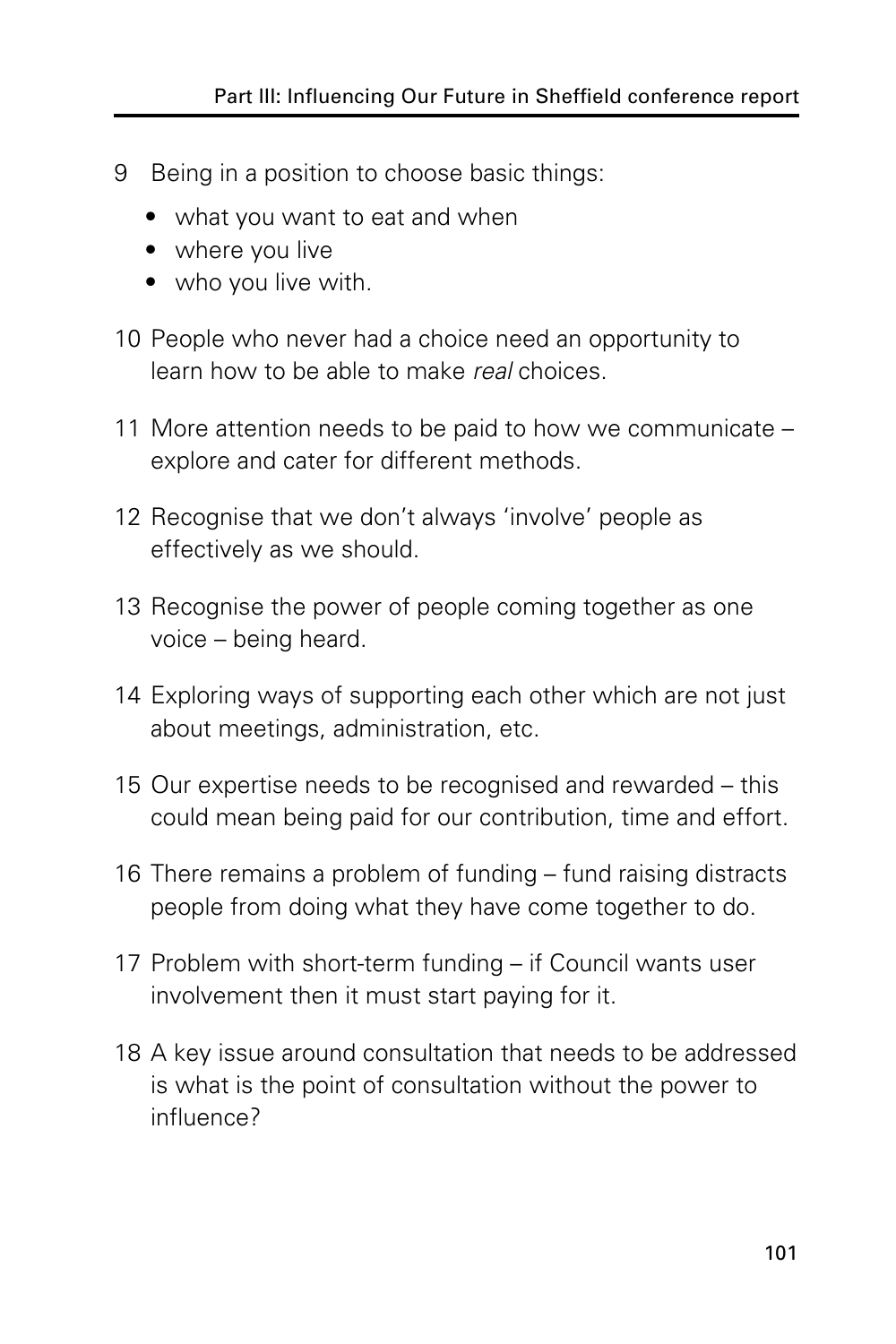- 19 Consultation processes are never comprehensive.
- 20 There is a need for consumer-centred assessments.
- 21 Pool, cost and analyse all the individual needs to gain evidence to improve services.
- 21 Centre for Inclusive Living (CIL) Council should put longterm funding into this type of organisation rather than continue with the more traditional systems.
- 22 Current practice and slow movement on CIL raises doubts in service users' minds regarding Council initiatives such as Best Value.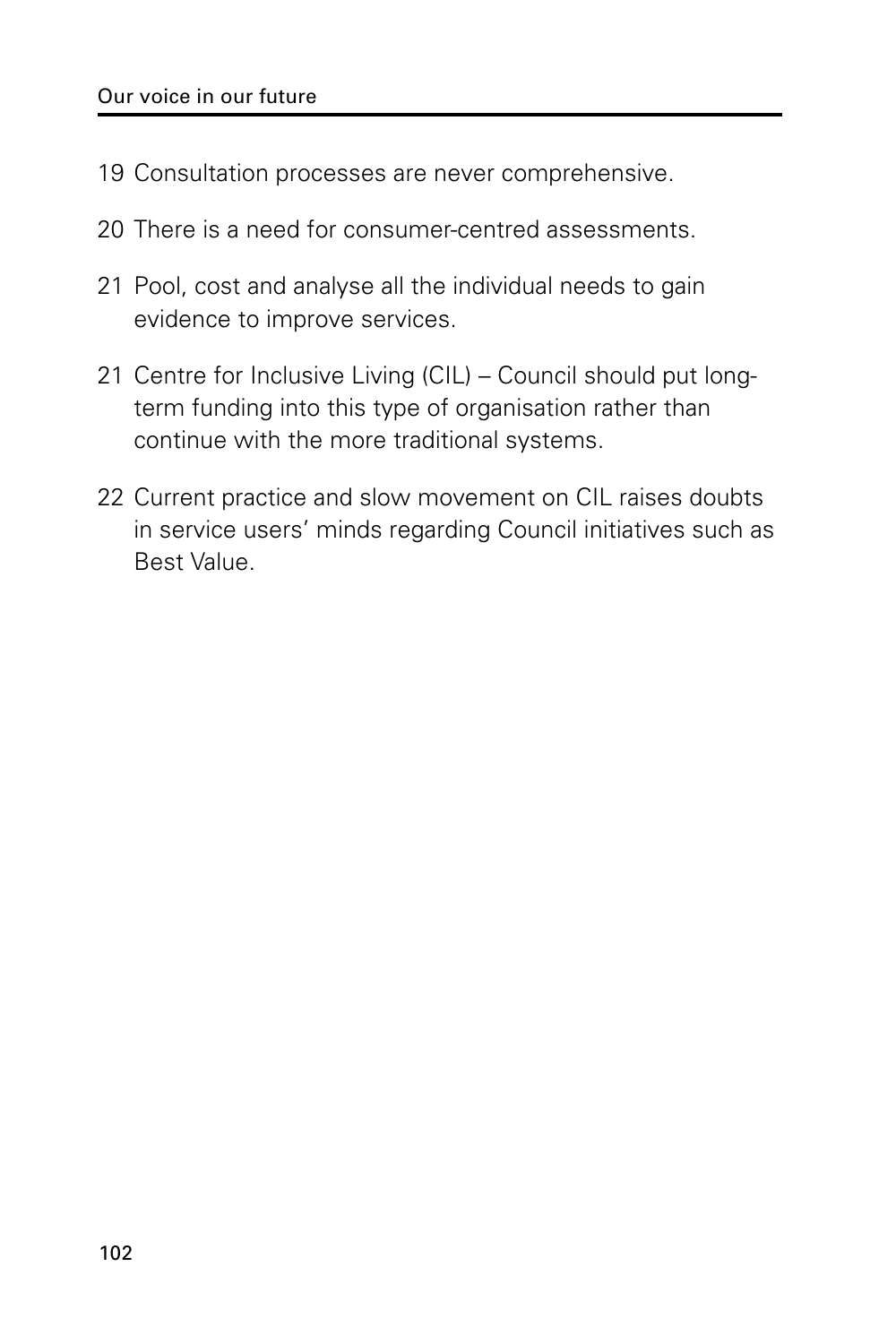# **APPENDIX: NOTES OF THE PLANNING SEMINAR**

## **Introductions**

Everyone introduced themselves and Michael Turner gave some background to Shaping Our Lives and how the Our Voice in Our Future project came about.

## **Aims of the seminar**

The aims of the seminar were described as being to:

- set out views on good practice in user involvement and consultation
- put together an outline for a project involving service users in developing social policy.

## **Initial discussion**

A number of concerns were identified as being important during an initial discussion and questions:

• the need to ensure a good standard of user involvement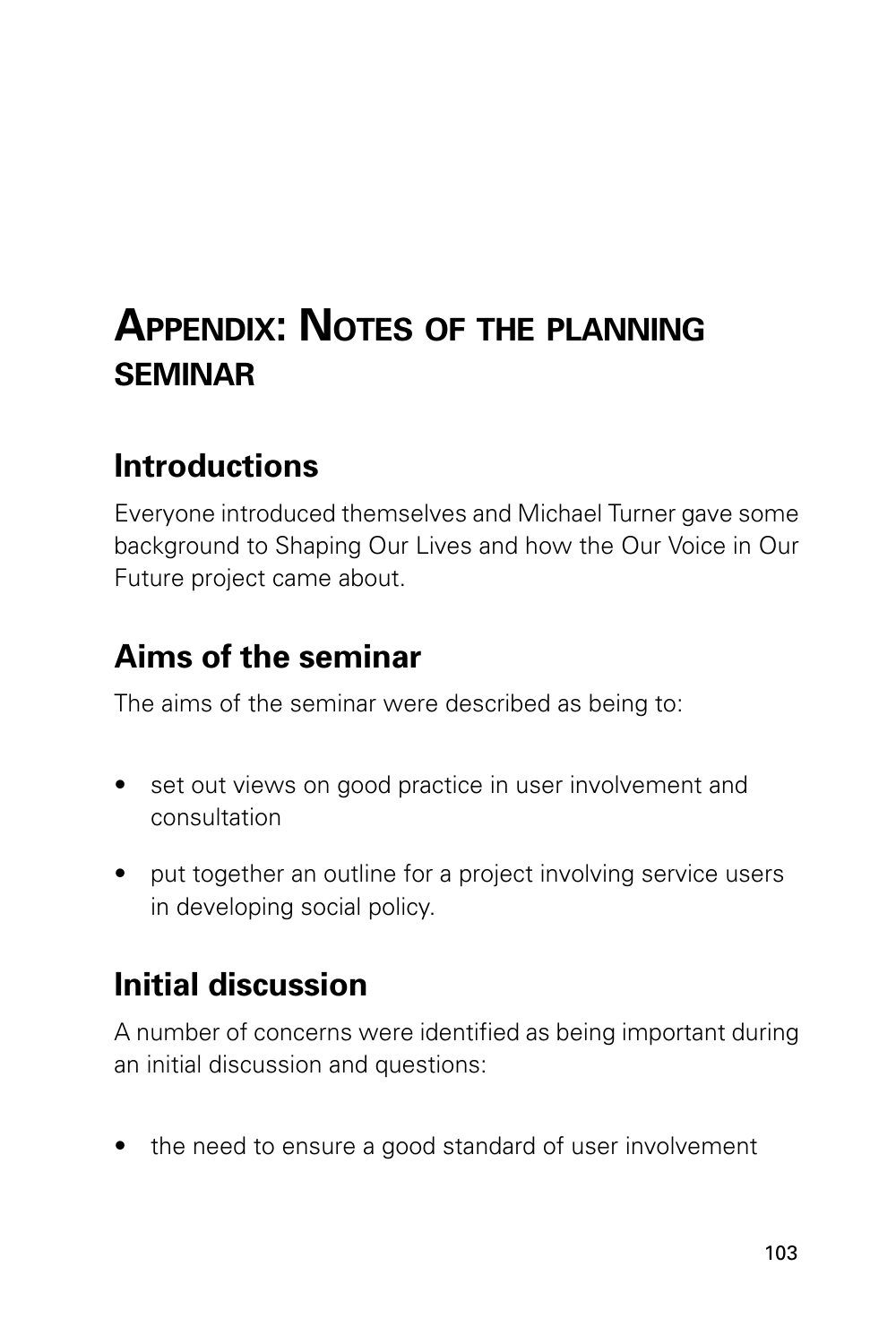- the need to ensure that all voices are heard at all levels of this work, with particular concern expressed about the inclusion of people with learning difficulties
- everyone's views need to be heard and, where views are not included, this must be explained
- time is needed to consult with the organisations that people represent
- we can present all views but prioritise those of the majority
- information must be accessible
- we need to look beyond existing ideas of services to focusing on people's lives and accessing opportunities.

### **Consideration of good and bad practice in user involvement**

This part of the seminar combined brainstorming with general discussion around user involvement.

The following were the key points to come of this.

#### **Characteristics of good practice in user involvement**

Everyone has a view worth expressing that needs to be heard.

1 User involvement must be fully accessible, and this includes addressing issues such as using accessible language, making reports and other papers accessible (i.e. Braille, tapes, accessible style for people with learning difficulties, use of minority languages, etc.).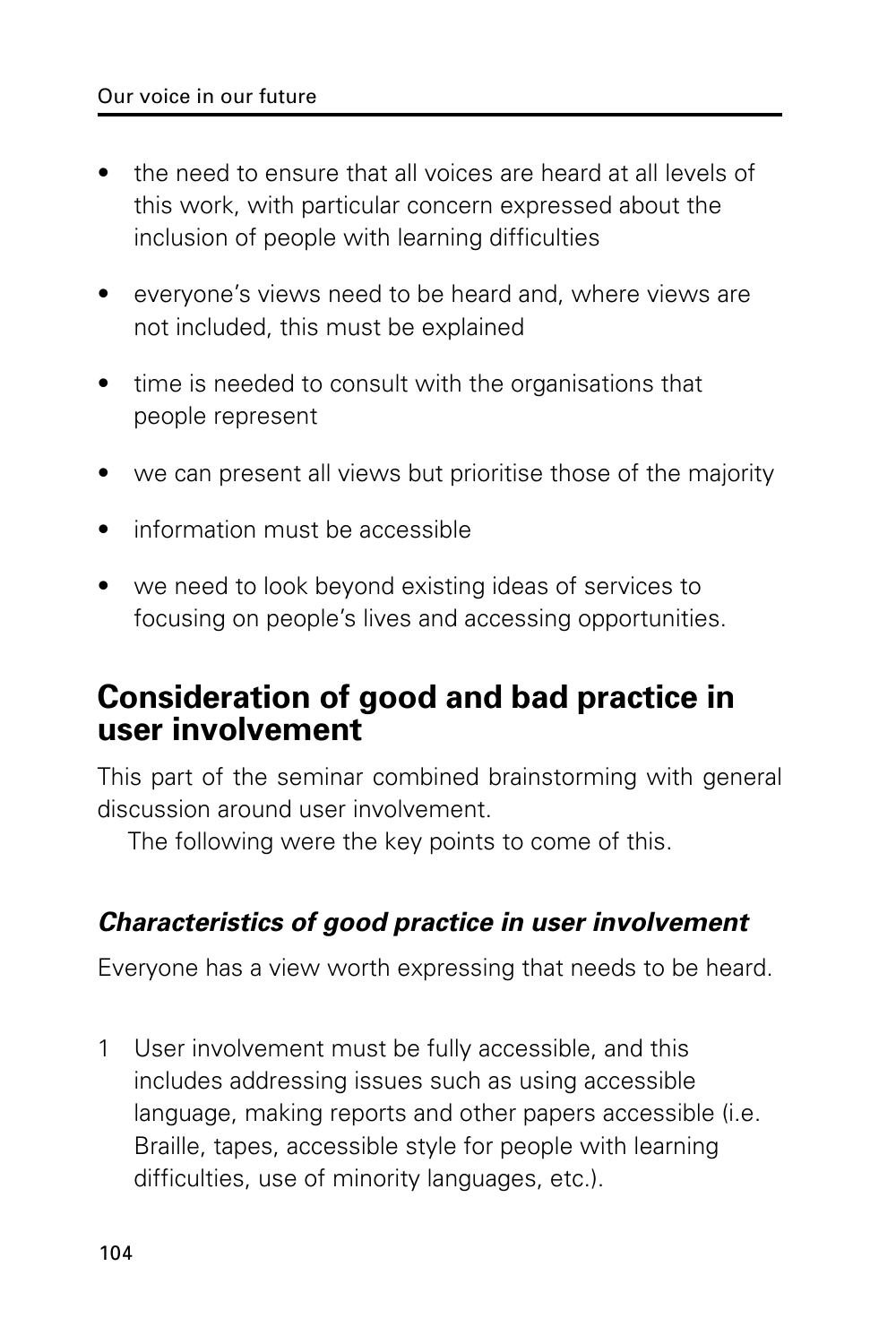- 2 There must be a distinction between user and carer involvement.
- 3 Involvement needs to happen in all areas local authorities/ social services, health authorities, voluntary organisations and central government.
- 4 Involvement must be user led and user controlled, with service users setting the agenda(s).
- 5 Involvement must be based on a 'bottom-up' approach that brings in as many users as possible.
- 6 Involvement must be supported with accurate and sensitive information provided by an independent, user-led organisation that produces and gives out 'user-led' information.
- 7 User involvement must be ethnically and culturally sensitive.
- 8 The experience and expertise of users must be valued and respected.
- 9 User involvement should be part of service's 'everyday' work and decision making.
- 10 Involvement should aim to achieve a better quality of life for service users as citizens and we must be the ones to define 'quality'.
- 11 There needs to be recognition that users also contribute to society.
- 12 Involvement and consultation should start at a young age.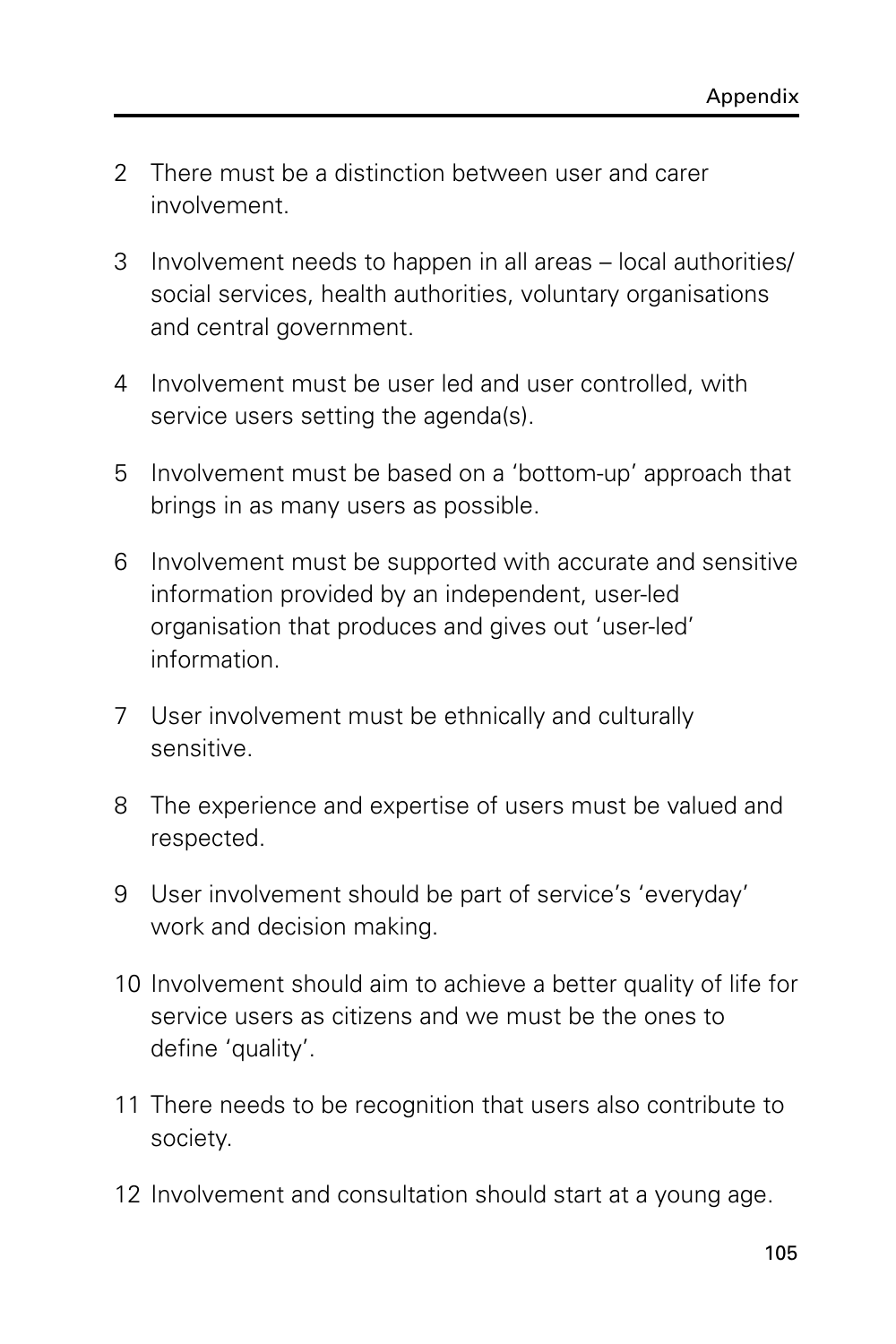#### **Characteristics of bad practice in user involvement**

In the work of Shaping Our Lives, it has proved useful to define negative issues. This can be useful in making sure that these things do not happen and in helping us to work out the things that we do want to happen.

Negative issues identified at the seminar were as follows.

- 1 Token involvement without any commitment to listen and act on the views given: this particularly applies to situations where decisions have already been made and people are 'going through the motions'.
- 2 Stereotyping of users, which disempowers and devalues individuals and leads to our views not being heard.
- 3 Inaccessible involvement including the use of inaccessible language and jargon.
- 4 Exclusion: this happens where there is an assumption that some users cannot be involved in making decisions. This is a particular problem for people with learning difficulties.
- 5 Failure to share information or communicate: this applies to communication between service providers and service users, and between different service providers.
- 6 Lack of understanding about the difficulties many users have in giving their views.

These positive and negative issues were identified and discussed to form a value base for the development of the project proposal.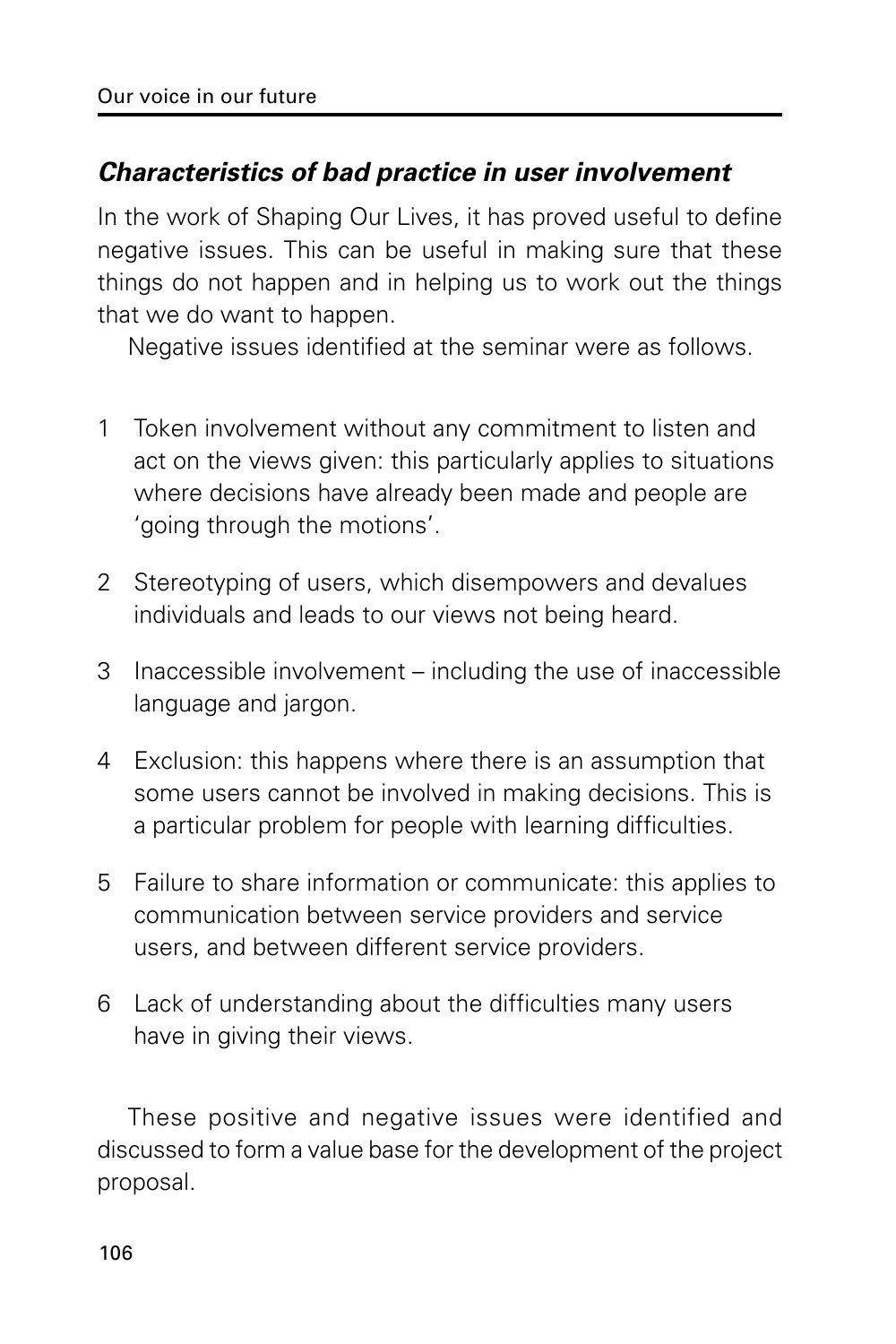## **Developing the project**

The second part of the seminar focused on the shape of the project and issues related to how it should work and be organised.

We want a project that will involve users in developing a proactive agenda for social policy from a user perspective.

The project would:

- work with existing user groups to promote and inform discussion of social policy development
- address both policy and practice issues
- collate and network these discussions around user groups
- use this work as the basis for lobbying policy makers and to inform JRF's Shaping Futures programme.

We agreed that this work would best be carried out both by working with organisations of specific groups of users and by bringing together generic groups of service users.

### **The national organisation**

This would comprise a number of workers whose role would be to:

- support user groups to carry out meetings
- provide training and guidance to ensure consistency in the work at a local level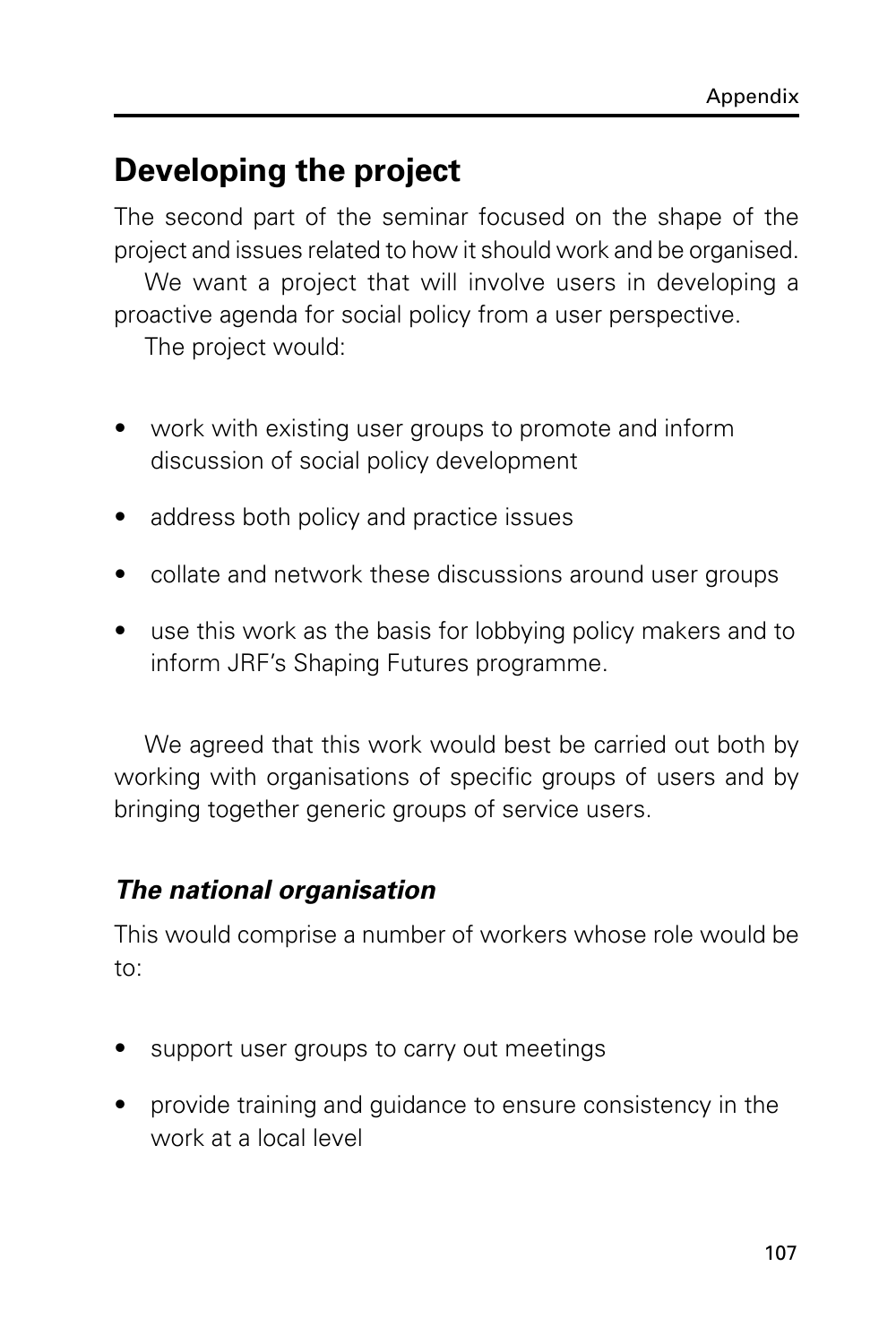- organise national events building on the local work
- provide and network information on policy developments to local user groups
- feed the details of the work into lobbying and political work at a national and local level.

#### **Local user groups**

Local user groups would be funded to:

- run local forum meetings to discuss and develop user perspectives on policy issues, ensuring the fullest possible participation
- use a range of methods to ensure the widest possible range of user involvement, e.g. postal surveys, internet websites and mailing list, parish magazines, teletext services, freepost leaflets and any other innovative approaches
- carry out outreach work to reach users who are not involved or who are isolated
- provide information, training and support as required for users to become involved with the project, i.e. reward involvement with new skills and knowledge.

Funding for local groups would include resources to pay all participants in the project. Some people at the seminar were concerned about saying 'nothing moves if we don't get paid' but the overall feeling was very strongly that all participants should